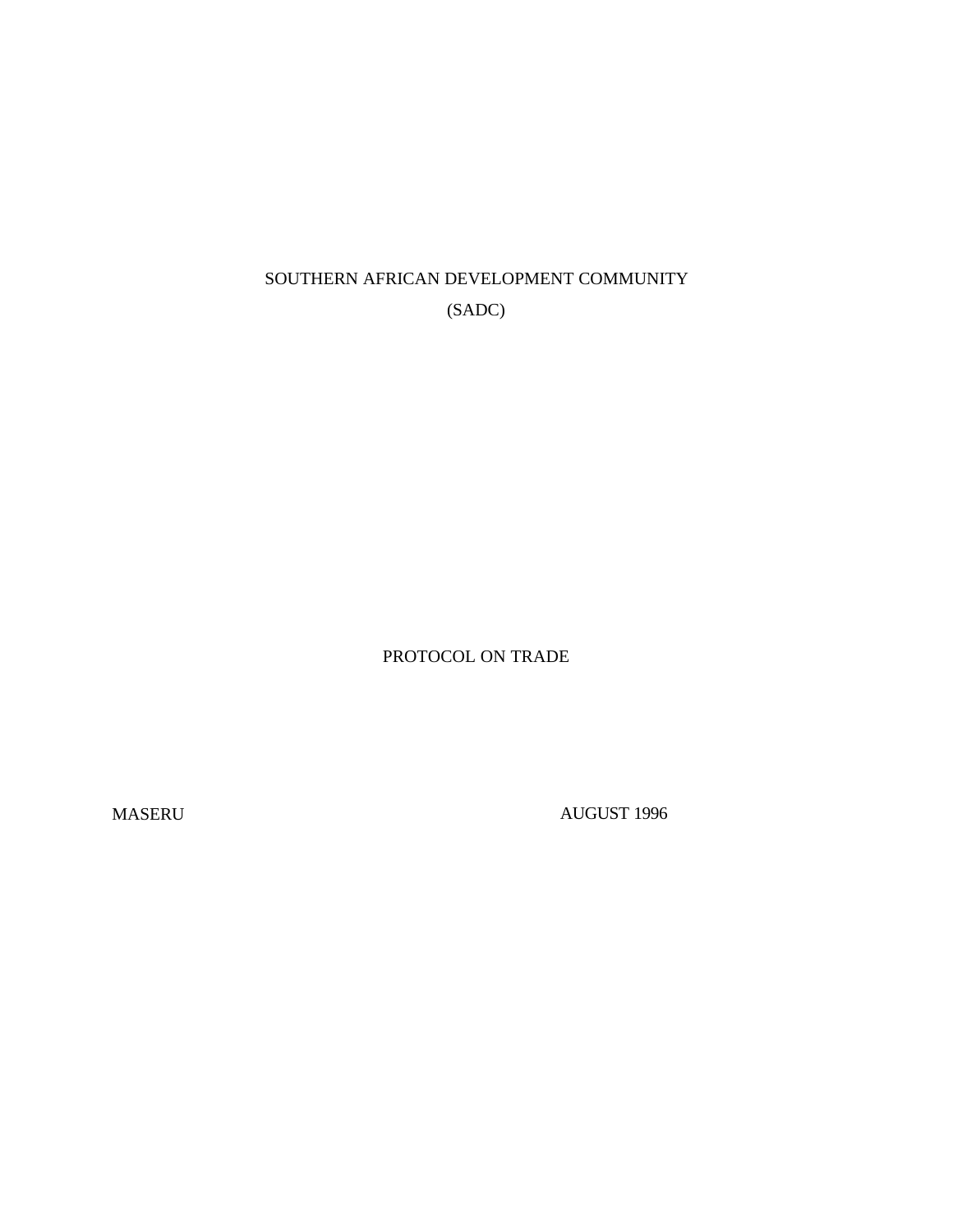# TABLE OF CONTENTS

# **PAGE**

# PREAMBLE

# **PART ONE**

# DEFINITIONS AND OBJECTIVES

| Article 1 | <b>Definitions</b> |
|-----------|--------------------|
| Article 2 | Objectives         |

# **PART TWO**

## TRADE IN GOODS

| Article 3  | Elimination of barriers to Intra-SADC Trade |
|------------|---------------------------------------------|
| Article 4  | Elimination of import duties                |
| Article 5  | Elimination of export duties                |
| Article 6  | Non-tariff barriers                         |
| Article 7  | Quantitative import restrictions            |
| Article 8  | Quantitative export restrictions            |
| Article 9  | General exceptions                          |
| Article 10 | Security exception                          |
| Article 11 | National treatment                          |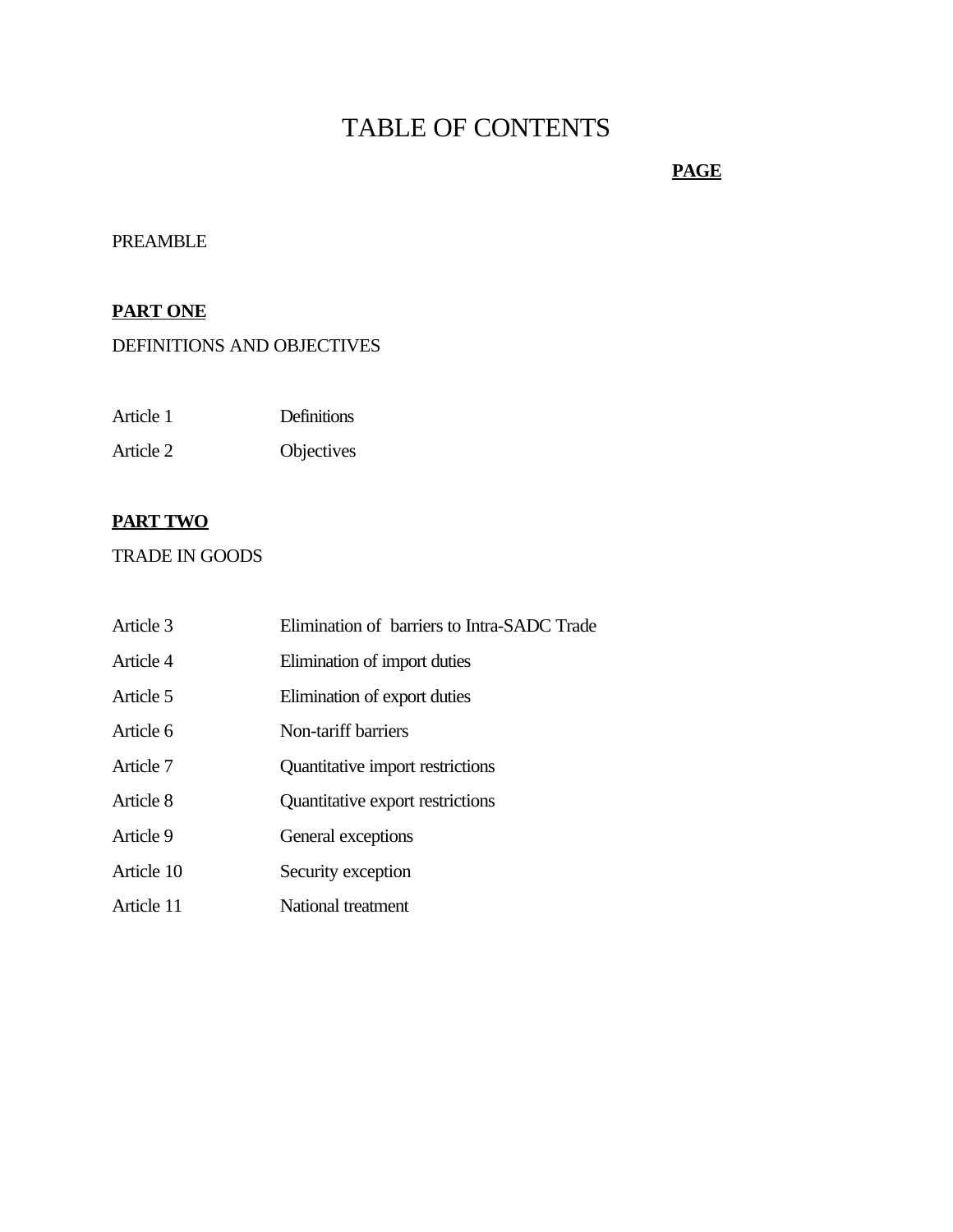# **PART THREE**

# CUSTOMS PROCEDURES

| Article 12 | Rules of origin                 |
|------------|---------------------------------|
| Article 13 | Co-operation in customs matters |
| Article 14 | Trade Facilitation              |
| Article 15 | Transit trade                   |

# **PART FOUR**

## TRADE LAWS

| Article 16 | Sanitary and Phytosanitary measures          |
|------------|----------------------------------------------|
| Article 17 | Standards and technical regulations on trade |
| Article 18 | Anti-dumping measures                        |
| Article 19 | Subsidies and Countervailing measures        |
| Article 20 | Safeguard measures                           |
| Article 21 | Protection of infant industries              |

# **PART FIVE**

# TRADE RELATED INVESTMENT MATTERS

Article 22 Protection of infant industries

# **PART SIX**

# OTHER TRADE RELATED ISSUES

- Article 23 Trade in services
- Article 24 Intellectual property rights
- Article 25 Competition policy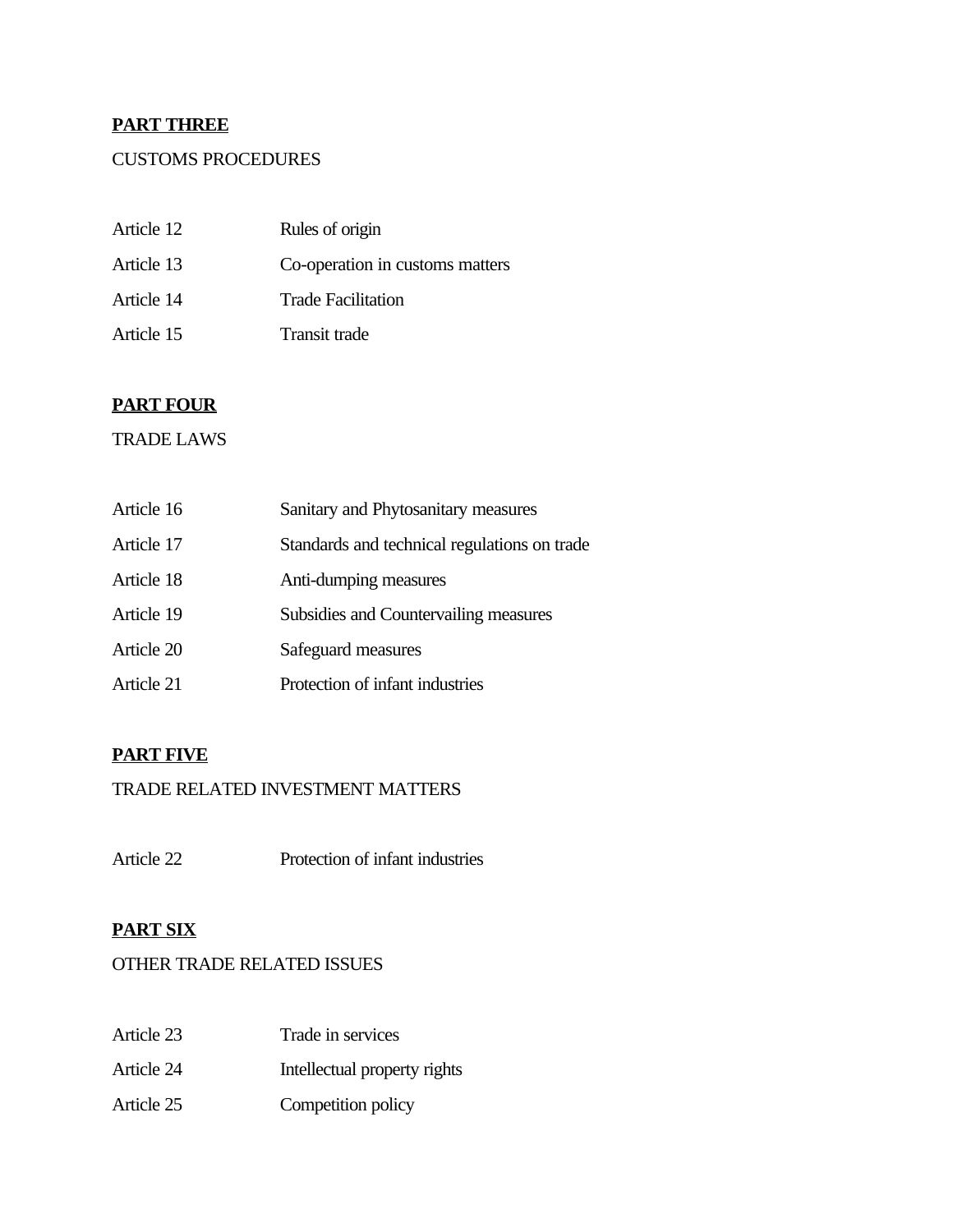## **PART SEVEN**

## OTHER SUBSTANTIVE PROVISIONS

Article 26 Trade development

## **PART EIGHT**

TRADE RELATIONS AMONG MEMBER STATES AND WITH THIRD COUNTRIES

| Article 27 | Preferential trade arrangements |
|------------|---------------------------------|
| Article 28 | Most favoured nation treatment  |
| Article 29 | Co-ordination of trade policies |
| Article 30 | Cooperation with third parties  |
|            | or groups of third countries    |

## **PART NINE**

# INSTITUTIONAL ARRANGEMENTS AND DISPUTE SETTLEMENT PROCEDURES

Article 31 **Institutional arrangements** Article 32 Settlement of disputes Article 33 General undertaking Article 34 Amendment Article 35 Signature Article 36 Ratification Article 37 Entry into force Article 38 Accession Article 39 Depository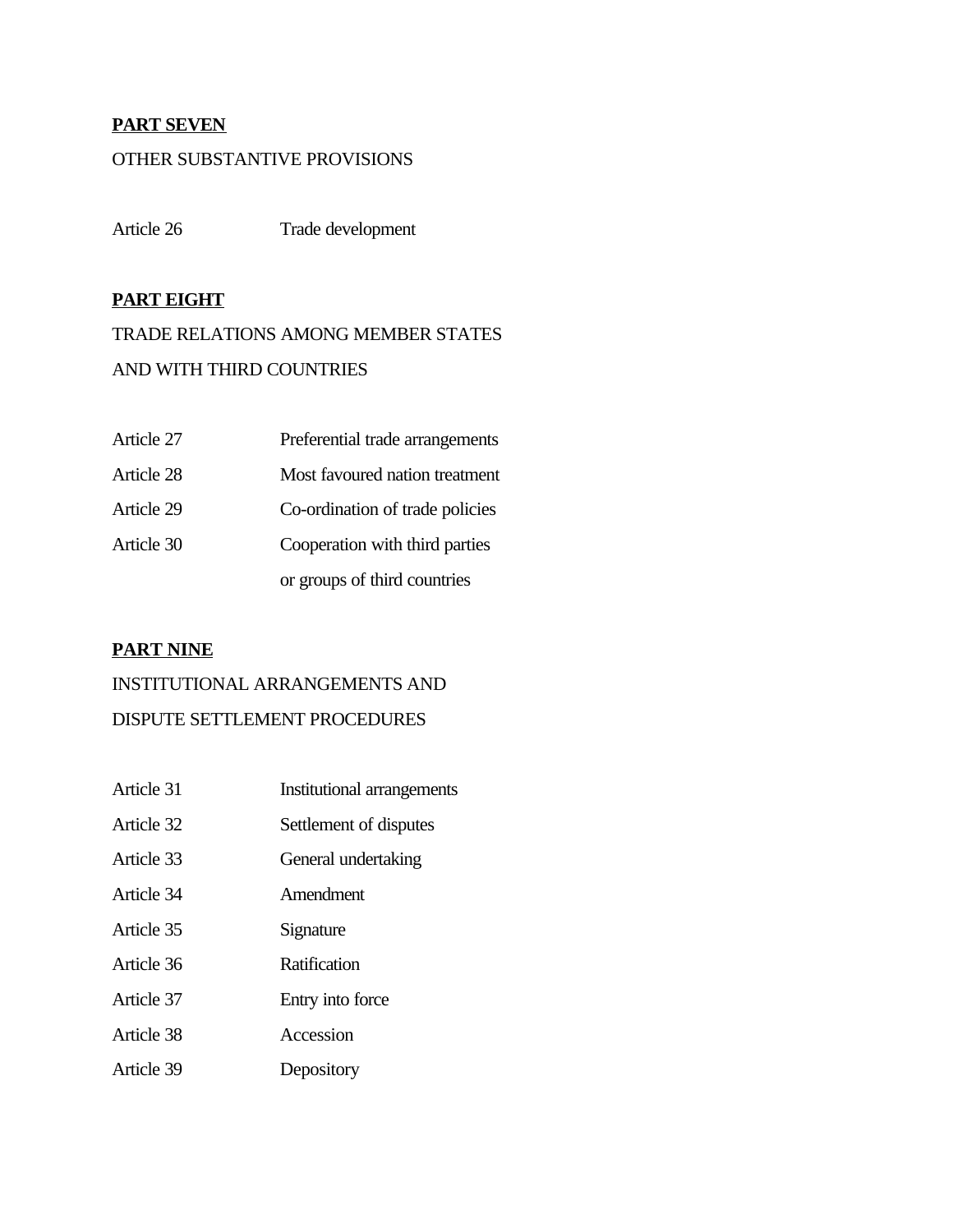# **ANNEXURES**

# **ANNEX I**

CONCERNING THE RULES OF ORIGIN FOR PRODUCTS TRADED WITHIN THE SOUTHERN AFRICAN DEVELOPMENT COMMUNITY

# **ANNEX II**

CONCERNING CUSTOMS COOPERATION WITHIN THE SOUTHERN AFRICAN DEVELOPMENT COMMUNITY

# **ANNEX III**

CONCERNING SIMPLIFICATION AND HARMONIZATION OF TRADE DOCUMENTATION AND PROCEDURES

# **ANNEX IV**

CONCERNING TRANSIT TRADE AND TRANSIT FACILITIES

# **ANNEX V**

CONCERNING TRADE DEVELOPMENT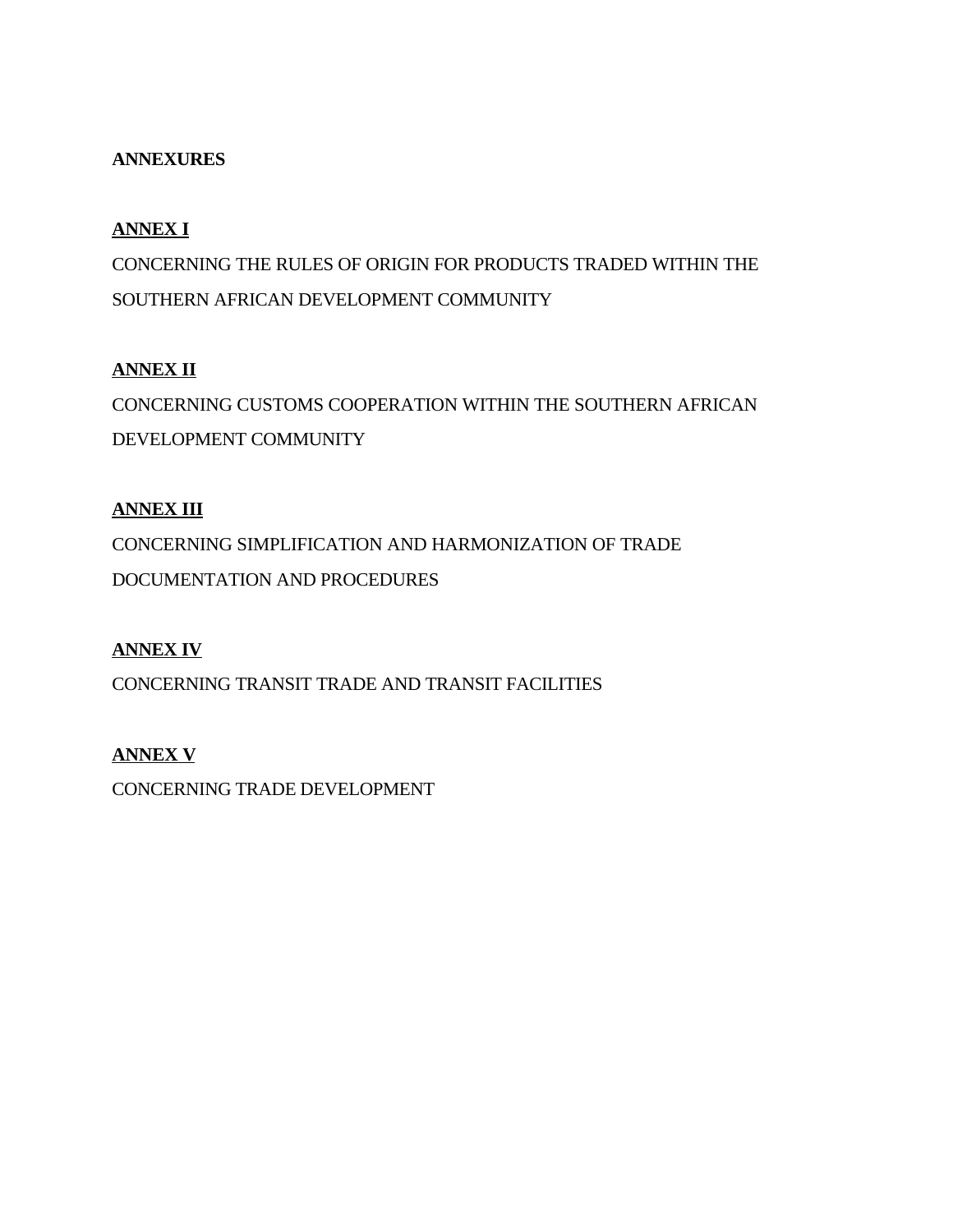## **PROTOCOL ON TRADE**

### **Preamble :**

The High Contracting Parties :

- Noting that the Treaty establishing the Southern African Development Community has, in Article 22, expressly called for the conclusion of Protocols as may be necessary in each area of co-operation within the Community ;
- Considering that trade in goods and services and the enhancement of cross-border investment are major areas of cooperation among the Member States of the Community ;
- Recognizing that the development of trade and investment is essential to the economic integration of the Community ;
- Recognizing that an integrated regional market will create new opportunities for a dynamic business sector ;
- Convinced of the need to strengthen customs co-operation and combat illicit trade within the Community ;
- Convinced that a framework of trade co-operation among Member States based on equity, fair competition and mutual benefit will contribute to the creation of a viable Development Community in Southern Africa ;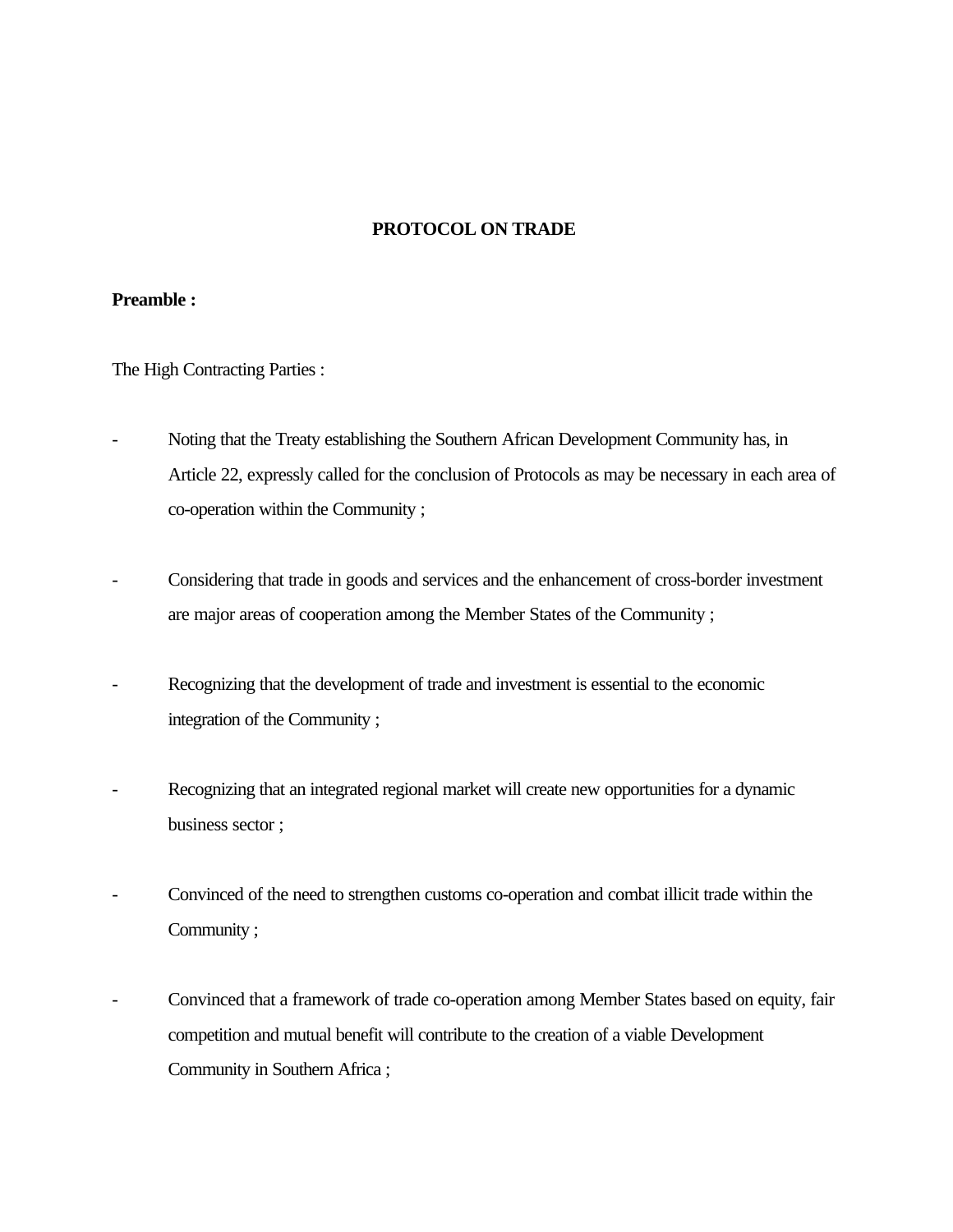- Mindful of the different levels of economic development of the Member States of the Community and the need to share equitably the benefits of regional economic integration;
- Committed to linking the liberalization of trade to a process of viable industrial development, as well as co-operation in finance, investment and other sectors ;
- Noting the provisions of the Abuja Treaty calling for the establishment of regional and sub-regional economic groupings as building blocs for the creation of the African Economic Community ;
- Mindful of the results of the Uruguay Round of Multilateral Trade Negotiations on global trade liberalization ;
- Recognizing the obligations of Member States in terms of existing regional trade arrangements and bilateral trade agreements;

Hereby Agree as follows: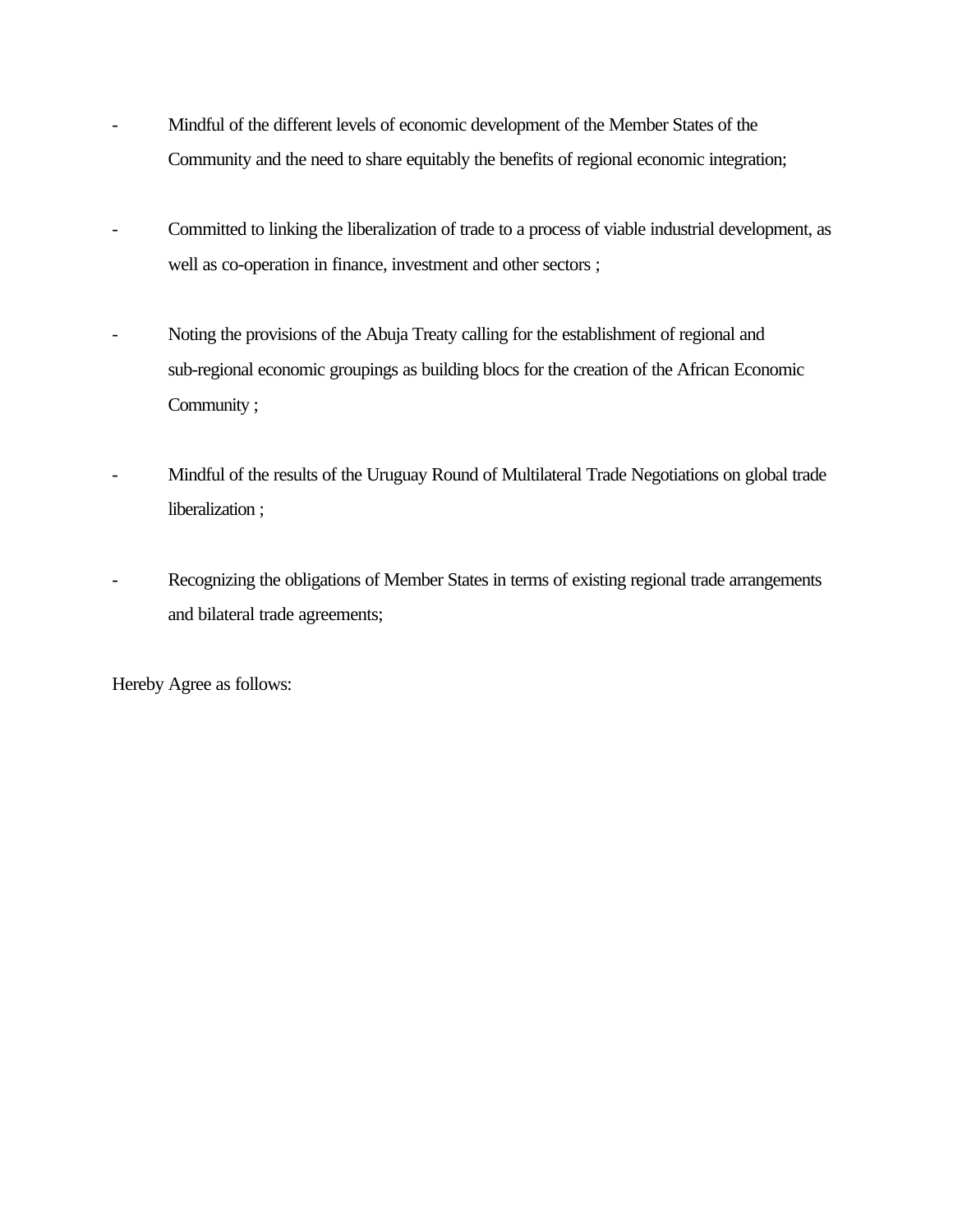### **PART ONE**

## **DEFINITIONS AND OBJECTIVES**

# **Article 1**

### **DEFINITIONS**

**"ANNEX"** means a legal instrument of implementation of this Protocol, which forms an integral part thereto, and has the same legal force;

**"Community"** means the Organization as defined in Article 1 of the SADC Treaty;

**"Conformity Assessment"** means any procedure used , directly or indirectly, to determine that a technical regulation or standard is fulfilled, including sampling, testing, inspection, evaluation, verification, monitoring, auditing, accreditation, registration or approval used for such a purpose, but does not mean an approval procedure;

**"Council"** means Council of Ministers as defined in Article 1 of the SADC Treaty;

**"CMT"** means the Committee of Ministers responsible for trade matters;

**"Dumping"** means, in accordance with the provisions of Article 6 of GATT (1994) ' the introduction of a product into the commerce of another country at less than its normal value, if the price of the product exported from one country to another is less than the comparable price in the ordinary course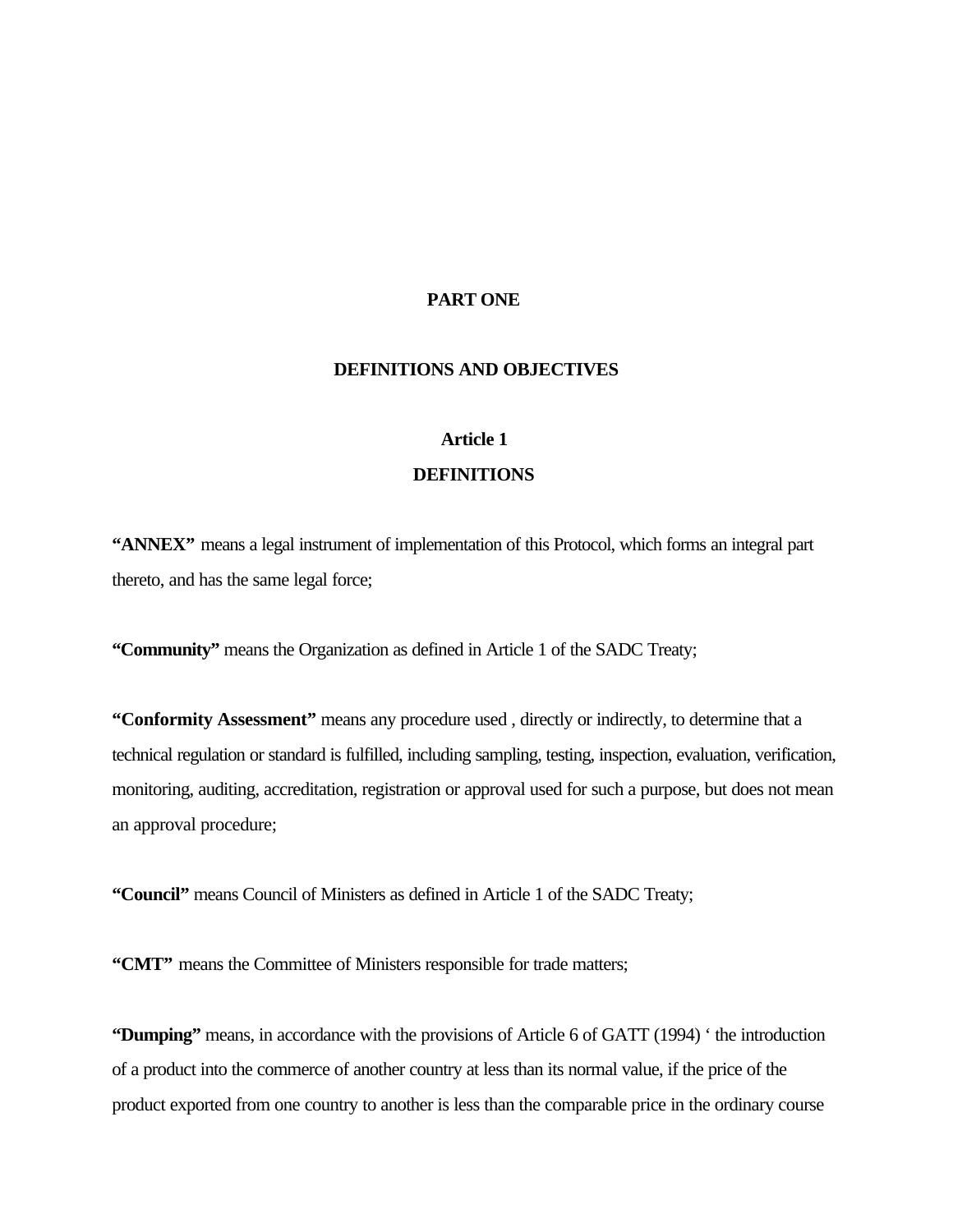of trade, for the like product when destined for consumption in the exporting country;

**"Export Duties"** means any duties or charges of equivalent effect imposed on, or in connection with, the exportation of goods from any Member State to a consignee in another Member State;

**"High Contracting Parties"** means States as defined in Article 1 of the Treaty;

**"Import Duties"** means customs duties or charges of equivalent effect imposed on, or in connection with, the importation of goods consigned from any Member State to a consignee in another Member State:

**"Member State"** means a Member State as defined in Article 1 of the Treaty;

**"Non-Tariff Barrier"** (NTB) means any barrier to trade other than import and export duties;

**"Originating Goods"** means goods of a Member State as provided for in Annex 1 on Rules of Origin;

**"Quantitative restrictions"** means prohibitions or restrictions on imports into, or exports from a Member State whether made effective through quotas, import licences, foreign exchange allocation practices or other measures and requirements restricting imports or exports;

**"Region"** means Region as defined in Article 1 of the Treaty;

**"Safeguard measures"** means measures imposed in accordance with Article 20 of this Protocol;

**"Services"** means intangible activities and those enumerated in Annex 1B to the World Trade Organization's General Agreement on Trade in Services (GATS);

**"Sub-Committee"** means a committee of experts established under each respective Annex of this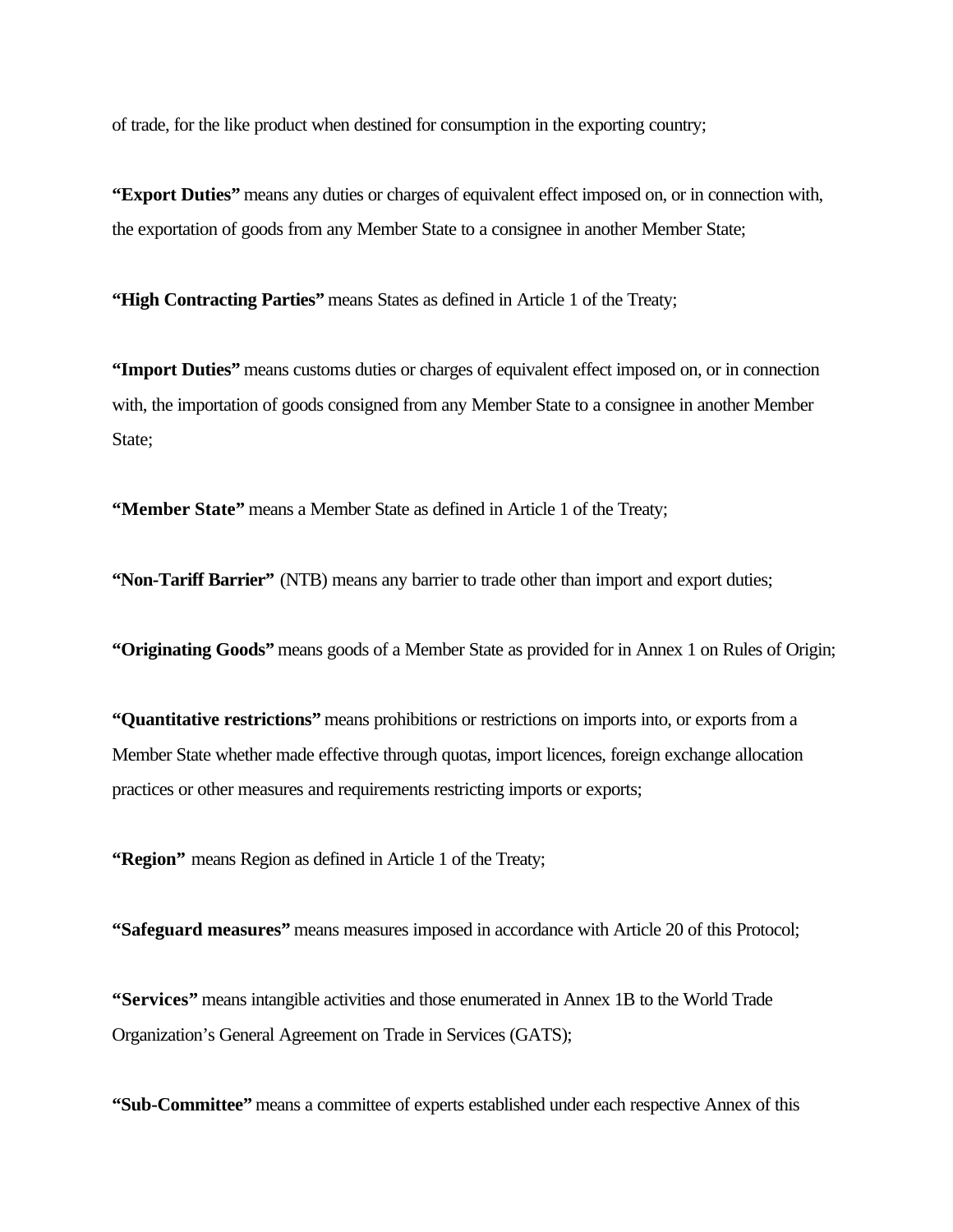Protocol;

**"Subsidies"** shall have the same meaning and interpretation as in the WTO Agreement on Subsidies and countervailing measures;

**"Third country"** means a country other than a Member State;

**"FTA"** means Free Trade Area;

**"Treaty"** means the Treaty establishing the Southern African Development Community;

**"WTO"** means World Trade Organization;

#### **Article 2**

#### **OBJECTIVES**

The objectives of this Protocol are :

- 1. To further liberalize intra-regional trade in goods and services on the basis of fair, mutually equitable and beneficial trade arrangements, complemented by Protocols in other areas.
- 2. To ensure efficient production within SADC reflecting the current and dynamic comparative advantages of its members.
- 3. To contribute towards the improvement of the climate for domestic, cross-border and foreign investment.
- 4. To enhance the economic development, diversification and industrialization of the Region.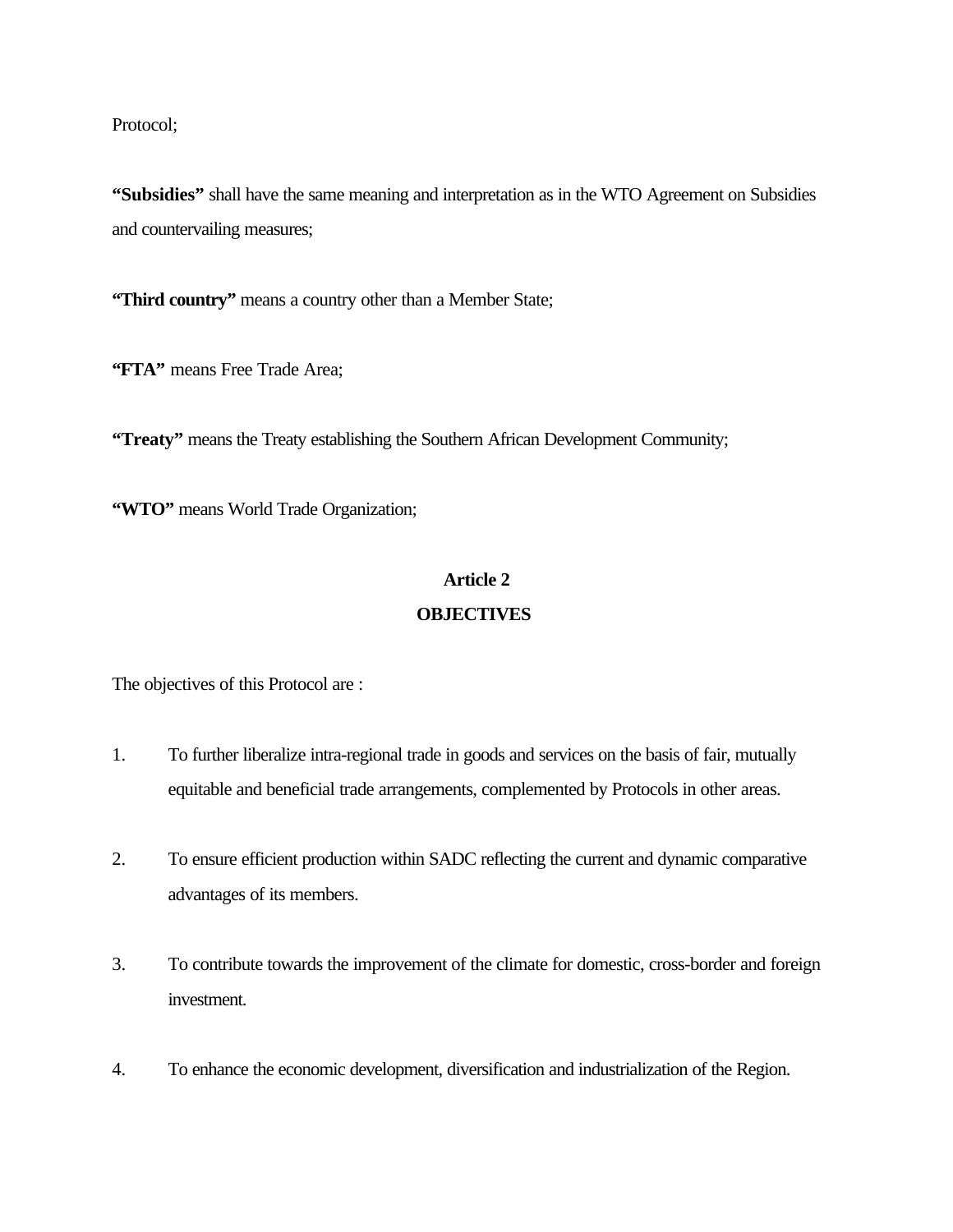5. To establish a Free Trade Area in the SADC Region.

### **PART TWO**

### **TRADE IN GOODS**

#### **Article 3**

## **ELIMINATION OF BARRIERS TO INTRA-SADC TRADE**

- 1. The process and modalities for the phased elimination of tariffs and non-tariff barriers shall be determined by the Committee of Ministers responsible for trade matters (CMT) having due regard to the following:
	- (a) The existing preferential trade arrangements between and among the Member States.
	- (b) That the elimination of barriers to trade shall be achieved within a time frame of eight (8) years from entry into force of this Protocol.
	- (c) That Member States which consider they may be or have been adversely affected, by removal of tariffs and non-tariff barriers (NTBs) to trade may, upon application to CMT, be granted a grace period to afford them additional time for the elimination of tariffs and (NTBs). CMT shall elaborate appropriate criteria for the consideration of such applications.
	- (d) That different tariff lines may be applied within the agreed time frame for different products, in the process of eliminating tariffs and NTBs.
	- (e) The process and the method of eliminating barriers to intra-SADC trade, and the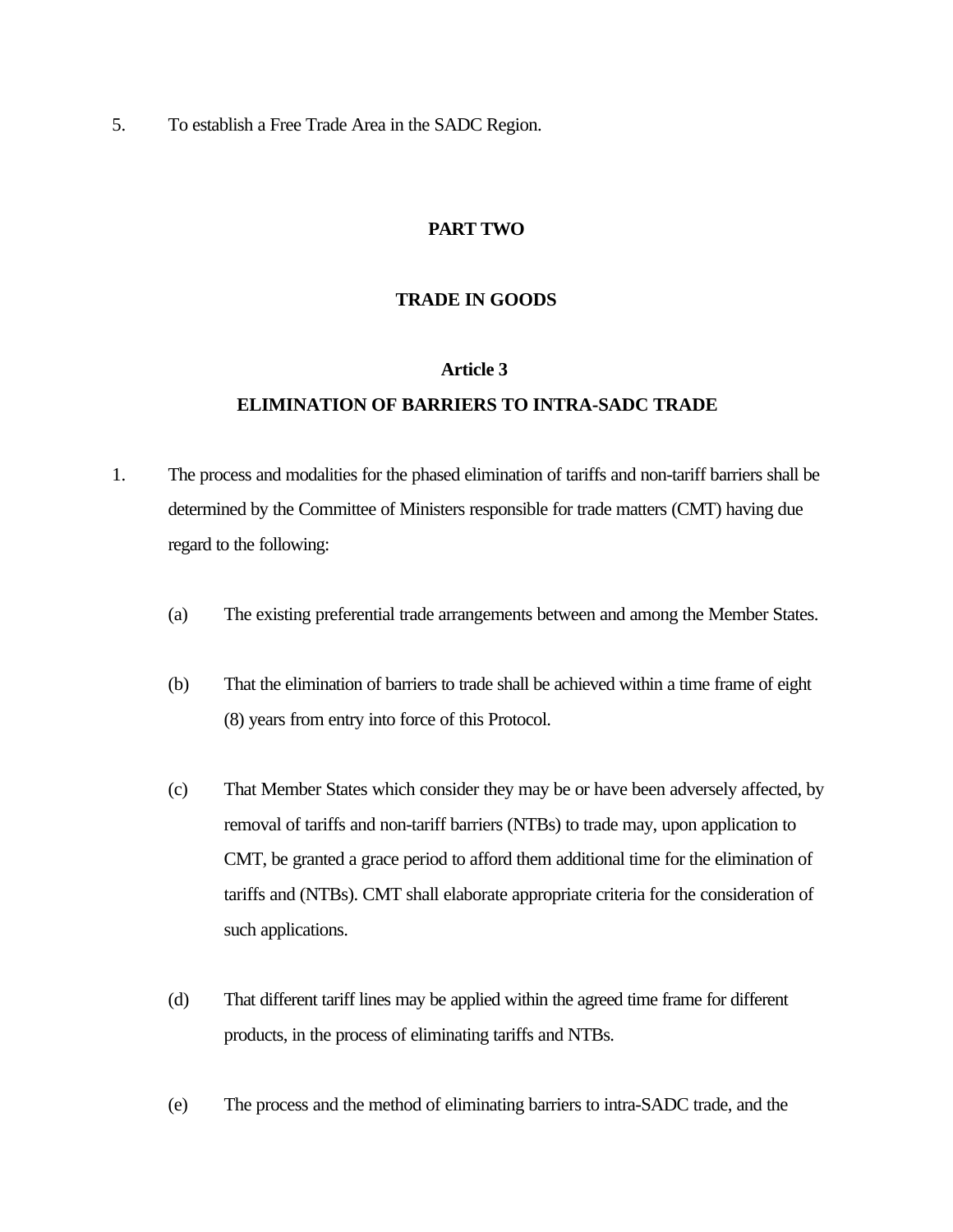criteria of listing products for special consideration, shall be negotiated in the context of the Trade Negotiating forum (TNF).

2. The agreed process and modalities for eliminating barriers to intra-SADC trade shall upon adoption, be deemed to form an integral part of this Protocol.

# **Article 4 ELIMINATION OF IMPORT DUTIES**

- 1. There shall be a phased reduction and eventual elimination of import duties, in accordance with Article 3 of this Protocol, on goods originating in Member States.
- 2. The process should be accompanied by an industrialization strategy to improve the competitiveness of Member States
- 3. The CMT shall adopt such measures as may be necessary to facilitate adjustments arising from the application of this Article. The CMT shall review such measures from time to time.
- 4. Pursuant to paragraph 1, Member States shall not raise import duties beyond those in existence at the time of entry into force of this Protocol.
- 5. Nothing in Paragraph 4 of this Article shall be construed as preventing the imposition of acrossthe-board internal charges.
- 6. This Article shall not apply to fees and similar charges commensurate with costs of any services rendered.

## **Article 5**

## **ELIMINATION OF EXPORT DUTIES**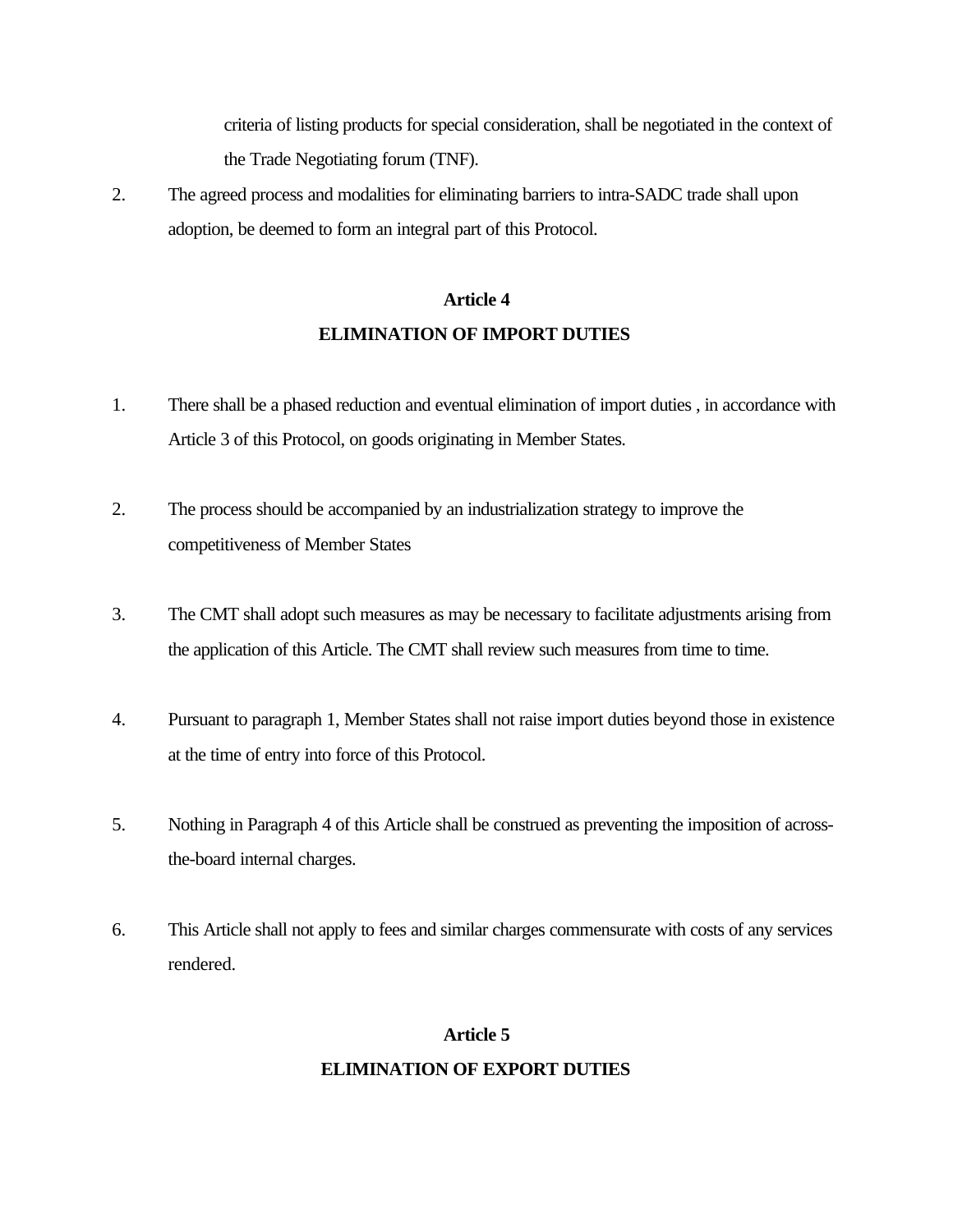- 1. Member States shall not apply any export duties on goods for export to other Member States.
- 2. This Article shall not prevent any Member State from applying export duties necessary to prevent erosion of any prohibitions or restrictions which apply to exports outside the Community, provided that no less favourable treatment is granted to Member States than to third countries.

# **Article 6 NON-TARIFF BARRIERS**

Except as provided for in this Protocol, Member States shall, in relation to intra-SADC trade:

- a. Adopt policies and implement measures to eliminate all existing forms of NTBs.
- b. Refrain from imposing any new NTBs.

## **Article 7**

## **QUANTITATIVE IMPORT RESTRICTIONS**

- 1. Member States Shall not apply any new quantitative restrictions and shall in accordance with Article 3, phase out the existing restrictions on the import of goods originating in Member States, except where otherwise provided for in this Protocol.
- 2. Notwithstanding the provisions of paragraph 1 of this Article, Member States may apply a quota system provided that the tariff rate under such a quote system is more favourable than the rate applied under this Protocol.

# **Article 8 QUANTITATIVE EXPORT RESTRICTIONS**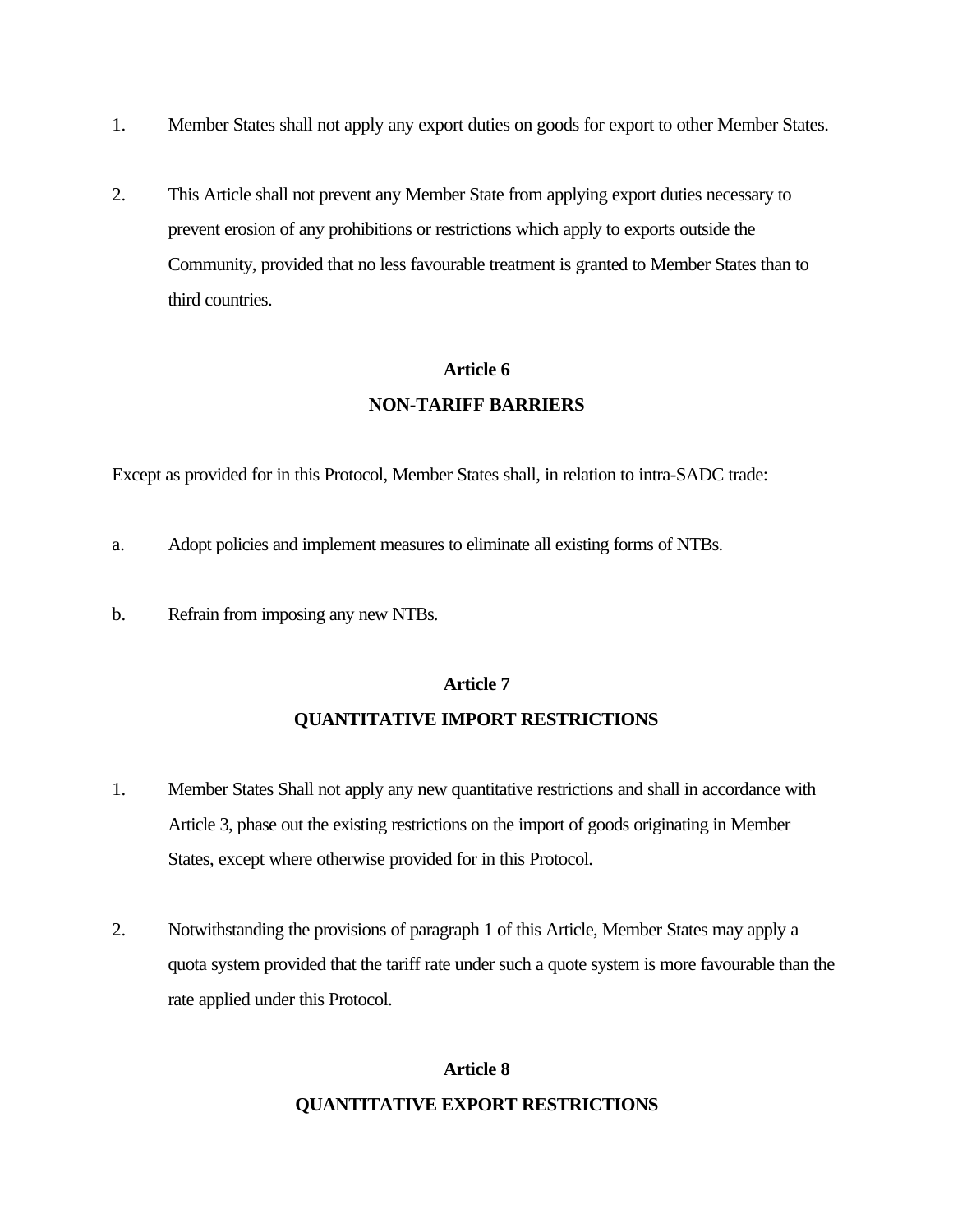- 1. Member States shall not apply any quantitative restrictions on exports to any other Member State, except where otherwise provided for in this Protocol.
- 2. Member States may take such measures as are necessary to prevent erosion of any prohibitions or restrictions which apply to exports outside the Community, provided that no less favourable treatment is granted to Member States than to third countries.

# **Article 9 GENERAL EXCEPTIONS**

Subject to the requirement that such measures are not applied in a manner which would constitute a means of arbitrary or unjustifiable discrimination between Member States, or a disguised restriction on intra-SADC trade, nothing in Article 7 and 8 of this Protocol shall be construed as to prevent the adoption or enforcement of any measures by a Member State:

- a) necessary to protect public morals or to maintain public order;
- b) necessary to protect human, animal or plant life or health;
- c) necessary to secure compliance with laws and regulations which are consistent with the provisions of the WTO;
- d) necessary to protect intellectual property rights, or to prevent deceptive trade practices;
- e) relating to transfer of gold, silver, precious and semi-precious stones, including precious and strategic metals;
- f) imposed for the protection of national treasures of artistic, historic or archaeological value;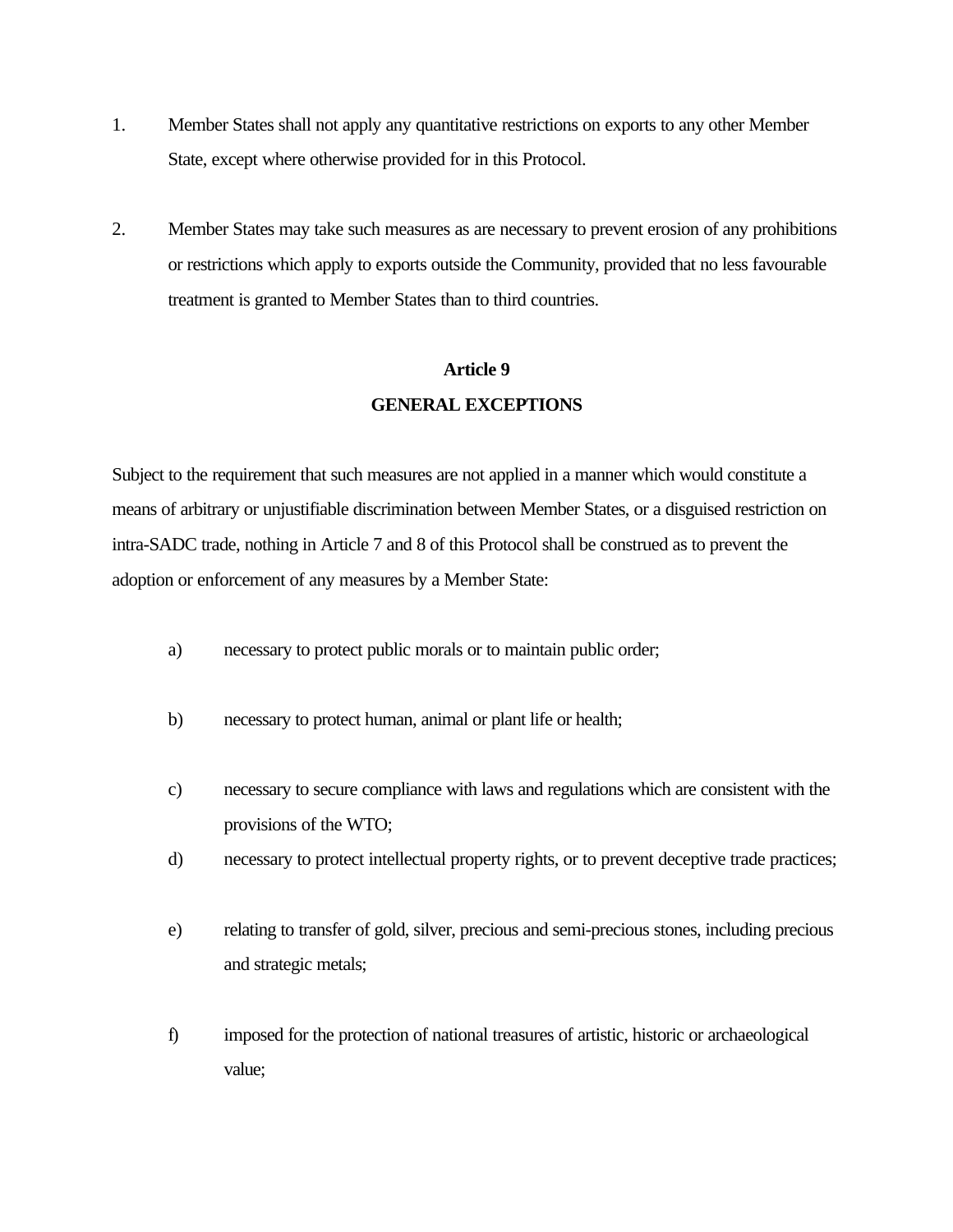- g) necessary to prevent or relieve critical shortages of foodstuffs in any exporting Member State;
- h) relating to the conservation of exhaustible natural resources and the environment; or
- i) necessary to ensure compliance with existing obligations under international agreements.

## **Article 10**

## **SECURITY EXCEPTION**

- 1. Nothing in this Protocol shall prevent any Member State from taking measures which it considers necessary for the protection of its security interests or for the purpose of maintaining peace.
- 2. The concerned Member State shall notify the CMT of any such measures.

# **Article 11 NATIONAL AGREEMENT**

Member States shall accord, immediately and unconditionally, to goods traded within the Community the same treatment as to goods produced nationally in respect of all laws, regulations and requirements affecting their internal sale, offering for sale, purchase, transportation, distribution or use.

#### **PART THREE**

### **CUSTOMS PROCEDURES**

# **Article 12 RULES OF ORIGIN**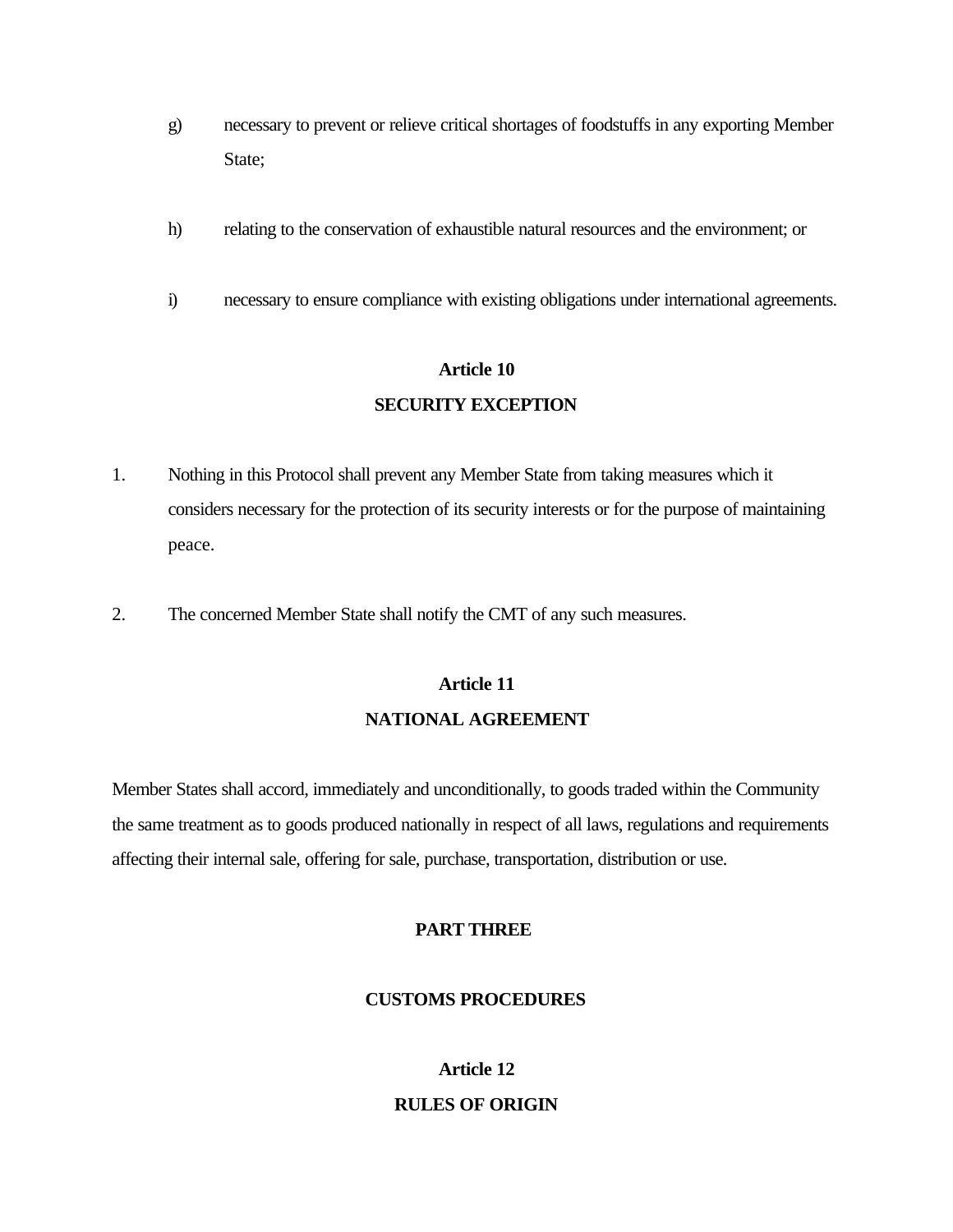Originating goods shall be eligible for Community treatment, in accordance with the provision of Annex I of this Protocol.

#### **Article 13**

#### **CO-OPERATION IN CUSTOMS MATTERS**

Member States shall, as provided for in Annex II of this Protocol, take appropriate measures, including arrangements regarding Customs administration co-operation, to ensure that the provisions of this Protocol are effectively and harmoniously applied.

# **Article 14 TRADE FACILITATION**

Member States shall, as provided for in Annex III of this Protocol, take such measures as are necessary to facilitate the simplification and harmonization of trade documentation and procedures.

# **Article 15 TRANSIT TRADE**

Products imported into, or exported from, a Member State shall, as provided for in Annex IV of this Protocol, enjoy freedom of transit within the Community and shall only be subject to the payment of the normal rates for services rendered.

### **PART FOUR**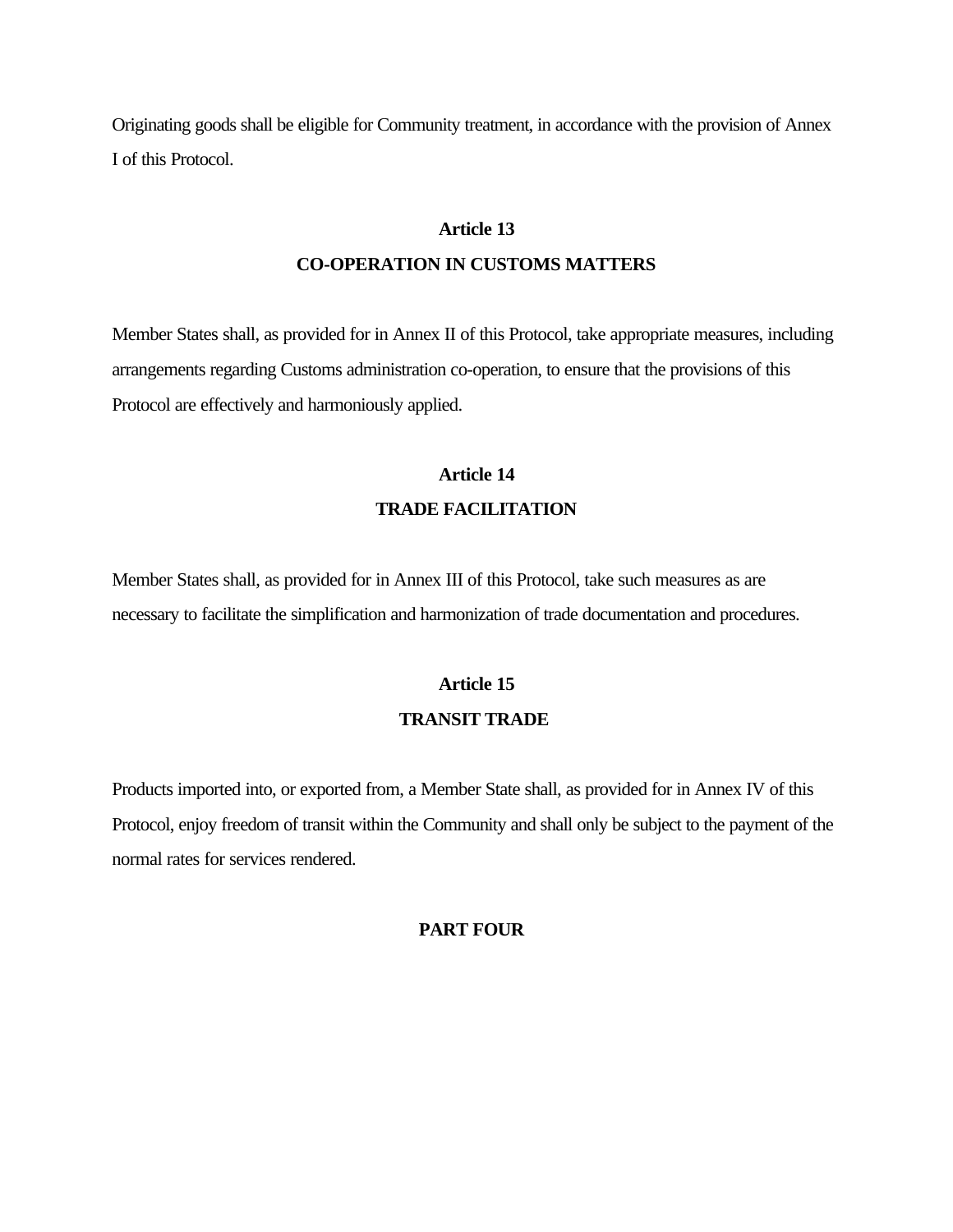#### **TRADE LAWS**

#### **Article 16**

#### **SANITARY AND PHYTOSANITARY MEASURES**

- 1. Member States shall base their sanitary and phytosanitary measures on international standards, guidelines and recommendations, so as to harmonize sanitary and phytosanitary measures for agricultural and livestock production.
- 2. Member States shall, upon request, enter into consultation with the aim of achieving agreements on recognition of the equivalence of specific sanitary and phytosanitary measures, in accordance with the WTO Agreement on the Application of Sanitary and Phytosanitary Measures.

#### **Article 17**

# **STANDARDS AND TECHNICAL REGULATIONS ON TRADE**

- 1. Each Member State shall use relevant international standards as a basis for its standards-related measures, except where such standards would be an ineffective or inappropriate means to fulfil its legitimate objectives.
- 2. A Member State's standards-related measures that conform to an international standard shall be presumed not to create an unnecessary obstacle to trade.
- 3. Without reducing the level of safety, or of protection of human, animal or plant life or health, of the environment or of consumers, without prejudice to the rights of any Member State and taking into account international standardization activities, Member States shall, to the greatest extent practicable, make compatible their respective standards- related measures, so as to facilitate trade in goods and services within the Community.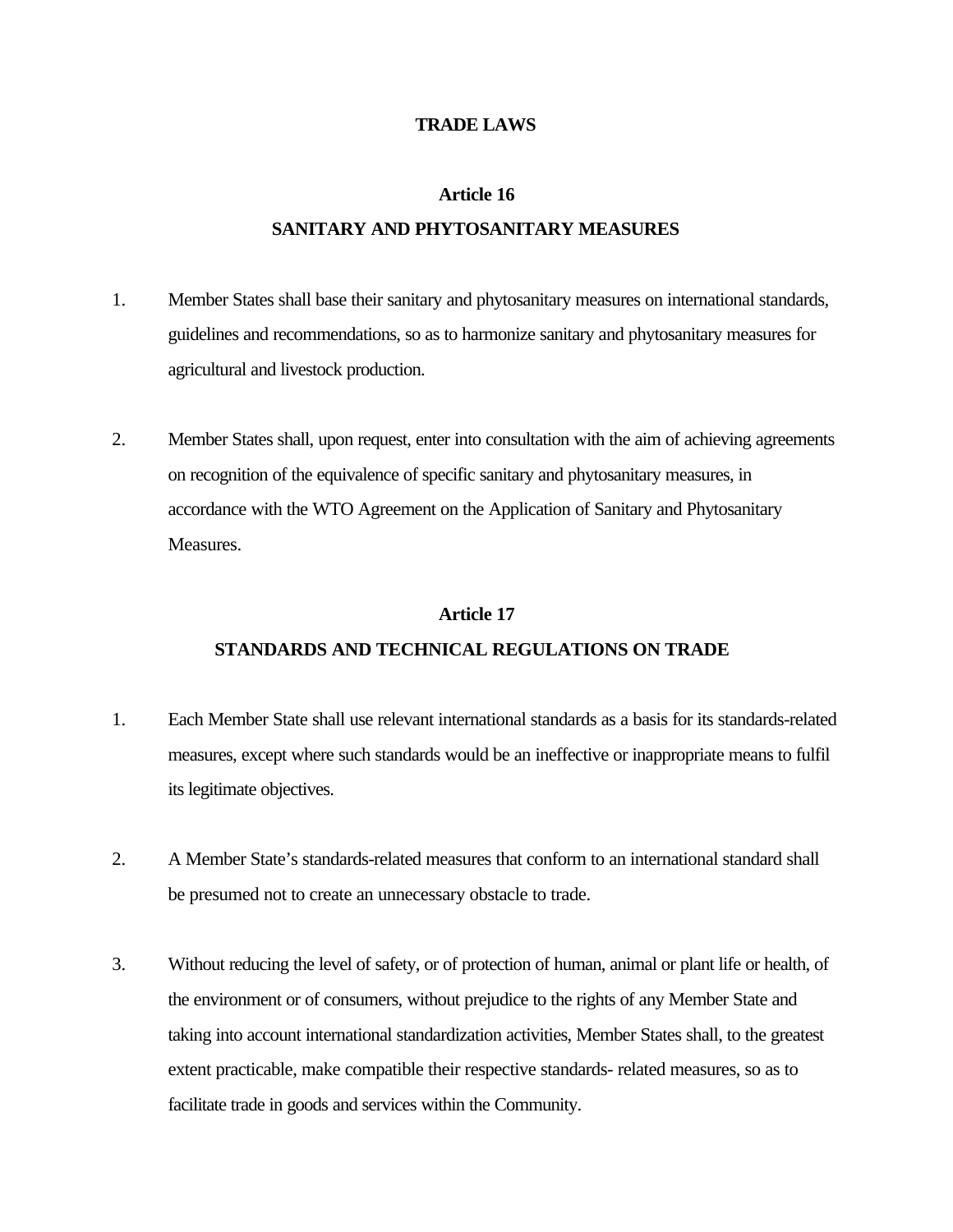- 4. Member States accept as equivalent technical regulations of other Member States, even if these regulations differ from their own, provided that they adequately fulfil the objectives of their regulations.
- 5. A Member State shall, upon request of another Member State, seek through appropriate measures, to promote the compatibility of specific standards or conformity assessment procedures that are maintained in its territory, with the standards of conformity assessment procedures maintained in the territory of other Member States.

# **Article 18 ANTI-DUMPING MEASURES**

Nothing in this Protocol shall prevent any Member State from applying anti-dumping measures which are in conformity with WTO provisions.

#### **Article 19**

### **SUBSIDIES AND COUNTERVAILING MEASURES**

- 1. Member States shall not grant subsidies which distort or threaten to distort competition in the Region.
- 2. Notwithstanding paragraph 1 of this Article, a Member State may continue to apply a subsidy in accordance with Article III.
- 3. A Member State may, for the purposes of offsetting the effects of subsidies and subject to WTO provisions, levy countervailing duties on a product of another Member States.
- 4. Notwithstanding the provisions of paragraph 1 of this Article, a Member State may introduce a new subsidy only in accordance with WTO provisions.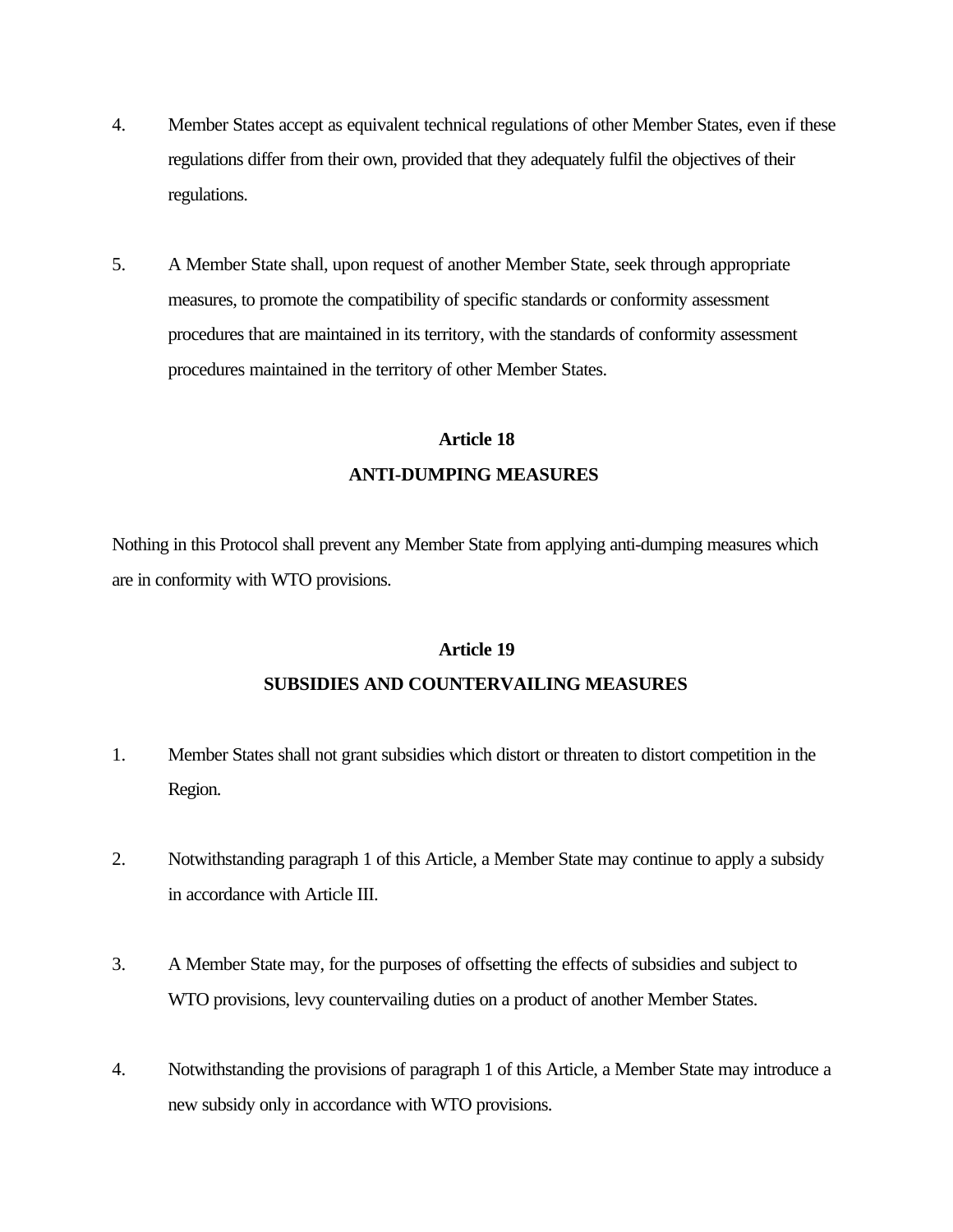#### **Article 20**

#### **SAFEGUARD MEASURES**

- 1. A Member State may apply a safeguard measure to a product only if that Member State has determined that such product is being imported to its territory in such increased quantities, absolute or relative to domestic production, and under such conditions as to cause or threaten to cause serious injury to the domestic industry that produces like or directly competitive products.
- 2. A serious industry shall be determined in accordance with Article IV of the WTO Agreement on Safeguards.
- 3. Safeguard measures shall be applied to a product being imported irrespective of its source within the Region.
- 4. In applying measures in accordance with paragraph 1 of this article, a Member State shall give like treatment to all imports of originating goods.
- 5. A member State shall apply safeguard measures only to the extent and for such period of time necessary to prevent or remedy serious injury and to facilitate adjustment. In accordance with Article 7 of the WTO Agreement on Safeguards, the period shall not exceed four years, unless the competent authorities of the importing Member State have determined that the safeguard measure continues to be necessary to prevent or remedy serious injury and that there is evidence that the industry is adjusting.
- 6. Notwithstanding the provision of paragraph 5 of this Article, the total period of application of a safeguard measures shall not exceed eight (8) years.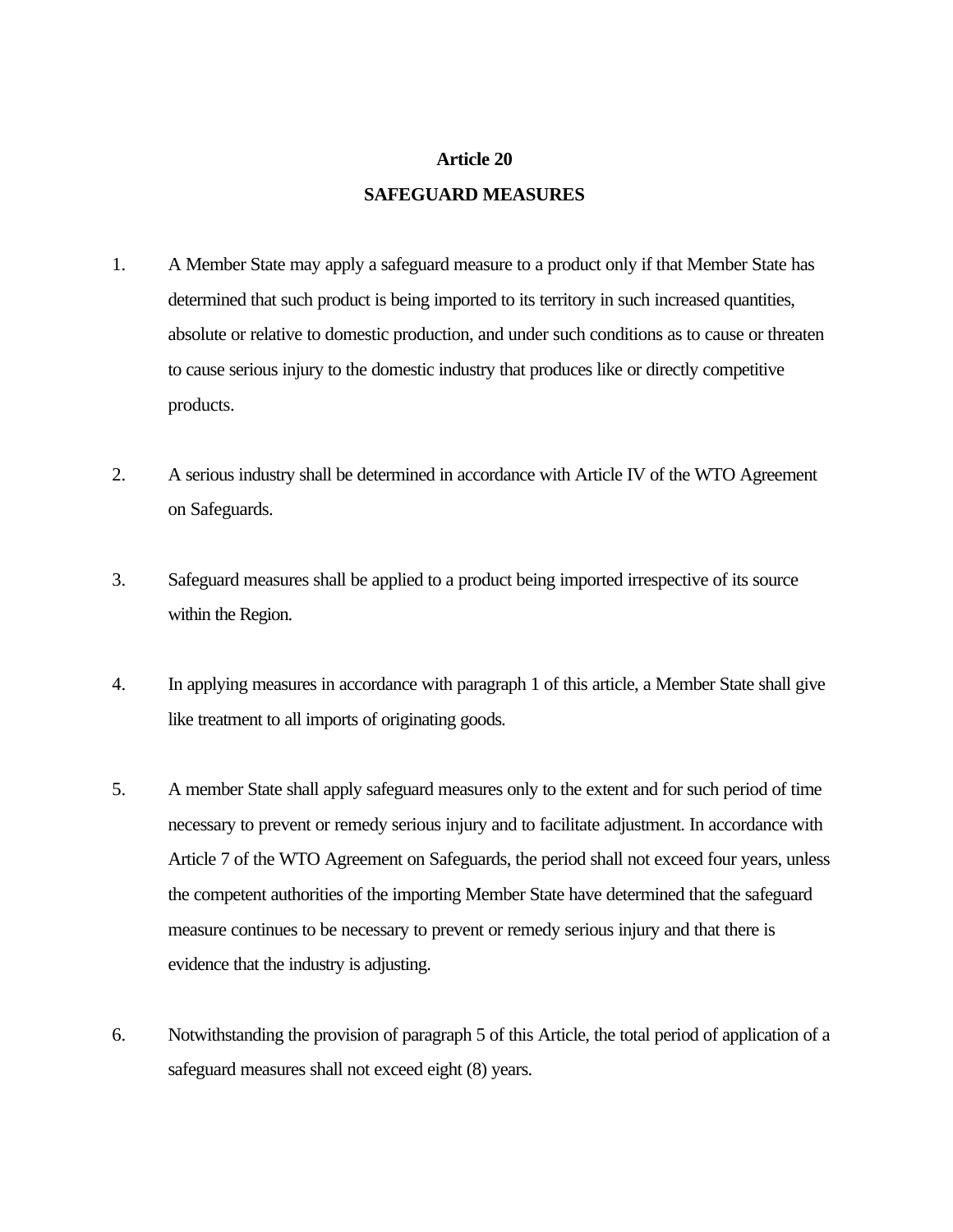#### **Article 21**

#### **PROTECTION OF INFANT INDUSTRIES**

- 1. Notwithstanding the provisions of Article 4 of this Protocol, upon the application by a Member State, the CMT may as a temporary measure in order to promote an infant industry, and subject to WTO provisions, authorize a Member State to suspend certain obligations of this Protocol in respect of like goods imported from the other Member States.
- 2. The CMT may, in taking decisions under paragraph 1 of this Article, impose terms and conditions to which such authorization shall be subject, for the purposes of preventing or minimizing excessive disadvantages as those which may result in trade imbalances.
- 3. The CMT shall regularly review the protection of infant industries by a Member State applied in accordance with paragraph 1 of this Article.

## **PART FIVE**

#### **TRADE RELATED INVESTMENT MATTERS**

### **Article 22**

# **CROSS-BORDER INVESTMENT**

Member States shall adopt policies and implement measures within the Community to promote an open cross-border investment regime, thereby enhancing economic development, diversification and industrialization.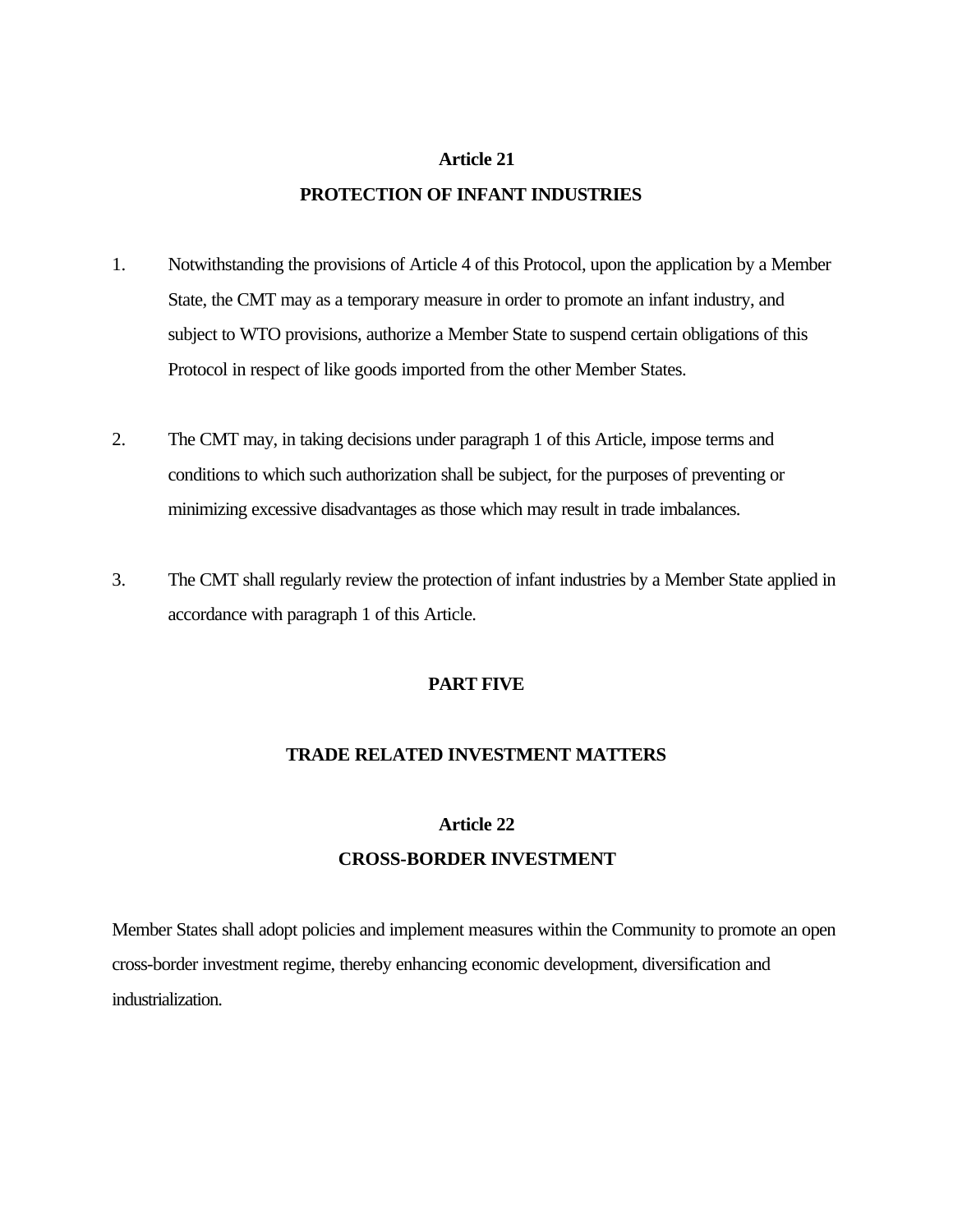## **PART SIX**

#### **OTHER TRADE RELATED ISSUES**

#### **Article 23**

### **TRADE IN SERVICES**

- 1. Member States recognize the importance of trade in services for the development of the economies of SADC countries.
- 2. Member States shall adopt policies and implement measures in accordance with their obligations on terms of the WTO's General Agreement on Trade in Services (GATS), with a view to liberalizing their services sector within the Community.

#### **Article 24**

#### **INTELLECTUAL PROPERTY RIGHTS**

Member States shall adopt policies and implement measures within the Community for the protection of Intellectual Property Rights, in accordance with the WTO Agreement on Trade-Related Aspects of intellectual Property Rights.

# **Article 25 COMPETITION POLICY**

Member States shall implement measures within the Community that prohibit unfair practices and promote competition.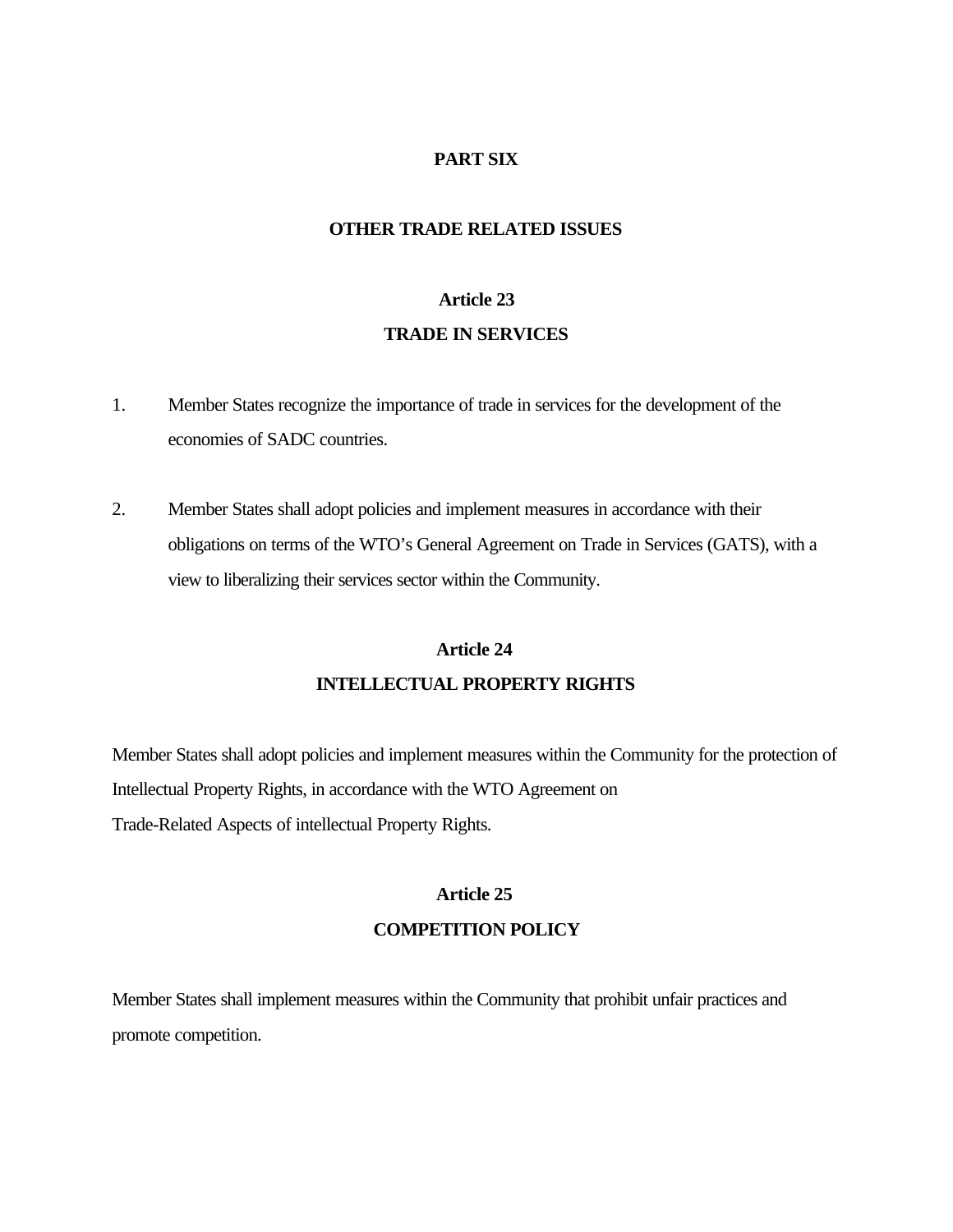#### **Article 26**

#### **TRADE DEVELOPMENT**

Member States shall adopt comprehensive trade development measures aimed at promoting trade within the Community, as provided for in Annex V of this Protocol.

# **PART EIGHT TRADE RELATIONS AMONG MEMBER STATES AND WITH THIRD COUNTRIES**

#### **Article 27**

## **PREFERENTIAL TRADE ARRANGEMENTS**

- 1. Member States may maintain preferential trade and other trade related arrangements existing at the time of entry into force of this Protocol;
- 2. Member States may enter into new preferential trade arrangements between themselves, provided that such arrangements are not inconsistent with the provisions of this Protocol.
- 3. Notwithstanding the provisions of paragraph 1 and 2 of this Article, Member States party to any existing preferential trade arrangements and other trade related arrangements undertake to review the further application of such preferential trade arrangements, with a view to attaining the objectives of this Protocol.

# **Article 28 MOST FAVOURED NATION TREATMENT**

1. Member States shall account Most Favoured Nation Treatment to one another.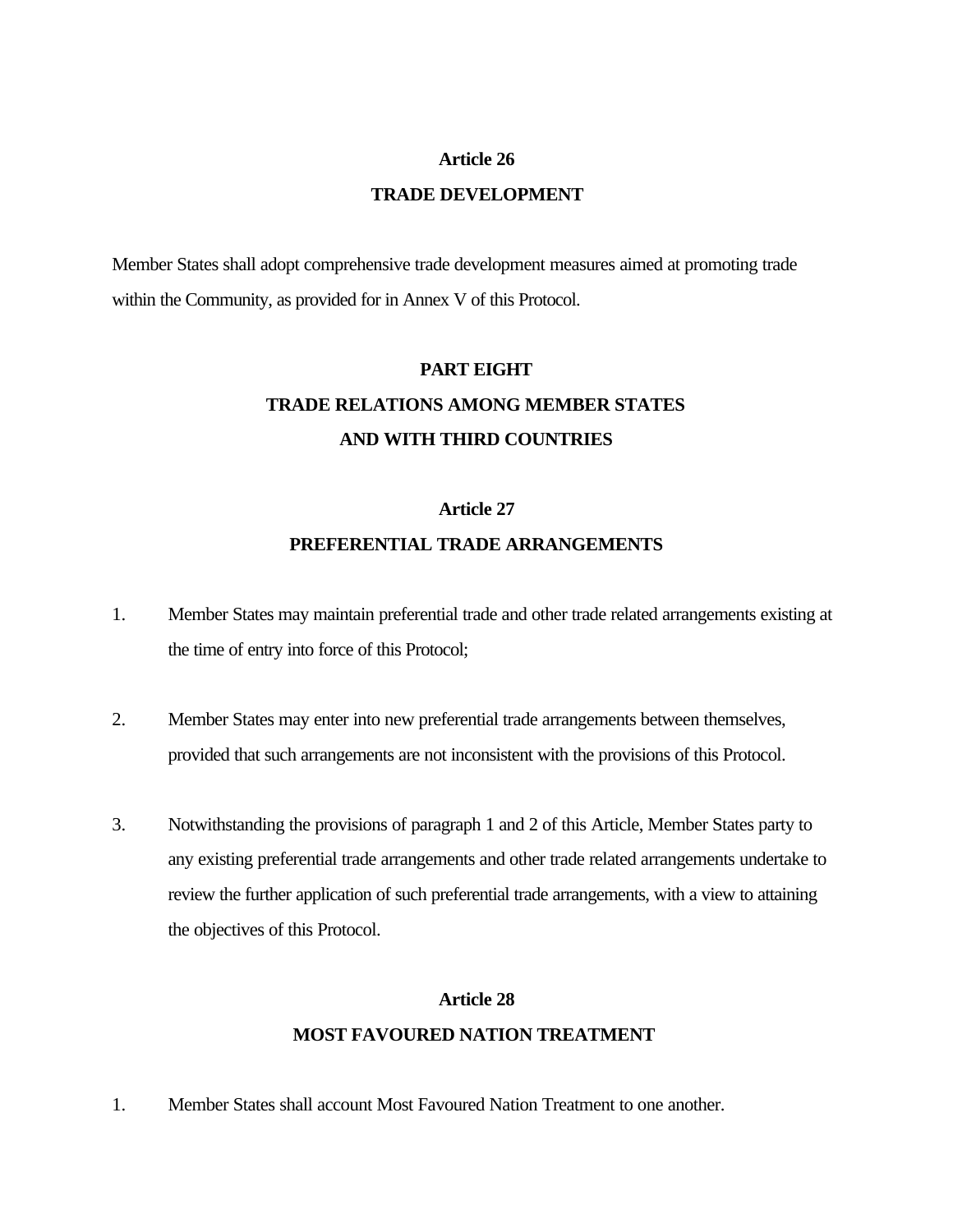- 2. Nothing in this Protocol shall prevent a Member State from granting or maintaining preferential trade arrangements with third countries, provided such trade arrangements do not impede or frustrate the objectives of this Protocol and that any advantage, concession, privilege or power granted to a third country under such arrangements is extended to other Member States.
- 3. Notwithstanding the provisions of paragraph 2 of this Article, a Member State shall not be obliged to extend preferences of another trading bloc of which that Member State was a member at the time of entry into force of this Protocol.

# **COORDINATION OF TRADE POLICIES Article 29**

Member States shall, to their best endeavour, coordinate their trade policies and negotiating positions in respect of relations with third countries or groups of third countries and international organizations as provided for in Article XXIV of the Treaty, to facilitate and accelerate the achievement of the objectives of this Protocol.

#### **Article 30**

#### **CO-OPERATION WITH THIRD COUNTRIES OR GROUPS OF THIRD COUNTRIES**

Member States shall develop co-operation and conclude agreements with third countries or groups of third countries and international organizations as provided for in Article XXIV of the Treaty, to facilitate and accelerate the achievement of the objectives of this Protocol.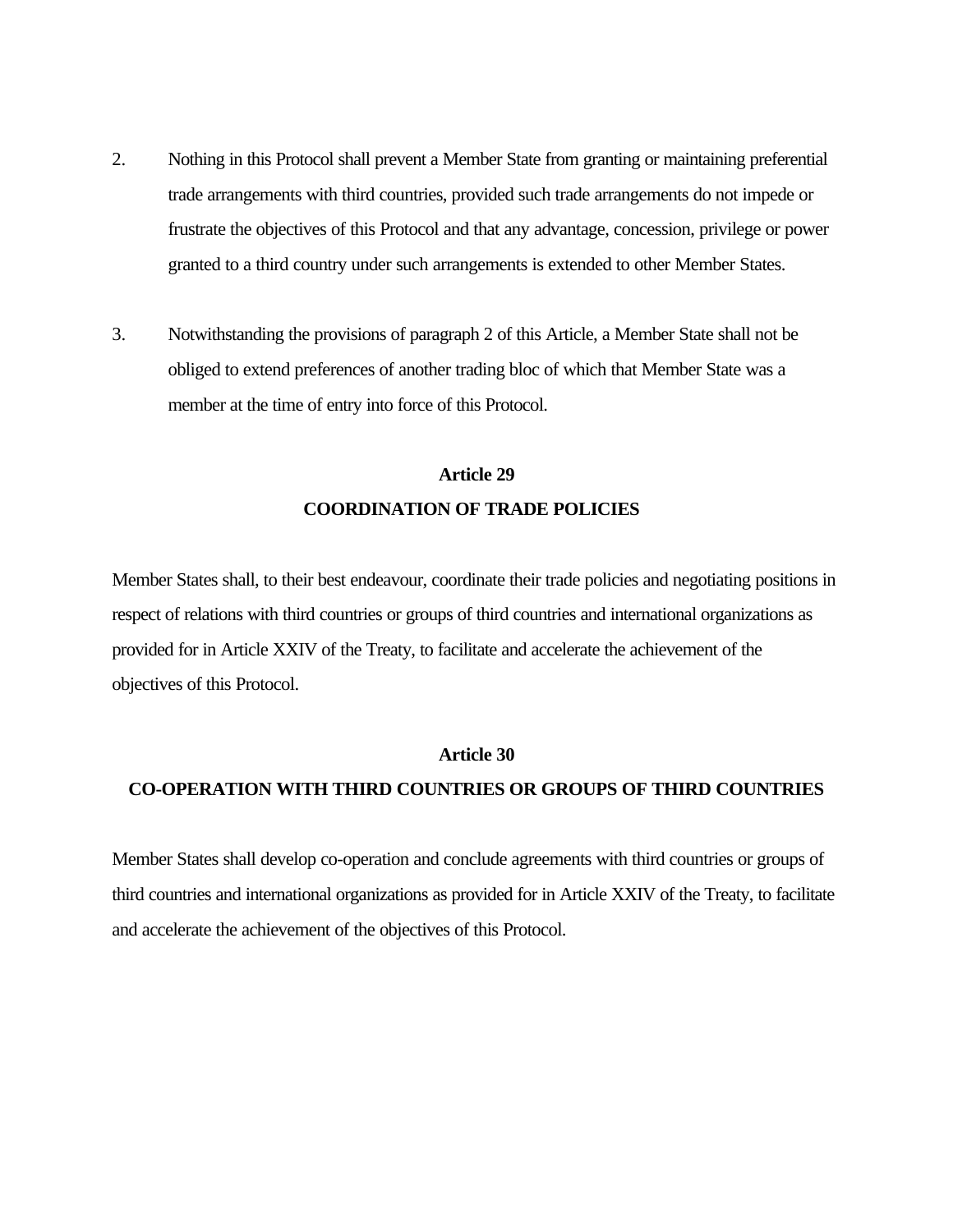# **PART NINE INSTITUTIONAL ARRANGEMENTS AND DISPUTE SETTLEMENT PROCEDURES**

## **Article 31**

## **INSTITUTIONAL ARRANGEMENTS**

- 1. The institutional mechanisms for the implementation of this Protocol shall comprise the CMT, Committee of Senior Officials responsible for trade matters, the TNF and the Sector Coordinating Unit.
- 2. The Committee of Ministers shall be responsible for trade matters including the following:
	- a) supervision of the implementation of this Protocol;
	- b) appointment of panels of trade experts to resolve disputes that may arise regarding the interpretation or application of this Protocol;
	- c) supervision of the work of any committee or sub-committee established under this Protocol.
- 3. The Committee of Senior Officials shall:
	- a) report to the CMT on matters relating to the implementation of the provisions contained in this Protocol;
	- b) supervise the work of the Sector Coordinating Unit;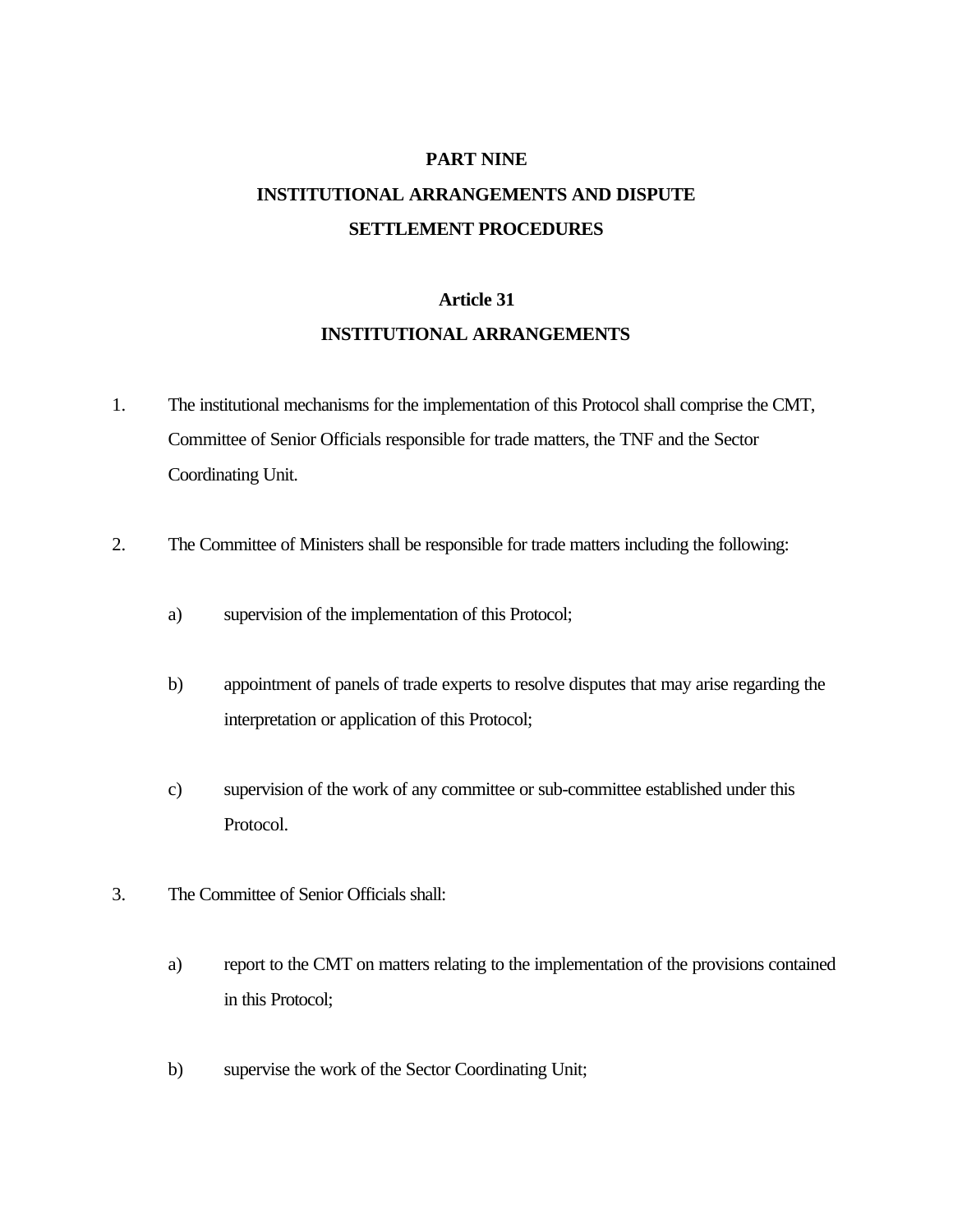- c) clear the documents prepared by the Sector Coordinating Unit to be submitted to the CMT;
- d) liaise closely with both the CMT and the Sector Coordinating Unit;
- e) monitor the implementation of this Protocol;
- f) supervise the work of the TNF.
- 4. The Trade Negotiation forum shall be responsible for the conduct of trade negotiations and shall report to the Committee of Senior Officials. Its functions shall include:
	- a) regular reviews in which offers shall be made and where the removal of non-tariff barriers shall be requested or offered;
	- b) the creation of a research capacity of experts to monitor the impact of measures already implemented, and offer advice on the potential impact of offers under discussion;
	- c) the establishment of a linkage between trade liberalization and industrial policy coordination, as well as other areas of sectoral co-operation; and
	- d) the establishment of a regional framework on the phased reduction and eventual elimination of tariff and NTBs to trade among Member States.
- 5. The Sector Coordinating Unit shall perform the following functions:
	- a) coordinate the day-to-day operations in the implementation of this Protocol;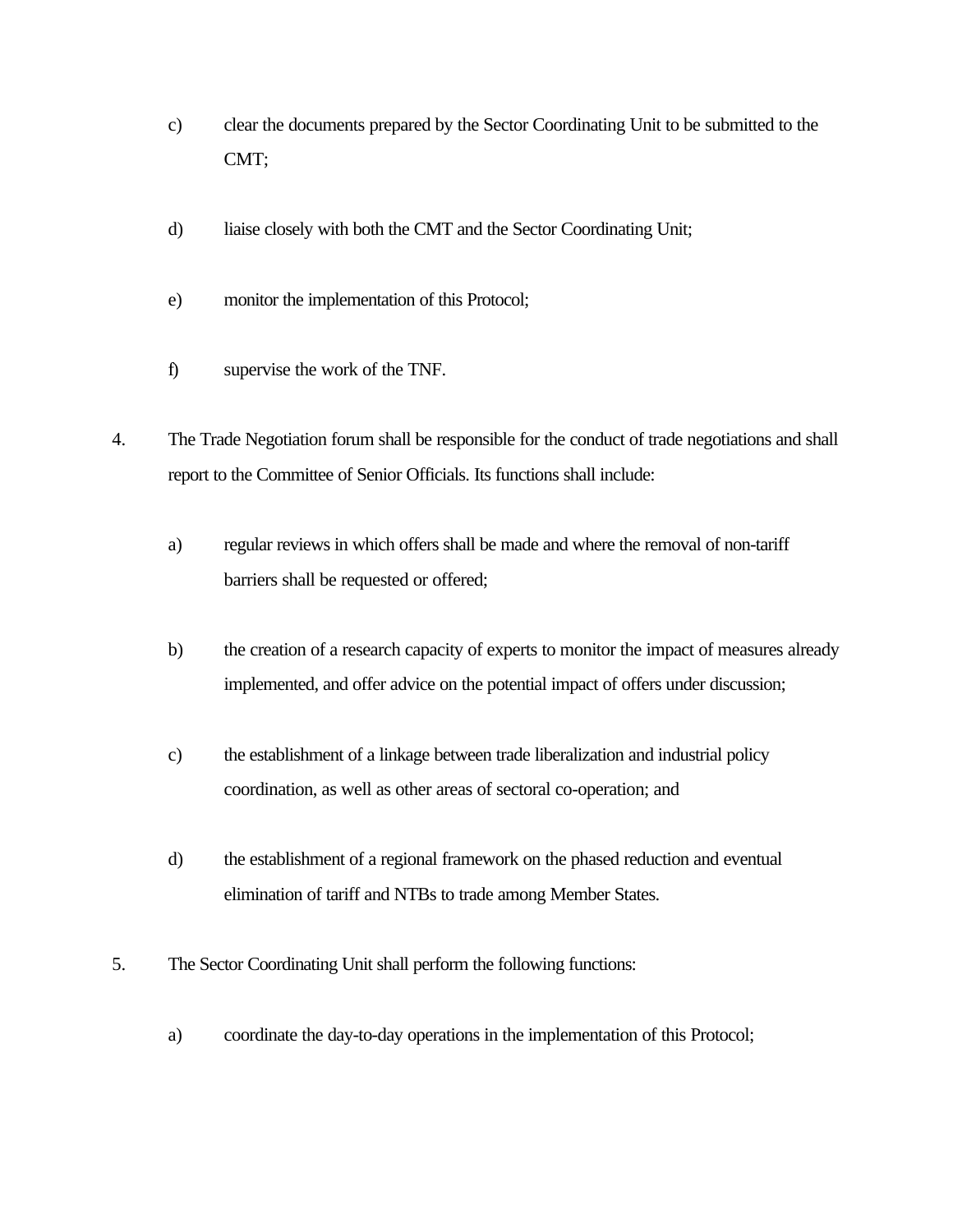- b) provide technical and administrative assistance to the CMT, the Committee of Senior Officials and the TNF;
- c) provide assistance to subsidiary committees, sub-committees and panels established to implement this Protocol;
- d) work closely with the private sector;
- e) identify research needs and priorities in the trade area.

# **Article 32**

# **SETTLEMENT OF DISPUTES**

- 1. Member States shall endeavour to agree on the interpretation and application of this Protocol, and shall make every effort, through co-operation and consultation, to arrive at a mutually satisfactory agreement.
- 2. The settlement of any dispute among Member States shall, whenever possible, imply removal of a measure not conforming with the provisions of this Protocol or causing mollification or impairment of such provision.
- 3. Falling a settlement as provided in paragraph 2 of this Article, withdrawal of equivalent concession may be implemented by the Member State suffering the injury.
- 4. In case of disagreement, the Member States may take recourse to a panel of trade experts.
- 5. The appointment, composition, powers and functions of the panels of trade experts shall be determined by the CMT
- 6. As a last resort, disputes regarding the interpretation and application of this Protocol shall be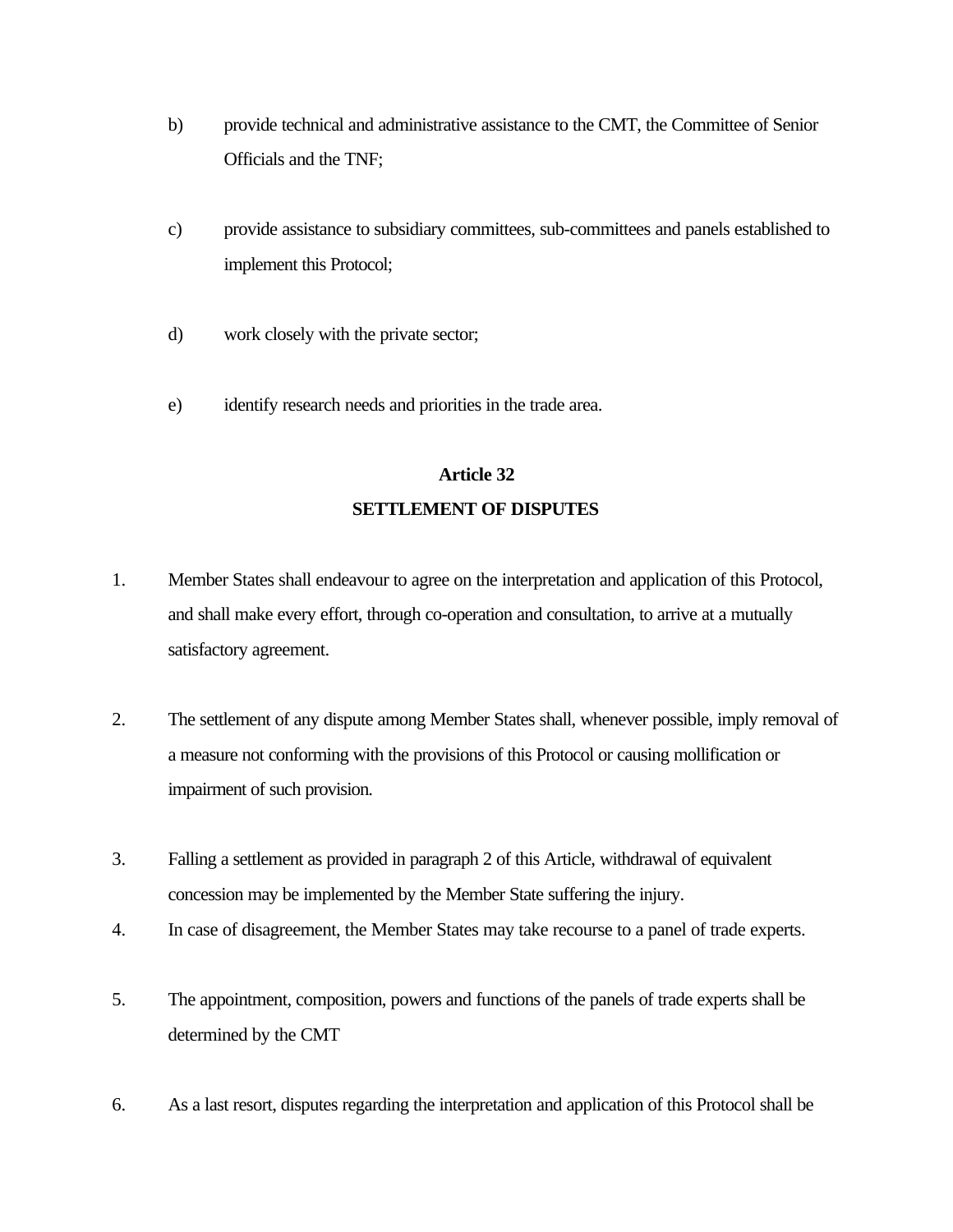settled in accordance with Article 32 of the Treaty.

# **Article 33**

## **GENERAL UNDERTAKING**

- 1. Member States shall take all appropriate measures to ensure the carrying out of the obligations arising from this Protocol.
- 2. Member States shall co-operate in addressing any impediments to intra-SADC trade that may arise as a result of any action or lack of action by any Member State on issues having material bearing on such trade and which are not covered elsewhere in this Protocol.
- 3. In the event that Member States disagree on the existence of impediments to intra-SADC trade, the Member States may have recourse to the provisions of Article 32 of this Protocol.

### **Article 34**

## **AMENDMENTS**

Amendments to this Protocol shall be in accordance with the procedures established by Article 36 of the Treaty.

## **Article 35**

## **SIGNATURE**

This Protocol shall be signed by the High Contracting Parties.

## **Article 36**

## **RATIFICATION**

This Protocol shall be ratified by the Member States in accordance with their constitutional procedures.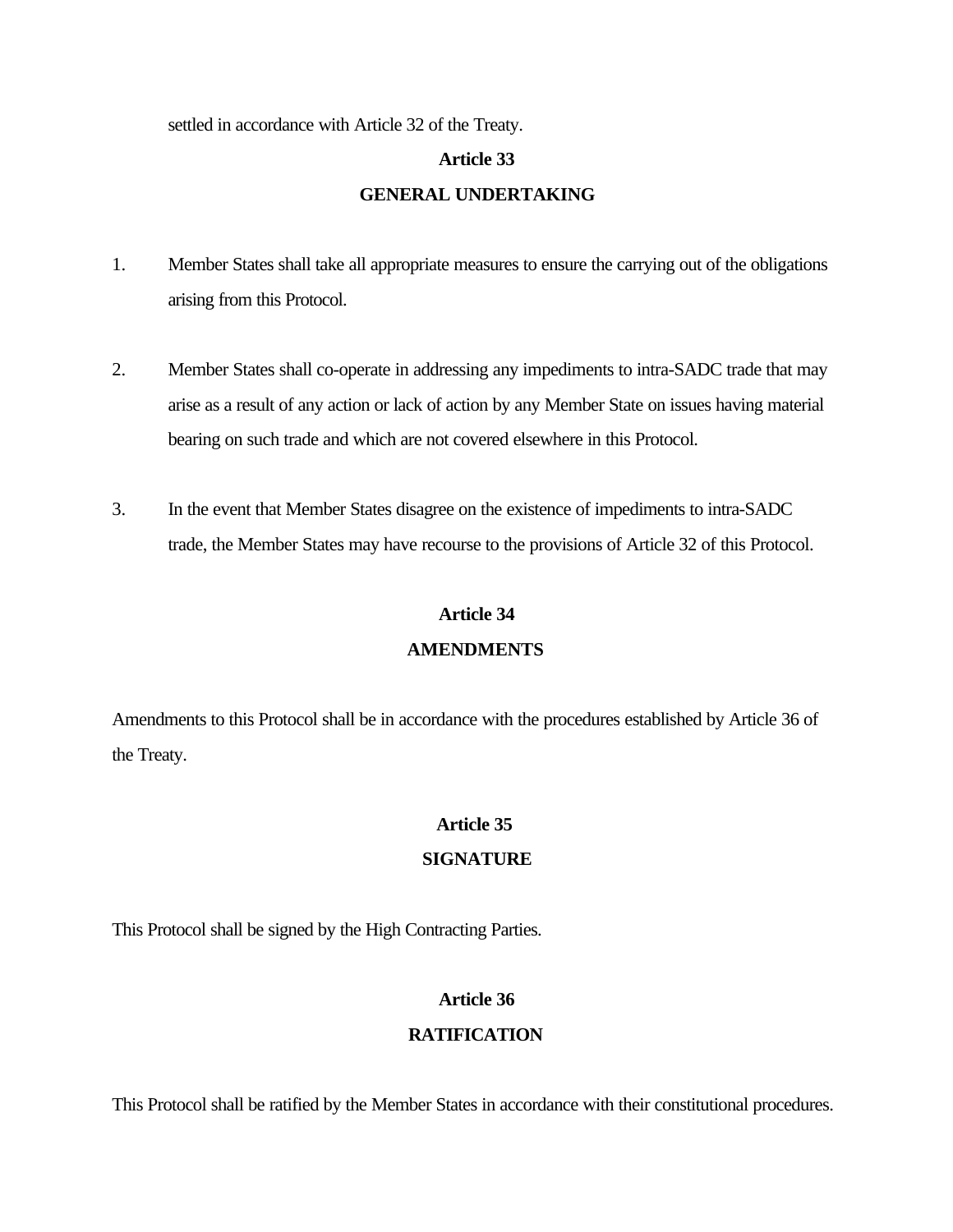## **Article 37**

### **ENTRY INTO FORCE**

This Protocol shall enter into force 30 days after the deposit of the Instruments of Ratification by twothirds of the Member States.

#### **Article 38**

### **ACCESSION**

This Protocol shall remain open for accession by any Member State.

# **Article 39 DEPOSITARY**

- 1. This Protocol and all instruments of Ratification or Accession shall be deposited with the Executive Secretary, who shall transmit certified true copies thereof, to all Member States.
- 2. The Executive Secretary of SADC shall notify the Member States of the dates of deposit of Instruments of Ratification and Accession.
- 3. The Executive Secretary shall register this Protocol with the United Nations, the Organization of African Unity and such other organizations as the Council may determine.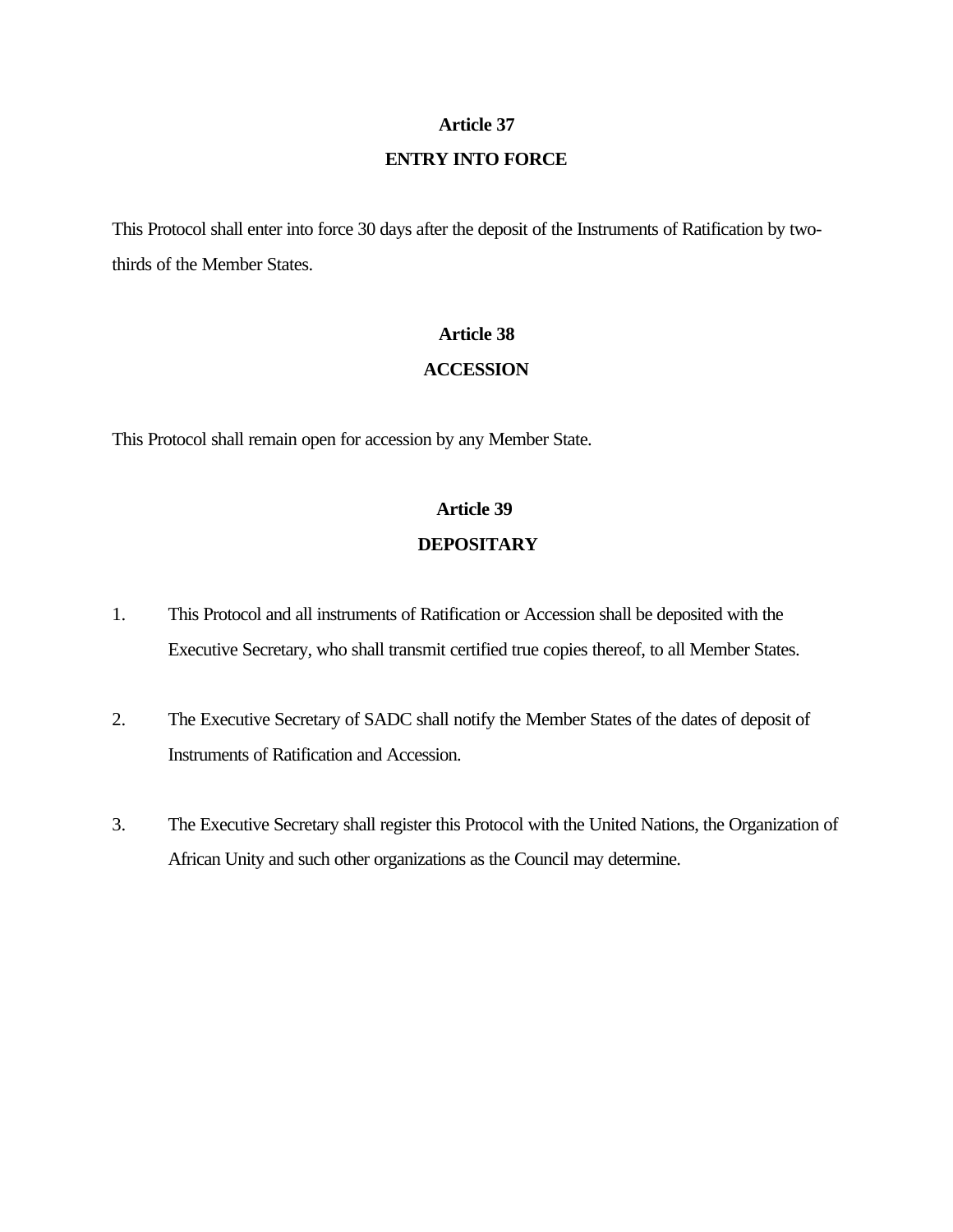**IN WITNESS WHEREOF, WE,** the Heads of State or Government or duly Authorized

Representatives of SADC Member States have signed this Protocol.

| Portuguese languages, both texts being equally authentic. |                                    |
|-----------------------------------------------------------|------------------------------------|
|                                                           |                                    |
|                                                           |                                    |
| <b>Republic of Angola</b>                                 | <b>Republic of Botswana</b>        |
|                                                           |                                    |
|                                                           |                                    |
| <b>Kingdom of Lesotho</b>                                 | <b>Republic of Malawi</b>          |
|                                                           |                                    |
|                                                           |                                    |
| <b>Republic of Namibia</b>                                | <b>Republic of South Africa</b>    |
|                                                           |                                    |
|                                                           |                                    |
| <b>Kingdom of Swaziland</b>                               | <b>United Republic of Tanzania</b> |
|                                                           |                                    |
|                                                           |                                    |
| <b>Republic of Zambia</b>                                 | <b>Republic of Zimbabwe</b>        |
|                                                           |                                    |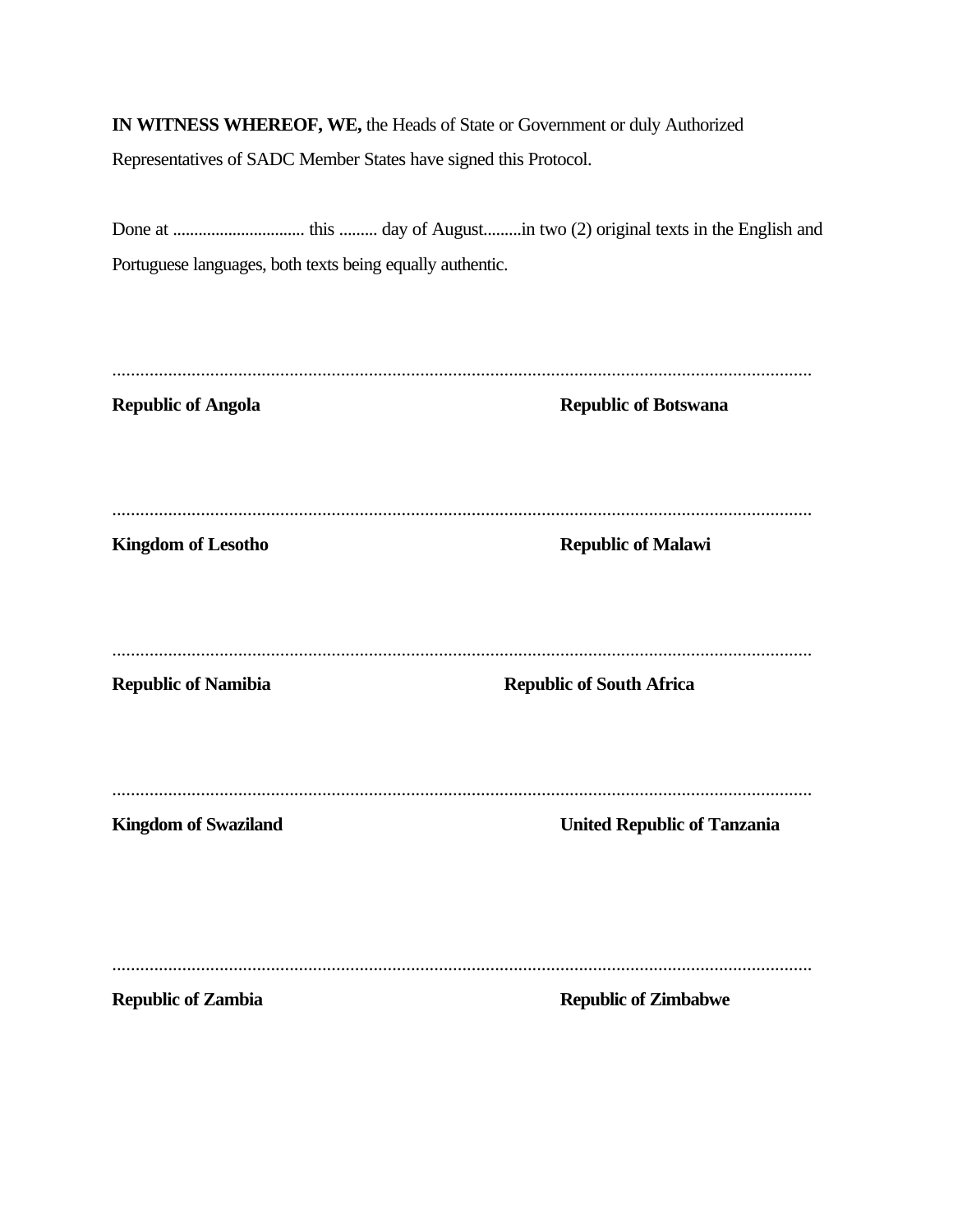#### **ANNEXES**

## **ANNEX I**

# **Concerning The Rules Of Origin For Products To Be Traded Between The Member States Of The Southern African Development Community**

## **PREAMBLE**

The High Contracting Parties

AWARE that they have undertaken to progressively establish a Development Community within which Customs duties and other charges of equivalent effect imposed on imports shall be gradually reduced and eventually eliminated and non-tariff barriers to trade among Member States shall be removed, and all trade documents and procedures shall be harmonised;

**AND TAKING INTO ACCOUNT** the provisions of this Protocol which require that the Rules of Origin for products that shall be eligible for community treatment shall be set out in an Annex to this Protocol;

NOW THEREFORE,

**HEREBY AGREE** as follows :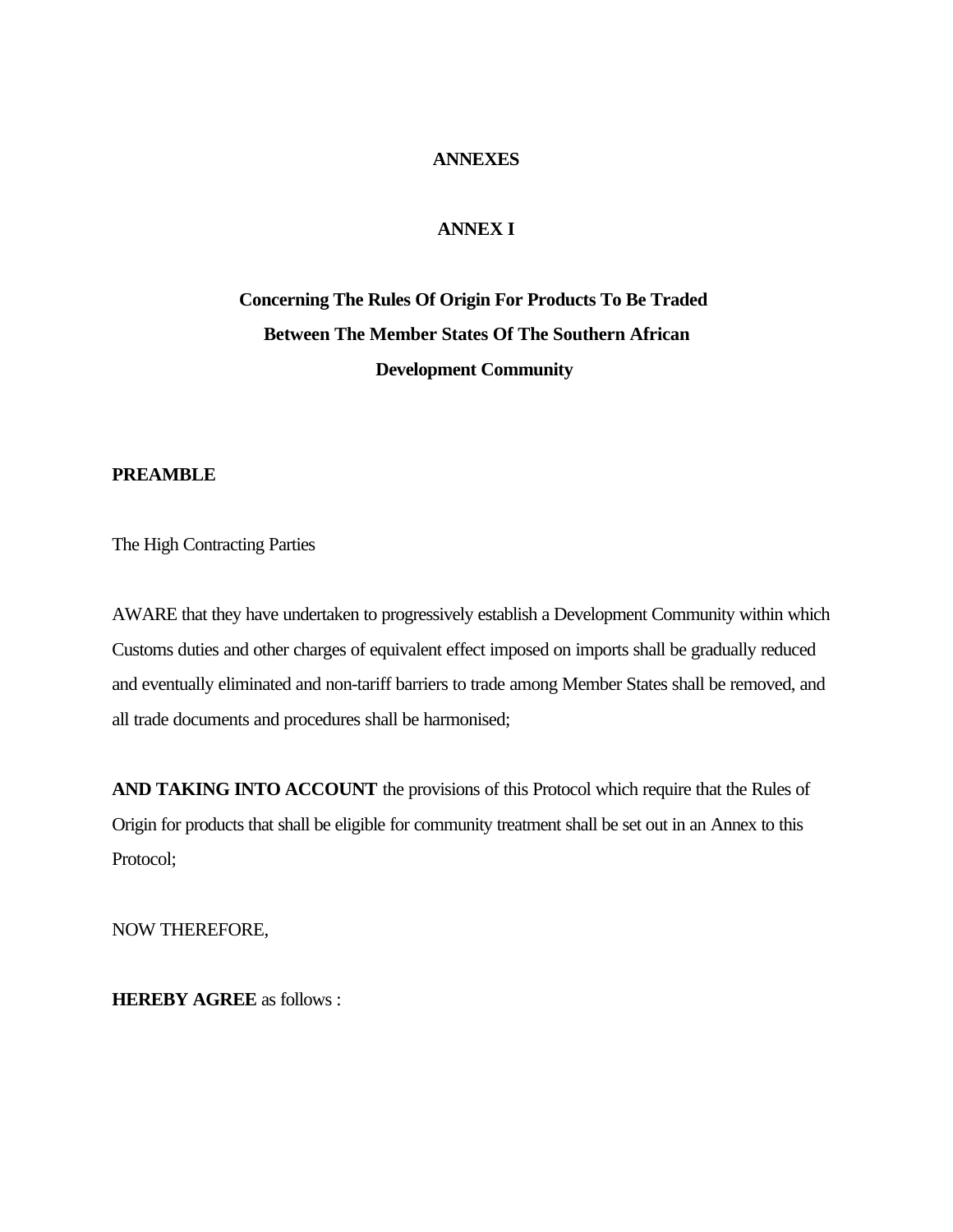### **RULE 1**

## **DEFINITIONS AND INTERPRETATION**

#### **1. Definitions**

| "Ex-factory cost"                           | means the value of the total inputs required to produce a given product;                                                                                                                 |
|---------------------------------------------|------------------------------------------------------------------------------------------------------------------------------------------------------------------------------------------|
| "Materials"                                 | means raw materials, semi-finished products, ingredients, parts and<br>components used in the production of goods;                                                                       |
| "Producer and a pro-<br>cess of production" | include the application of any operation or process with the<br>exception of any operation or process as set out in Rule 3 of this<br>Annex;                                             |
| "Producer"                                  | includes a mining, manufacturing or agricultural enterprise or<br>any other individual grower or craftsman who produces or<br>supplies goods for export;                                 |
| "Value-added"                               | means the difference between the ex-factory cost of the finished<br>product and the c.i.f. value of the materials imported from out<br>outside the Member States and used in production. |

# **2. Interpretation**

a) In determining the place of production of marine, river, or lake products and goods in relation to a Member State, a vessel of a Member State shall be regarded as part of the territory of that Member State. In determining the place from which goods originated, marine, river or lake products taken from the sea, river or lake or goods produced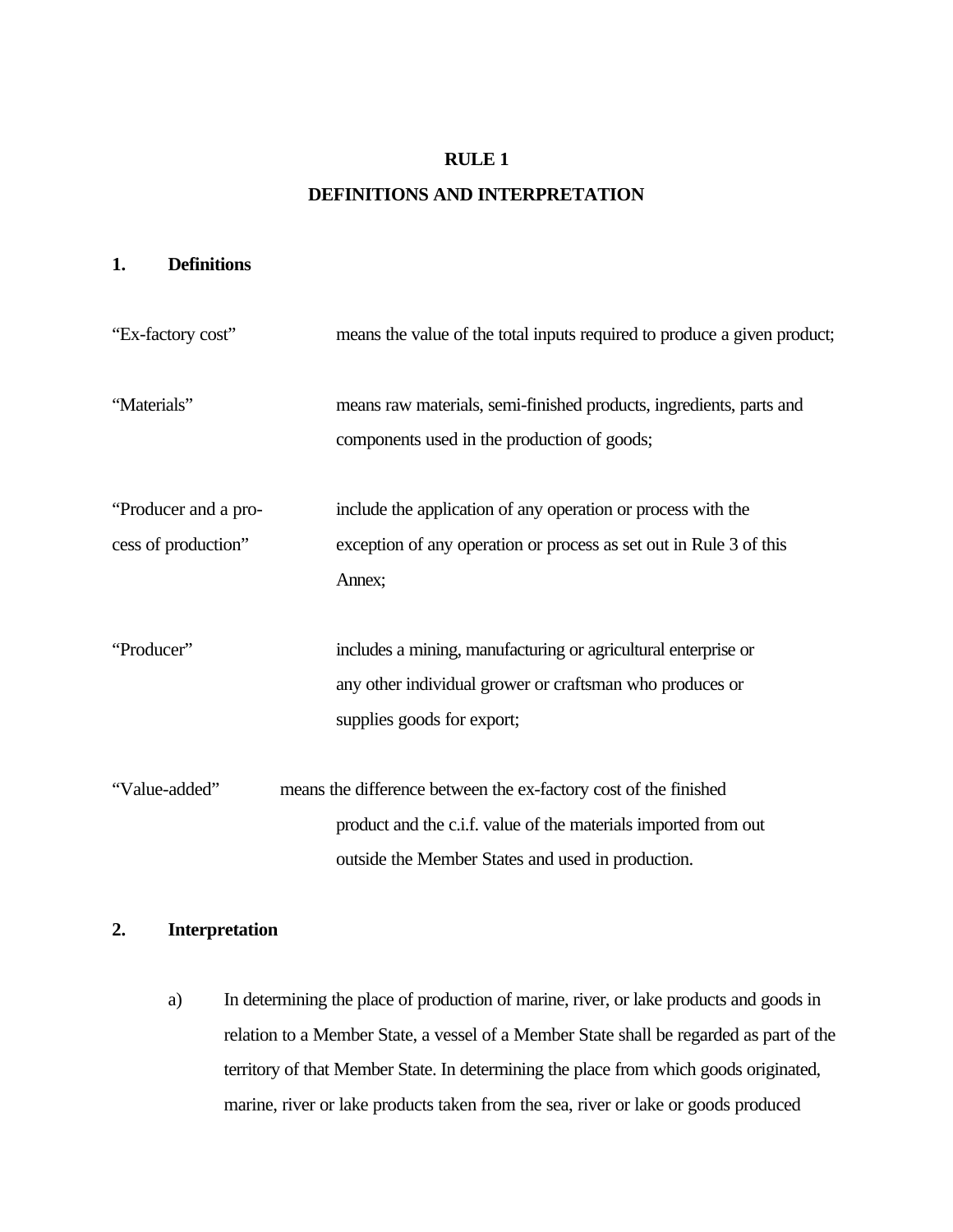therefrom at sea or on a river or lake shall be regarded as having their origin in the territory of a Member State and have been brought directly to the territory of the Member State.

- b) For the Purpose of this Annex, a vessel shall be regarded as a vessel of a Member State if it is registered in a Member State and satisfies one of the following conditions;
	- (i) the vessel sails under the flag of a Member State.
	- (ii) at least 75 per cent of the officers and crew of the vessels are nationals of a Member State.
	- (iii) at least the majority control and equity holding in respect of the vessel are held by nationals of a Member State or institution, agency enterprise or corporation of the government of such Member States.
- c) Electrical power, fuel, plant machinery and tools used in the production of goods shall always be regarded as wholly produced within the Community when determining the origin of the goods.

#### **RULE 2**

## **ORIGIN CRITERIA**

- 1. Goods shall be accepted as originating in a Member State if they are consigned directly from a Member State to a consignee in another Member State and :
	- a) they have been wholly produced as provided for in Rule 4 of this Annex; or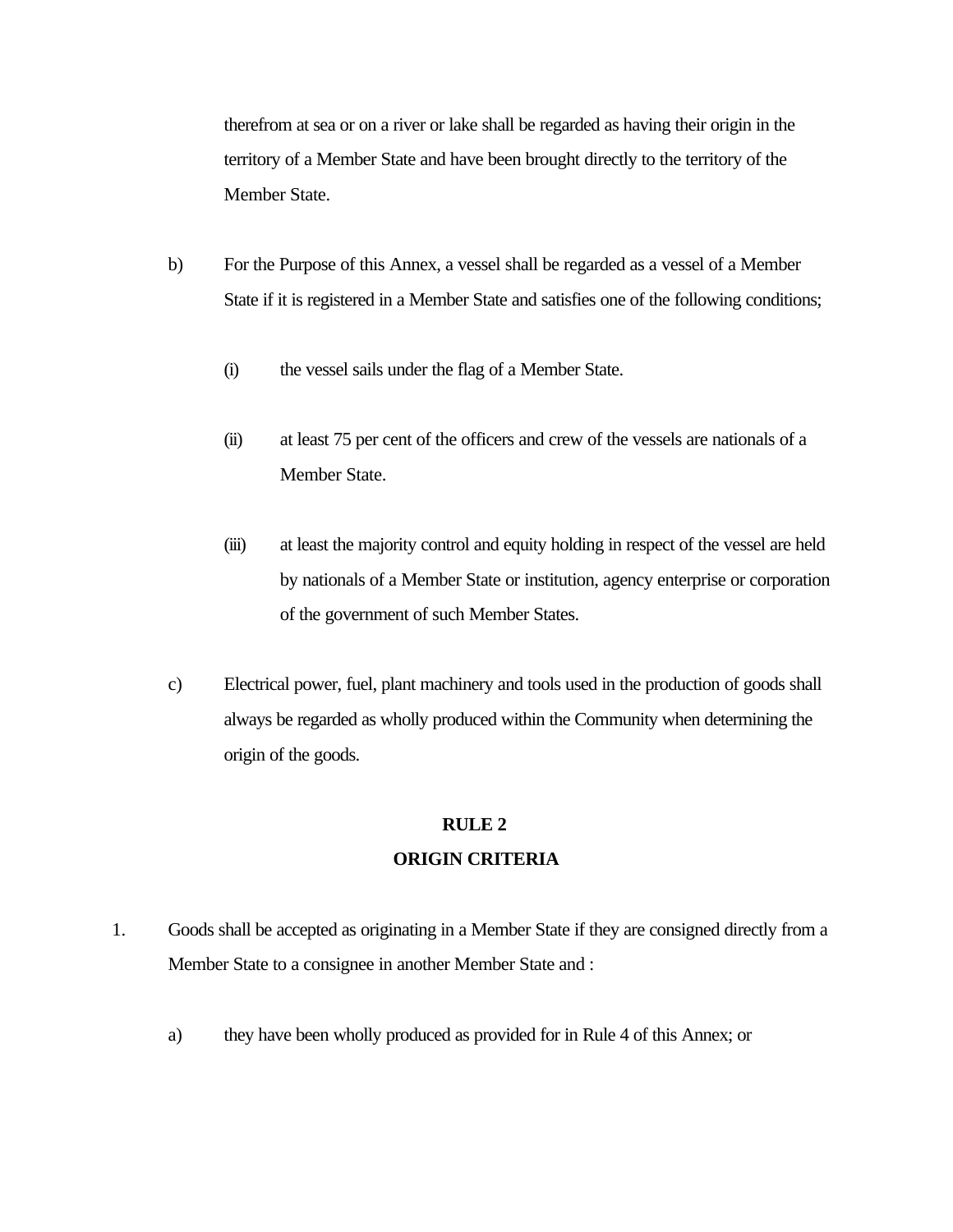- b) they have been produced in the Member States wholly or partially from materials imported from outside the Member States or of undetermined origin by a process of production which effects a substantial transformation of those materials such that:
	- (i) the c.i.f. value of those materials does not exceed 60 per cent of the total cost of the materials used in the production of the goods; or
	- (ii the value added resulting from the process of production accounts for at least 35 per cent of the ex-factory cost of the goods; or
- c) there is a change in the tariff heading of a product arising from a processing carried out on the non-originating materials.
- 3. For the purpose of sub-paragraph (c) of paragraph 1 , the agreed list of processing required to be carried out on non-originating materials in order that the product manufactured can obtain originating status, shall upon adoption, be deemed to form an integral part of the Annex on the Rules of Origin.
- 4. For the purposes of sub-paragraph b (i) of paragraph 1, the c.i.f. value shall not include the freight from the last sea-port to the final destination of the goods.
- 5. Notwithstanding, the provisions of sub-paragraphs (b) and (c) of paragraph 1 of this Rule, the CMT may, vary the required percentages; and lay down conditions for a change in tariff heading as on origin criteria, using the provisions of the Lome IV convention as the basis.

#### 6. **Cumulative treatment**

a) For the purposes of implementing this Annex, the Member States shall be considered as one territory.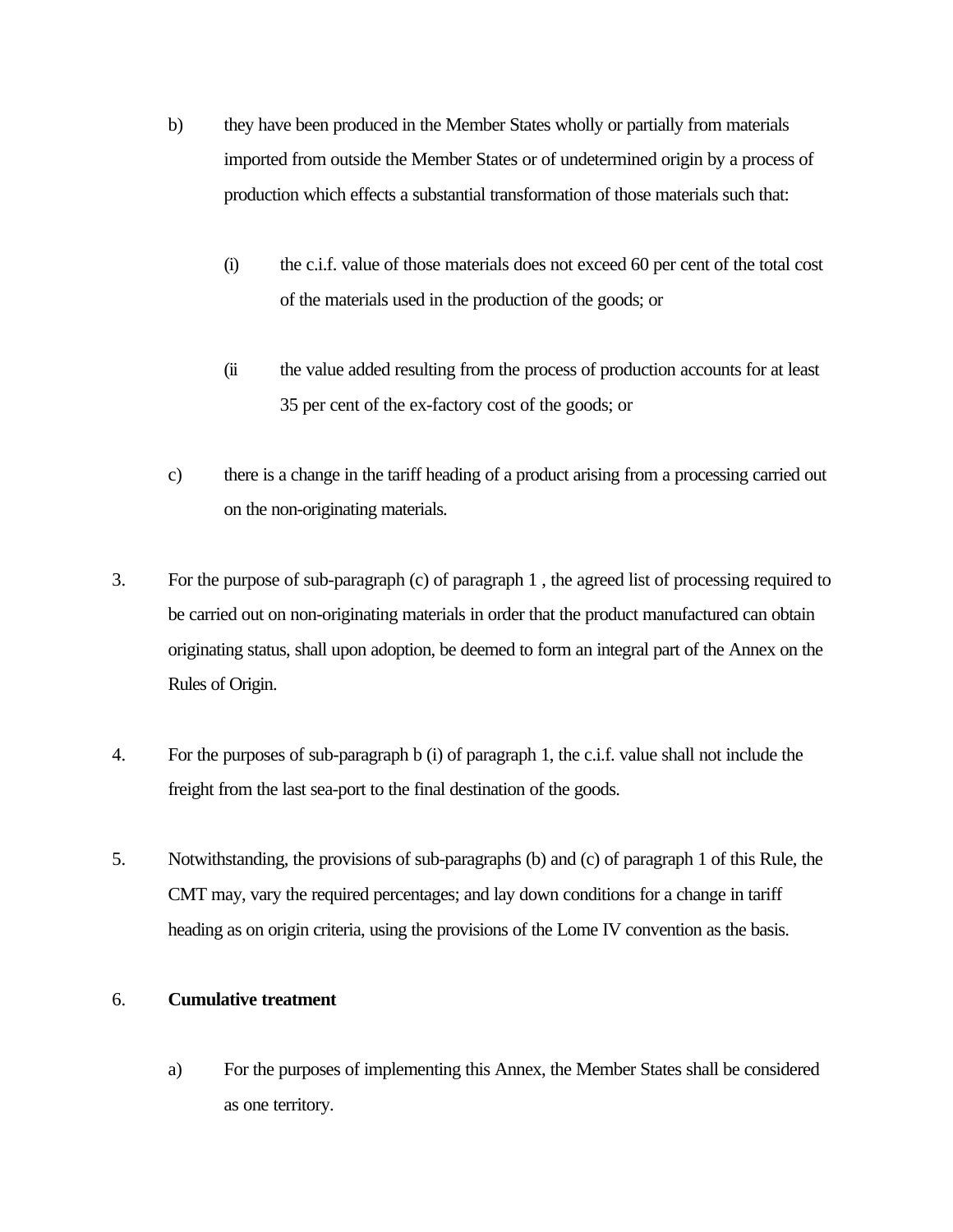b) Raw materials or semi-finished goods originating in accordance with the provisions of this Annex in any of the Member States and undergoing working or processing either in one or more States shall for the purpose of determining the origin of a finished product be deemed to have originated in the Member State where the final processing or manufacturing takes place.

#### **RULE 3**

### **PROCESSES NOT CONFERRING ORIGIN**

Notwithstanding the provisions of sub-paragraph (b) of paragraph 1 of Rule 2 of this Annex; the following operations and processes shall be considered as insufficient to support a claim that goods originate in a Member State:

- 2. Packing, Packaging and other Preparations or Processes for Shipping and for Sales
	- a) Packing, repacking or retail packaging including bottling, placing in flasks, bags, cases and boxes, fixing on cards or boards and all other simple packing operations.
	- b) Changes of packing and breaking up or assembly of consignments.
	- c) Operations to ensure the preservation of merchandise in good conditions during transportation and storage such as ventilation, spreading out, drying, freezing, making into a solution, removal of damaged parts and similar operations. This also includes loading, reloading or any other operations necessary to maintain the merchandise in good condition.
- 2. Mere Dilution, Blending and other Types of Mixing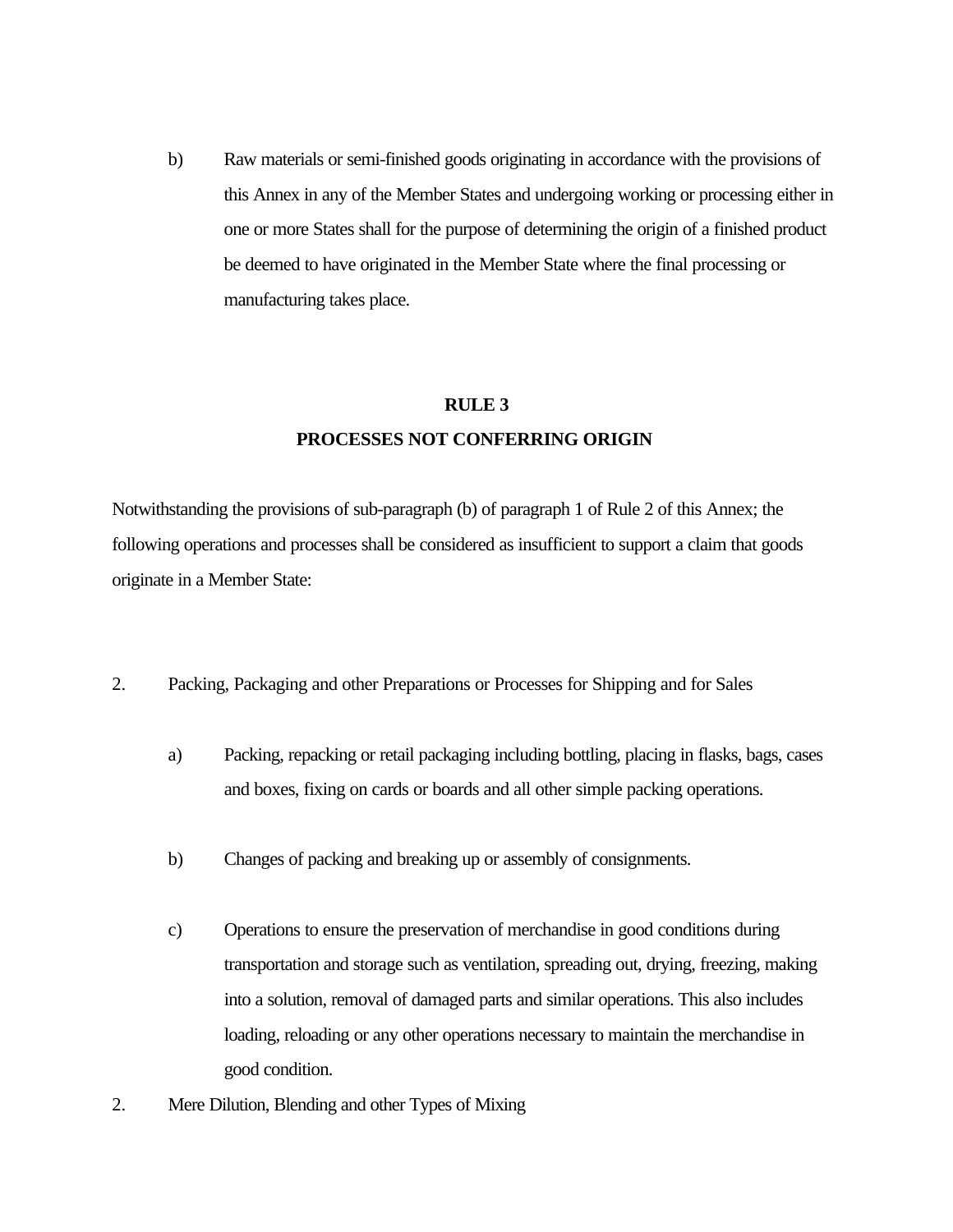- a) Simple mixing of ingredients imported from outside the Member States.
- b) Mere dilution with water or another substance that does out materially alter the characteristics of the material.
- c) The addition of substances such as anti-caking agents, preservatives wetting agents, etc.
- d) Diluting chemicals with inert ingredients to bring them to the standard degrr of strength.
- e) For purposes of this section, mere dilution shall not be taken to include:
	- (i) either mixing together of two bulk medicinal substances followed by the packaging of the mixed products into individual doses for retail service.
	- (ii) or the addition of water or another substance to a chemical compound under pressure which results in a reaction creating a new chemical compound.
- 3. Simple Assembly or combining Operations
- 4. Other Minor Operations
	- a) Ornamental or finishing operations incidental to textile goods production designed to enhance the marketing appeal or ease the product's case, such as simple hand dyeing and printing, embroidery and applique, pleating, hemstitching, stone or acid washing, permanent pressing, or the attachment of accessories, notions findings and trimmings.
	- b) Dismantling or disassembly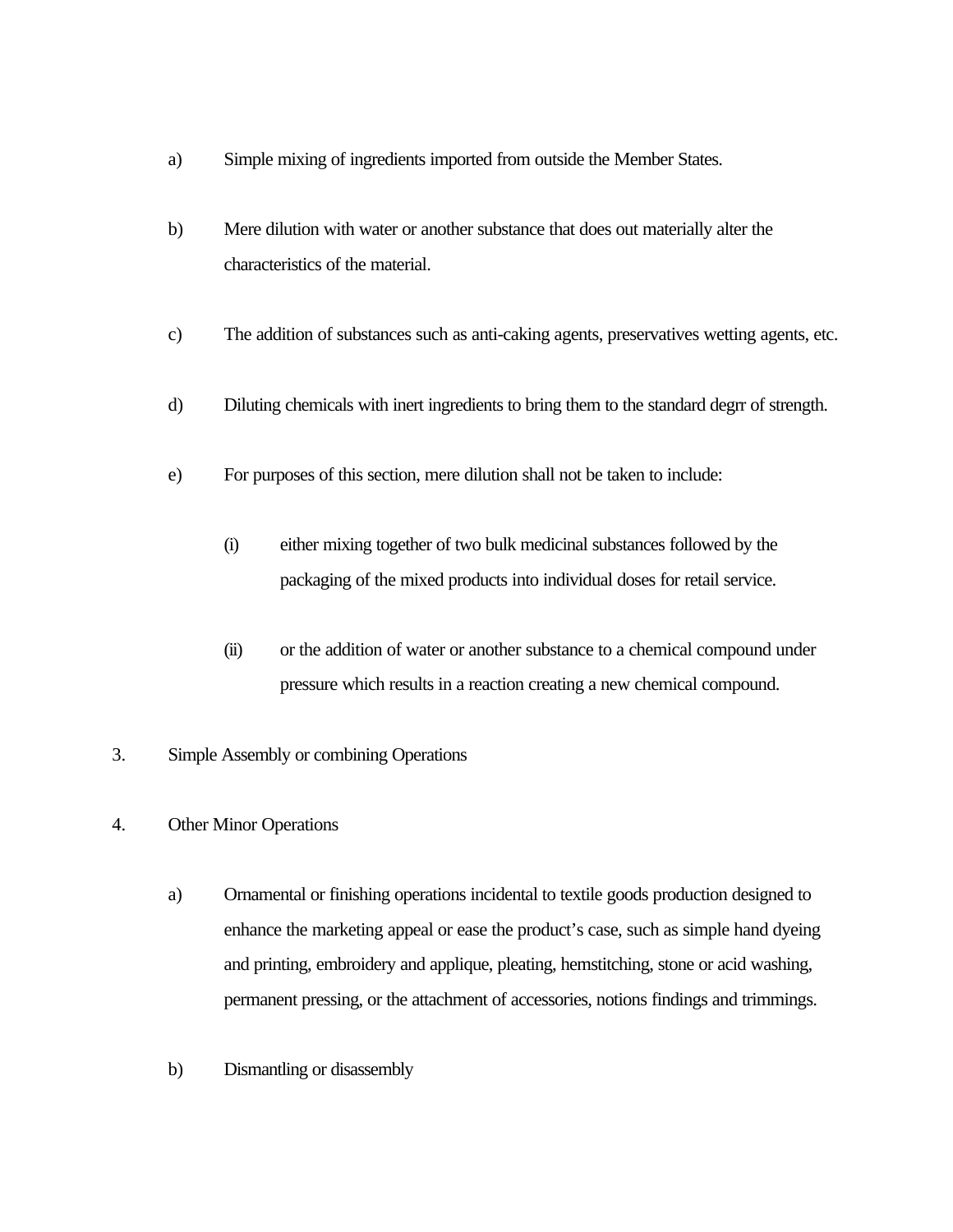- c) Repairs and alterations, washing, laundering or sterilization.
- d) Application of preservatives or decorative coatings, including lubricants, protective encapsulation, preservative or decorative paint or metallic coatings.
- e) Testing, sorting or grading.
- f) Marking, labeling or affixing other like distinguishing signs on products or their packages.
- g) Simple operations consisting of removal of dust, sifting or screening, sorting, classifying and matching, including the making up of set goods, greasing, washing, painting and cutting up.
- 5. Miscellaneous
	- a) Any process or work in respect of which it may be demonstrated, on the basis of the preponderance of evidence, that the sole objective was to circumvent these rules.
	- b) For purposes of this provision, any other single operation described above does not automatically prevent conferring origin if it is coupled with any other operation described above such as testing or fabricating. In deciding whether to confer origin, the administering authority must decide whether the operations considered results in a substantial transformation of the product, meaning that the operations resulted in a new and different article with a new name, character and use.

## **RULE 4**

**GOODS WHOLLY PRODUCED IN THE**

#### **MEMBER STATES**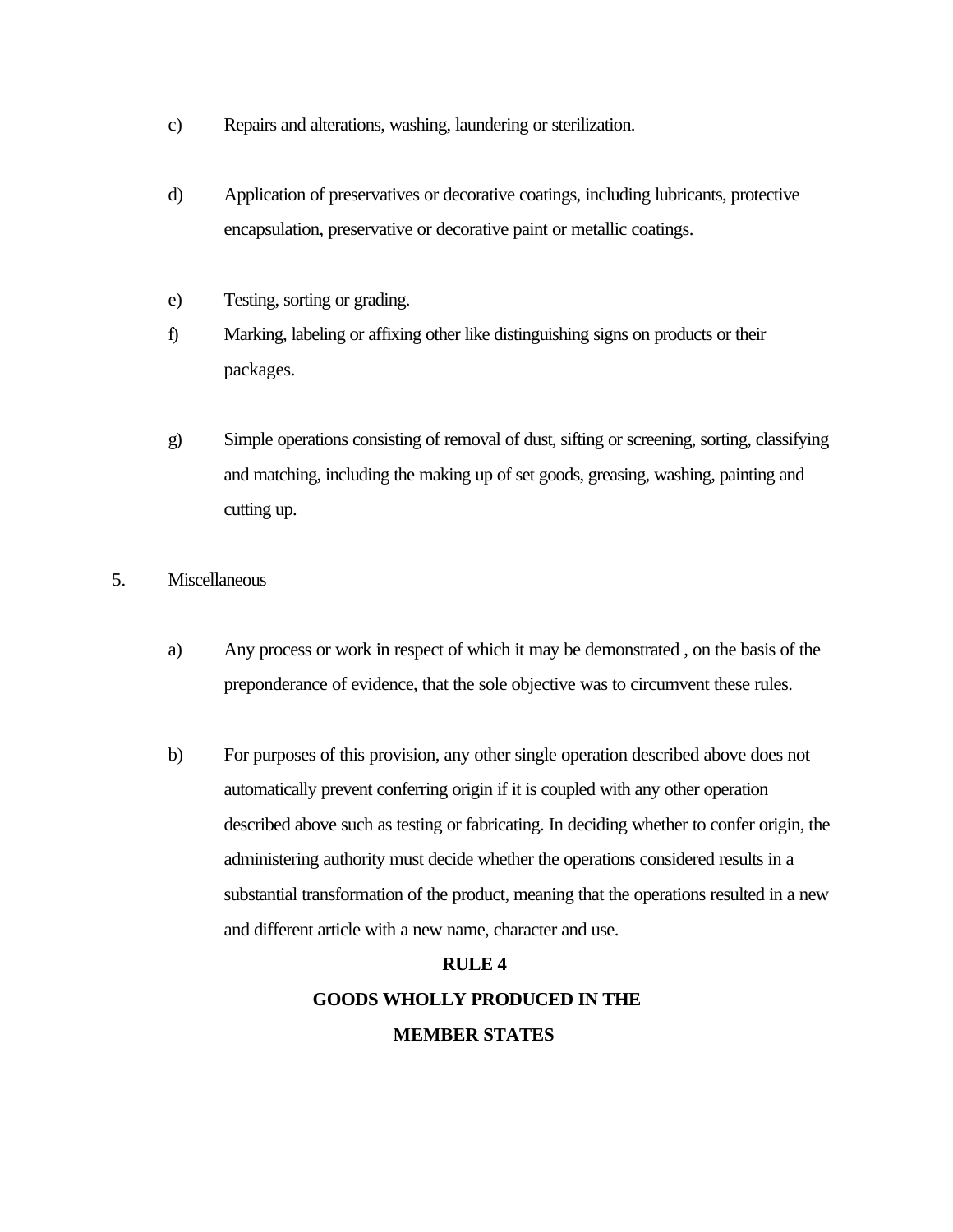For the purpose of sub-paragraph (a) of paragraph 1 of Rule 2 of this Annex, the following are among the products which shall be regarded as wholly produced in the Member States:

- a) Mineral products extracted from the ground or sea-bed of the Member States;
- b) Vegetable products harvested within the Member States;
- c) Live animals born and raised within the Member States;
- d) Products obtained from live animals within the Member States;
- e) Products obtained from the sea and from rivers and lakes within the Member States by a vessel of Member State;
- f) Products manufactured in a factory of a Member State exclusively obtained from within the Member States;
- g) Used articles fit only for the recovery of materials, provided that such articles have been collected from users within the Member States;
- h) Scrap and waste resulting from manufacturing operations within the Member States;
- i) Goods produced within the Member States exclusively or mainly from one or both of the following :
	- (i) Products are referred to in sub-paragraphs (a) to (h) of this Rule;
	- (ii) Materials containing no element imported from outside the Member States or of undetermined origin.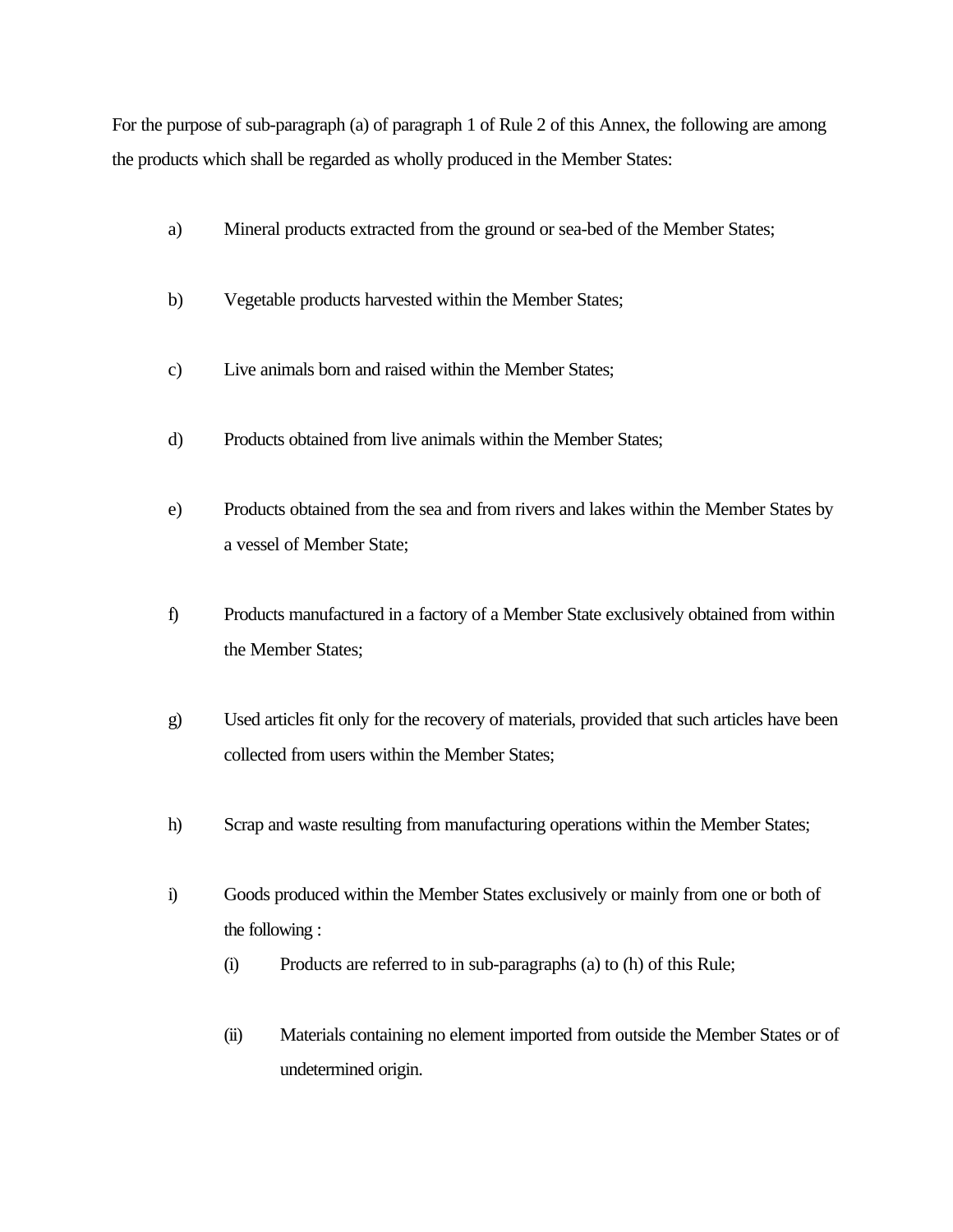#### **RULE 5**

## **APPLICATION OF PERCENTAGE OF IMPORTED MATERIALS AND VALUE ADDED CRITERION**

For the purpose of sub-paragraphs (a) and (b) of paragraph 1 of Rule 2 of this Annex:

- a) any material which meet the condition specified in sub-paragraph (a) of paragraph 1 of Rule 2 of this Annex shall be regarded as containing - no elements imported from outside the Member States;
- b) the value of any materials which can be identified as having been imported from outside the Member States shall be their c.i.f. value accepted by the Customs authorities on clearance for home consumption, or on temporary admission at the time of last importation, into the Member States where they were used in a process of production, less the amount of any transport costs incurred in transit through other Member States;
- c) if the value of any materials imported from outside the Member States cannot be determined in accordance with paragraph (b) of this Rule, their value shall be the earliest ascertainable price paid for them in the Member States where they were used in a process of production; and
- d) if the origin of any materials cannot be determined, such materials shall be deemed to have been imported from outside the Member States and their value shall be the earliest ascertainable price paid for such material in the Member State where they were used in a process of production.

# **RULE 6**

### **UNIT OF QUALIFICATION**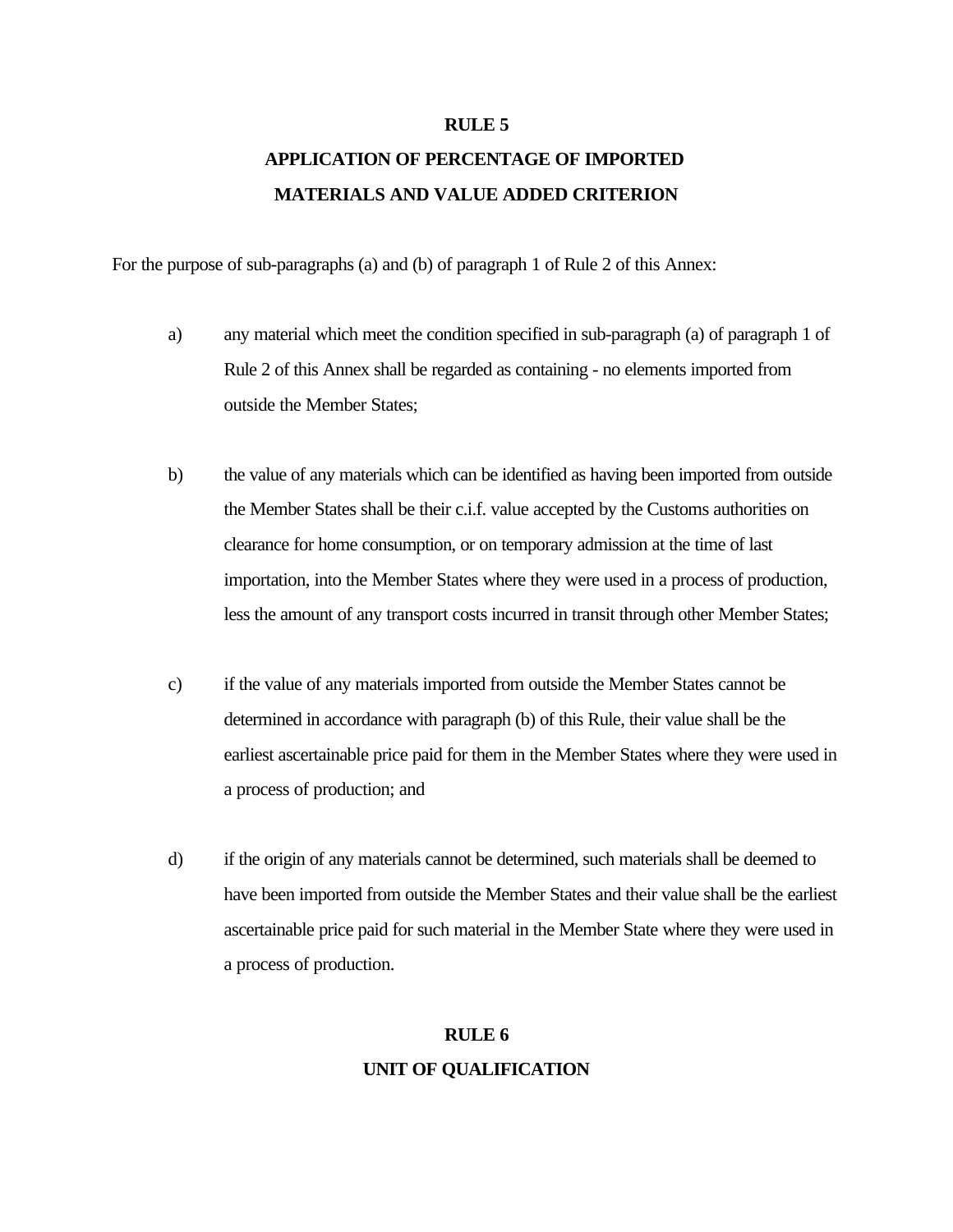- 1. Each item in a consignment shall be considered separately.
- 2. Notwithstanding the provisions of paragraph 1 of this Rule:
	- a) where the Word Customs Organisation's Nomenclature specifies that a group, set or assembly of articles is to be classified within a single heading, such a group, set or assembly shall be treated as one article;
	- b) tools, parts and accessories which are imported with an article, and the price of which is included in that on the article or for which no separate charge is made, shall be considered as forming a whole with the article provided that they constitute the standard equipment customarily included on the sale of article of that kind;
	- c) notwithstanding the provisions of sub-paragraphs (a) and (b) of this paragraph, goods shall be treated as a single article if they are so treated for purposes of assessing Customs duties on like articles by the importing Member State.
- 3. An un-assembled or dis-assembled article which is imported in more than one consignment because it is not feasible for transport or production reasons to import it in a single consignment, shall be treated as one article.

#### **RULE 7**

#### **SEPARATION OF MATERIALS**

1. For those products or industries where it would be impracticable for the producers to separate physically materials of similar character but different origin used in the production of goods,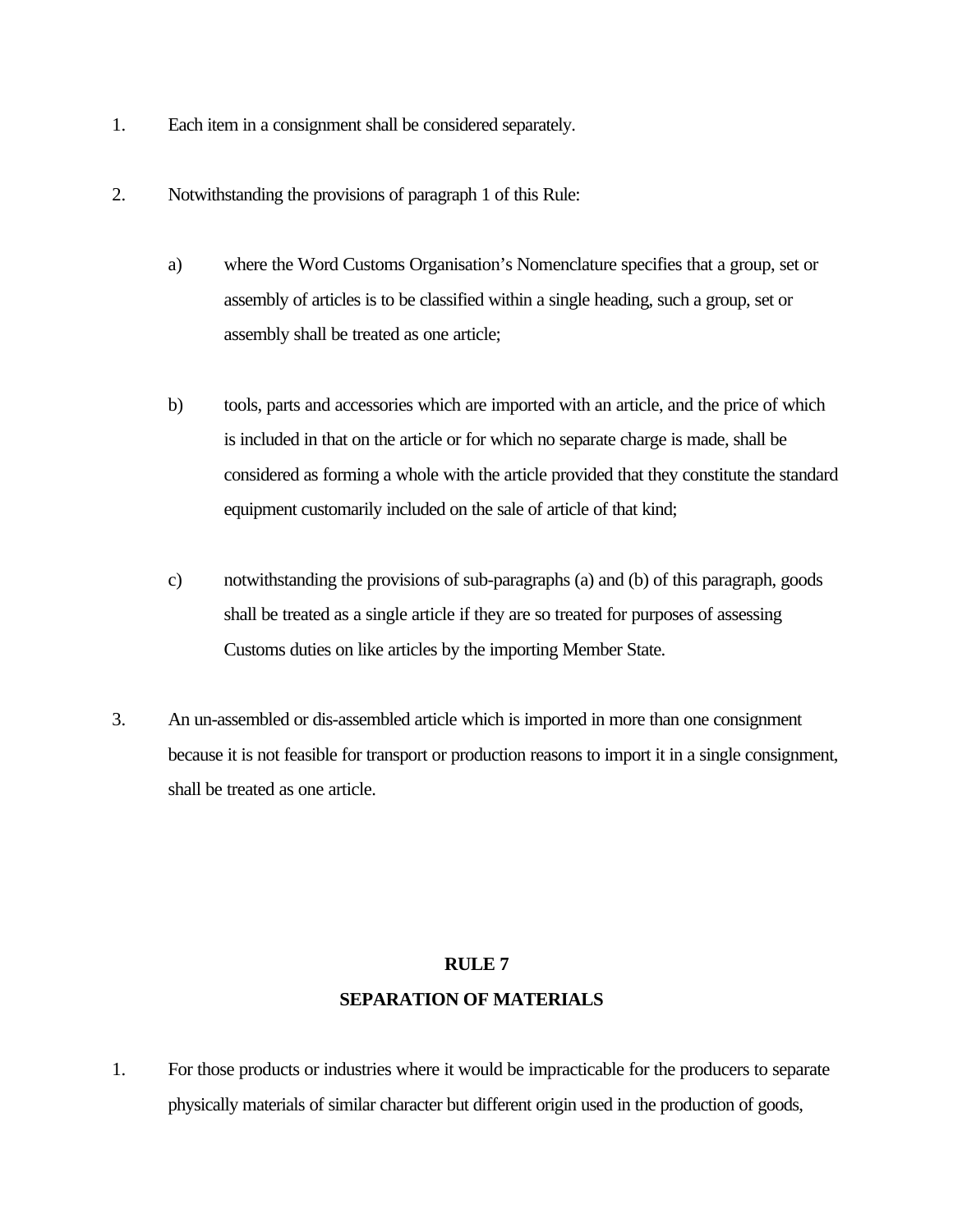such separation may be replaced by an appropriate accounting system which ensures that no more goods are deemed to originate in the Member States than would have been the case if the producer had been able physically to separate the materials.

2. Any such accounting system shall conform to such conditions as may be agreed upon by the CMT in order to ensure that adequate control measures shall be applied.

## **RULE 8 TREATMENT OF MIXTURES**

- 1. In the case of mixtures, not being groups, sets or assemblies of goods dealt with under Rule 6 of this Annex, any product resulting from the mixing together of goods would qualify as originating in the Member States with goods which would not qualify , if the characteristics of the product as a whole are not different from the characteristics of the goods which have been mixed.
- 2. In the case of particular products where it is recognised by the CMT to be desirable to permit mixing of the kind described in paragraph 1 of this Rule, such products shall be accepted as originating in the Member States in respect of such part thereof as may be shown to correspond to the quantity of goods originating in the Member States used in the mixing, subject to such conditions as may be agreed by the CMT.

#### **RULE 9**

#### **TREATMENT OF PACKING**

1. Where for purposes of assessing Customs duties a Member State treats goods separately the origin of such packing, it may also, in respect of its imports consigned from another Member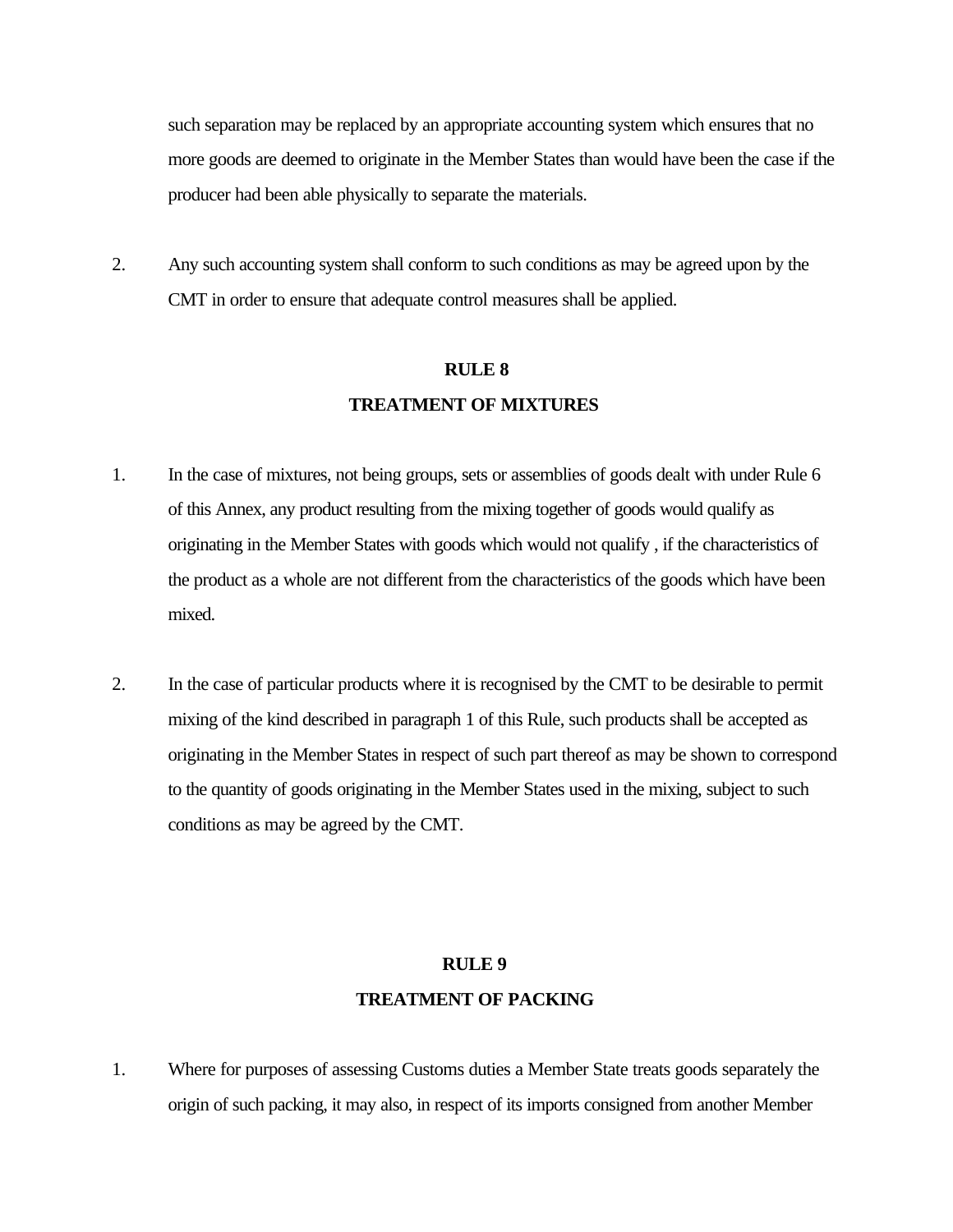State, determine separately the origin of such packing.

- 2. Where paragraph 1 of this Rule is not applicable, packing shall be considered as forming a whole with the goods and no part of any packing required for their transport or storage shall be considered as having been imported from outside the Member States when determining the origin of the goods as a whole.
- 3. For the purpose of paragraph 2 of this Rule, packing with goods which are ordinarily sold at retail shall not be regarded as packing required for the transport or storage of goods.
- 4. Containers which are purely for the transport and temporary storage of goods and are to be returned shall not be subject to Customs duties and other charges or equivalent effects. Where containers are not to be returned, they shall be treated separately from the goods contained in them and be subjected to import duties and other charges of equivalent effect.

## **DOCUMENTARY EVIDENCE RULE 10**

- 1. The claim that goods shall be accepted as originating from a Member State in accordance with the provisions of this Annex shall be supported by a certificate given by the exporter or his authorized representative in the form prescribed in Appendix 1 of this Annex. The certificate shall be authenticated with a seal by an authority designated for the purpose by each Member State.
- 2. Every product, where such producer is not the exporter, shall, in respect of goods intended for export, furnish the exporter with a written declaration in conformity with Appendix 2 of this Annex to the effect that the goods qualify as originating in the Member State under the provisions of Rule 2 of this Annex.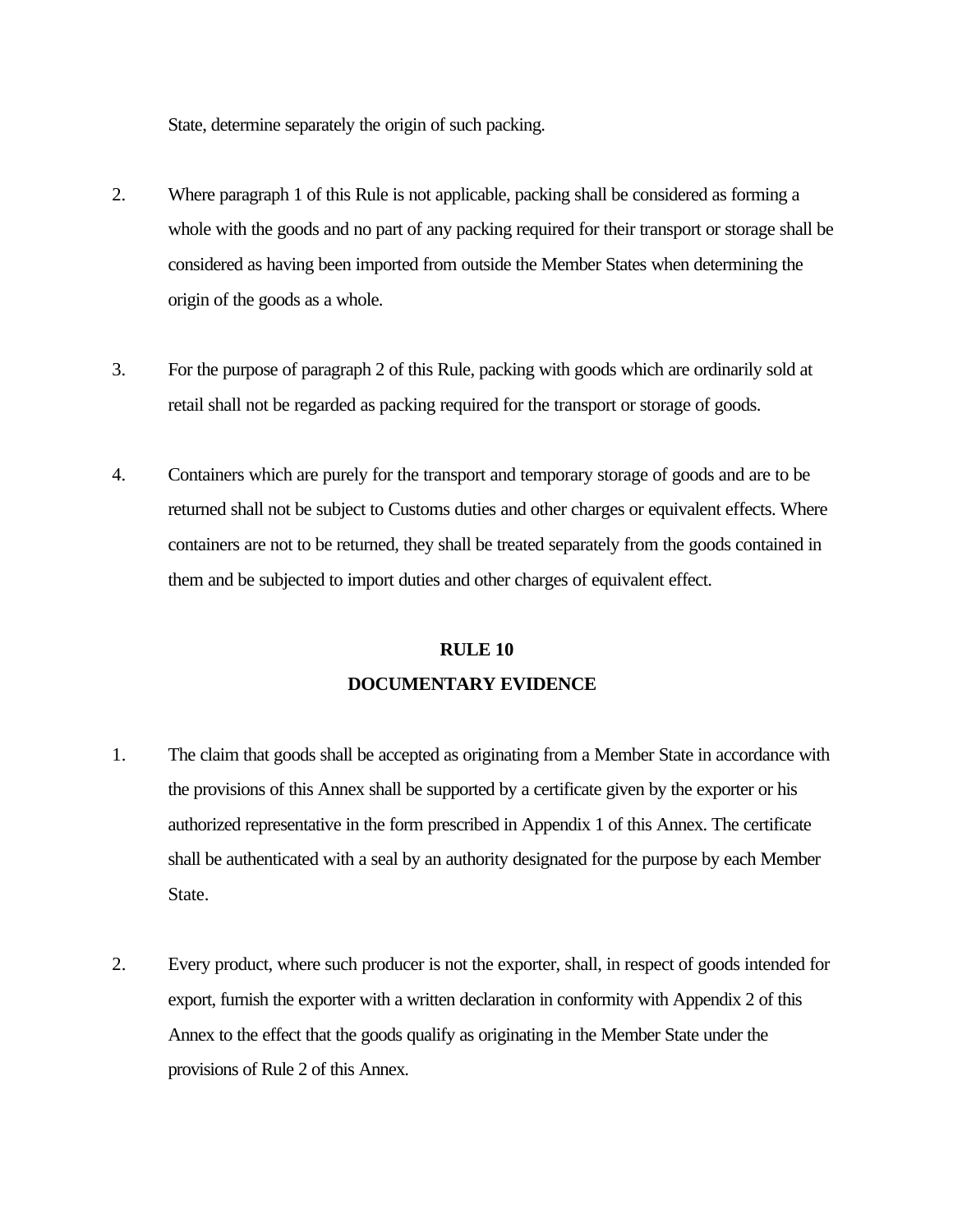- 3. The competent authority designated by an importing Member State may in exceptional circumstances and notwithstanding the presentation of a certificate issued in accordance with the provisions of this Rule, require, in case of doubt, further verification of the statement contained in the certificate. Member States, through their competent authorities, shall assist each other in this process. Such further verification should be made within three months of the request being made by a competent authority designated by the importing Member State. The form to be used for this Purpose shall be that contained in Appendix 3 of this Annex.
- 4. The importing Member State shall not prevent the importer from taking delivery of goods solely on the grounds that it requires further evidence, but may require security for any duty or other charge which may be payable: provided that where goods are subject to any prohibitions, the stimulations for delivery under security shall not apply.
- 5. Copies of certificates of origin and other relevant documentary evidence shall be preserved by the appropriate authorities of the Member State for at least five years.
- 6. All Member States shall deposit with the secretariat the names of Departments and Agencies authorized to issue the certificates required under this Annex, specimen signatures of officials authorized to sign the certificates and the impression of the official stamps to be used for that purpose, and those shall be circulated to the Member States by the Secretariat.

## **RULE 11 INFRINGEMENT AND PENALTIES**

1. The Member States undertake to introduce legislation where such legislation does not exist, making such provision as may be necessary for penalties against persons who, in their territories, furnish or cause to be furnished documents which are untrue in material, particularly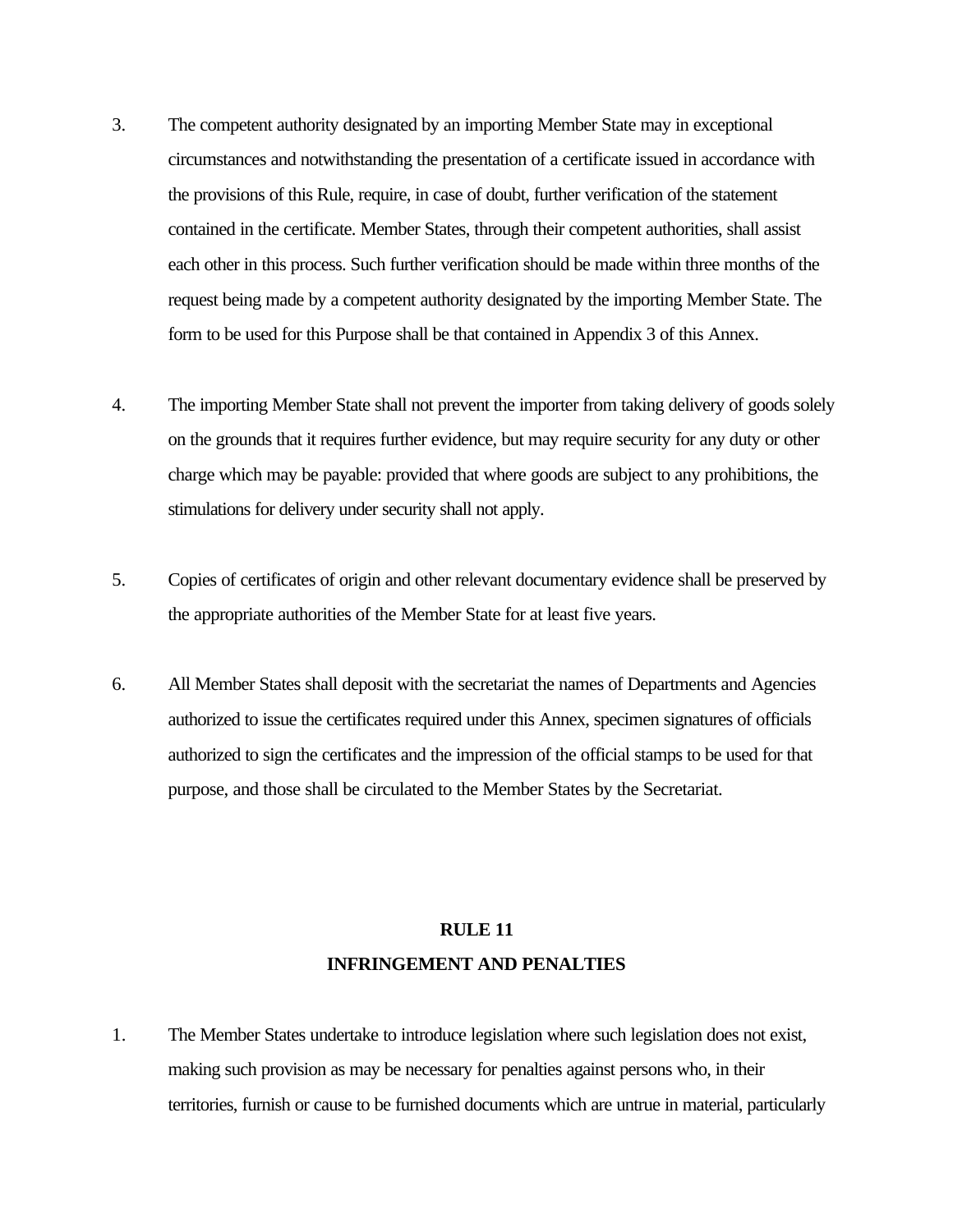in support of a claim in another Member State.

- 2. Any Member State to which an untrue claim is made in respect of the origin of goods shall immediately bring the issue to the attention of the exporting Member State from which the untrue claim is made thereon within a reasonable time to the affected Member State.
- 3. A Member State which has, in pursuance of the provisions of paragraph 2 of this Rule, brought to the attention of an exporting Member State of an untrue claim, if it is of the opinion that no satisfactory action has been taken by the exporting Member State, refer the matter to the CMT which shall take such action as appropriate in accordance with the provisions of Article 32 of this Protocol.
- 4. Continued infringement by a Member State of the provisions of this Annex may be referred to the CMT which shall take such action as appropriate in accordance with the provisions of Article 32 of this Protocol.

## **RULE 12 DEROGATIONS**

- 1. Notwithstanding the provisions of Rule 2 and 3 of this Annex, derogations may be granted by the CMT where the development of existing industries or the creation of new industries is justified.
- 2. The SADC Member State shall make the request for a derogation for existing or new industries to the CMT.
- 3. In order to facilitate the examination of the request for a derogation, the Member State making the request shall, furnish the CMT the fullest possible information as to the reason for the request.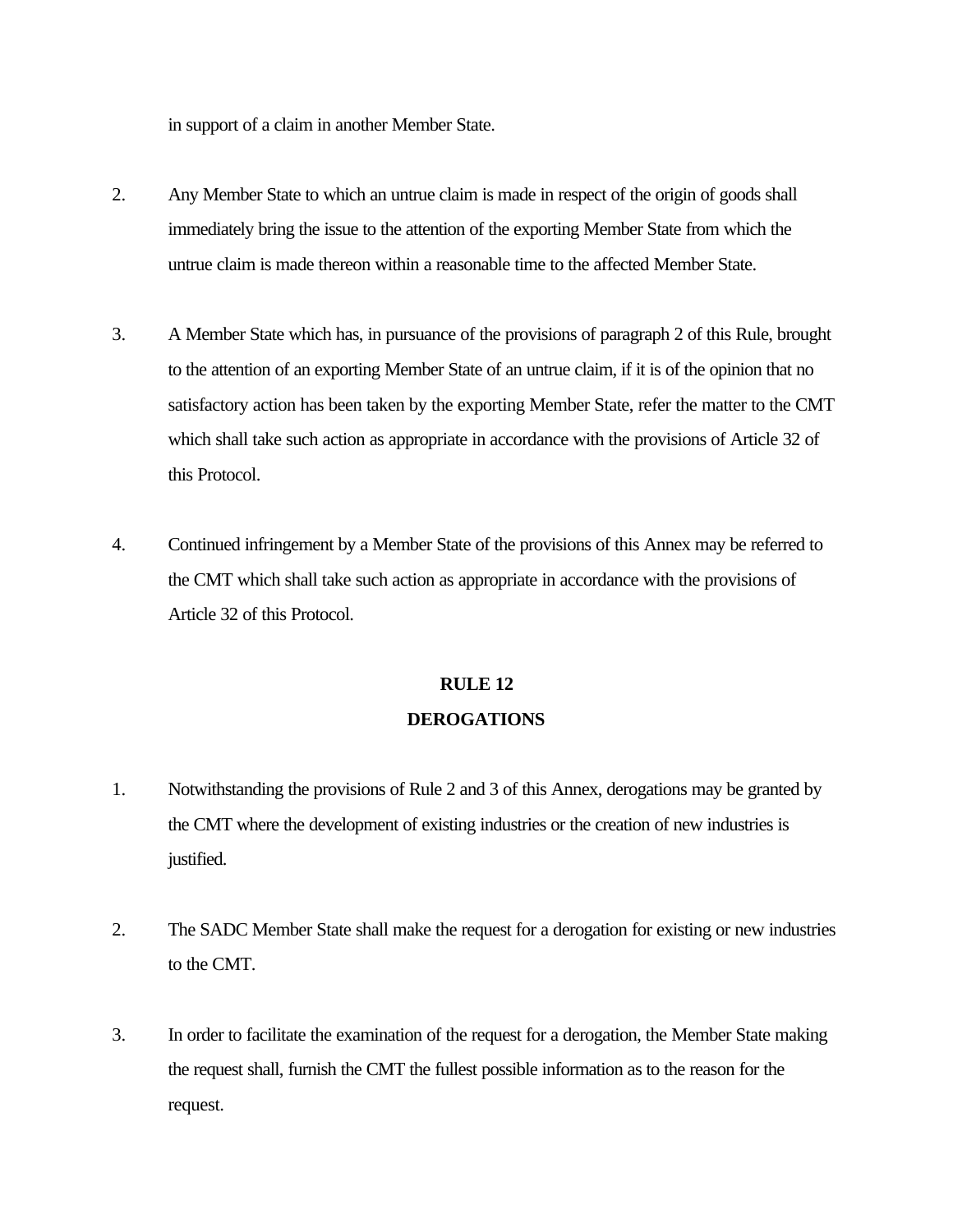- 4. The CMT shall respond to each SADC Member State's request which is duly justified and in conformity with this Rule, provided no serious injury is caused to any established industry within SADC.
- 5. The CMT shall take steps necessary to ensure that a decision is reached as quickly as possible, and in any case not later than 90 working days after the request is received.
- 6. The derogation shall be valid for a specific period to be determined by the CMT

# **RULE 13**

## **REGULATIONS**

The CMT shall adopt regulations to facilitate the implementation of this Annex.

## **APPENDIX I**

#### **SADC CERTIFICATE OF ORIGIN**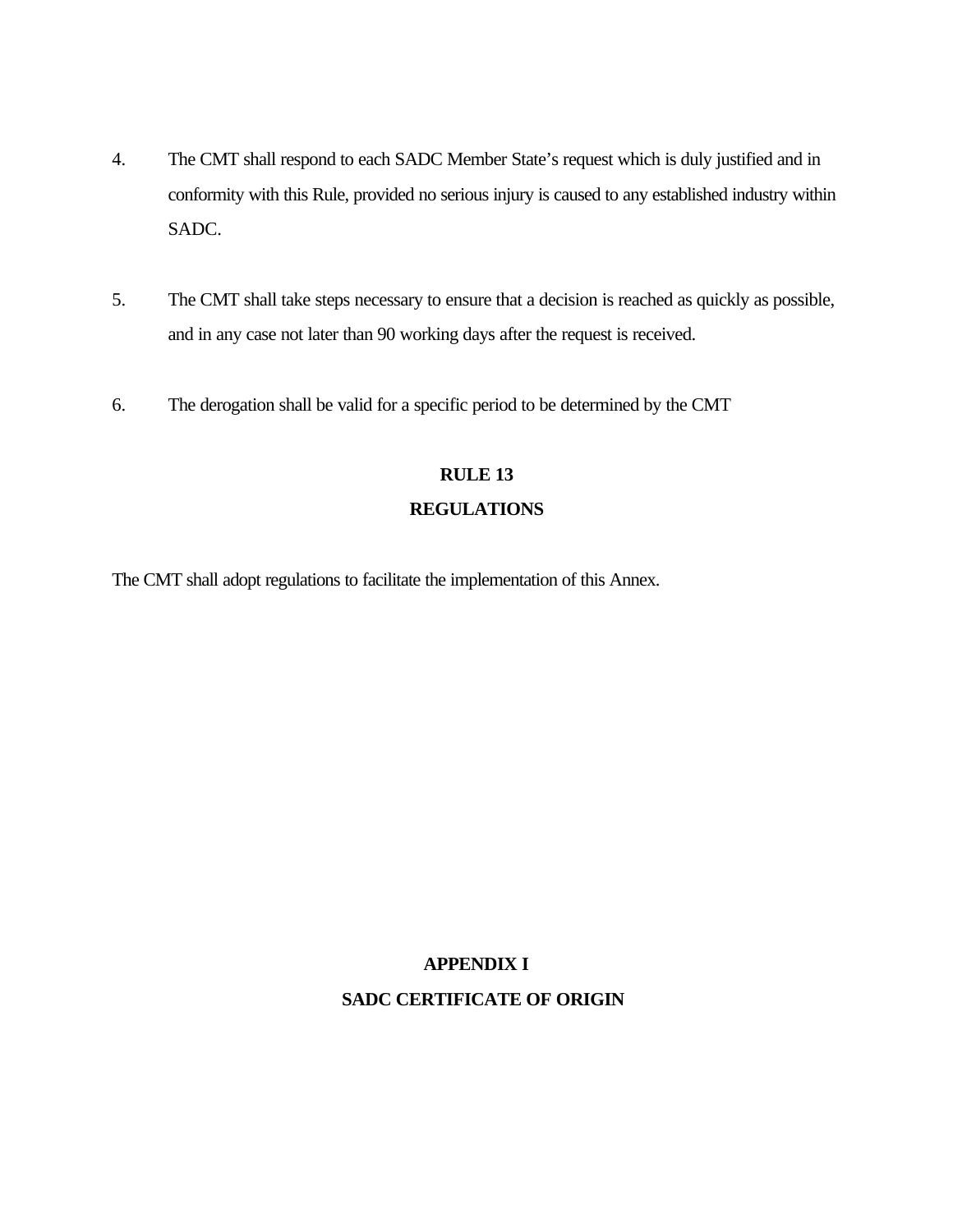| 1. Exporter (Name and Office)       | 3.Ref. No.          |                                                           |           |             |
|-------------------------------------|---------------------|-----------------------------------------------------------|-----------|-------------|
| address)                            |                     | SOUTHERN AFRICAN DEVELOPMENT                              |           |             |
|                                     | <b>COMMUNITY</b>    |                                                           |           |             |
| 2. Consignee (Name and Office)      |                     |                                                           |           |             |
| address)                            |                     | <b>CERTIFICATE OF ORIGIN</b>                              |           |             |
| 4. Particulars of transport:        | 5. For Official use |                                                           |           |             |
|                                     |                     |                                                           |           |             |
| 6. Marks and numbers; number        | 7. Customs          | 8. Origin                                                 | 9. Gross  | 10. Invoice |
| and kind of package, description    | tariff No.          | criterion                                                 | weight or |             |
| of goods                            |                     | (see                                                      | other     |             |
|                                     |                     | overleaf)                                                 | quantity  |             |
| 11. DECLARATION BY                  |                     | <b>12. CERTIFICATE OF ORIGIN</b>                          |           |             |
| <b>EXPORTER/SUPPLIER</b>            |                     |                                                           |           |             |
|                                     |                     | It is hereby certified that the above mentioned goods are |           |             |
| I, the undersigned, hereby declare  | of                  |                                                           |           |             |
| that the above details and          |                     |                                                           |           |             |
| statements are correct and that all |                     |                                                           |           |             |
| the goods are produced in           |                     |                                                           |           |             |
|                                     |                     |                                                           |           |             |
|                                     |                     |                                                           |           |             |
|                                     |                     |                                                           |           |             |
| Place, date signature of declarant  |                     |                                                           |           |             |
|                                     |                     | Certificate of Customs or other Designated Authority      |           |             |
|                                     |                     |                                                           |           |             |
|                                     | <b>STAMP</b>        |                                                           |           |             |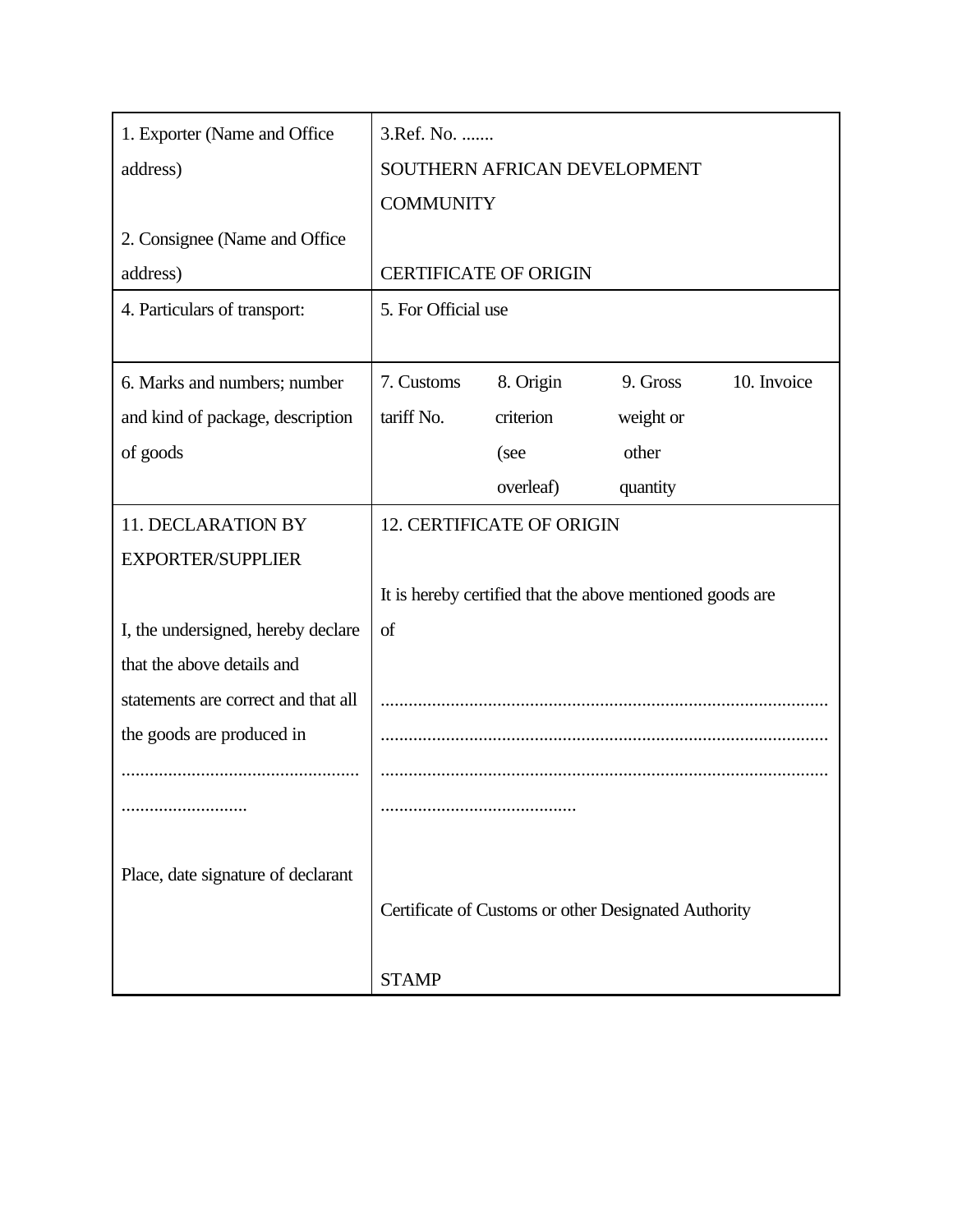## **INSTRUCTIONS FOR COMPLETING THE CERTIFICATE OF ORIGIN FORM**

- i. The forms may be completed by any process provided that the entries are indelible and legible.
- ii. Neither erasures nor superimposition should be allowed on the certificate, any alterations should be made by striking out the erroneous entries and making any additions required.
- iii. If warranted by export trade requirements, one ore more copies may be drawn up in addition to the original.
- iv. The following letters should be used when completing a certificate in the appropriate place:

P for goods wholly produced {rule2.1 (a) } M for goods to which the materials content criterion applies  $\{Rule 2.1 \, (b) \, (i) \}$ V for goods to which the value added criterion applies {Rule [2.1](#page-94-0) (b) (ii) and (c)  $\}$ <sup>1</sup>.

<sup>&</sup>lt;sup>1</sup>The relevant percentages applicable under the relevant Rule should also be quoted.

**NB Any person who knowingly furnishes or causes to be furnished a document which is untrue in any material particular for the purpose of obtaining a Certificate of Origin or during the course of any subsequent verification of such certificate will be guilty of an offence and the liable to penalties**.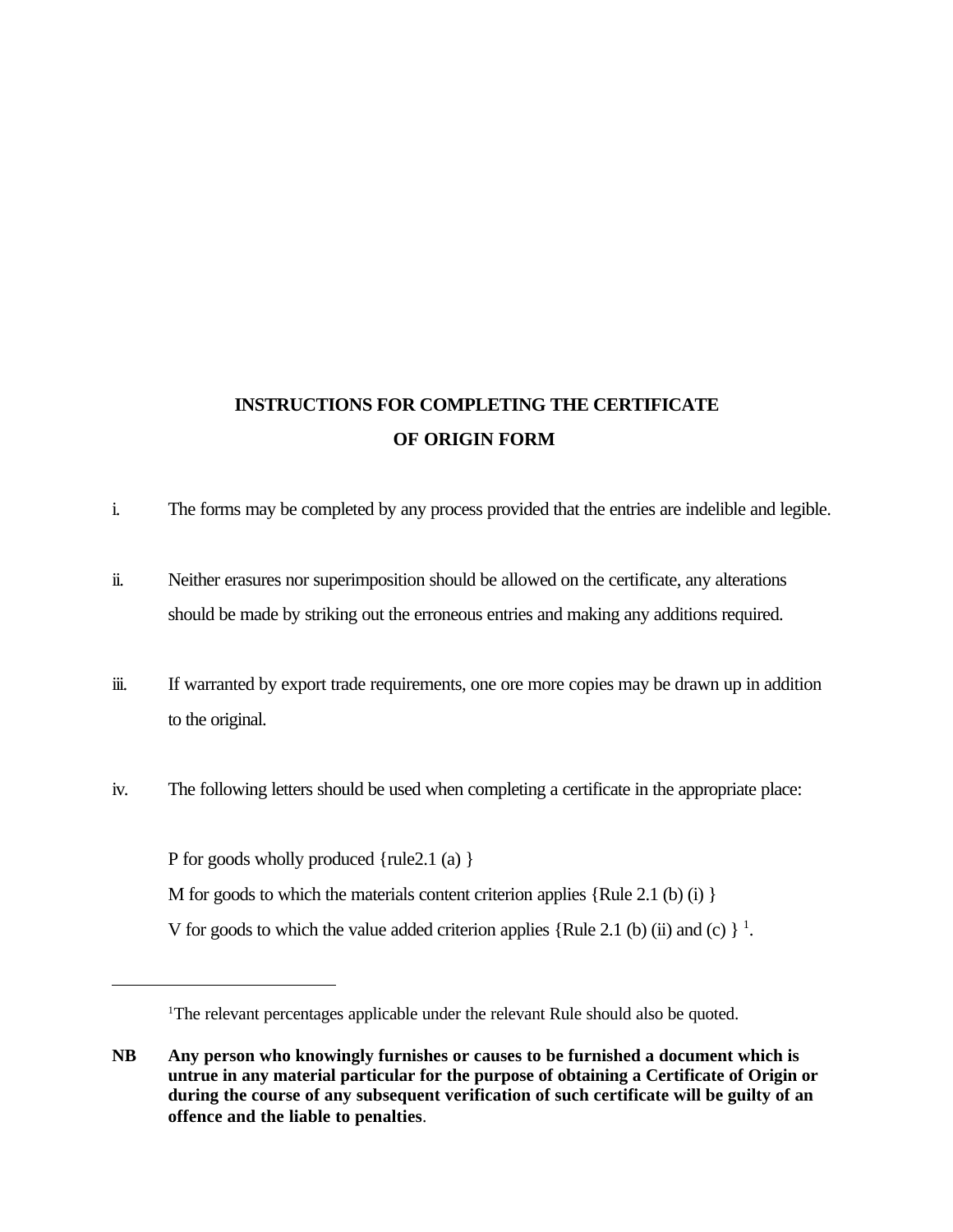## **APPENDIX 2**

#### **DECLARATION BY THE PRODUCER**

#### **To whom it may concern**

For the purpose of claiming preferential treatment under the provisions of Rule 2 of the Annex on the Rules of Origin for Products to be Traded between the Member States of the South African Development Community: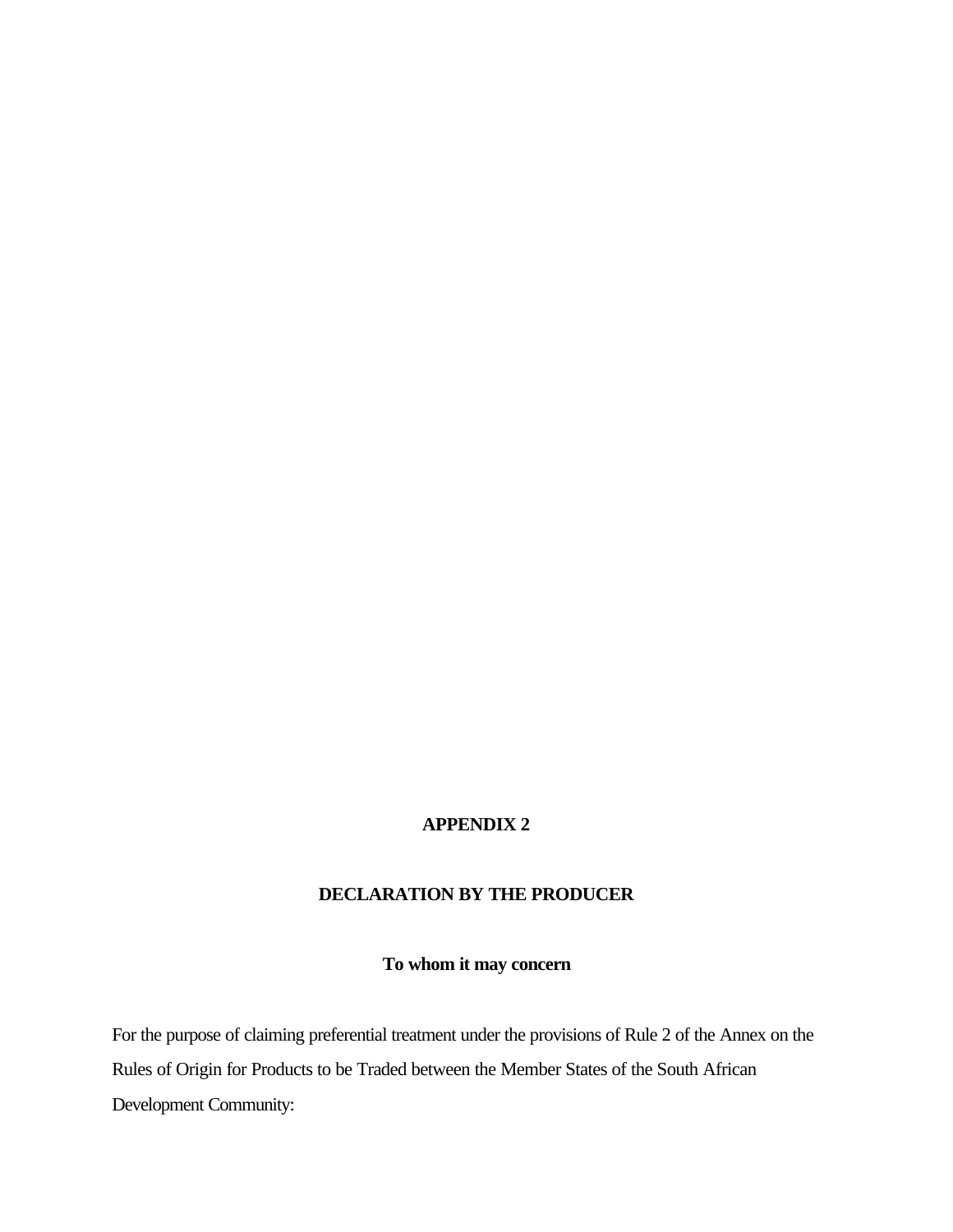### I HEREBY DECLARE:

- a) that the goods listed here in quantities as specified below have been produced by this company/enterprise/workshop [supplier;2](#page-94-0)
- b) that evidence is available that the goods listed below comply with the origin criteria as specified by the Annex on the Rules of Origin for the Southern African Development Community.

| Commercial Description of | Quantity | Criterion        |
|---------------------------|----------|------------------|
| Goods                     |          |                  |
|                           |          |                  |
|                           |          |                  |
|                           |          |                  |
|                           |          |                  |
|                           |          |                  |
|                           |          |                  |
|                           | (Stamp)  |                  |
|                           |          |                  |
|                           |          | Signature of the |
|                           |          | <b>PRODUCER</b>  |

### **List Of Goods**

[<sup>2</sup>Please](#page-94-0) delete the description not applicable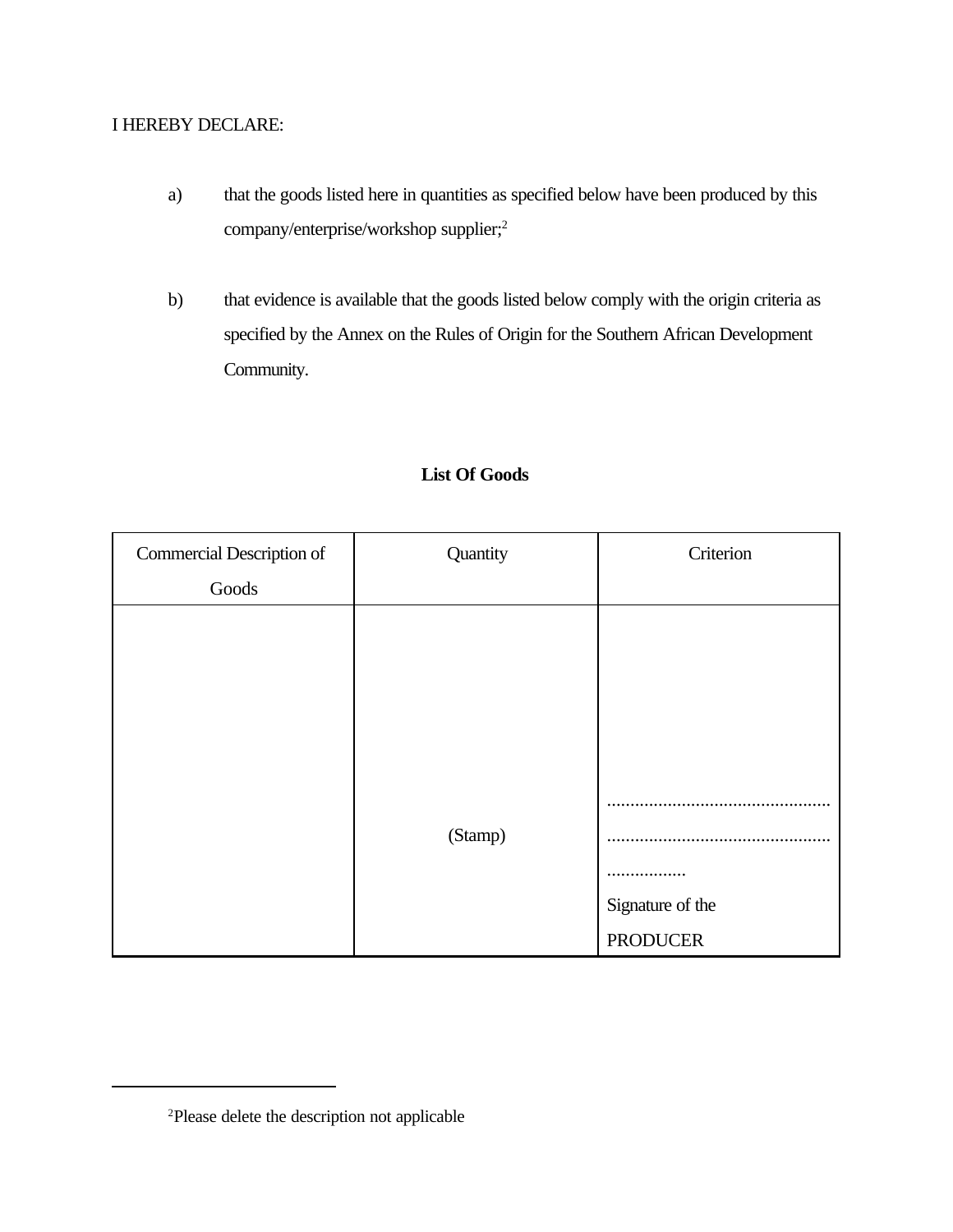### **APPENDIX 3**

### **FORM FOR VERIFICATION OF ORIGIN**

## **A. REQUEST FOR VERIFICATION**

Verification of the authenticity and accuracy of this certificate is requested

**.......................................**

(Place and Date)

**.......................................**

(Signature)

### **B. RESULTS OF VERIFICATION**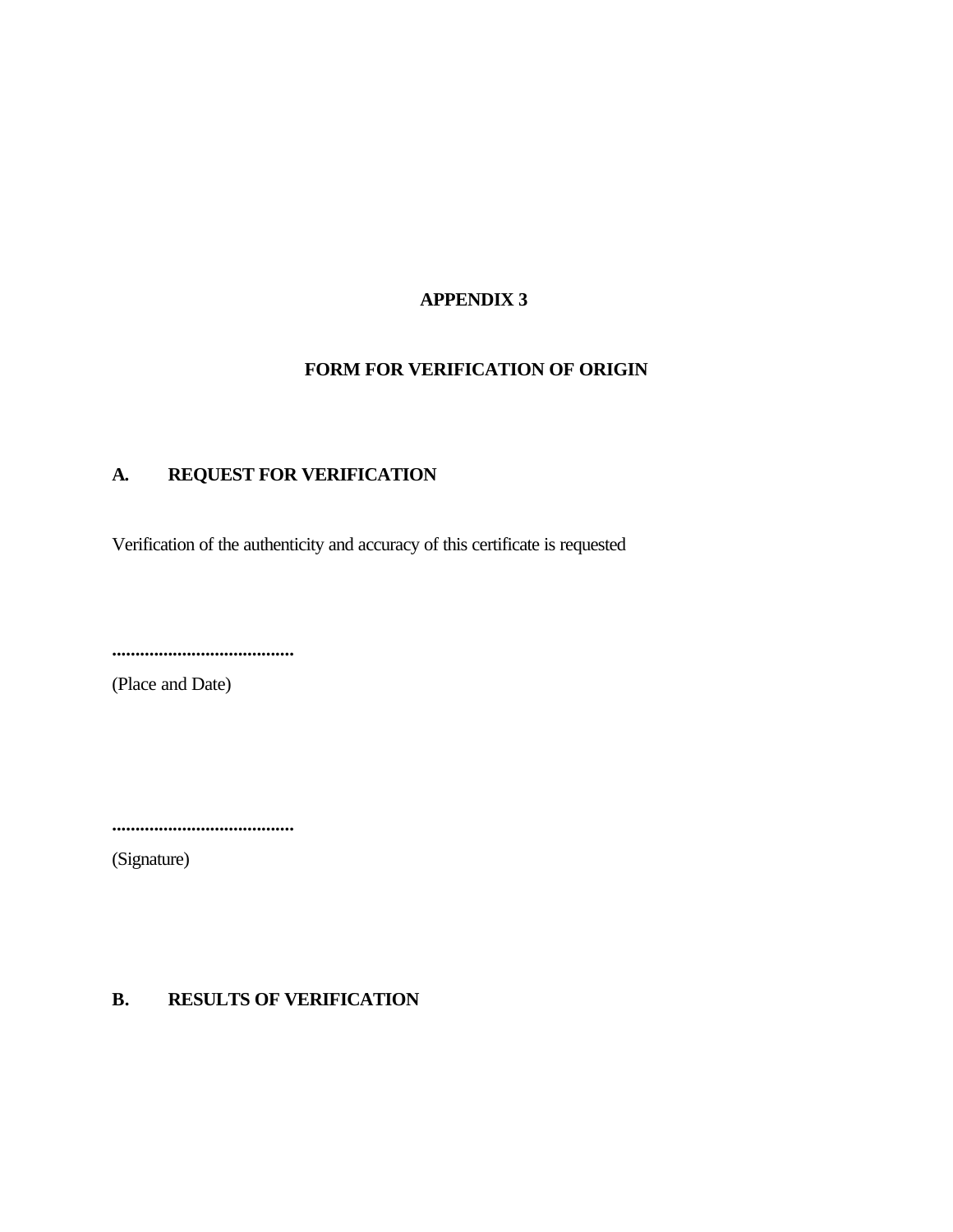Verification carried out shows that this [certificate 3](#page-94-0) 

was issued by the Customs Officer or designated authority

indicated and that the information contained therein is accurate.

does not meet the requirement as to authenticity and accuracy.

...................................... (Place and Date)

| (Signature) |  |
|-------------|--|

# **ANNEX 2 CONCERNING CUSTOMS CO-OPERATION WITHIN THE SOUTHERN AFRICAN DEVELOPMENT COMMUNITY**

<sup>&</sup>lt;sup>3</sup>Insert X in the appropriate box.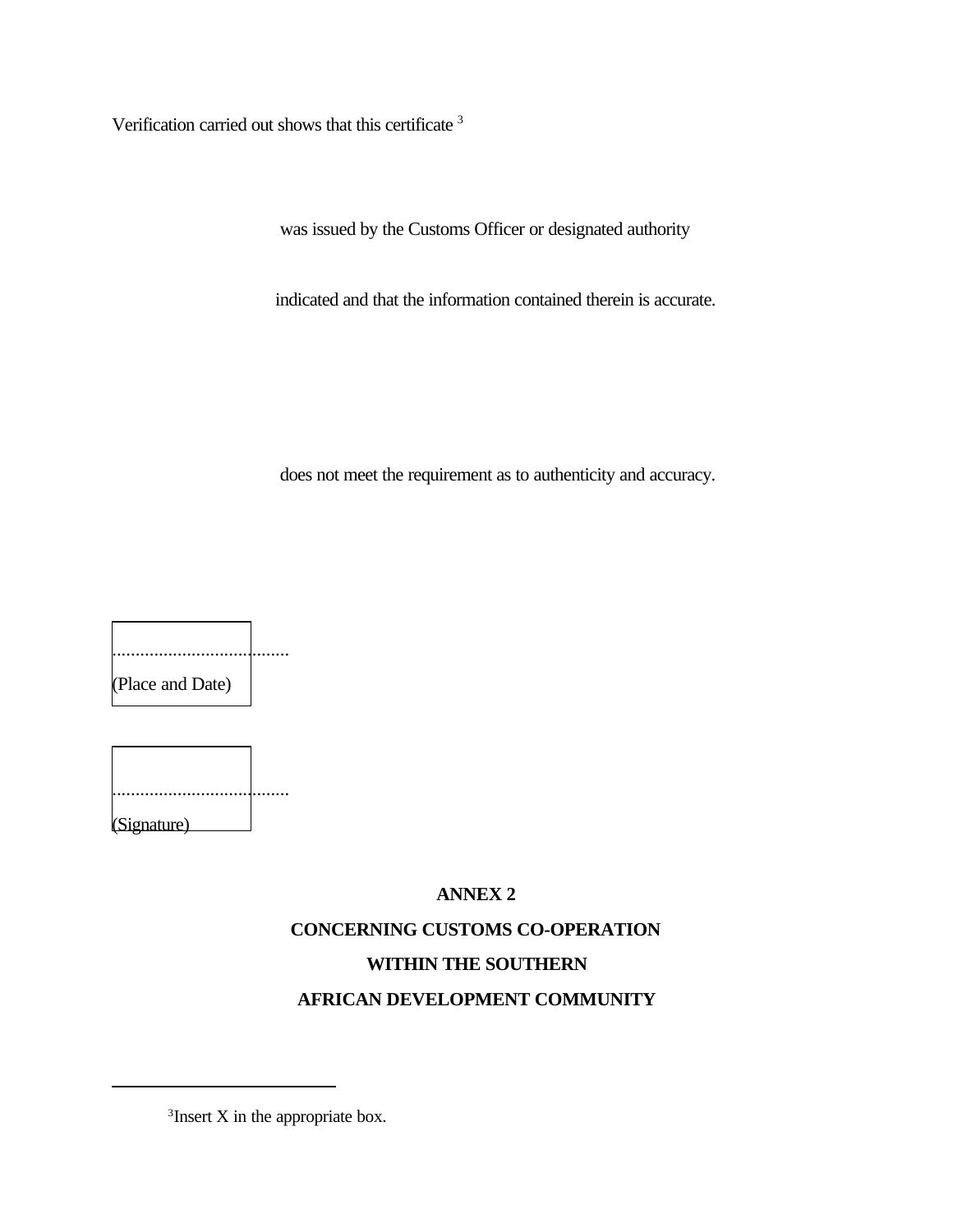#### **PREAMBLE**

The High Contracting Parties

**NOTING** that divergences between national Customs laws and procedures can hamper intra-SADC trade and other intra-SADC exchanges;

**MINDFUL** of the need to promote trade and foster co-operation among Member States;

**CONSIDERING** that simplification and harmonisation of Customs laws and procedures can effectively contribute to the development of intra-SADC trade and other intra-SADC exchange;

**CONVINCED** that implementation of the provisions of the present Annex would lead progressively to a high degree of simplification and harmonisation of Customs procedures which is the objective of Article 13 of the Trade Protocol;

#### **HEREBY AGREE as follows;**

### ARTICLE 1

#### **DEFINITIONS**

"Customs Authorities" means the administrative authority responsible for administering Customs Laws;

"Customs Legislation" means legal instruments adopted by the Member States and governing the import, export, transit of goods and their placing under any Customs procedure, including measures of prohibition, restrictions and control;

"Customs offence" means any breach or attempted breach of Customs Law;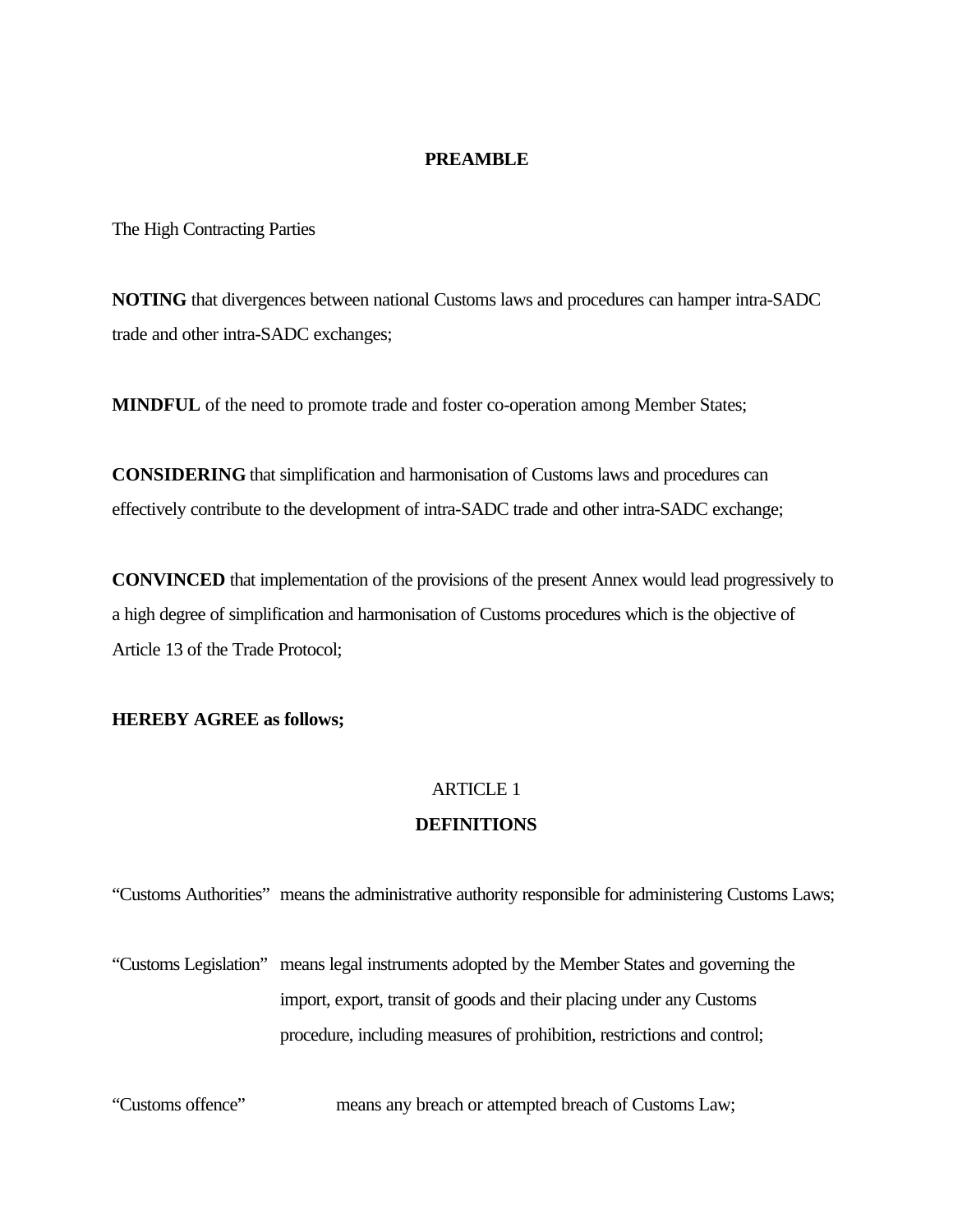"Customs territory" means the territory in which the Customs Laws of a Member State applies in full;

"Goods declaration" means a statement made in the form prescribed by the Customs Authorities by which the persons interested indicates the procedure to be applied to the goods and furnish the particulars which the Customs Authorities require to be declared for the application of that procedure;

"Harmonised system" means the Harmonised Commodity Description and Coding System established by the International Convention on the Harmonised Commodity Description and Coding System of the World Customs Organisation;

"Sub-committee" means the Customs Co-operation Sub-Committee established under Article 11 of this Annex;

"Temporary Admission" means Customs procedures under which certain goods (including means of transport) can be brought into a Customs territory conditionally relieved from payment of import duties and taxes and without application of import prohibitions or restrictions of economic character: such goods (including means of transport) must be imported for a specific purpose and must be intended for re-exportation within a specified period and without having undergone any change except normal depreciation due to the use made of them.

## ARTICLE 2

#### **OBJECTIVES AND SCOPE**

1. The objective of this Annex is to simplify and harmonise Customs laws and procedures by: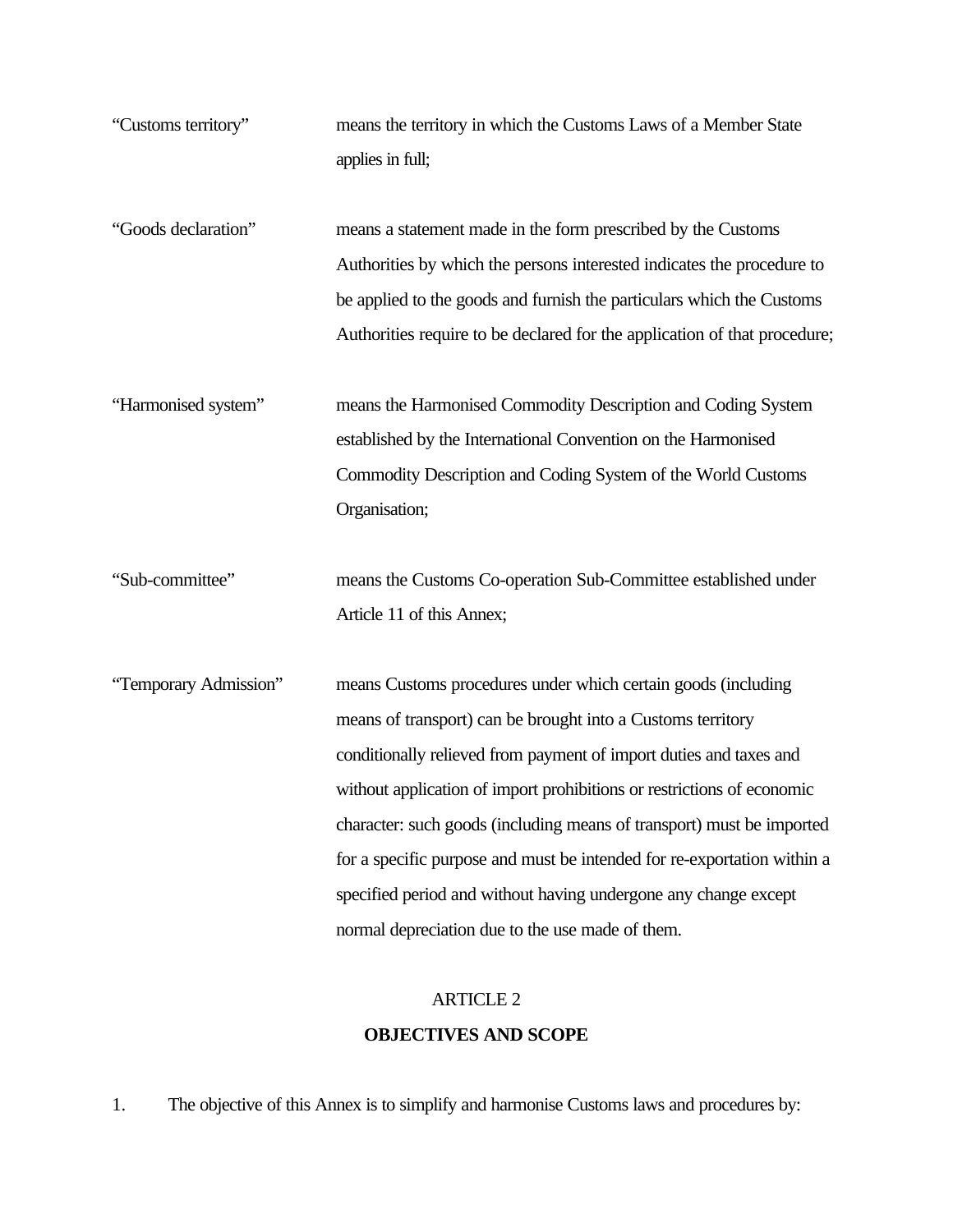- a) providing for common measures with which Member States shall undertake to comply in the fomulation of their Customs laws and procedures;
- b) establishing appropriate institutional arrangements at regional and national levels;
- c) co-operating to prevent fraud and illicit trade.
- 2. The provisions of this Annex do not apply to areas of Customs co-operation which are covered specifically by Annexes 1 and 4 of this Protocol.
- 3. Co-operation in Customs matters shall apply to any administrative authority of Member States which is competent for matters covered by Customs legislation. This co-operation shall be channeled through the Customs Authorities of Member States.

# ARTICLE 3 **HARMONISATION OF CUSTOMS TARIFF NOMENCLATURES AND STATISTICAL NOMENCLATURES**

- 1. Subject to the exceptions enumerated in paragraph 4:
	- a) Each Member State undertakes, except as provided in sub-paragraph (c) of this paragraph, to adopt Customs tariffs nomenclatures and statistical nomenclatures which are in conformity with the Harmonised System. It thus undertakes that in respect of it Customs tariff and statistical nomenclatures
		- (i) it shall use all the headings and sub-headings of the Harmonised System without addition or modification, together with their related numerical codes;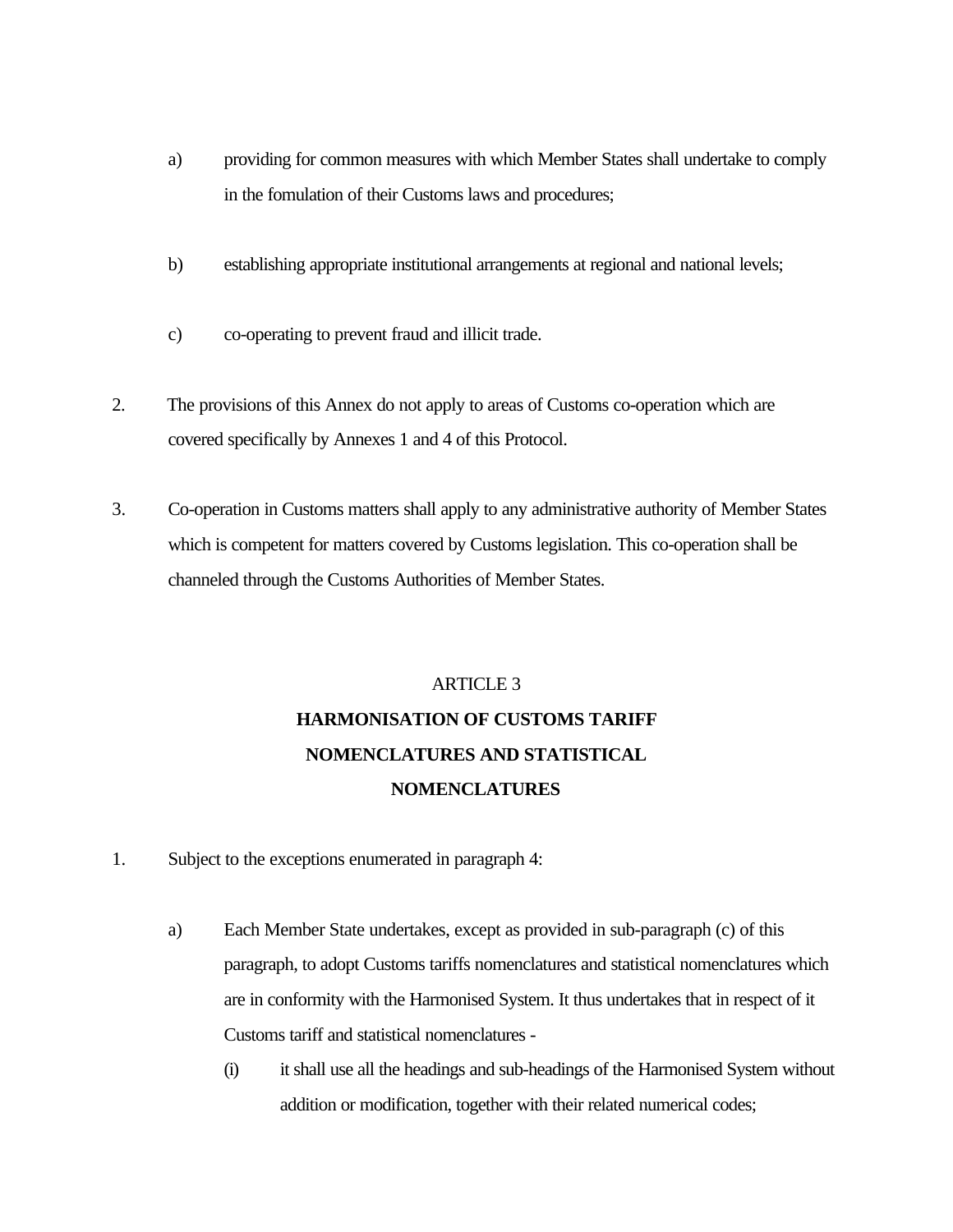- (ii) it shall apply the general rule for the interpretation of the Harmonised System and all the Section, chapter and sub-heading notes, and shall notify the scope of the sections, chapters, headings or sub-headings of the Harmonised Systems; and
- (iii) It shall follow the numerical sequence of the Harmonised System;
- b) Each Member State shall also make publicity available on its import and export trade statistics in conformity with the six-digit codes of the Harmonised System,or at the initiative of the Member State, beyond that level, to the extent that publication is not precluded for exceptional reasons such as commercial confidentiality or national security.
- c) Nothing in this Article shall require a Contracting Party to use the sub-headings of the Harmonised System in its Customs Tariff Nomenclature provided that it meets the obligations at (a) (i) - (iii) above in a combined tariff/statistical nomenclature.
- 2. In complying with the undertakings at paragraph 1 (a) of this Article, each Member State may make such textual adoptions as may be necessary to give effect to the Harmonised System in its domestic law.
- 3. Nothing in this Article shall prevent a contracting party from establishing, in its Customs tariff or statistical nomenclatures, sub-divisions classifying goods beyond the level of the Harmonised System, provided that any such sub-division as added and coded at a level beyond that of the six-digit numerical code is as set out in the Harmonised System.
- 4. CMT may allow exceptions in the application of the provisions of this Article as would be allowed in the application of the provisions of the Harmonised System Convention, provided the CMT is satisfied that they would not hinder the comparison of Customs tariffs and trade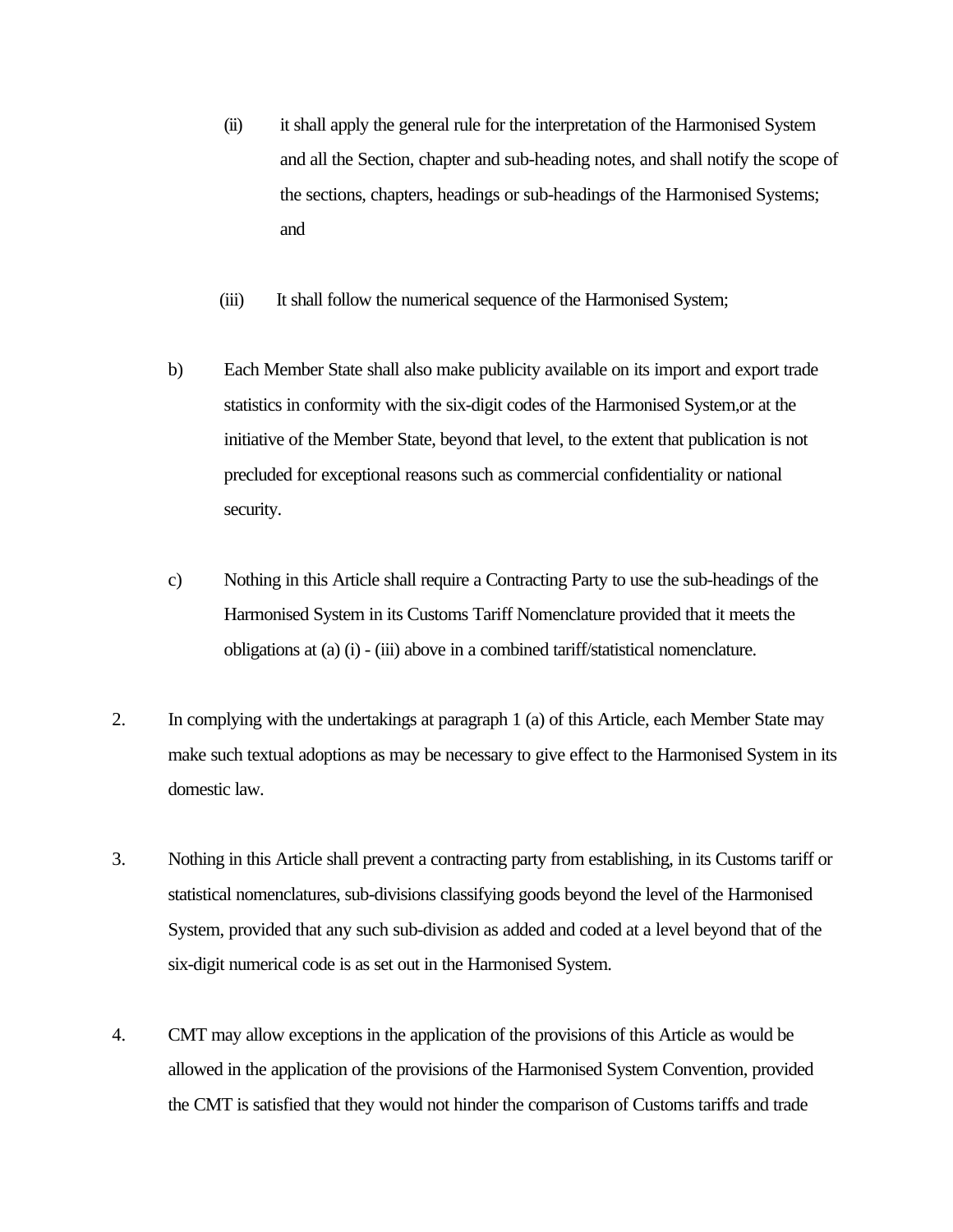statistics of Member States.

#### ARTICLE 4

## **HARMONISATION OF VALUATIION LAWS AND PRACTICE**

Member States undertake to adopt a system of valuing goods for Customs purposes based on principles of transparency, equity, uniformity and simplification of application in accordance with the WTO Valuation System.

# ARTICLE 5 **SIMPLIFICATION AND HARMONISATION OF CUSTOMS PROCEDURES**

- 1. Member States, undertake to incorporate in their Customs Laws, provisions designed to simplify Customs procedures in accordance with internationally accepted standards, recommendations and guidelines particularly those which are contained in the International Instruments of:
	- the World Customs Organisation (WCO);
	- the United Nations Economic Commission for Europe (UN-ECE)
	- the International Maritime Organisation (IMO);
	- the International Civil Aviation Association (ICAO);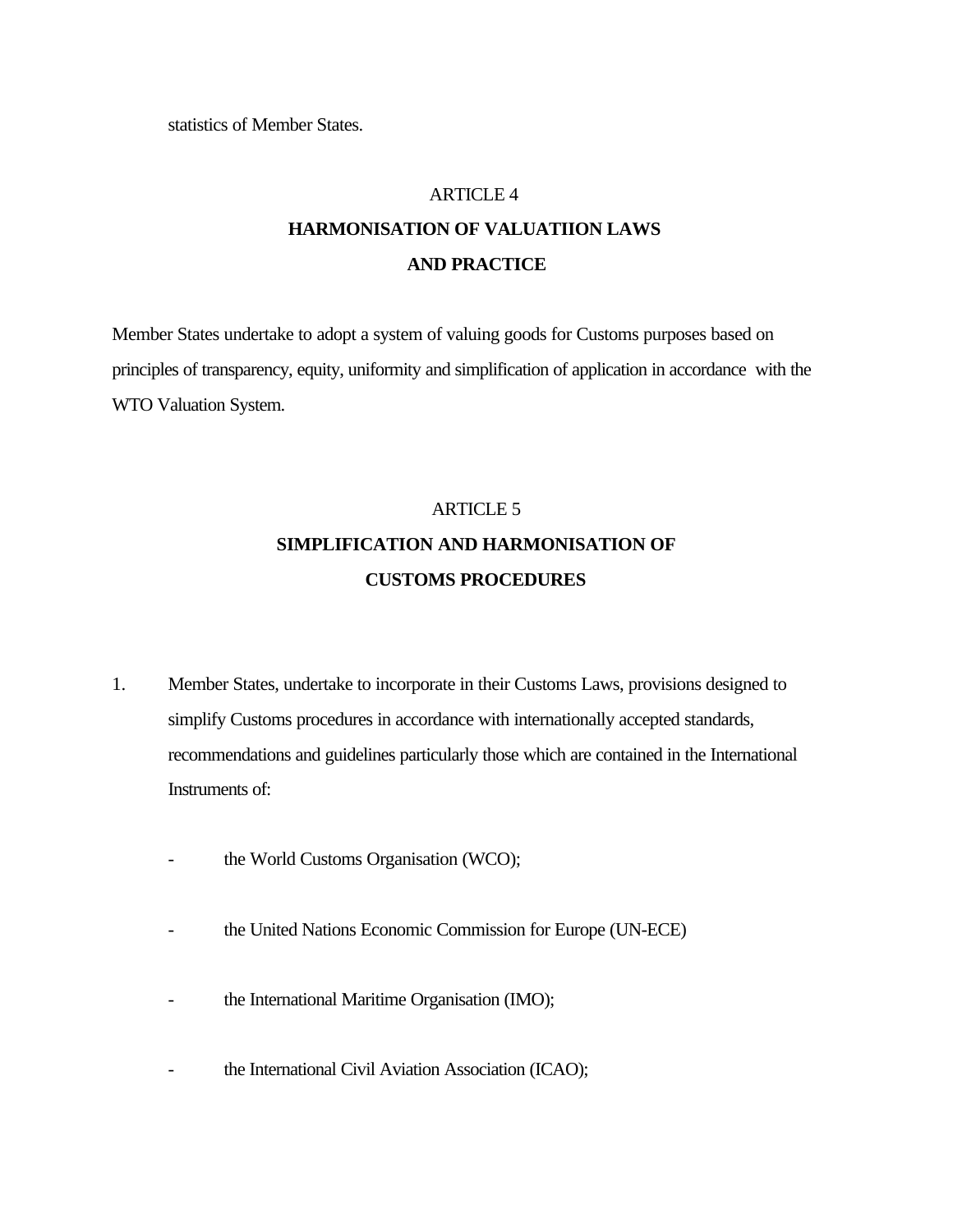- the International Standards Organisation (ISO);
- the International Chamber of Commerce (ICC); and
- the International Air Transport Association (IATA)
- 2. Member States undertake to adopt in their Customs Laws, common principles for the Customs procedures which, in the opinion of CMT, are particularly important in intra-Community trade including:
	- a) Customs formalities applicable to commercial means of transport;
	- b) clearance for home use;
	- c) outright exportation;
	- d) Customs transit;
	- e) drawback;
	- f) temporary admission, subject to re-export in the same Member State;
	- g) temporary admission for inward proceeding;
	- h) free zones;
	- i) postal traffic
- 3. Member States undertake to develop a single Customs document as support of all Customs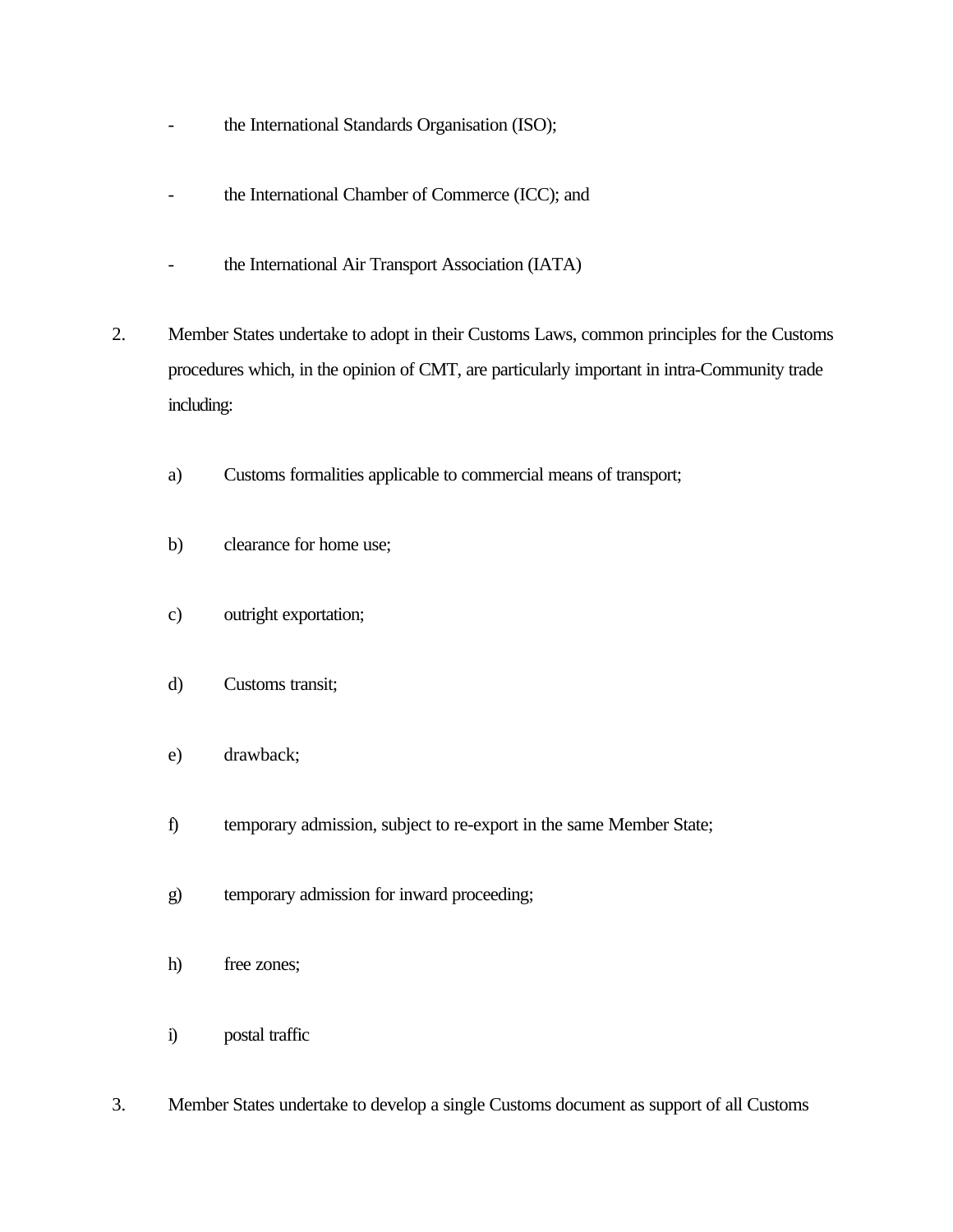procedures, in intra-community trade as well as in trade with third countries.

#### ARTICLE 6

#### **COMPUTERISATION OF CUSTOMS OPERATIONS**

- 1. Member States shall encourage and facilitate the use of data processing techniques to support Customs operations particularly in the following areas:
	- inventory control;
	- accounting for goods;
	- accounting for revenue;
	- goods declaration processing;
	- production of statistics;
	- enforcement.
- 2. Member States undertake to ensure that their laws cater for computerised Customs procedures as well as manual procedures. In particular, the laws should provide for:
	- other information transmission methods as an alternative to paper based documentary requirements, e.g. magnetic media and tele-transmission;
	- other authentication methods as an alternative to hand-written and other paper-based signatures;
	- the definition of relevant terms using internationally accepted definitions which take account of data processing media.
- 3. The Customs authorities of Member States should review and where appropriate mordernise existing manual procedures, documentation and coding practices prior to introducing the use of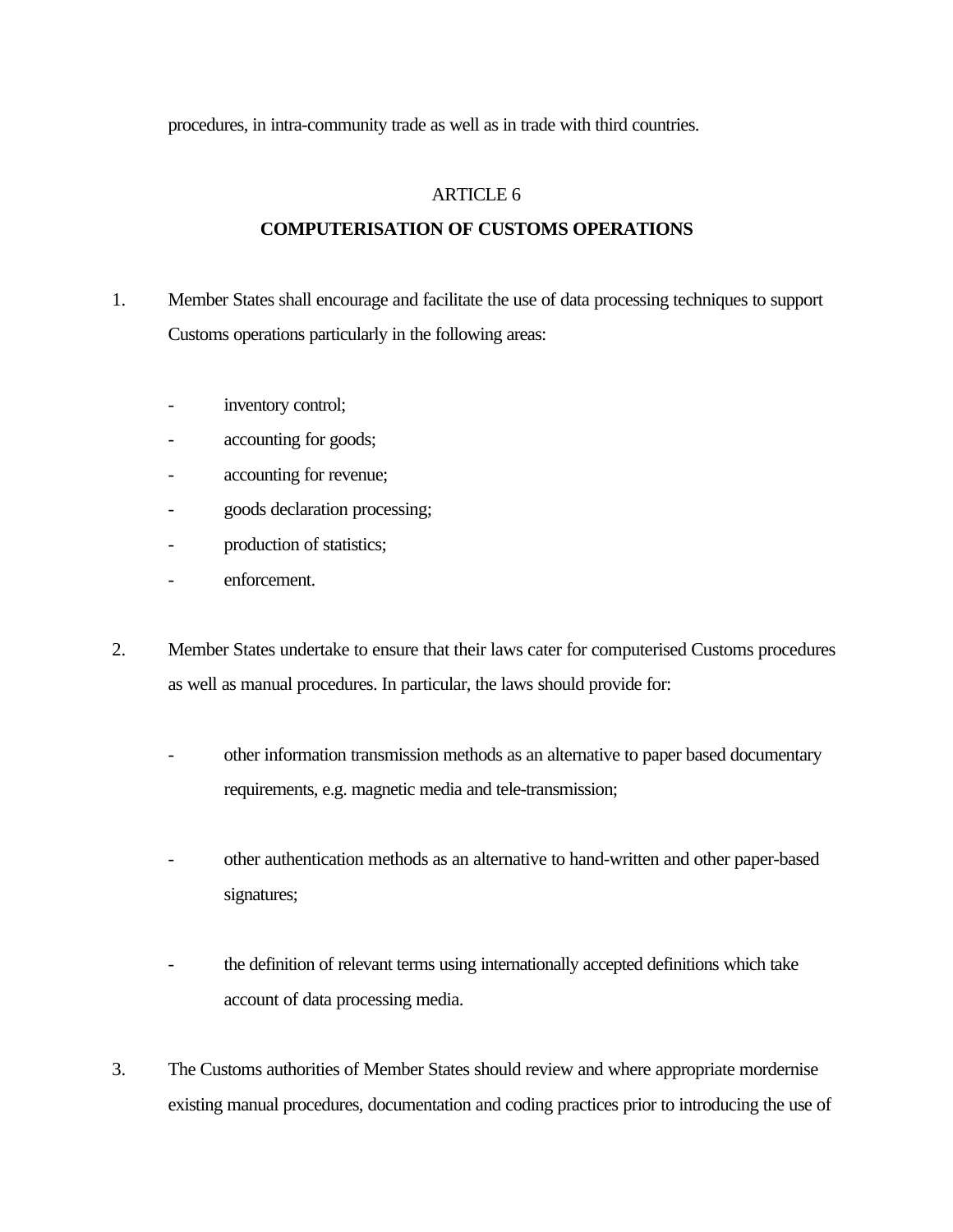data processing techniques.

- 4. Whenever practicable, computer applications implemented by Customs authorities of Member States should use internationally accepted standards, especially those adopted by the World Customs Organisation, the United Nations Economic Commission for Africa and UNCTAD.
- 5. The Customs authorities of Member States shall consider developing or adopting common customs applications systems. They shall consult with other agencies, national and international, when considering the development or adoption of new systems or the enhancement of existing ones with a view to avoiding duplication of effort where possible.
- 6. In automating procedures, Customs authorities of Member States shall allow the possibility of interchanging data with trade users by direct link on machine - readable media according the technology available.

# ARTICLE 7 **PRESERVATION, INVESTIGATION AND SUPPRESSION OF CUSTOMS OFFENCES**

- 1. Member States undertake to co-operate in the prevention investigation and suppression of Customs offences.
- 2. For the purposes of paragraph 1 of this Article, the Member States undertake to:
	- a) exchange lists of goods and publications, the importation of which is prohibited in their respective territories;
	- b) prohibit the exportation of goods and publications referred to in sub-paragraph (a) of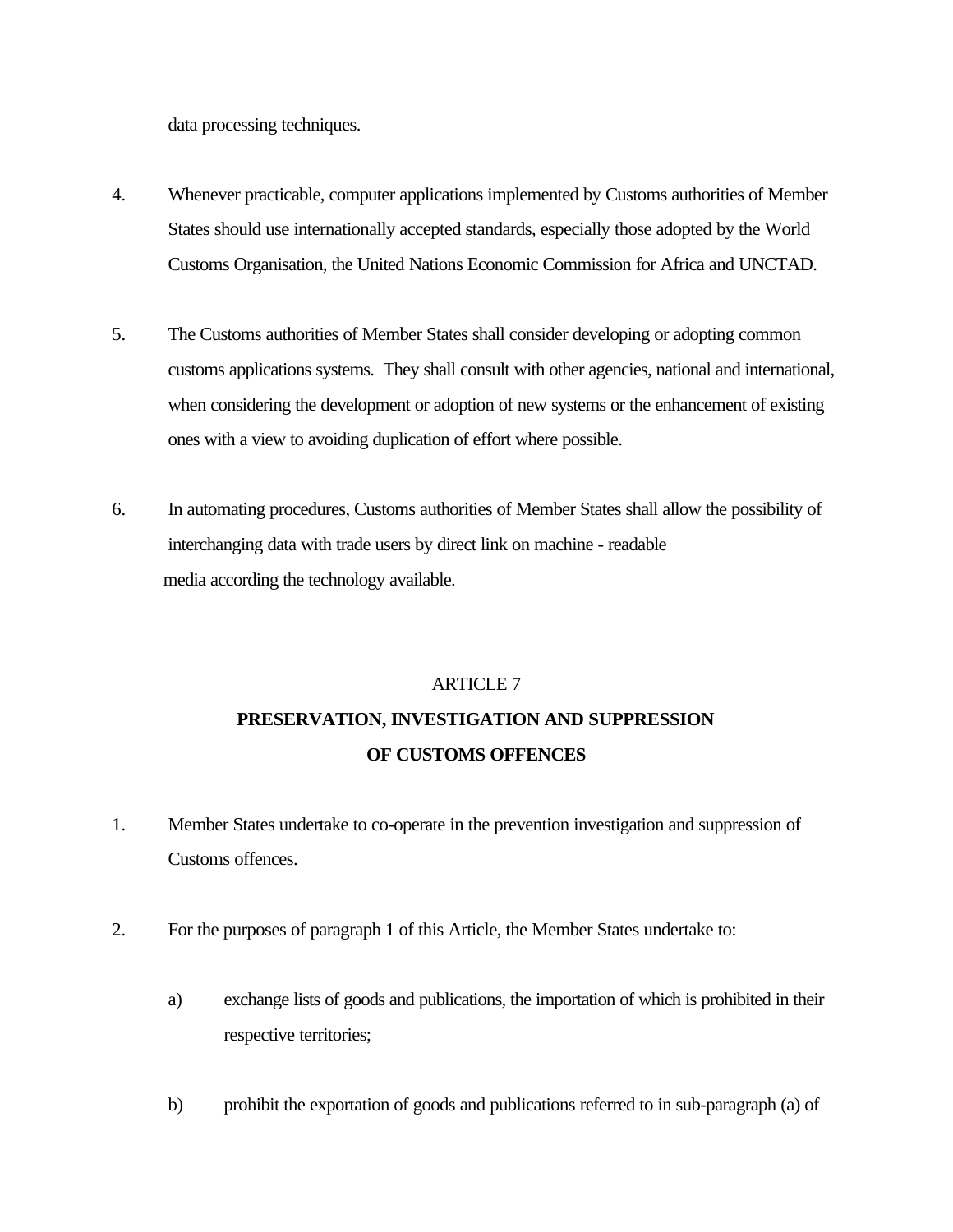this paragraph to each other's Customs territories;

- c) exchange among themselves lists of Customs offices located along common frontiers, details of the power of such offices, their working hours and any changes in these particulars for the effective operation of the provisions of sub-paragraph (d) of this paragraph;
- d) consult each other on the establishment of common border posts and take such steps as may be deemed appropriate to ensure that goods exported or imported through common frontiers pass through the competent and recognised Customs office and along approved routes;
- e) endeavour to correlate the powers and harmonise the working hours for their corresponding Customs office referred to in sub-paragraph (c) of this paragraph; and
- f) maintain special surveillance over:
	- (i) the entry into, sojourn in, and exit from their Customs territories of particular persons reasonably suspected by a Member State of being involved in activities that are contrary to the Customs Law of any Member State;
	- (ii) the movement of particular goods suspected by any Member State to be the subject of illicit traffic towards the importing Member States;
	- (iii) particular places where stocks of goods have been built up giving reason for suspicion that they may be used for illicit importation into any Member States; and
	- (iv) particular vehicles, ships, aircraft, or other means of transport suspected of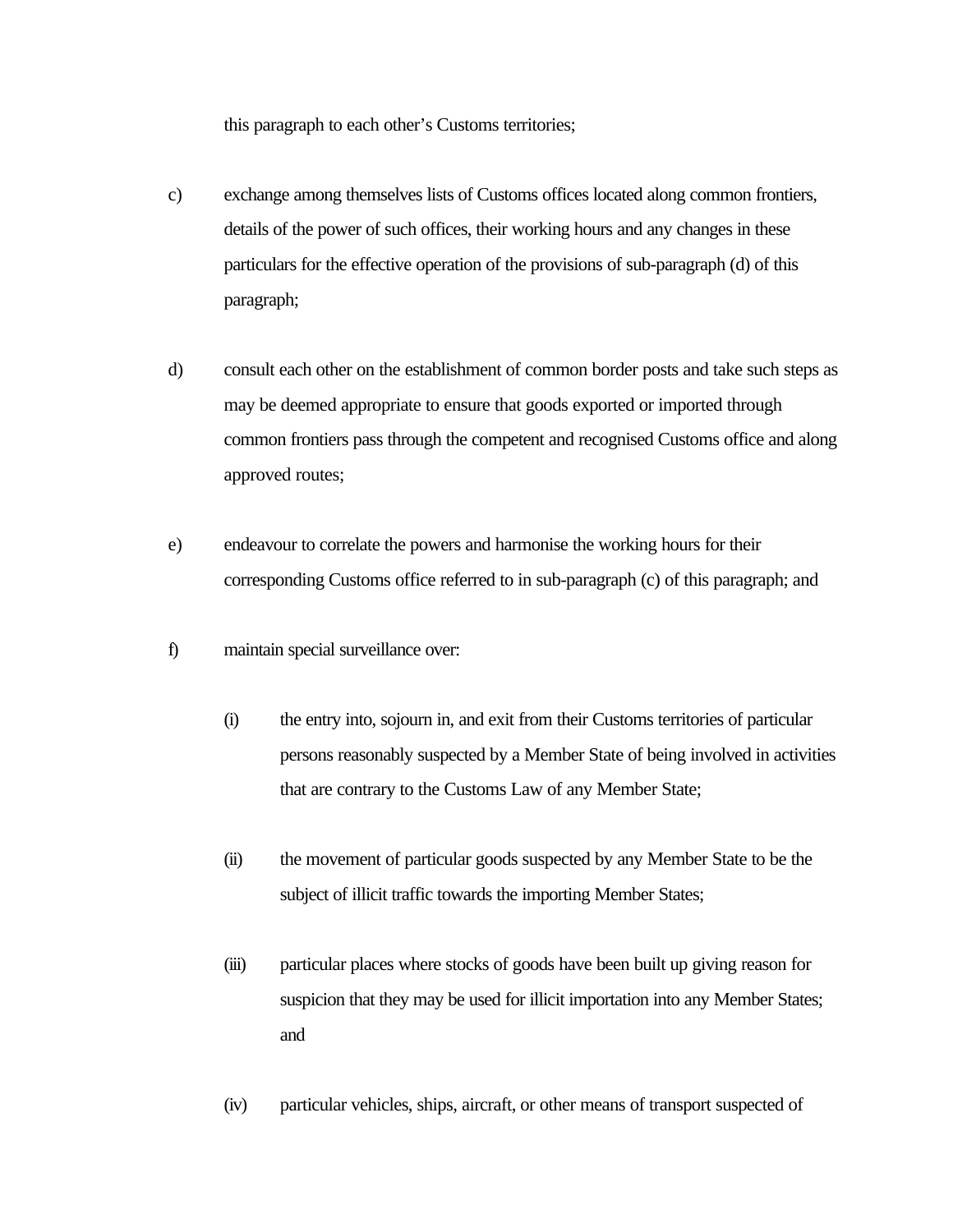being used to commit Customs offenses in any Member State.

- 3. Member States shall exchange:
	- a) as a matter of course and without delay, any information regarding:
		- (i) operations which it is suspected will give rise to Customs offences in any Member States;
		- (ii) persons, vehicles, shops, aircraft and other means of transport reasonably suspected of being engaged in activities that may be in violation of the Customs Laws of any Member States;
		- (iii) new techniques of committing Customs offenses; and
		- (iv) goods known to be the subject of illicit traffic;
	- b) on the request from a Member State and as promptly as possible, any available information:
		- (i) contained in Customs documents relating to such exchange of goods between countries as are suspected of being in violation of the Customs Law of the requesting Member State;
		- (ii) enabling false declarations to be detected, in particular with respect to dutiable value; and
		- (iii) concerning certificates of origin, invoices or other documents, known to be, or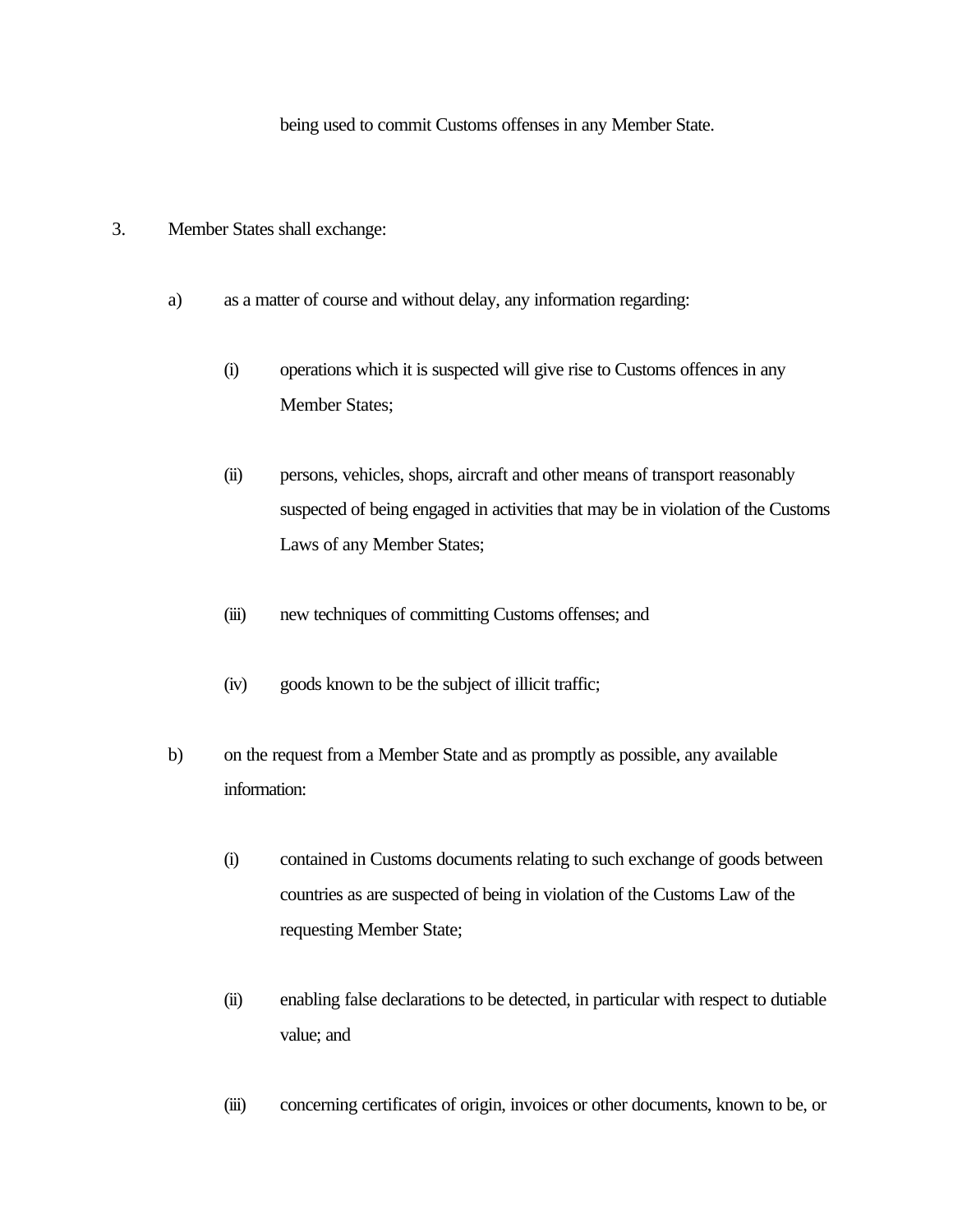#### suspected of being, false; and

- c) on the request and if appropriate in the form of official documents from a Member State, information concerning the following matters;
	- (i) the authenticity of any official document produced in support of goods declaration made to Customs authorities of the requesting Member State;
	- (ii) whether goods which were granted preferential treatment on departure from the territory of the requesting Member State; because they were declared as intended for home use in the other Member State, have been duly cleared for home use in the that State;
	- (iii) whether goods imported into the territory of the requesting Member State have been lawfully exported from that of the exporting Member States;
	- (iv) whether goods exported from the territory of the requesting Member State have been lawfully imported into that of the importing Member States and in accordance with the importer's declaration; and
	- (v) special documents which may be issued by the Customs authorities of the exporting Member State for surrender to the Customs authorities of the importing Member State in order that they may certify that the goods were lawfully exported.
- 4. Each Member State undertakes, whenever expressly requested by another Member State, to:
	- a) make enquiries, record statements and obtain evidence concerning a Customs offence under investigation in the requesting Member State and transmit the results of the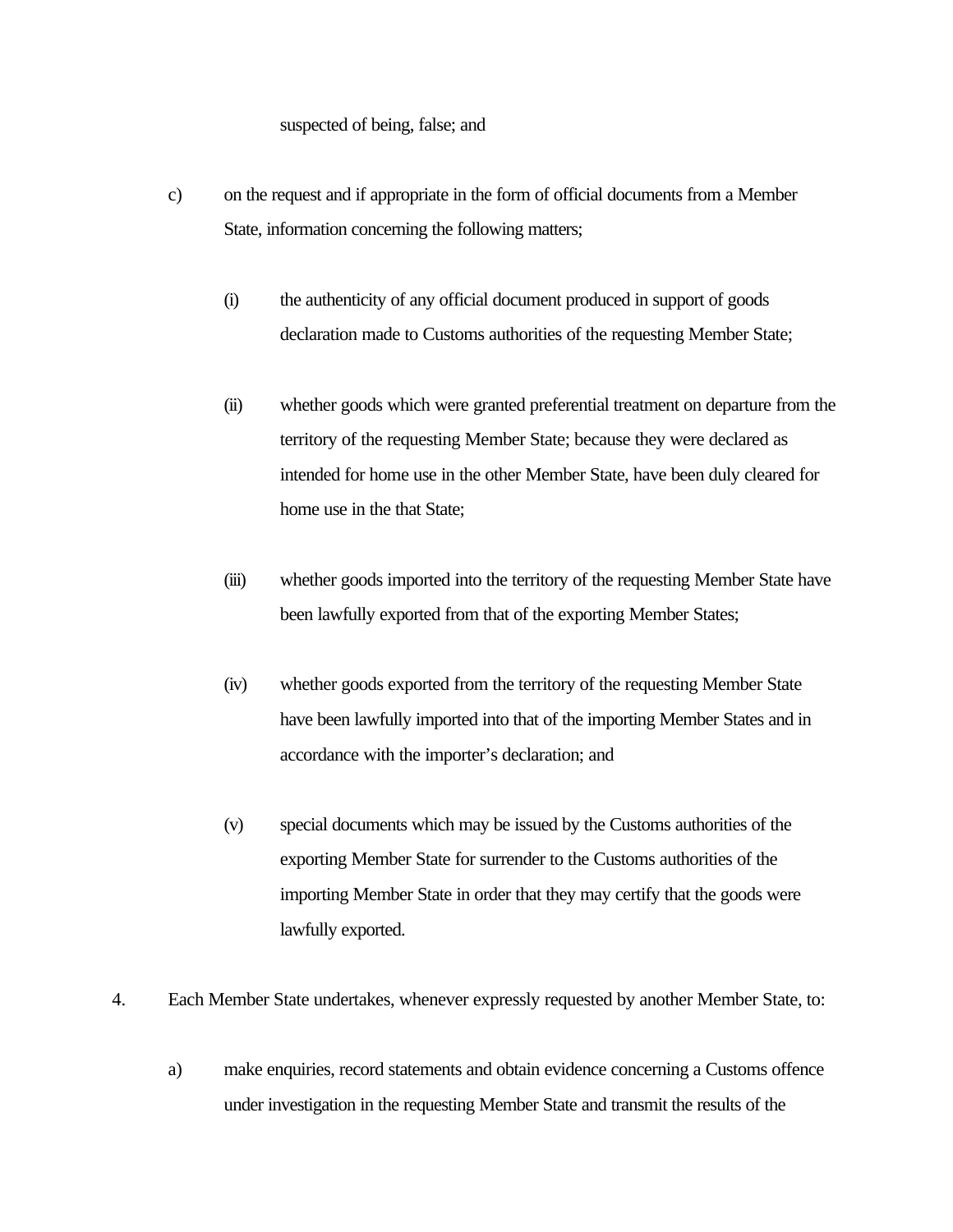enquiry as well as any documents or other evidence, to the requesting Member State; and

- b) notify the competent authorities of the requesting Member State of actions and decisions taken by the competent authorities of the Member State where the Customs offence took place in accordance with the law in force in that Member State.
- 5. Member States shall keep information on Customs matters strictly confidential.

#### ARTICLE 8

### **CO-OPERATION IN TRAINING**

Member States undertake to develop or adopt joint training programmes, exchange staff and share training facilities and resources.

#### ARTICLE 9

#### **COMMUNICATION OF CUSTOMS INFORMATION**

- 1. Member States shall exchange information on matters relating to Customs and more particularly the following:
	- a) changes in Customs legislation, procedures and duties and commodities subject to import or export restrictions;
	- b) information relating to the prevention, investigation and repression of Customs offenses; and
	- c) information required to implement and administer the regulations on the determination of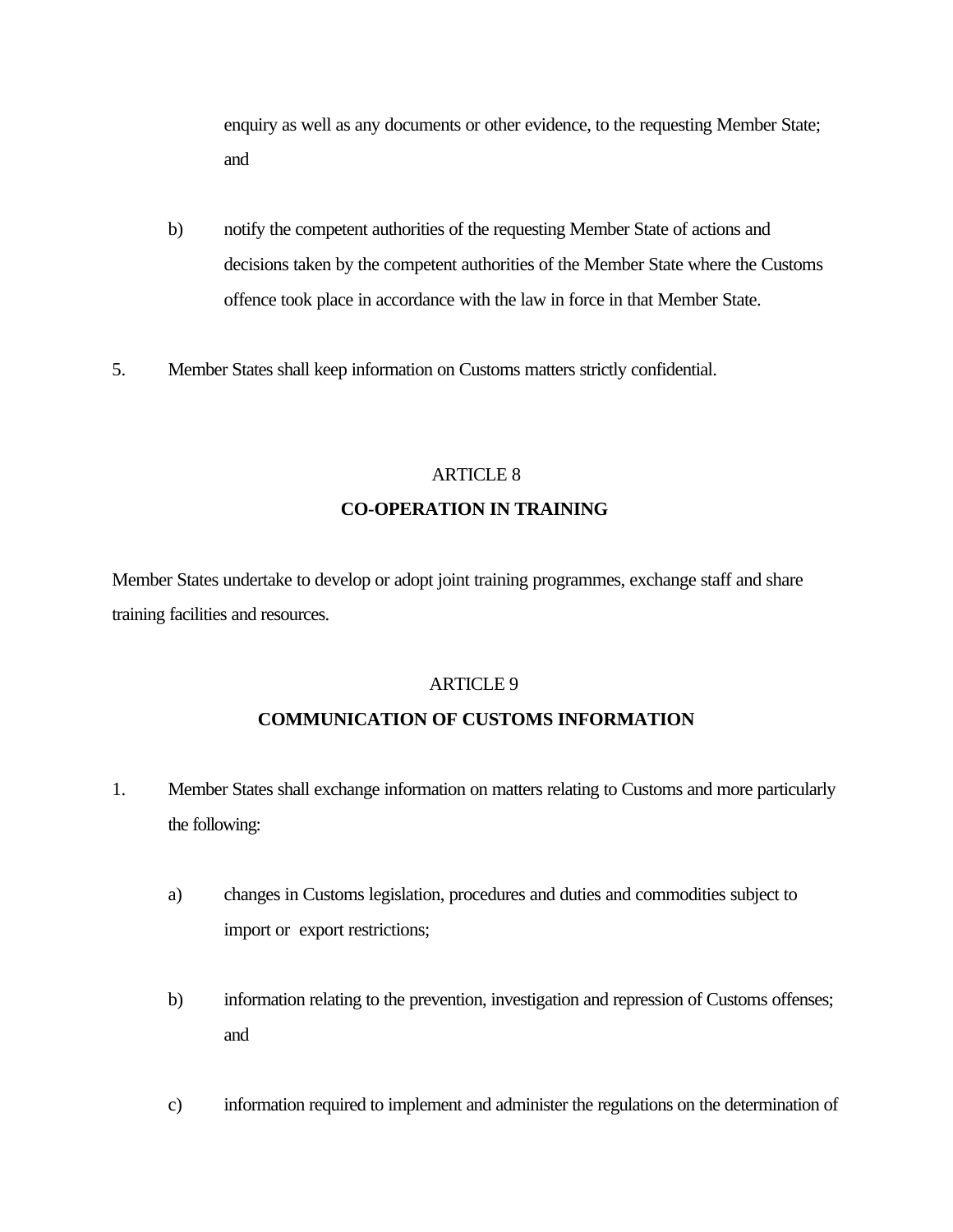originating goods;

- d) any other information deemed necessary by the Sub-Committee.
- 2. For the purpose of paragraph 1 of this Article, Member States shall adopt loose-leaf editions of national Customs tariff scheduled.

#### ARTICLE 10

#### **IMPLEMENTATION ARRANGEMENTS**

For the effective implementation of the provisions of this Annex, the Member States undertake to:

- a) encourage co-operation between their respective national Customs administration and the Sub-Committee; and
- b) establish joint training facilities and arrangements of programmes for the training of personnel engaged in Customs administration.

#### ARTICLE 11

#### **SUB-COMMITTEE ON CUSTOMS CO-OPERATION**

CMT shall appoint a Sub-Committee on Customs Co-operation whose functions shall include:

- a) all activities relating to Customs co-operation among the Member States as set out in paragraph 1 of Article 2 of this Annex; and
- b) the undertaking of studies and the making of recommendations on the practical aspects of Customs co-operation among the Member States, including those relating to join training for personnel engaged in Customs administration.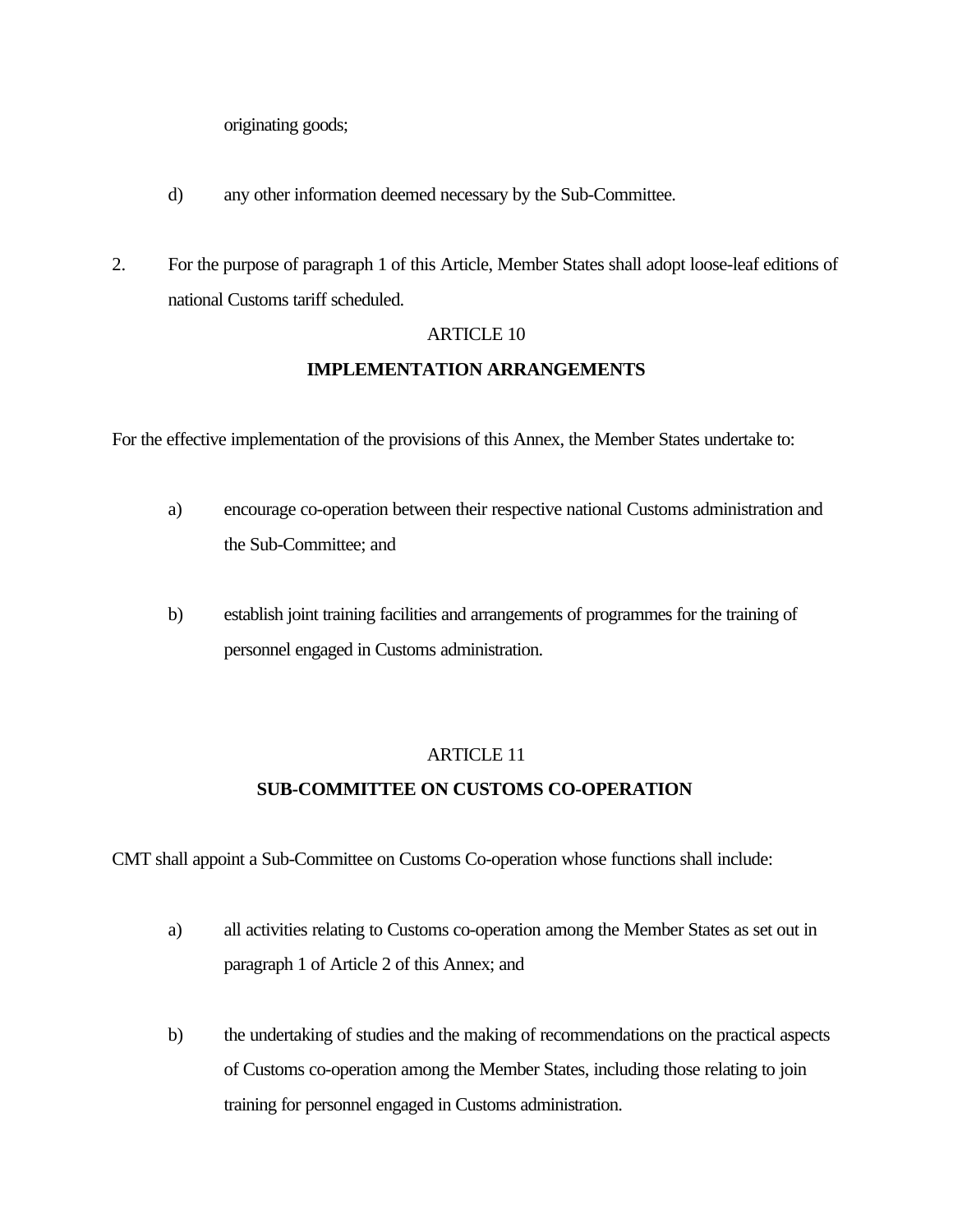## **REGULATIONS**

CMT shall adopt regulations to facilitate the implementation of this Annex.

**ANNEX 3** 

**CONCERNING SIMPLIFICATION AND HARMONISATION OF TRADE DOCUMENTATION AND PROCEDURES**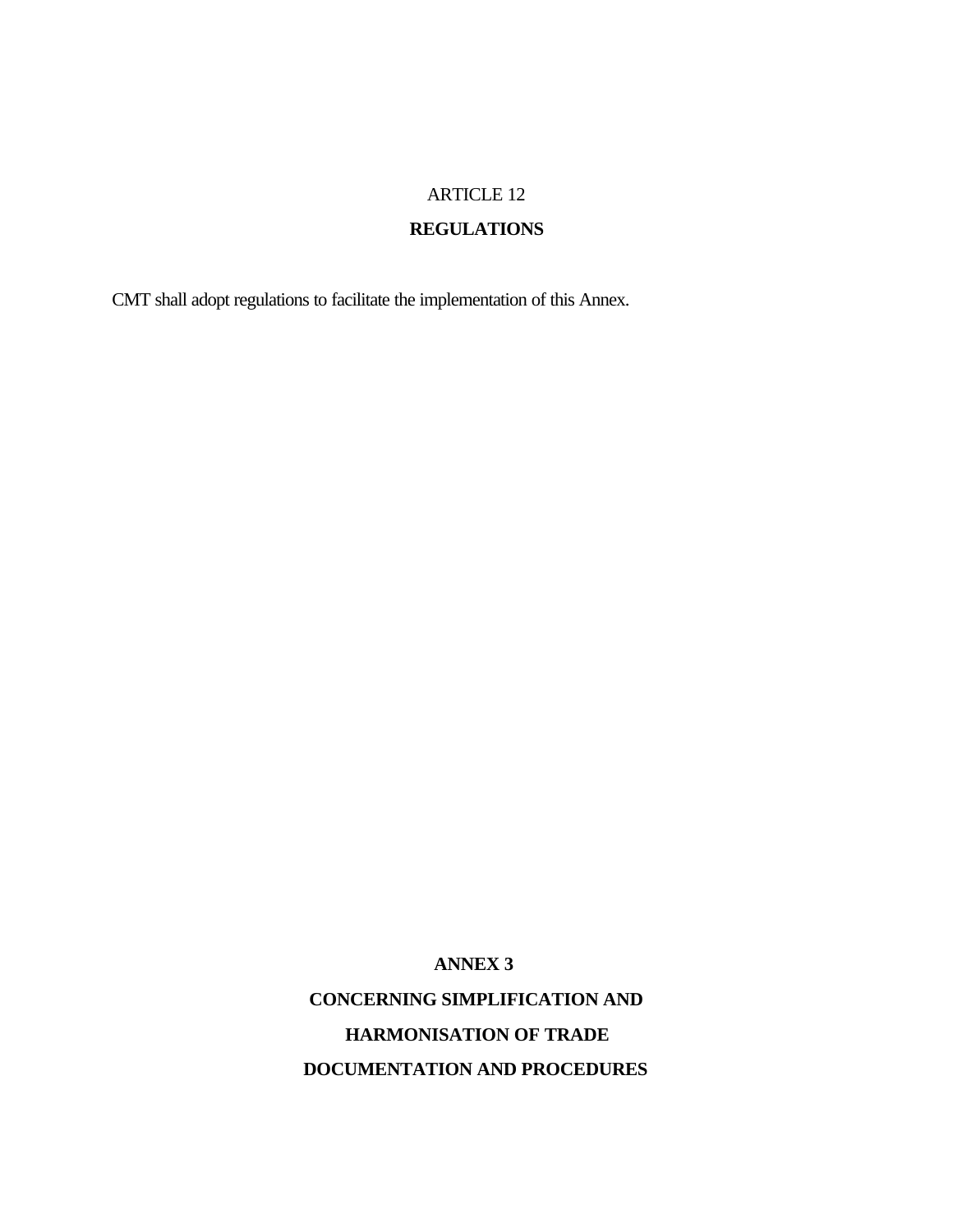#### **PREAMBLE**

The High Contracting Parties

**RECALLING** the provisions of Article 14 of this Trade Protocol which requires the simplification and harmonisation of trade documentation and procedures;

**RECOGNISING** that cumbersome trade documentation and procedures can be a barrier to intracommunity trade in goods and services;

**AWARE** of the need to adopt internationally accepted standards and guidelines for facilitating trade documentation and procedures;

HEREBY AGREE as follows,

## ARTICLE 1

#### **DEFINITIONS**

| "Document"           | means paper and or other medium designed to carry and actually carrying data |
|----------------------|------------------------------------------------------------------------------|
|                      | or information, and includes magnetic tapes and risks, and microfilm;        |
|                      |                                                                              |
| "Trade facilitation" | means the coordination and rationalisation of trade procedures and documents |
|                      | relating to the movement of goods in international trade from the place of   |
|                      | consignment to the destination;                                              |
|                      |                                                                              |
| "Trade procedures"   | means activities relating to the collection, presentation, processing and    |
|                      | dissemination of data and information concerning all activities constituting |
|                      | international trade;                                                         |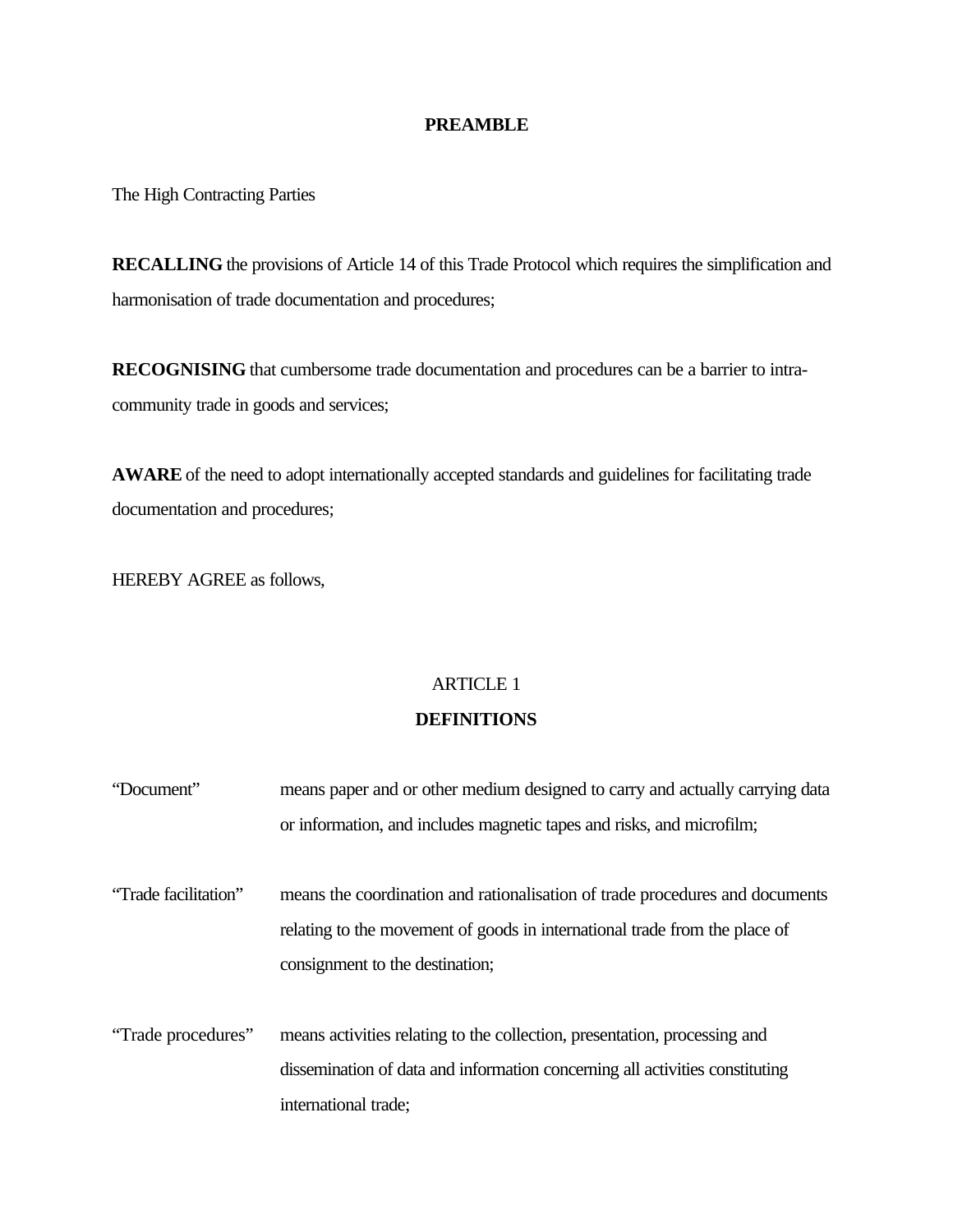#### **OBJECTIVE**

The objective of this Annex is to promote co-operation among Member States in simplifying and harmonising trade documentation and procedures for the purpose of facilitating intra-SADC trade.

## ARTICLE 3 **REDUCTION OF COSTS OF TRADE DOCUMENTATION**

Member States undertake to reduce the cost of all trade documentation and procedures by:

- a) aligning intra-SADC and international trade documentation on the United Nations Layout Key;
- b) reducing to a minimum the number of national documents and copies required for intracommunity and international trade transactions;
- c) harmonising the nature of the information to be contained in documents referred to in sub-paragraph (a) of this paragraph;
- d) reducing to a minimum the number of institutions required to handle documents referred to in sub-paragraph (a) of this paragraph;
- e) centralising to the extent possible the issuing and processing of documents required for intra-SADC and international trade.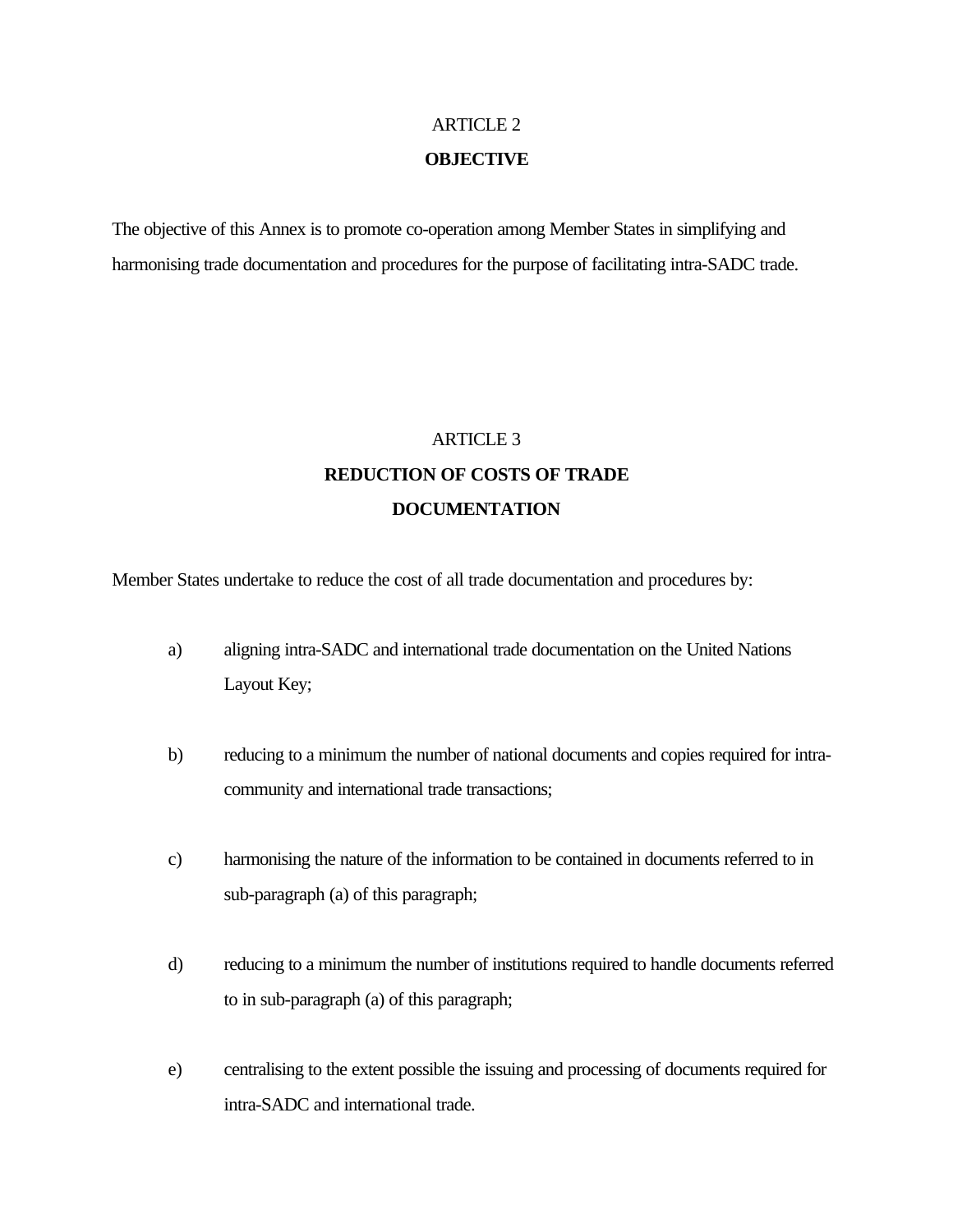## **AND INFORMATION STANDARDISATION OF TRADE DOCUMENTS**

- 1. Member States undertake to use internationally accepted standard, practices and guidelines, as a basis for designing, and standardising their trade documents and the information required to be contained in such documents.
- 2. Member States undertake to encourage and facilitate the use of data processing techniques in processing and transmitting trade data between the various parties and authorities involved in intra-SADC and international trade.
- 3. Member States shall review national legislation with a view to ensuring that its provisions allow the implementation of paragraph 2 of this Article. In particular, national legislation shall provide for:
	- a) other information transmission methods as an alternative to paper based documentary requirements e.g. magnetic media and tele-transmission;
	- b) other authentication methods as an alternative to hand-written and other paper based signatures;
	- c) the definition of relevant terms by using internationally accepted definitions which take account of data processing media;
	- d) the possibility of using public telecommunication infrastructure and of developing and using private telecommunication lines, for trade data transmission;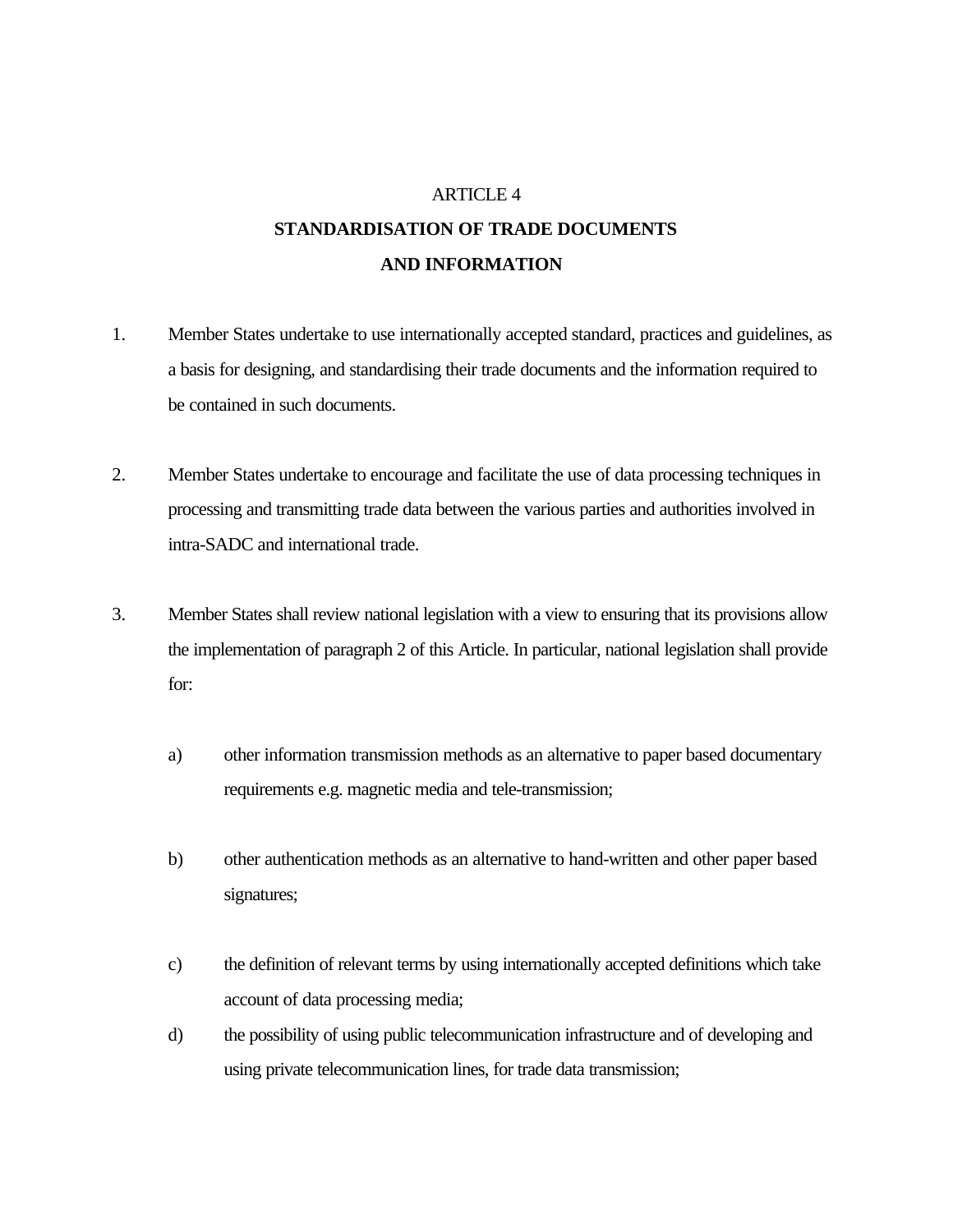- e) provisions concerning documentary evidence appropriate to modern information technology.
- 4. The Sector Coordinating Unit shall keep Member States informed regarding trade facilitation activities, instruments, recommendations and guidelines of other international organisations, particularly of:
	- a) The UN Economic Commission for Africa (ECA) Working Party on Trade Procedures;
	- b) The United Nations Conference on Trade and Development (UNCTAD);
	- c) The World Customs Organisation (WCO);
	- d) The International Maritime Organisation (IMO);
	- e) The International Civil Aviation Organisation (ICAO);
	- f) The International Standards Organisation (ISO);
	- g) The International Chamber of Commerce (ICC) and the International Bureau of Chamber of Commerce (IBCC);
	- h) The International Air Transport Association (IATA);
	- i) The International Chamber of Shipping (ICS);
	- j) The World Trade Organisation (WTO)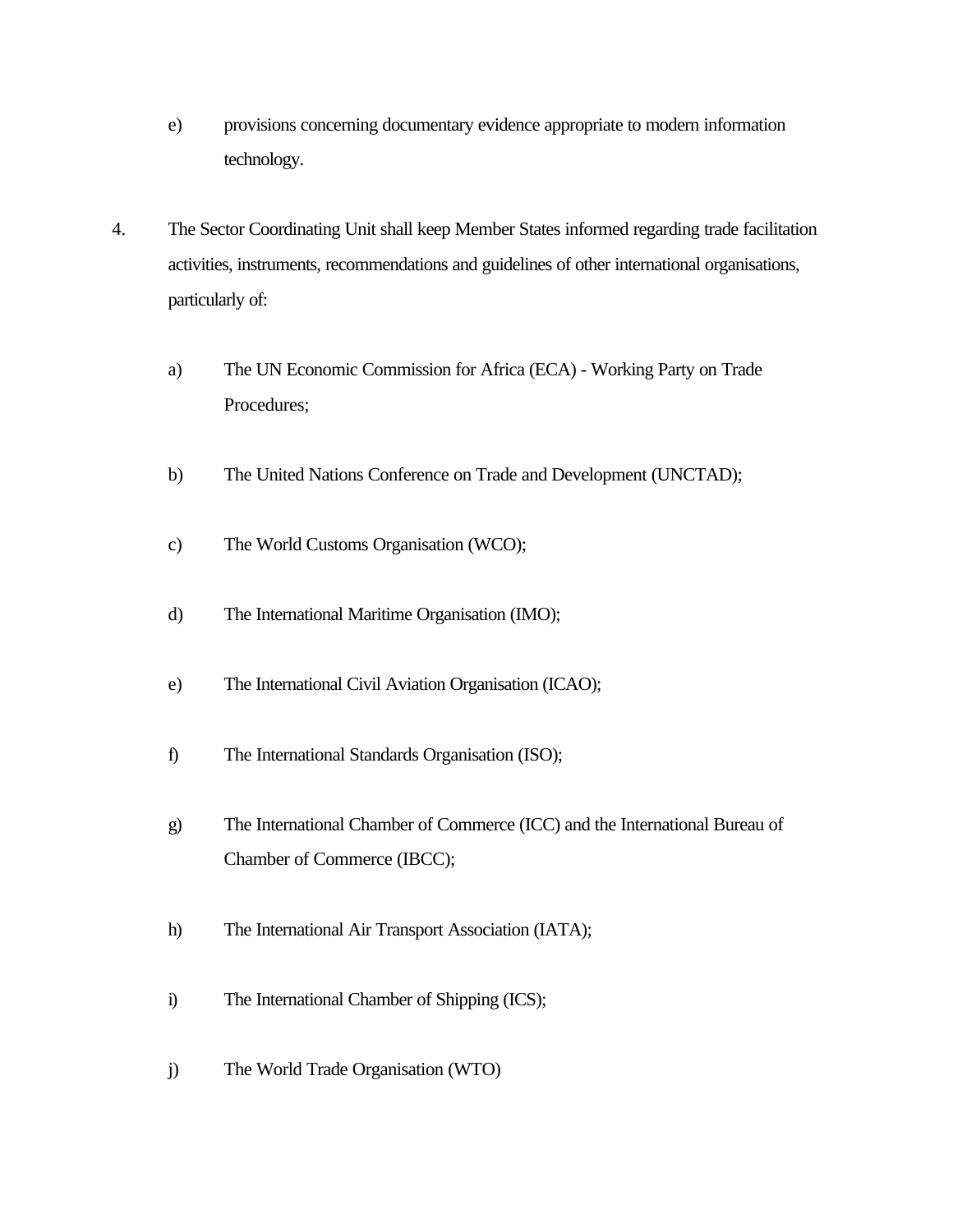#### **TRADE FACILITATION**

Member States undertake to initiate trade facilitation programmes aimed at:

- a) reducing the cost of documents and the volume of paper work required in respect of trade between Member States;
- b) ensuring that the nature and volume of information required in respect of trade within the Community does not adversely affect the economic development of , or trade among, the Member States;
- c) adopting common standards of trade procedures within the Community where international requirements do not suit the conditions prevailing among Member States;
- d) ensuring adequate coordination between trade and transport facilitation within the Community;
- e) keeping under review the procedures adopted in international trade and transport with a view to simplifying and adopting for use by Member State;
- f) collecting and disseminating information on international development regarding trade facilitation;
- g) promoting the development and adoption of common solutions to problems in trade facilitation among Member States; and
- h) initiating and promoting the establishment of joint programmes, for the training of personnel engaged in trade facilitation among Member States.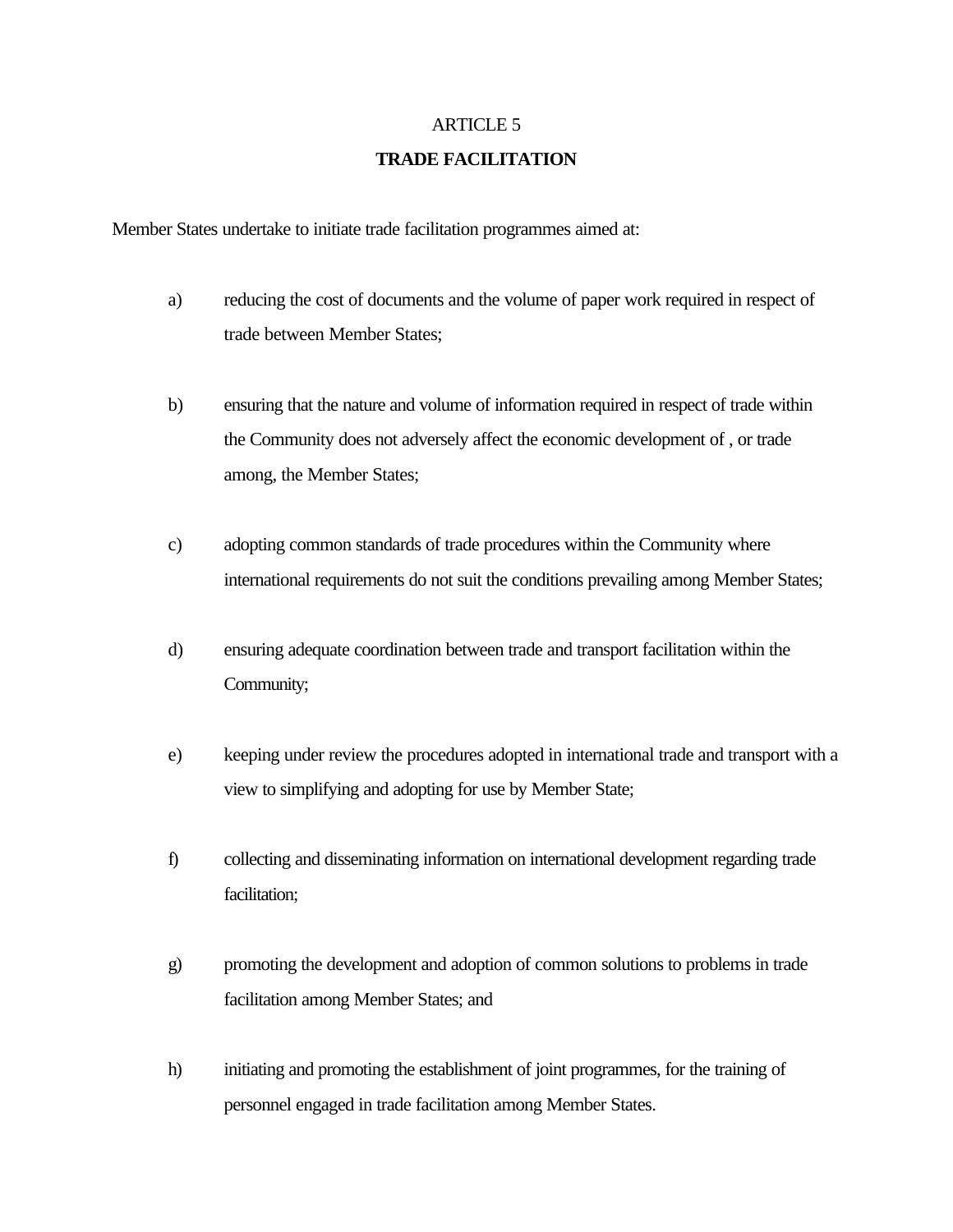#### **SUB-COMMITTEE ON TRADE FACILITATION**

CMT shall appoint a Sub-Committee on Trade Facilitation which shall be responsible for the implementation of the provisions of this Annex, as provided for under Article 31(2)(c) of the Trade Protocol. It shall address matters of trade documentation and procedures, particularly those relating to:

- a) exportation and importation;
- b) export and import licensing;
- c) insurance of goods;
- d) transit operations;
- e) international transport and licensing of carriers; and
- f) statistical control and dissemination of information on trade documents.

#### ARTICLE 7

#### **REGULATIONS**

CMT shall adopt regulations on Trade Facilitation, for the implementation of the provisions of this Annex.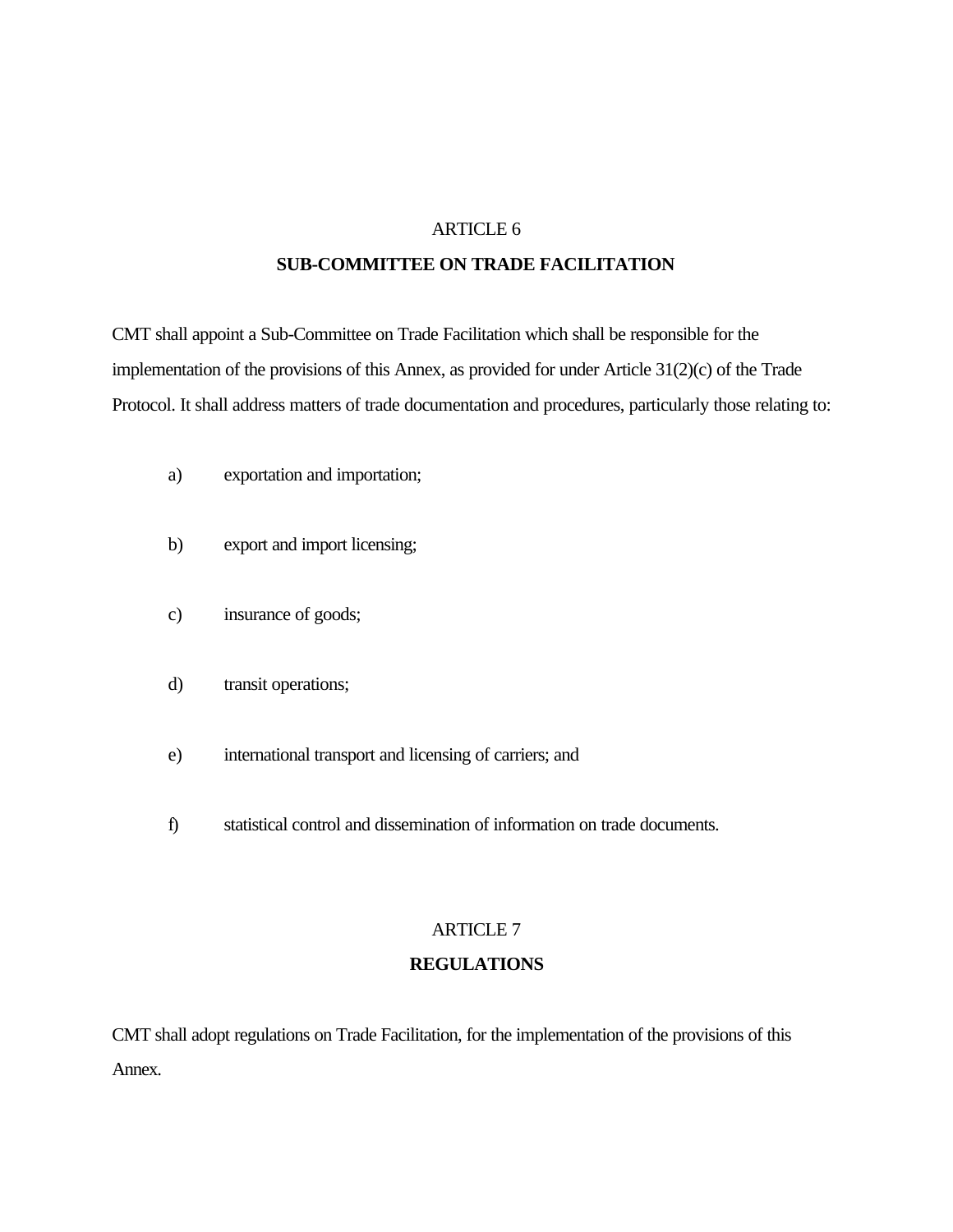# **ANNEX 4 CONCERNING TRANSIT TRADE AND TRANSIT FACILITIES**

#### **PREAMBLE**

The High Contracting Parties

**HAVING REGARD** to the provision of Article 15 of this Protocol;

HEREBY AGREE as follows,

#### ARTICLE 1

#### **DEFINITIONS**

| "Carrier"        | means the person actually transporting transit goods or in charge of or   |
|------------------|---------------------------------------------------------------------------|
|                  | responsible for the operation of the respective means of transport;       |
| "Customs office" | means any port, inland or frontier Customs office of a Member State where |
| of commencement" | transit operations begin;                                                 |
|                  |                                                                           |
| "Customs office" | means any port, in and or frontier Customs office of a Member State where |
| of destination"  | where transit operations end;                                             |
|                  |                                                                           |
| "Customs office" | means any Customs office where goods are imported or exported in the      |
| en-route"        | course of a Customs transit operation;                                    |
|                  |                                                                           |
| "Customs office" | means office of a second or other subsequent Member States where, in      |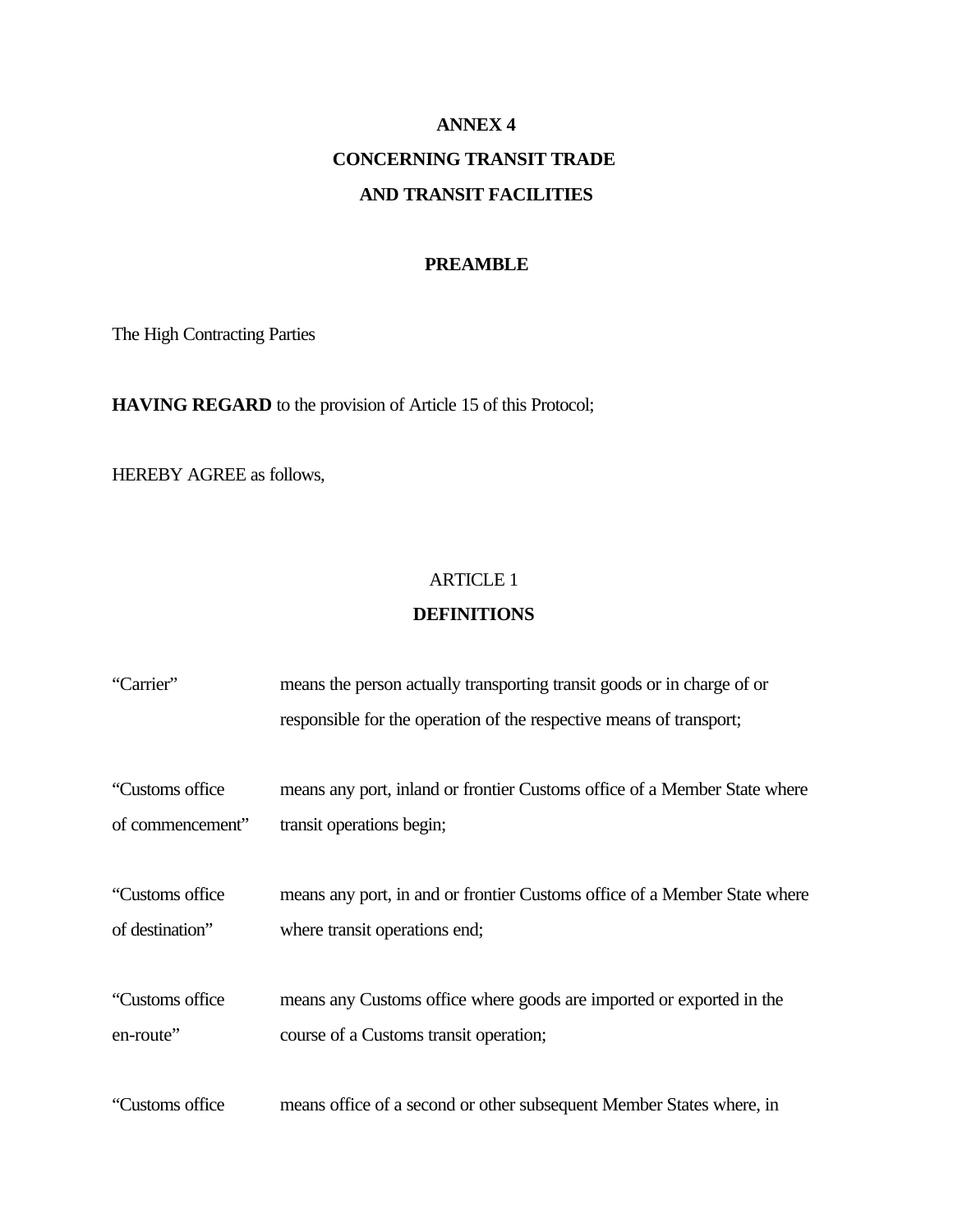| of entry"           | relation to that State, the provisions of this Annex begin to apply, and includes |                                                                                                                          |  |
|---------------------|-----------------------------------------------------------------------------------|--------------------------------------------------------------------------------------------------------------------------|--|
|                     | any Customs office which, even when not situated on the frontier, is the first    |                                                                                                                          |  |
|                     |                                                                                   | point of Customs control after crossing the border;                                                                      |  |
| "Customs office     |                                                                                   | means any Customs office which, even when not situated on the frontier, is                                               |  |
| of exit"            |                                                                                   | the last point of Customs control before crossing the border;                                                            |  |
| "Goods"             |                                                                                   | means all chattels personal other than things in action and includes wares,                                              |  |
|                     |                                                                                   | merchandise, mail, emblements, industrial products and crops;                                                            |  |
| "Means of transport |                                                                                   |                                                                                                                          |  |
| include":           | a)                                                                                | any railway stock, containers, water going vessels, road vehicles and<br>aircraft;                                       |  |
|                     | b)                                                                                | where the local situation so requires, porters and pack animals; and                                                     |  |
|                     | $\mathbf{c})$                                                                     | pipelines and gas lines;                                                                                                 |  |
| "SADC Transit       |                                                                                   | means a Customs document for transit declaration approved by the CMT                                                     |  |
| Document"           |                                                                                   | to be utilised within the Community;                                                                                     |  |
| "Container"         | means an article of transport equipment                                           |                                                                                                                          |  |
|                     | a)                                                                                | fully or particularly enclosed to constitute a compartment intended for<br>containing goods and capable of being sealed; |  |
|                     | b)                                                                                | of a durable nature intended for repeated use;                                                                           |  |
|                     | $\mathbf{c})$                                                                     | specifically designed for the carriage of goods by one or more modes                                                     |  |
|                     |                                                                                   | or transport without intermediate unloading and reloading of its                                                         |  |
|                     |                                                                                   | contents;                                                                                                                |  |
|                     | $\mathbf{d}$                                                                      | fitted with devices for easy handling, particularly for its transfer from                                                |  |
|                     |                                                                                   | one mode of transport to another;                                                                                        |  |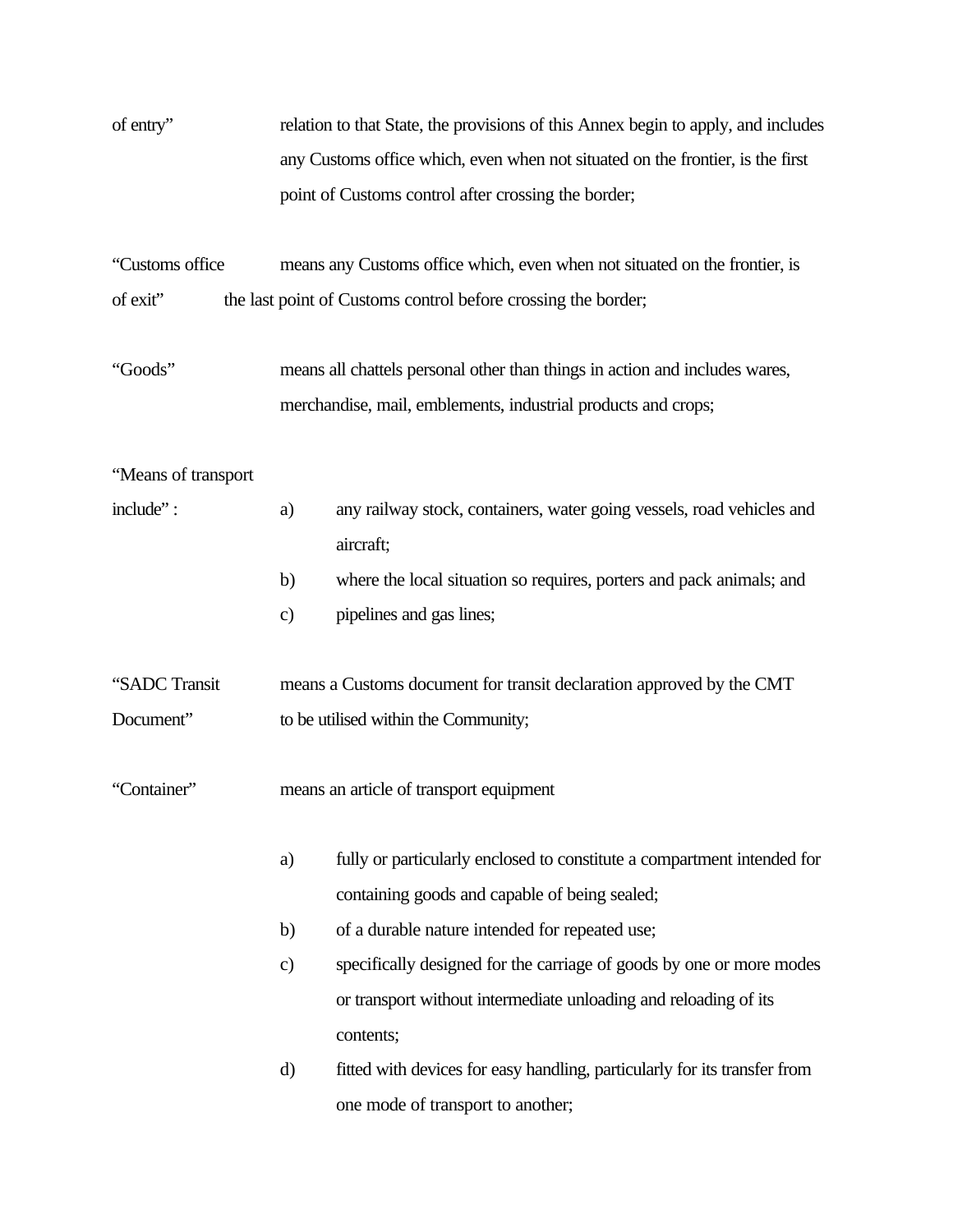- e) so designed as to be easy to fill and empty; and
- f) having an internal volume of at least one cubic metre;

"SRCTD" means the SADC Road Customs Transit Declaration;

"Surety: means any person who gives an undertaking to the Customs authorities of a Member State to answer for or be collaterally responsible for the debt, obligation, default or miscarriage of the transistor and for the payment to transit States of import duties and any other sums of money due and payable to them in the event of non-compliance with the terms and conditions of transit relating to transit traffic introduced into the transit State by carriers of such goods;

"Transit traffic" means the passage of goods including unaccompanied baggage, mail, persons and their means of transport through the territories of the Member States in accordance with the itineraries set out in paragraph 1 of Article 2 of this Annex;

"Transistor" means the legal entity responsible for the conveyance of goods through the Customs operations;

"Vessel" means any mechanically propelled ship, boat or craft with inboard engine power or any other craft moving through water carrying passengers or cargo.

## ARTICLE 2 **GENERAL PROVISIONS**

- 1. Member States undertake to grant all transit traffic freedom to traverse their respective territories by any means of transport suitable for that purpose when coming from:
	- a) or bound for the Member States; or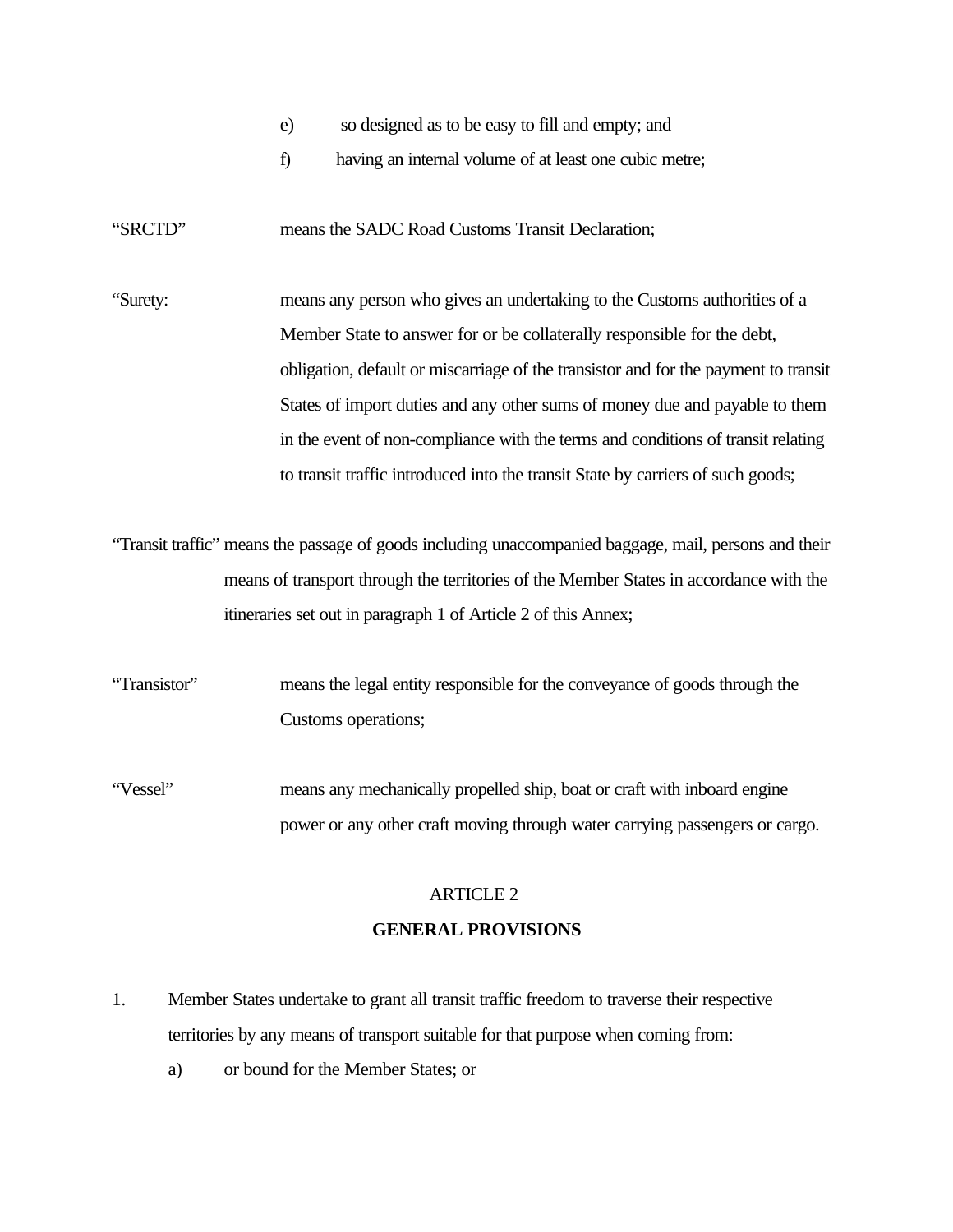- b) third countries and bound for other Member States; or
- c) other Member States and bound for third countries; or
- d) third countries and bound for third countries.
- 2. Member States undertake not to levy any import or export duties on the transit traffic referred to in paragraph 1 of this Article. However, in accordance with paragraph 6 of Article 11 of this Annex, a Member State may levy administrative or service charges.
- 3. For the purpose of this Annex, the Member States undertake to ensure that there shall be no discrimination in the treatment of persons, mail, merchandise and means of transport coming from or bound to Member States, and that rates and tariffs for the use of their facilities by other Member States shall not be less favourable than those accorded to their own traffic.
- 4. Notwithstanding the provisions of paragraph 1 of this Article, a Member State may, in conformity with Article 9 of the Trade Protocol, prohibit, restrict or otherwise control the entry of goods and services.

## ARTICLE 3 **SCOPE OF APPLICATION**

- 1. The provisions of this Annex shall apply to any transistor, mail, means of transport or any shipment of bonded goods in transit between two points either in two different Member States or between a Member State and a third country.
- 2. The provisions of this Annex shall only apply to transit transport if it is :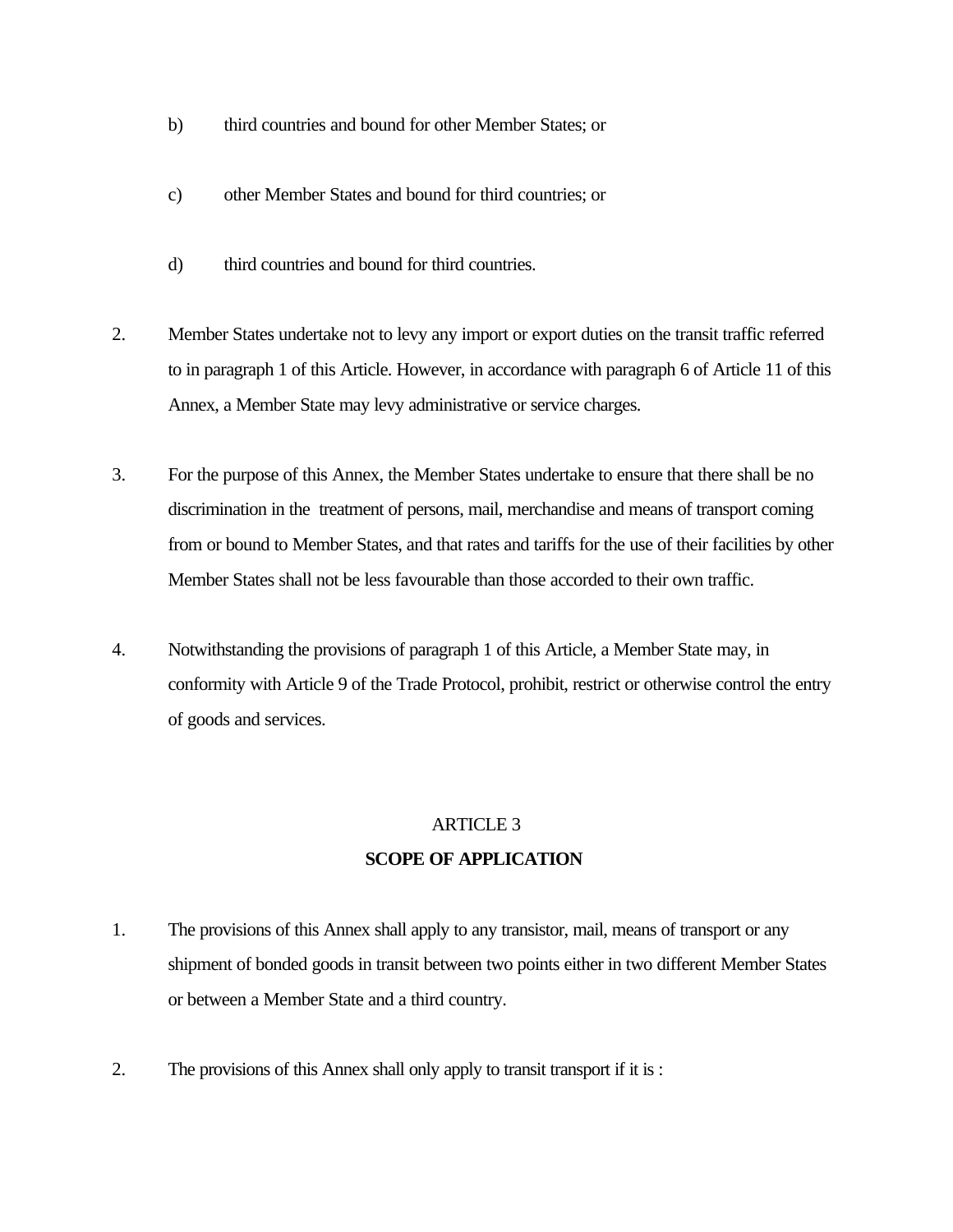- a) operated by a carrier licensed under the provisions of Article 4 of this Annex;
- b) performed under the conditions set out in Article 5 of this Annex by means of transport approved by the Customs office of commencement and issue with certificates which shall be in the form set up in Appendix 3 of this Annex;
- c) guaranteed by a surety in accordance with the provisions of Article 6 of this Annex; and
- d) undertake under cover of the SRCTD, or any other transit document approved by CMT.
- 3. The provisions of this Annex shall apply to transit goods being carried by whatever means of transport, except that in the case of air, water and rail transport, the aircraft, vessel or train in transit shall be exempted from the application of the provisions of this Annex. However, the aircraft, vessel or train will be subject to the national laws and regulations af the transit country.
- 4. The provisions of this Annex shall cease to apply to transit traffic referred to in Article 2 (1) (a) of this Annex when the import duties have been eliminated.

# ARTICLE 4 **LICENSING OF TRANSISTORS AND CARRIERS**

- 1. Any person intending to be engaged in the operation of transit traffic under the provisions of this Annex shall be licensed for that purpose by the competent authorities of the Member State in whose territory he is normally resident or established, and the competent authority shall inform all the other Member States of all the persons so licensed.
- 2. The conditions for the issuance of the licences referred to in paragraph 1 of this Article to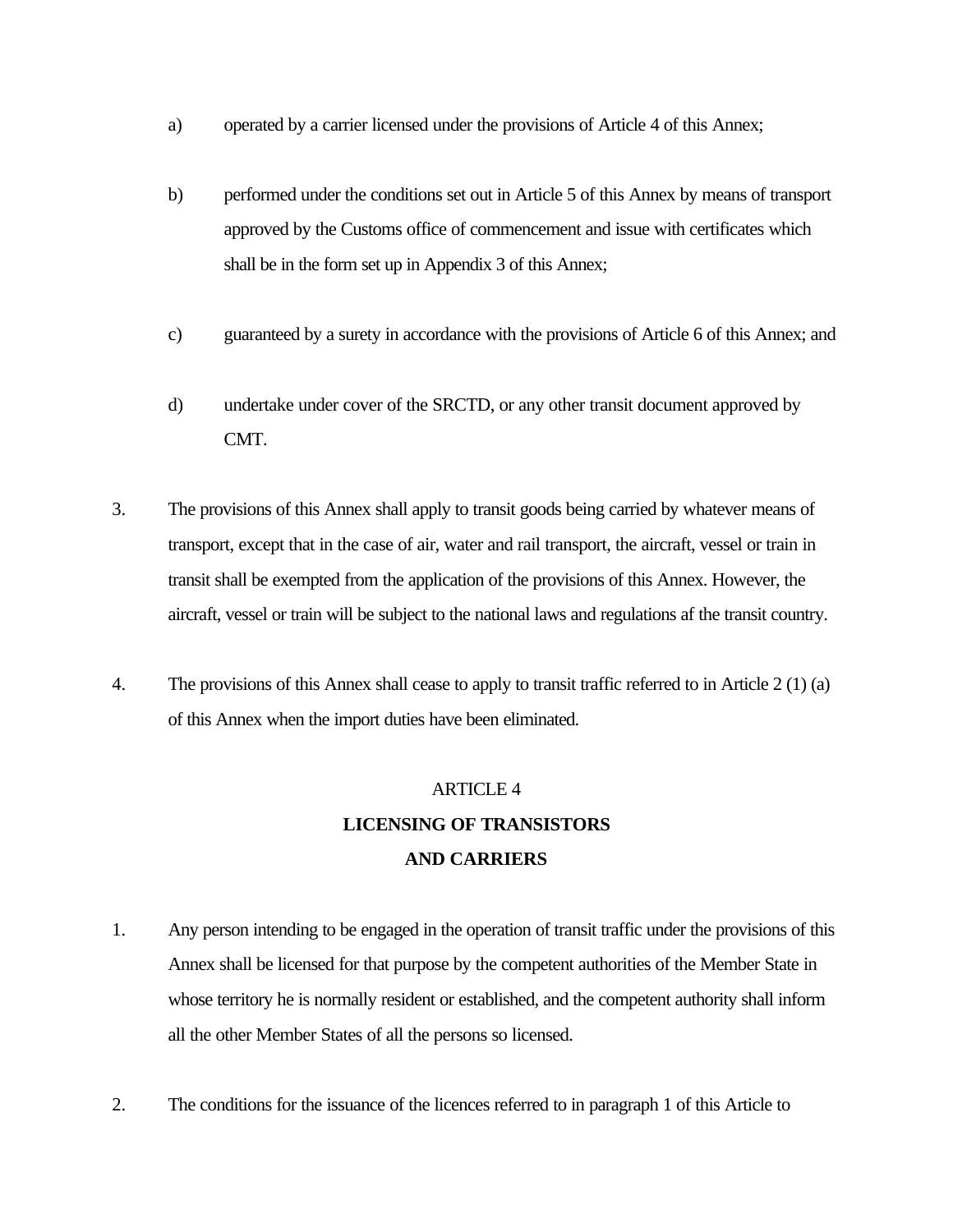person resident or established in a Member State shall be that:

- a) the requirements of Article 5 of this Annex have been satisfied; and
- b) the applicant has not during the previous three years been convinced of a serious offence including accepting, receiving or offering bribed, smuggling, theft, destroying documents of evidence, and failing or refusing to give information relating to interstate transportation of goods.
- 3. The conditions for issuance of the licenses referred to in paragraph 1 of this Article to applicants who are not resident or established in a Member State shall be determined by each Member State in consultation with other Member States provided that such conditions shall not be more favourable than conditions accorded to persons resident or established in that Member State.
- 4. Licensed carriers and transistors, who are convinced of Customs offences referred to in subparagraph (b) of paragraph 2 of this Article or who conceal their record of having been convicted of such offenses in order to obtain a licence or who commit such offenses after they have been licensed to operate transit traffic, shall have their licences suspended automatically or withdrawn by the issuing authorities who shall thereupon notify the Customs authorities of the other Member States and the respective sureties of the action taken.
- 5.

## ARTICLE 5 **APPROVAL OF MEANS OF TRANSPORT**

- 1. The means of transport used in transit trade shall be licensed by the appropriate licensing authorities of the Member States in accordance with their national laws and regulations.
- 2. For the purpose of sub-paragraph (b) of paragraph 2 of Article 3 or this Annex, means of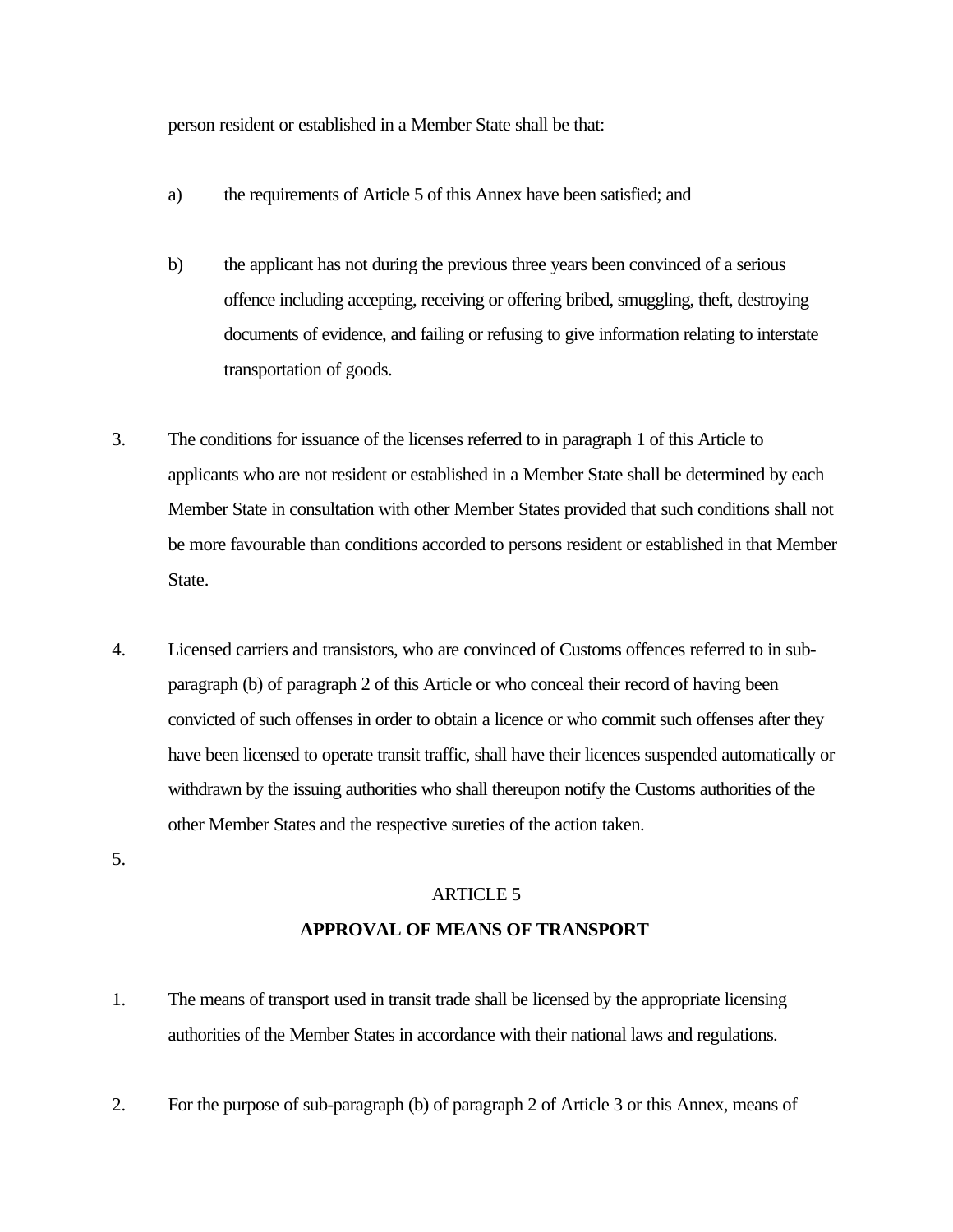transport, together with their cargo, shall be presented at the Customs offices of commencement for examination to ensure that they comply with the technical conditions stipulated in Appendix 2 of this Annex before each transit traffic operation is undertaken.

### ARTICLE 6

#### **BONDS AND SURETIES**

All SADC transit traffic operations carried under the cover of the SRCTD or any other transit document approved by CMT shall be covered by Customs bond and sureties arrangements.

## ARTICLE 7 **SADC TRANSIT DOCUMENT**

- 1. Subject to conditions and regulations as CMT may deem necessary, each Member State undertakes to authorise a transistor or his authorised agent, to prepare in respect of each consignment of transit goods SADC Transit Document in accordance with the rules laid down in Appendix 1 of this Annex.
- 2. SADC Transit Documents shall conform to the standard form approved by the CMT, SADC Transit Documents shall be valid for only transit operation and shall contain a sufficient number of copies for Customs control and discharge required for the transport operation concerned.
- 3. All means of transport covered by the provisions of this Annex shall be accompanied by relevant SADC Transit Documents and such documents shall, on demand, be presented by the carriers, together with the respective means of transport and certificates to the Customs offices en-route and the Customs offices of destination for their appropriate actions.

#### ARTICLE 8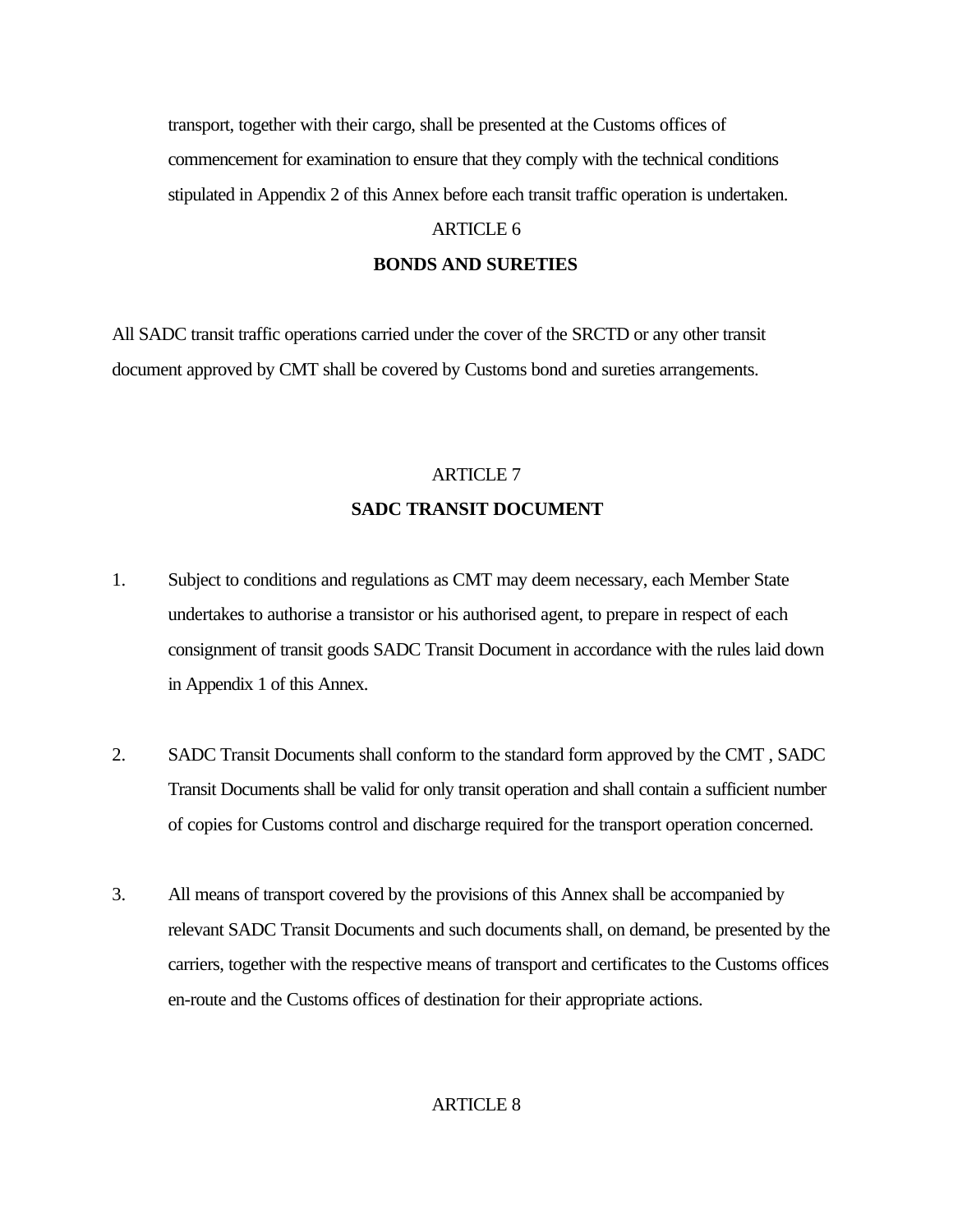# **EXEMPTION FROM CUSTOMS EXAMINATIONS AND CHARGES**

- 1. Provided the provisions of Article 4 and 5 of this Annex are satisfied, goods carried in approved sealed means of transport, sealed packages, or accepted by Customs office of commencement as goods not susceptible to tampering substitution or manipulation, and permitted to be carried unsealed shall not:
	- a) be subject to the payment of import or export duties at Customs office en-route; and
	- b) as a general rule, be subject to Customs examination at such offices.
- 2. However, in order to prevent abuse, the Customs authorities may, where they suspect an irregularity, carry out at such offices a partial or full examination of the goods.

## ARTICLE 9 **TRANSIT PROCEDURES**

- 1. All transit goods and means of transport shall be presented to the Customs office of commencement together with duly completed SADC Transit Documents supported by appropriate bonds as necessary for examination and affixing of Customs seals. The office of commencement shall decide whether means of transport to be used provides enough safeguards to ensure to ensure Customs security and whether the shipment may be made under cover of relevant SADC Transit Document.
- 2. Where it is not possible for goods to be transported in sealed means of transport compartments, the Customs authorities at the Customs office of commencement may authorise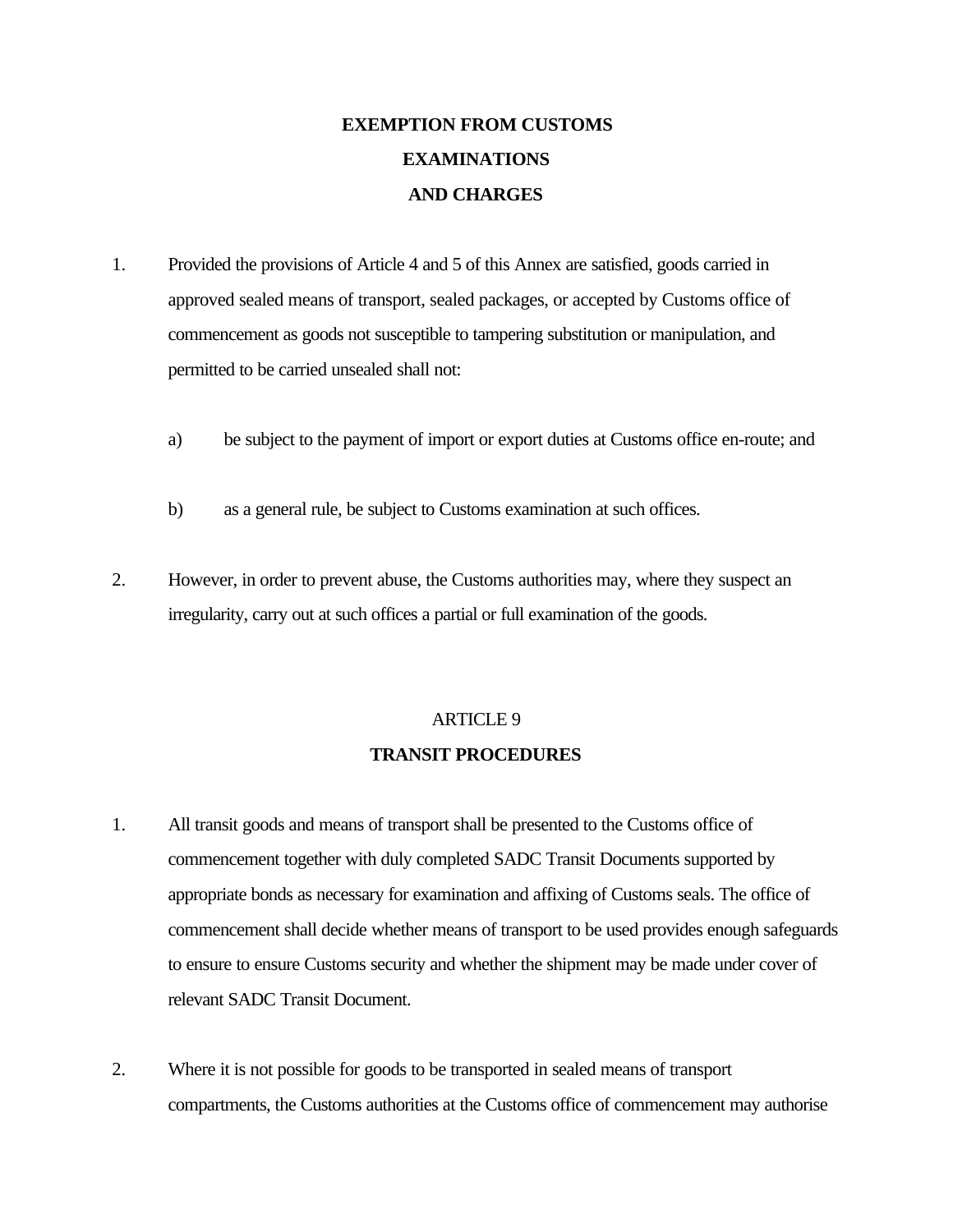the transportation in such unsealed means of transport or compartments and under such conditions as they may deem necessary, and endorse the relevant SADC Transit Document accordingly.

- 3. A means of transport engaged in the transport of goods under the provisions of this Annex shall not at the same time be used to transport passengers unless such passengers and their personal effects are carried in a part of the means of transport which is adequately sealed off to the satisfaction of the Customs authorities of commencement.
- 4. Nothing may be added or taken from or substituted for goods consigned under cover of a SADC Transit Document at times of offloading, trans-shipment or collecting.
- 5. The means of transport, together with the respective SADC Transit Document, shall be presented to the Customs authorities at Customs offices en-route and at Customs offices of destination for such administrative action as may be required under the provisions of this Annex.
- 6. Except where irregularities are suspected, the Customs offices en-route within the Member States shall respect the seals affixed by the Customs authorities of other Member States. Such Customs authorities may, however, affix additional seals of their own.
- 7. In order to prevent abuse, the Customs authorities may, if they deem it necessary:
	- a) require the means of transport to be escorted through the territory of their country, at the transistor's expense, when goods are transported in unsealed means of transport; or
	- b) require that examination of the means of transport and their loads be carried out enroute in the territory of their country.
- 8. An unsealed shipment covered by an appropriate SADC Transit Document shall have only one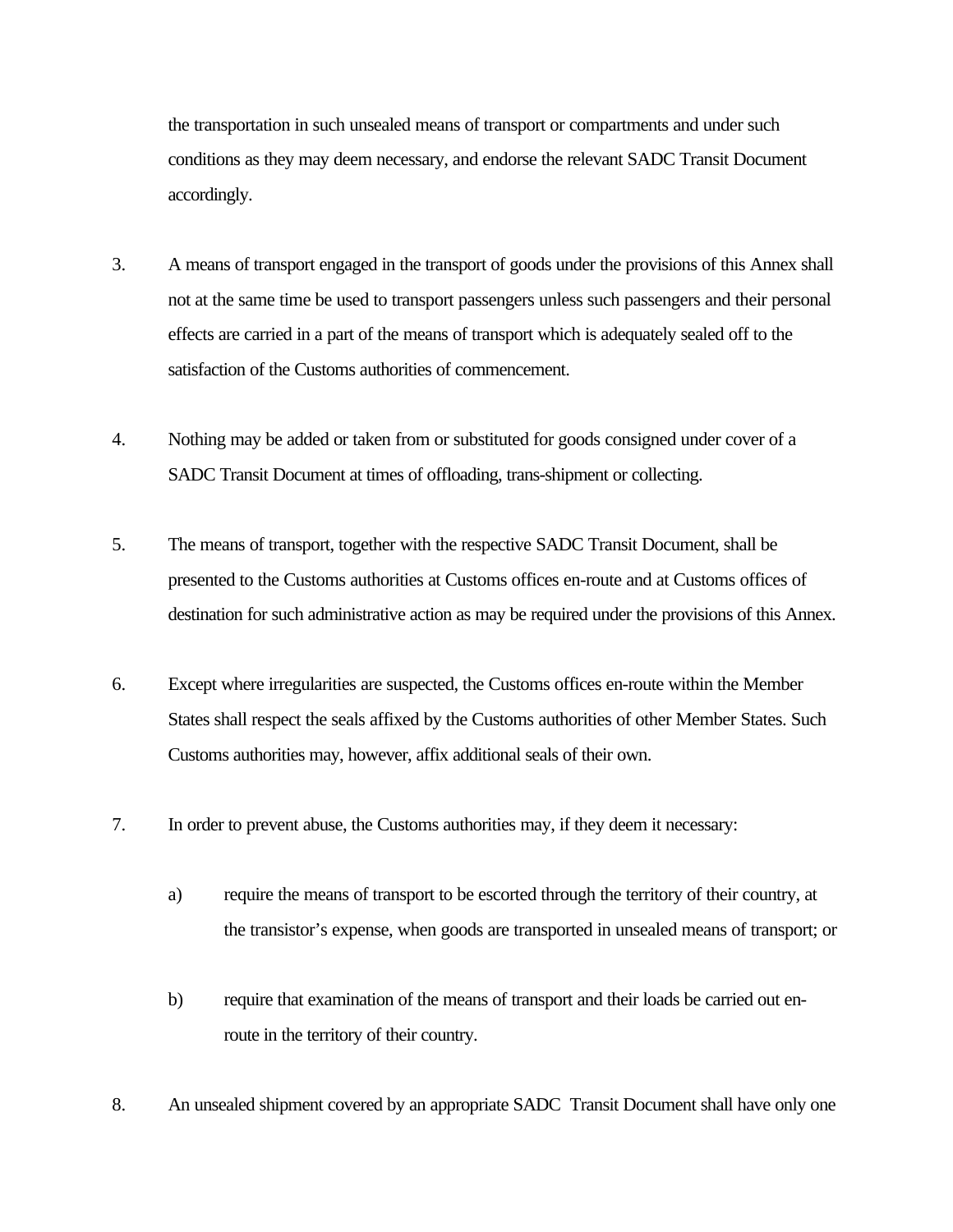Customs office of destination.

- 9. If the goods in a means of transport are examined at a Customs office en-route or anywhere in the course of transportation, the Customs authorities concerned shall affix new seals and make a certified declaration of the particulars of irregularities, if any, and of the new seals affixed by them.
- 10. In the event of an accident or imminent danger necessitating the immediate unloading in whole or part of a means of transport, the carrier may on his own initiative take such steps as may be necessary to ensure the safety of the goods being transported or the means of transport in which they are being transported. The carrier should, however as soon as possible thereafter, inform the Customs office of commencement. the carrier shall arrange where appropriate for the goods to be transferred to other means of transport in the presence of Customs authorities concerned or any other accredited authority shall endorse the SADC Transit Document with the particulars of the goods transferred to the other means of transport and where possible apply the Customs seal.
- 11. On arrival at the Customs office of destination, the SADC Transit Document shall be discharged without delay. If, however, the goods cannot be immediately entered under another Customs regime, the Customs authorities may reserve the right to discharge the document conditionally upon a new liability being substituted for that of the surety guaranteeing the said document.
- 12. If seal affixed by Customs authorities are broken en-route otherwise than in the circumstances set out in paragraph 10 of this Article, or if goods are destroyed or damaged without breaking such seals, the procedure laid down in paragraph 11 of this Article shall, without prejudice to the application of the provisions of national laws, be followed and a certified report drawn up in the form set out in Appendix 4 of this Annex.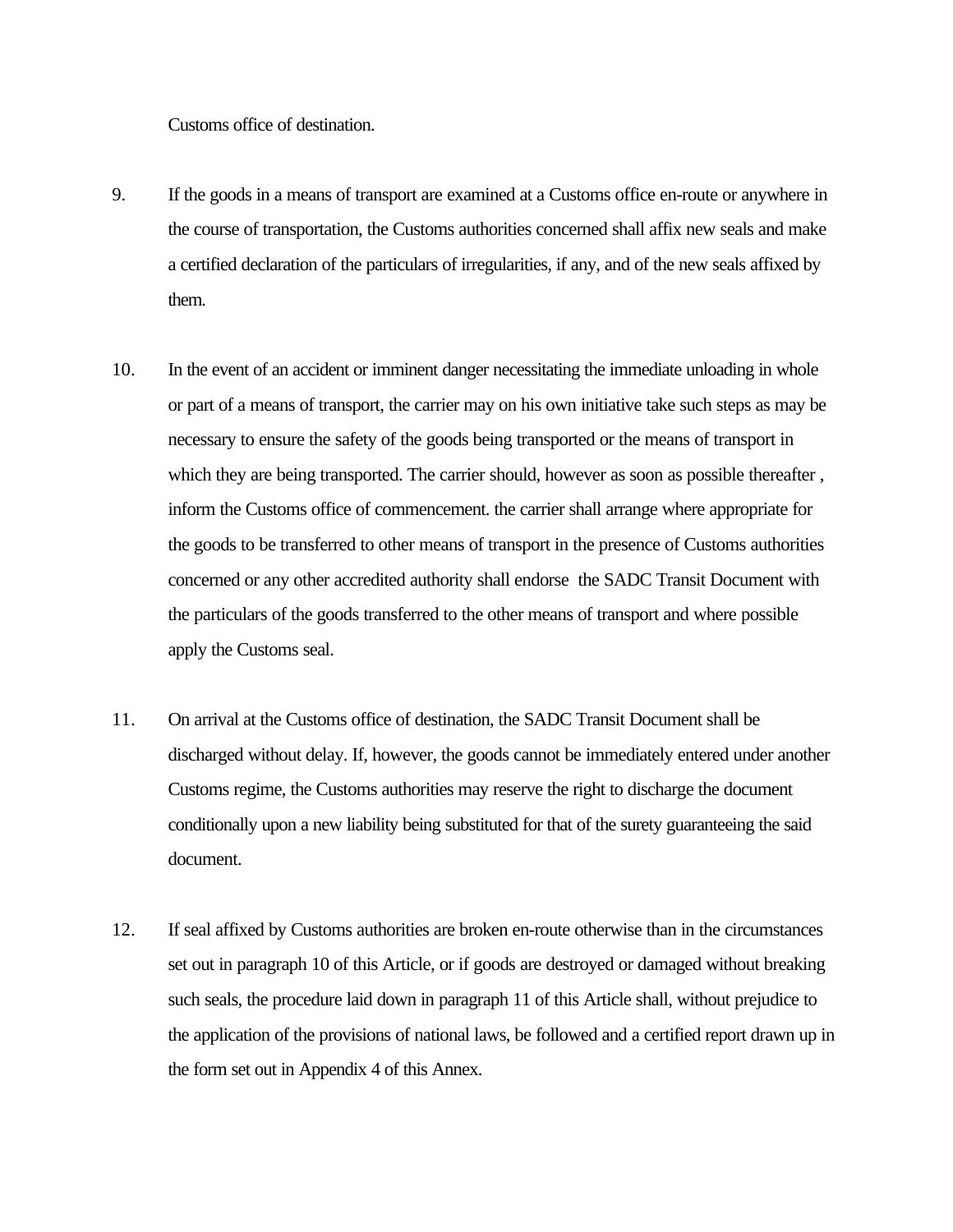13. When the Customs authorities are satisfied that the goods covered by a SADC Transit Document have been destroyed by force majeure an exemption from payment of the duties shall be granted.

# ARTICLE 10 **OBLIGATION OF MEMBER STATES AND SURETIES**

Subject t the provisions of Article 6 of this Annex, the obligations of Member States and sureties are as follows:

- a) Each Member state undertakes to facilitate the transfer to the other Member States of the funds necessary for payment of premiums or other charges claimed from sureties under the provisions of this Annex, or for payments of any penalties which the transistor may incur in the event of an offence being committed in the course of transit transport operations.
- b) The Member States agree to ensure that the liabilities undertaken by sureties cover import or export duties due, any interest thereon, and other charges and financial penalties incurred by the holder of a SADC Transit Document and other persons involved in the transit transport operation under the Customs Laws and regulations of the Member State in which an offence has been committed. The surety and the persons charged with the offence shall be jointly and severely liable for payment of such sums. The fact that Customs authorities might have authorised the examination of goods elsewhere than at a place where the business of the Customs office of commencement or destination is usually conducted shall not affect the liability of the surety.
- c) For the purpose of determining the duties referred to in paragraph (b) of this Article, the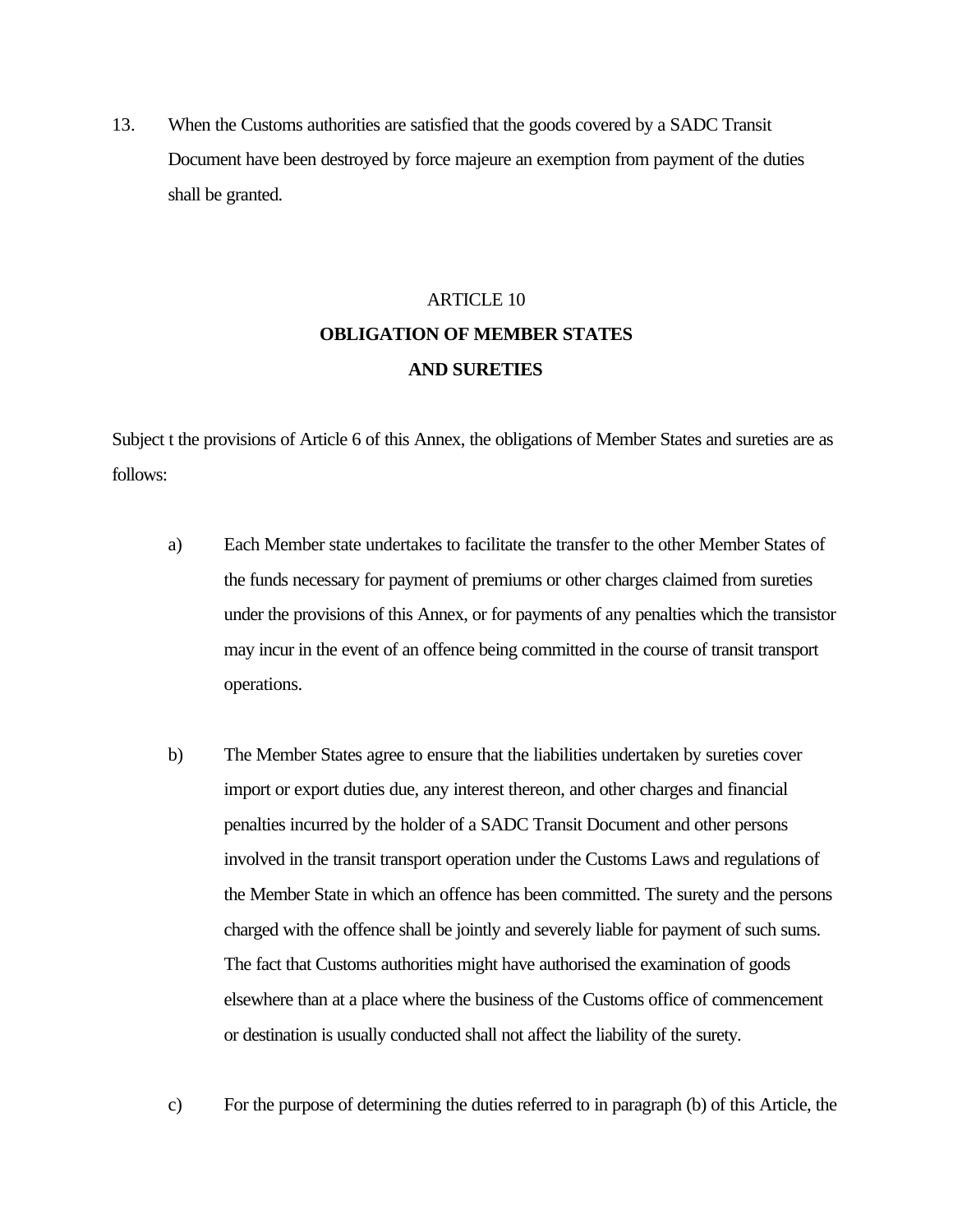particulars of the goods as entered in the SADC Transit Document shall, unless the contrary is proved, be regarded as correct.

- d) The liability of the surety to the authorities of any Member State shall commence from the time when the SADC Transit Documents are accepted by the Customs authorities of that Member State, and shall cover only the goods enumerated in the document.
- e) When the Customs authorities of a Member State have unconditionally discharged a SADC Transit Document, they may not subsequently claim from the surety payment in respect of the duties referred to in paragraph (b) of this Article unless the certificate of discharge was issued erroneously or fraudulently.
- f) The transistor and surety shall be released from their undertaking to the Customs authorities of each Member State entered when goods carried have been duly exported or have otherwise been accounted for satisfactorily to the Customs authorities of the Member State concerned.
- g) Where a SADC Transit Document has not been discharged or has been discharged conditionally, the competent authority of a Member State shall not claim from the surety the payment referred to in paragraph (b) of this Article unless such authority has, within a period of one year from the date on which the SADC Transit Document was taken on charge, notified the surety of the non-discharge or conditional discharge of the document:

Provided that where the certificate of discharge was obtained erroneously or fraudulently, this paragraph shall not prevent the authorities of a Member State from taking the necessary action against the person or persons concerned at any time thereafter in accordance with their national laws.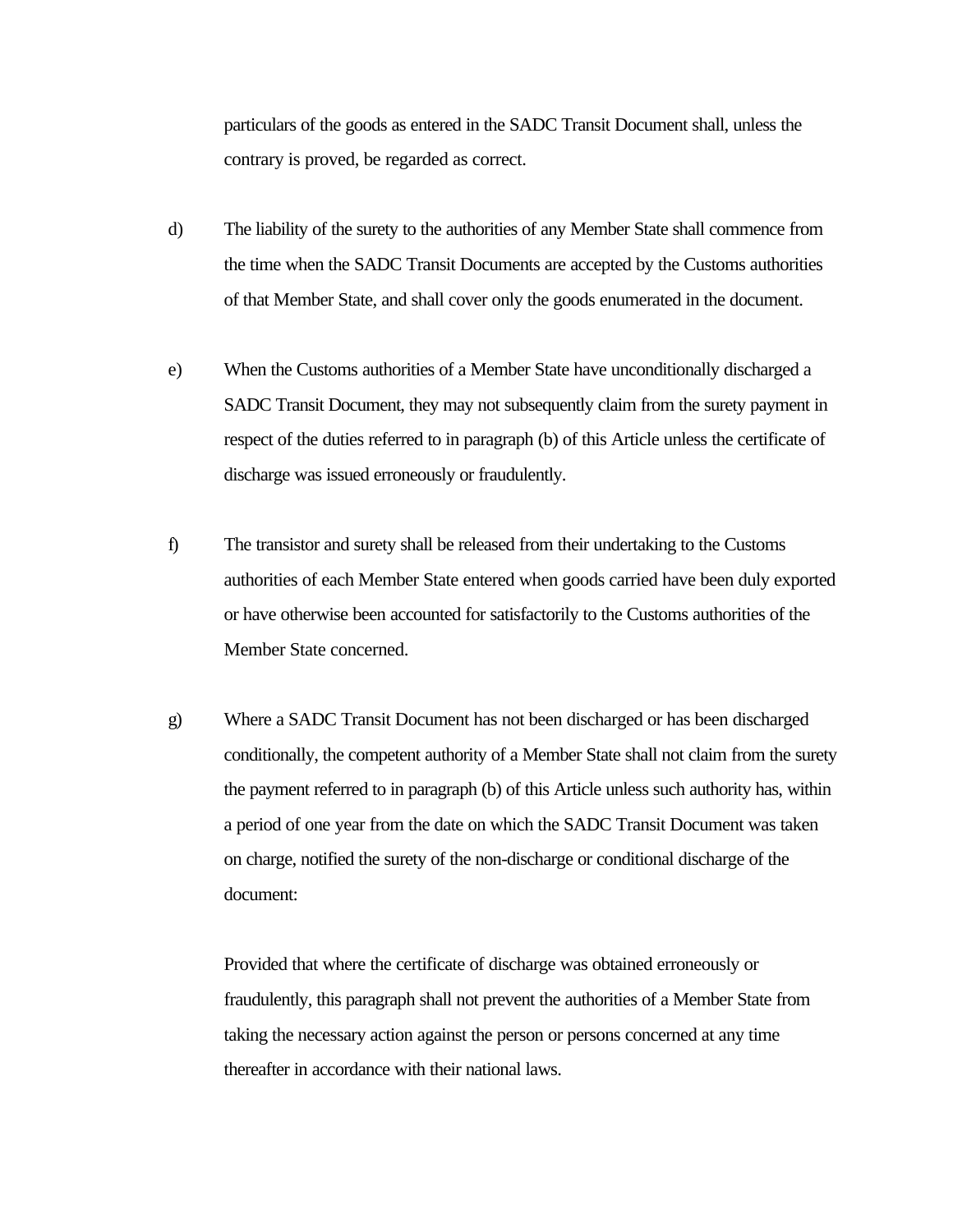- h) The claim for payment referred to in paragraph (b) of this Article shall be made within three years from the date when the surety was notified that the relevant SADC Transit Document had not been discharged or had been discharged conditionally, or that the certificate of discharge had been obtained erroneously or fraudulently. However, the period of three years referred to in this Article includes a period of legal proceedings. Any claim for payment under the provisions of this Article shall be made within one year from the date when the decision of the court becomes enforceable.
- i) The Member States shall, where feasible, use the services available in other Member States in all transit traffic operations provided such services are competitive and efficient than those offered by other parties.

## **OTHER PROVISIONS**  ARTICLE 11

- 1. The Member States undertake to establish or facilitate the establishment of bonded, transit or Customs areas or bonded warehouses for the temporary storage of transit goods where the direct trans-shipment of goods from one means of transport to another is not possible. The management and operation of such bonded, transit or Customs areas and such bonded warehouses shall be in accordance with the Customs rules and regulations of the Member States concerned.
- 2. The Member States undertake to permit and facilitate the establishment of cargo, clearing and forwarding offices in their territories by persons, organisations or associations of other Member States or their authorised agents , for the purpose of facilitating transit traffic in accordance with their national laws and regulations.
- 3. Each means of transport engaged in international transit traffic operations under cover of an SRCTD or any other transit document approved by the CMT shall have affixed to its front and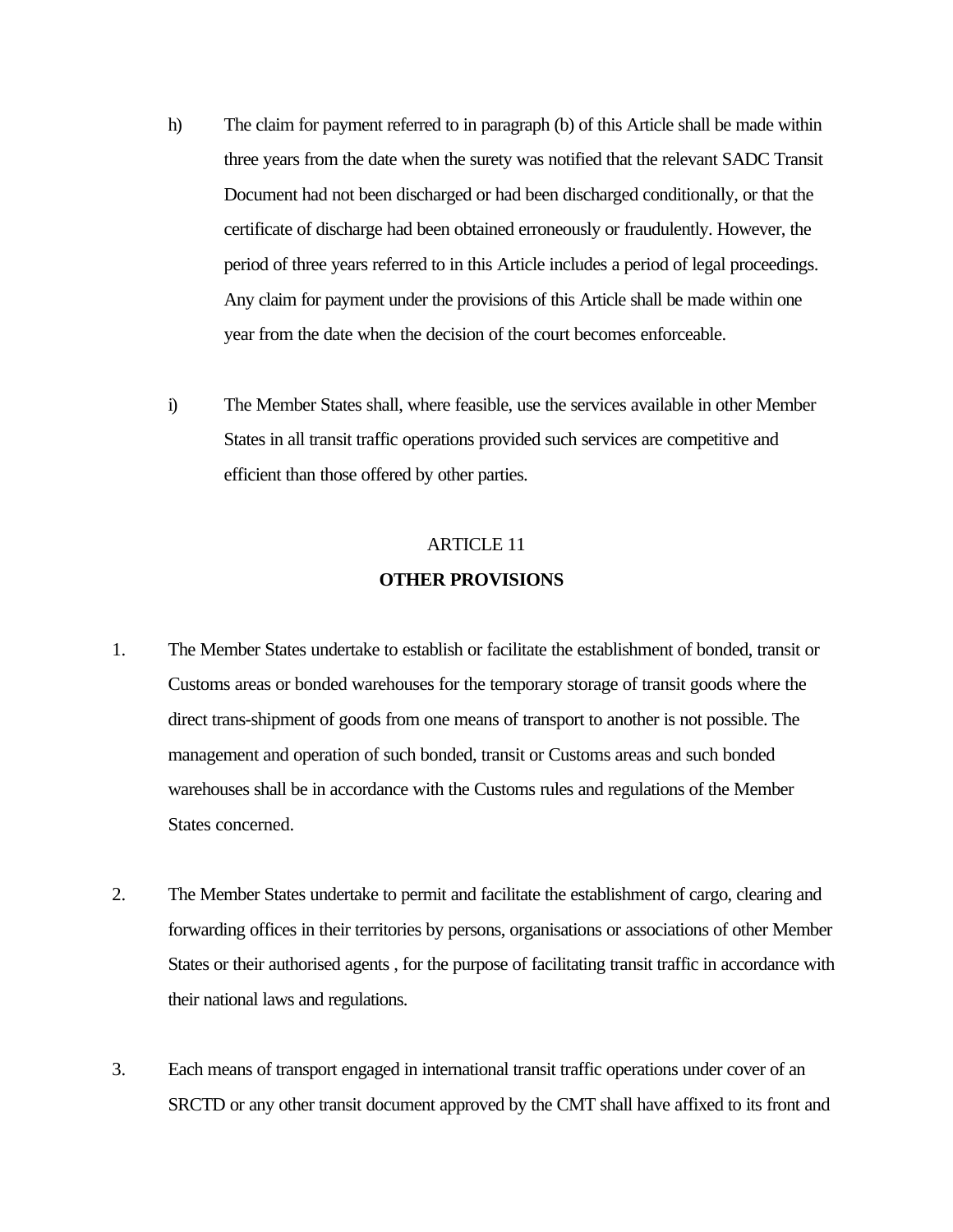rear, a plate bearing the letters "SADC - TRANSIT", the specifications of which are laid down in Appendix 5 of this Annex. These plates shall be so placed as to clearly visible, removable and capable of being sealed. The seals to such plates shall be affixed by the Customs offices of commencement and shall be removed by the authorities of the offices of destination.

- 4. The Member States shall communicate to each other through the Sector Coordinating Unit the seals, stamps and date stamps they use.
- 5. Each Member State shall send to the other Member States through the Sector Coordinating Unit, a list of its Customs offices and stations, including transit routes approved by it for SADC Transit Document covered traffic and normal working hours of such offices. Contiguous Member States shall consult each other in determining the frontier Customs offices to be included in such lists and where possible such office shall be juxtaposed.
- 6. In all Customs operation referred to in this Annex, no charges shall be levied for Customs attendance, save where it is provided on days or at times or places other than those appointed for such operations. Whenever possible, Customs frontier offices shall remain open for business for twenty-four hours a day or shall allow execution of Customs formalities relating to the transportation of goods under the provisions of this Annex outside the normal working hours.
- 7. Any breach of the provisions of this Annex shall render a carrier liable in the Member States where the offence is committed to the penalties prescribed by law in that Member State.
- 8. Nothing contained in this Annex shall prevent the Member States from enacting special legislation in respect of transport operations commencing or terminating in or passing through their territories provided that the provisions of such legislation shall not conflict with the provisions of this Annex, are extended to other Member States or do not confer benefits on third countries that are more favourable than those enjoyed by the Member States.
- 9. All SADC Transit Documents may have a note explaining how that particular document should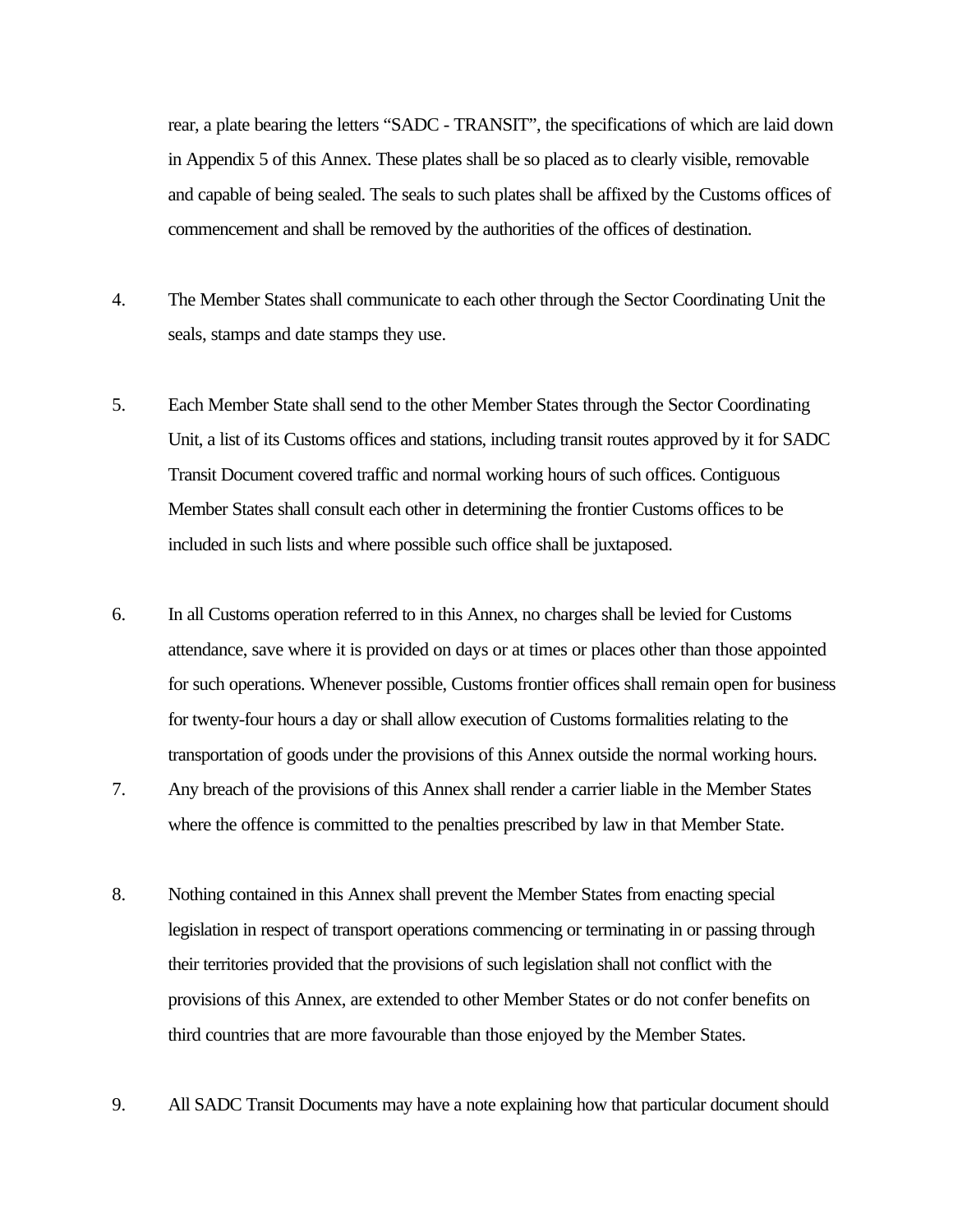be used.

## ARTICLE 12

## **REGULATIONS**

CMT shall adopt regulations to facilitate the implementation of this Annex.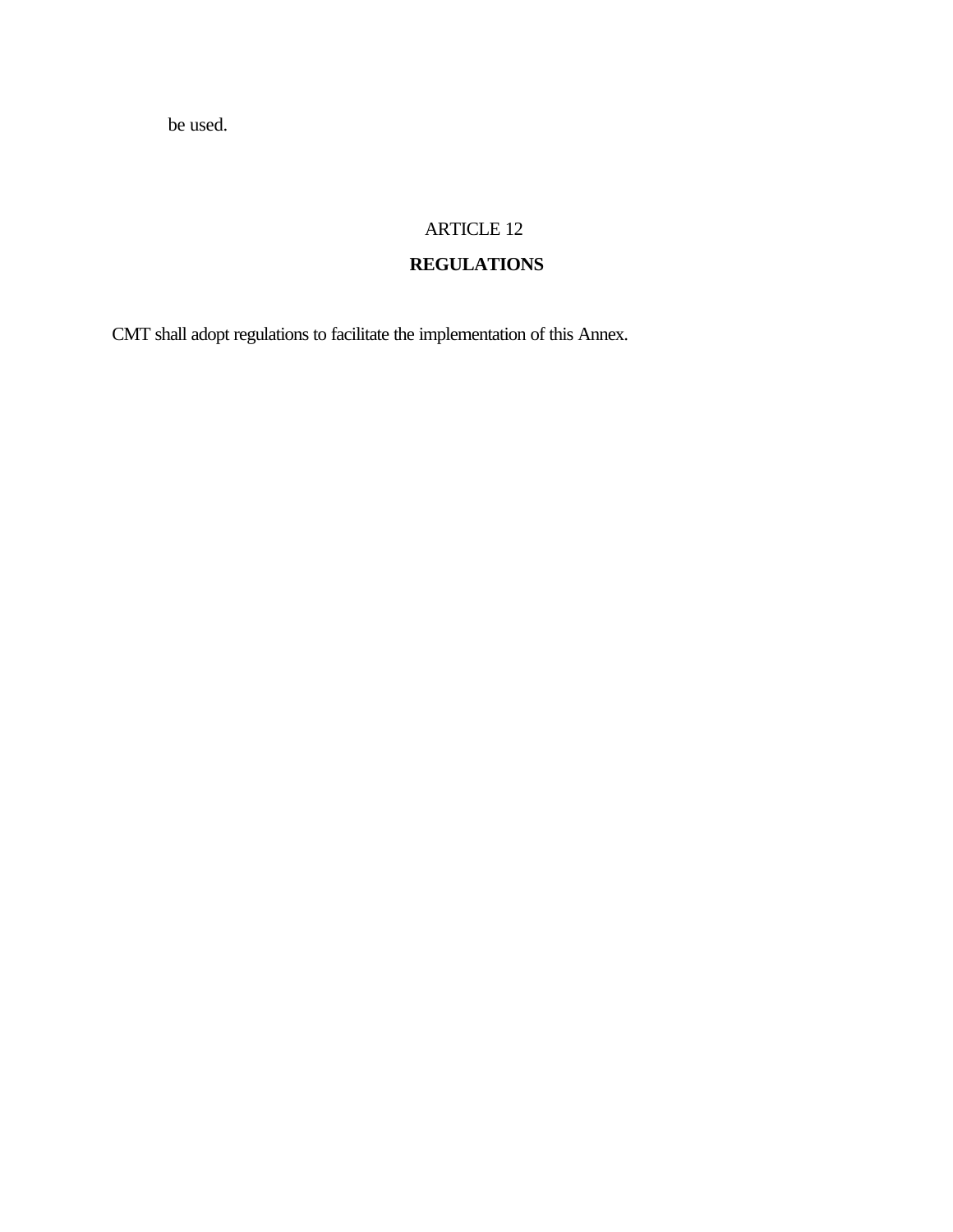### **APPENDIX 1**

# **NOTES FOR THE USE OF THE SADC TRANSIT DOCUMENT**

- 1. The SADC Transit Document herein after referred to as "Document" shall be prepared in the country of commencement where the goods are first declared to be in transit.
- 2. The document shall be printed in the English and Portuguese languages, but completed in the language of the country of commencement. The Customs authorities of the other countries traversed reserve the right to require their translation into their own language. In order to avoid unnecessary delays which might arise from the requirement, carriers are advised to supply the operator of the means of transport with the requisite translations.
- 3. A document remains valid until completion of the transit operation at a Customs office of destination provided that it has been taken under Customs control at the Customs office of commencement within the time limit given by issuing authorities.
- 4. (a) The document must be typed or multi-graphed or printed legibly.
	- (b) When there is not enough space on the manifest separate sheets to enter all the goods carried, separate sheets to the same model as the manifest may be attached to the latter but all copies of the manifests must contain the following particulars: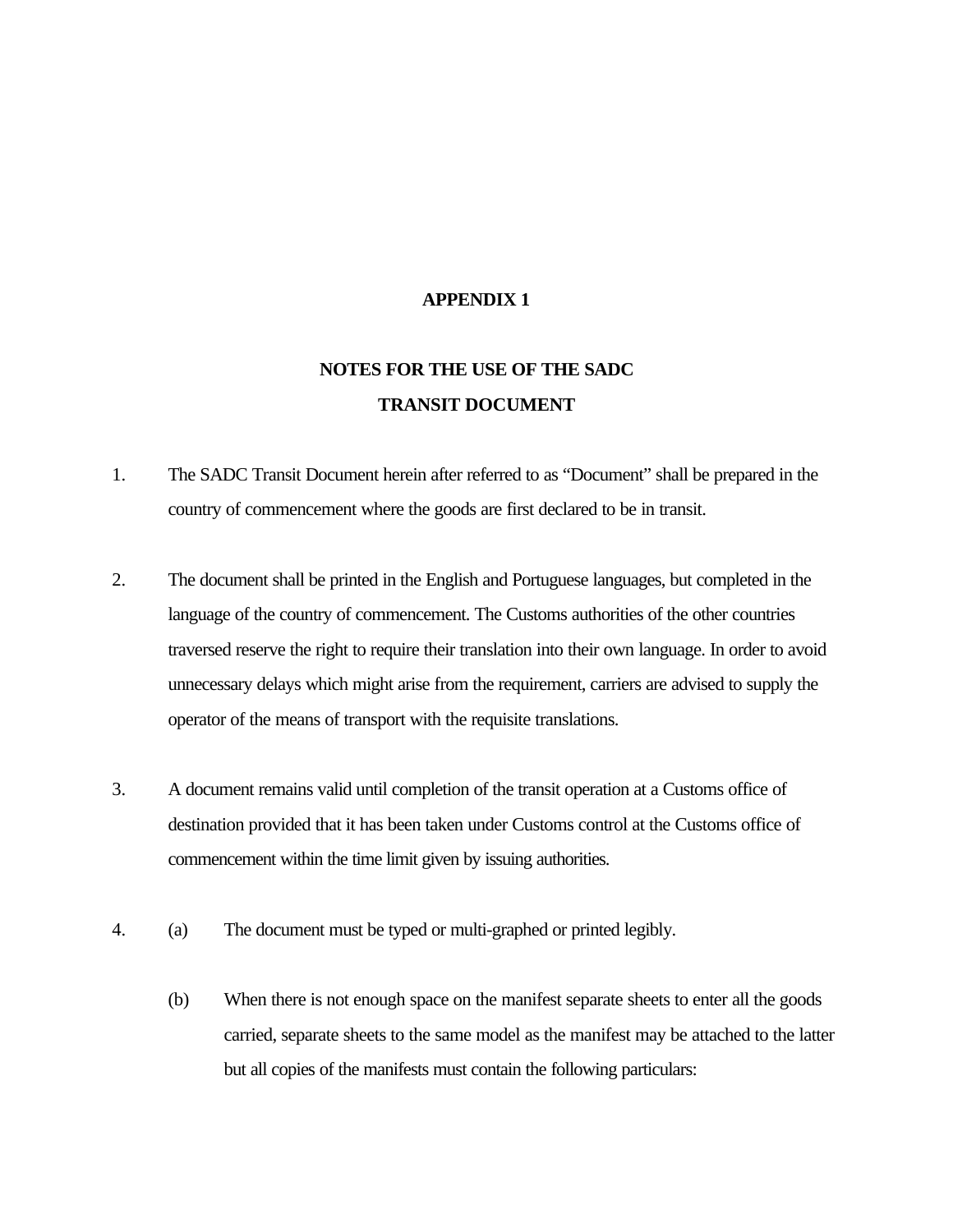- (i) a reference to the sheets; and
- (ii) the number and type of packages and goods in bulk enumerated on the separate sheets;
- (iii) the total value and the total gross weight of the goods appearing on the said sheets.
- 5. Weights, volume and other measurements shall be expressed units of the metric system, and values in the currency of the country of commencement or in the currency determined by CMT.
- 6. No erasures or over-writing shall be allowed on the document. Any correction shall be made by deleting the incorrect particulars and adding, if necessary, the required particulars. Any correction, addition or other amendment shall be acknowledged by the person making it and countersigned by the Customs authorities.
- 7. When the document covers coupled means of transport or several containers, the contents of each means of transport shall be indicated separately on the manifest. This information shall be proceeded by the registration or identification number of the means of transport or container.
- 8. If there is more than one Customs office of destination, the entries concerning the goods taken under Customs control at, or intended for, each office shall be clearly separated from each other on the manifest.
- 9. In the event of Customs seals being broken or goods being destroyed or damaged accidently en-route, the operator of the means of transport shall ensure that a certified report is drawn up as quickly as possible by the authorities of the country in which the vehicle is located. The operator shall approach the Customs authorities, if there are any near at hand, or if not , any other competent authorities. Operators shall accordingly provide themselves with copies of the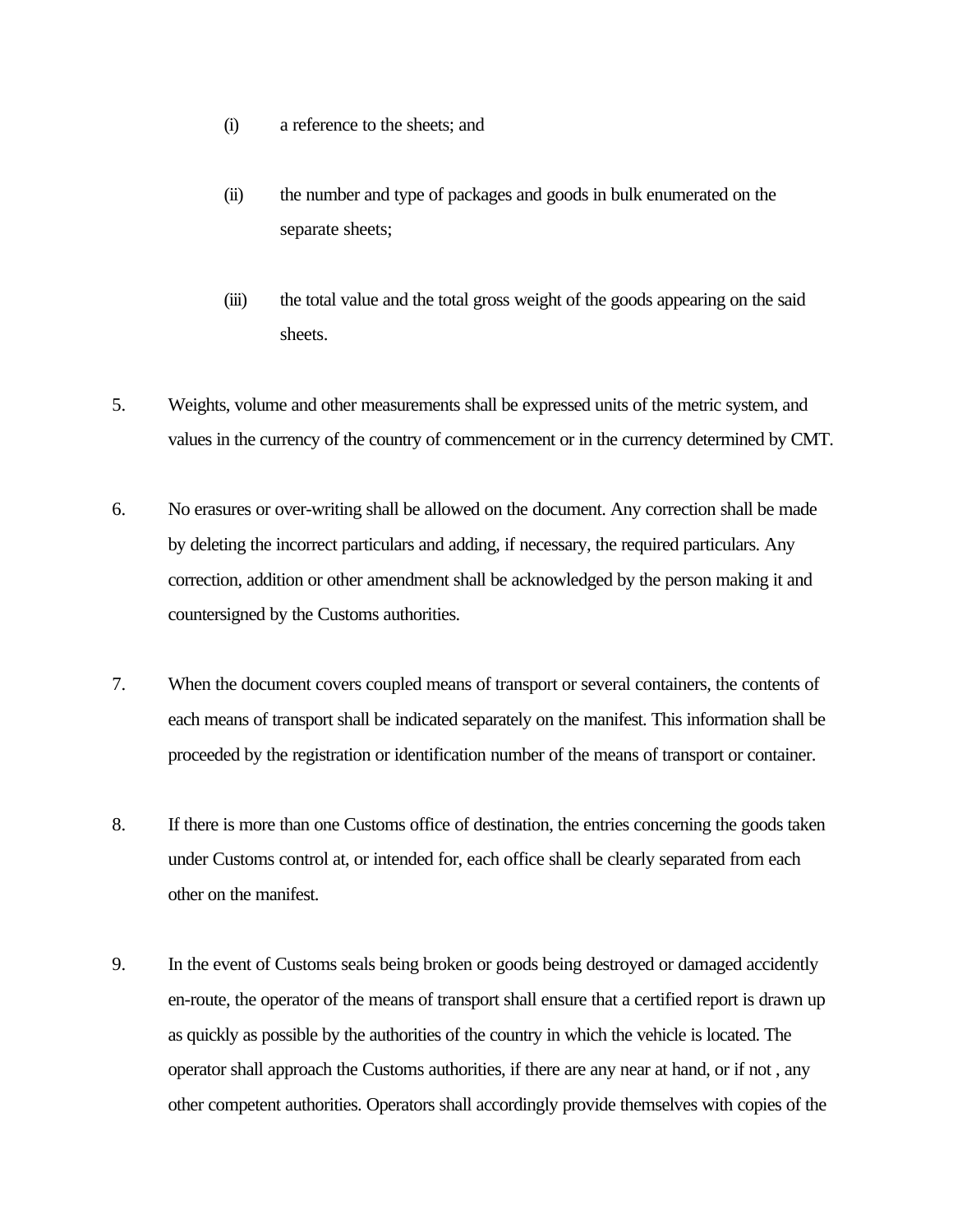certified report form laid down in Appendix 5 of this Annex on Transit Facilities within the Community.

10. In the event of accident involving immediate unloading of the whole or part of the load en-route the operator may take action on his own initiative without requesting awaiting intervention by the authorities mentioned in paragraph 9 of these notes.

He must then furnish adequate proof that he was compelled to take action in the interest of the means of transport or of the load. Having taken such preventive measures as the emergency may necessitate, he shall at the first opportunity notify the authorities mentioned in paragraph 9 of these notes in order that the facts may be verified, the load checked, the means of transport sealed and report drawn up.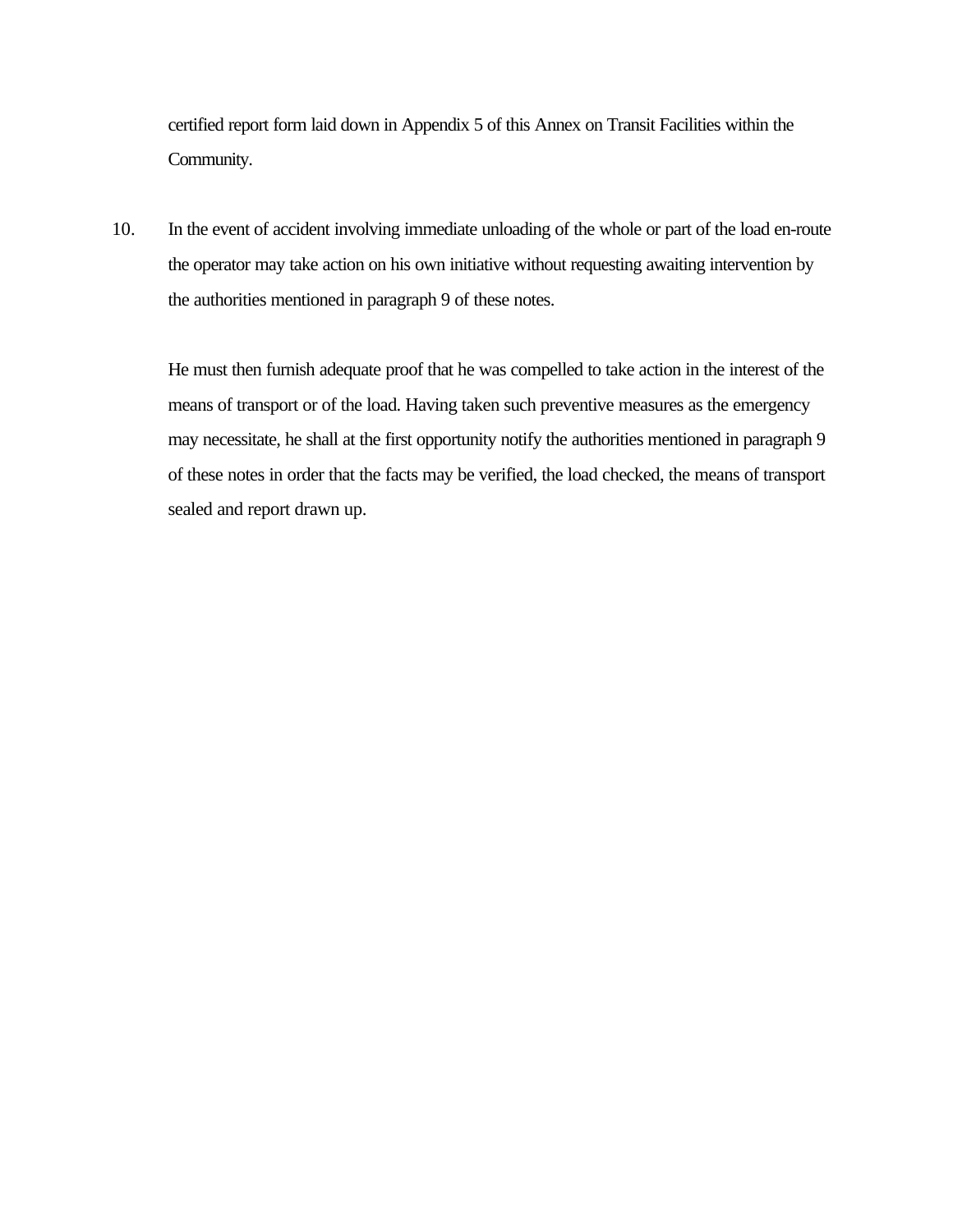#### **APPENDIX 2**

# **REGULATIONS RELATING TO TECHNICAL CONDITIONS APPLICABLE TO MEANS OF TRANSPORT OTHER THAN PORTERS AND PACK ANIMALS WHICH MAY BE ACCEPTED FOR TRANSPORT OF GOODS WITHIN THE COMMUNITY UNDER CUSTOMS SEAL**

- 1. Approval for the intra-Community transport of goods by means of transport under Customs seal may be granted only for means of transport constructed and equipped in such a manner that:
	- a) Customs seal can be simply and effectively affixed thereto;
	- b) no goods can be removed from or introduced into the sealed part of the means of transport without obvious damage to it or without breaking the seals;
	- c) they contain no concealed spaces where goods may be hidden
- 2. The means of transport shall be so constructed that eleven (11) spaces in the form of compartments, receptacles or other recesses which are capable of holding goods are readily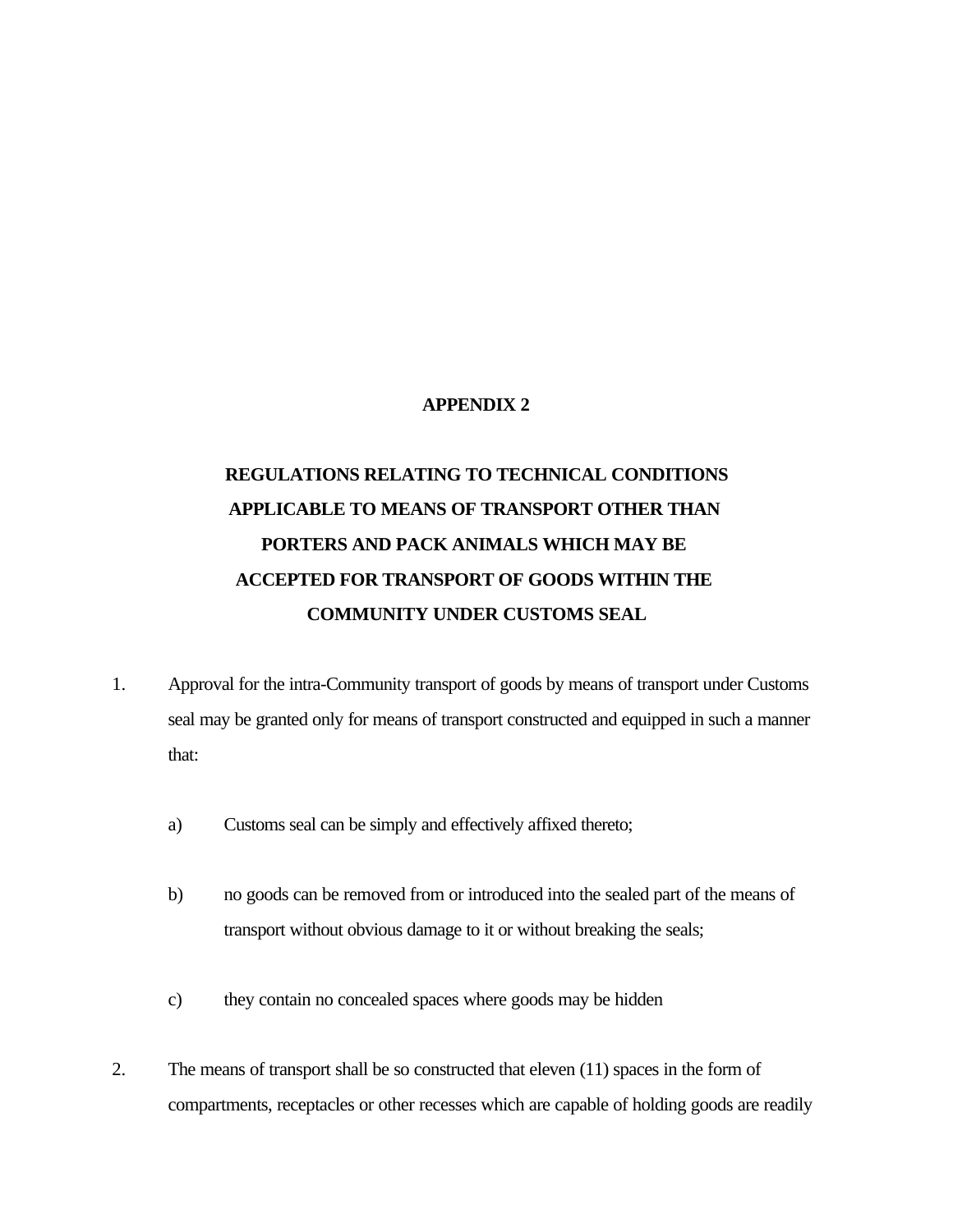accessible for Customs inspection.

- 3. Should any empty spaces be formed by the different layers of the sides, floor and roof of the means of transport, the inside surface shall be firmly fixed, solid unbroken and incapable of being dismantled without leaving obvious traces.
- 4. Openings made in the floor for technical purpose, such as lubrication, maintenance and filing of the sand-box, shall be allowed only on condition that they are fitted with a cover capable of being fixed in such a way as to render the loading compartment inaccessible from the outside.
- 5. Doors and all other closing systems of means of transport shall be fitted with a device which shall permit simple and effective Customs sealing. This device shall either be secured by at least two bolts, riveted or welded to the nuts on the inside.
- 6. Hinges shall be so made and fitted that doors and other closing systems cannot be lifted off the hinge-pins, once shut; the screws, bolts, hinge-pins and other fasteners shall be welded to the outer parts of the hinges. Theses requirements shall be waived, however, where the doors and other closing systems have a locking device inaccessible from the outside which, once it is applied, prevents the doors from being lifted off the hnge-pins.
- 7. Doors shall be so constructed as to cover all interstices and ensure complete and effective closure.
- 8. The means of transport shall be provided with a satisfactory device for protecting the Customs seal, or shall be so constructed that the Customs seal is adequately protected.
- 9. The foregoing conditions shall also apply to insulated vehicles, refrigerator vehicles, tank vehicles and furniture vehicles in so far as they are not incompatible fulfil in accordance with their use.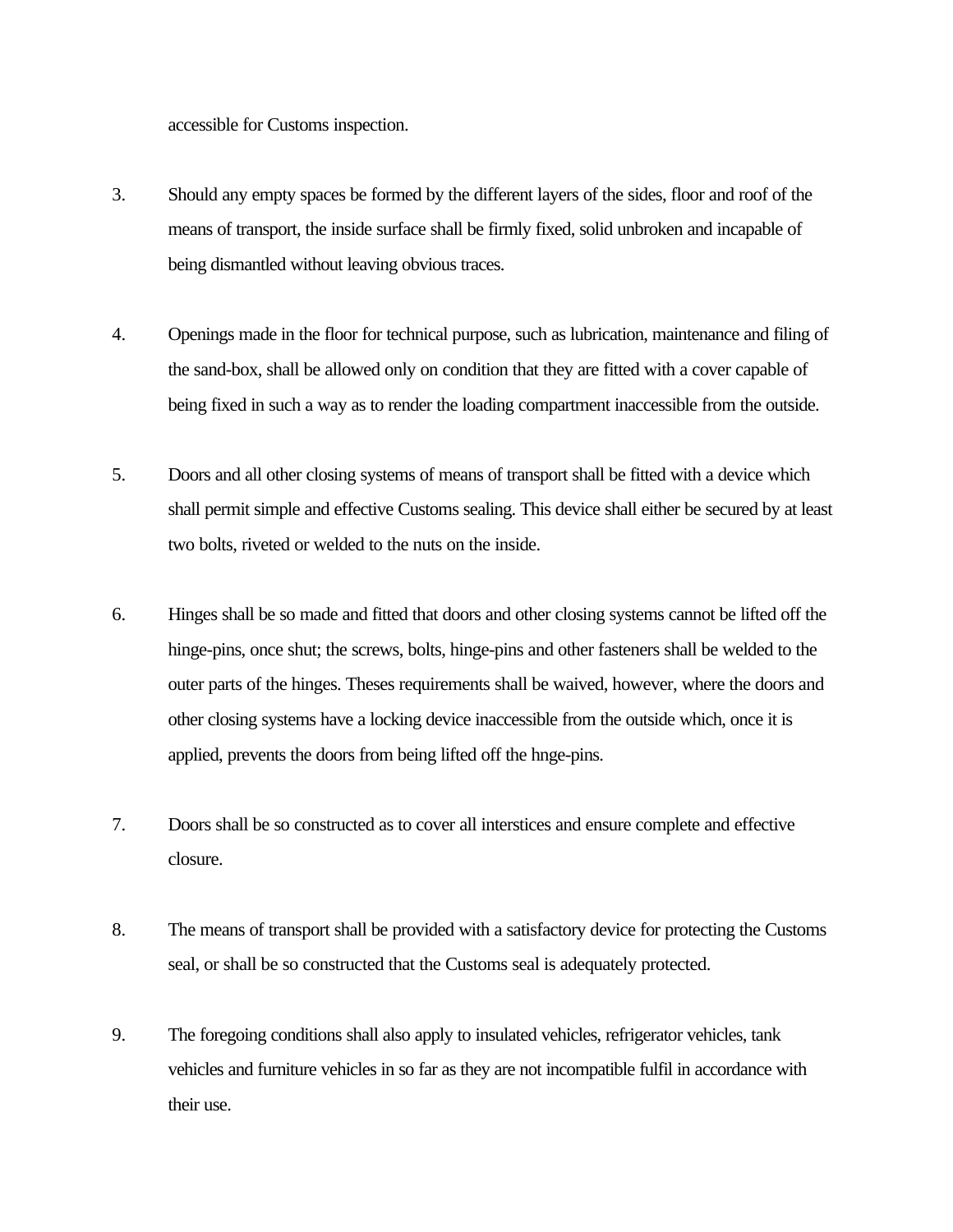- 10. The flanges (filler caps), drain cocks and manholes of tank wagons shall be so conducted as to allow simple and effective Customs sealing.
- 11. Folding or collapsible containers are subject to the same conditions as non-folding or noncollapsible containers, provided that the locking device enabling them to be folded or collapsed allow Customs sealing and that no part of such container can be moved without breaking the seals.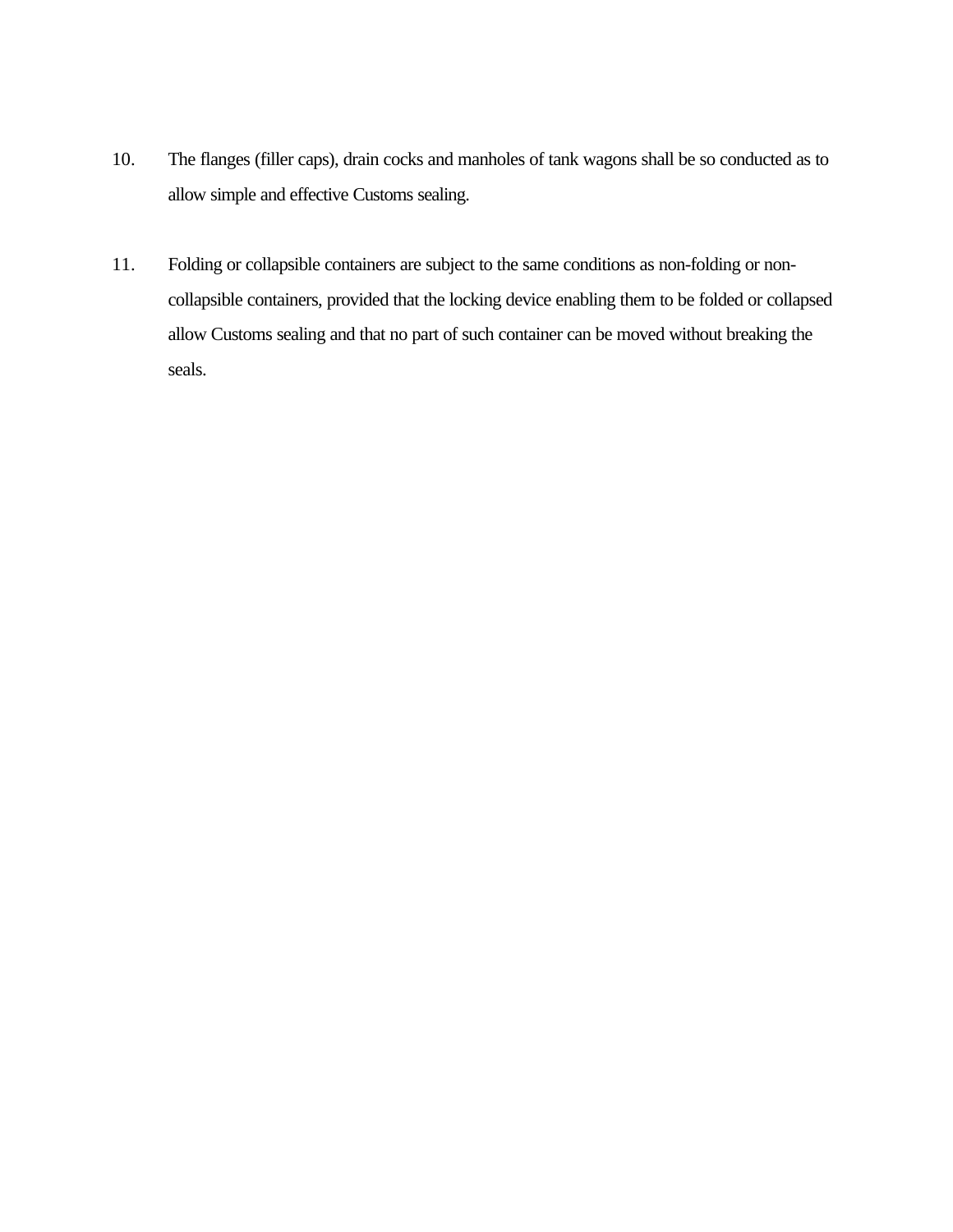## **APPENDIX 3**

# **CERTIFICATE OF APPROVAL OF MEANS OF TRANSPORT**

| 1. |                                                       |                                                                                                     |
|----|-------------------------------------------------------|-----------------------------------------------------------------------------------------------------|
| 2. | to intra-SADC transport of goods under Customs seals. | Attesting that the means of transport specified below fulfils the conditions required for admission |
| 3. | Name and address of holder (owner of carrier)         |                                                                                                     |
| 4. |                                                       |                                                                                                     |
| 5. |                                                       |                                                                                                     |
| 6. |                                                       |                                                                                                     |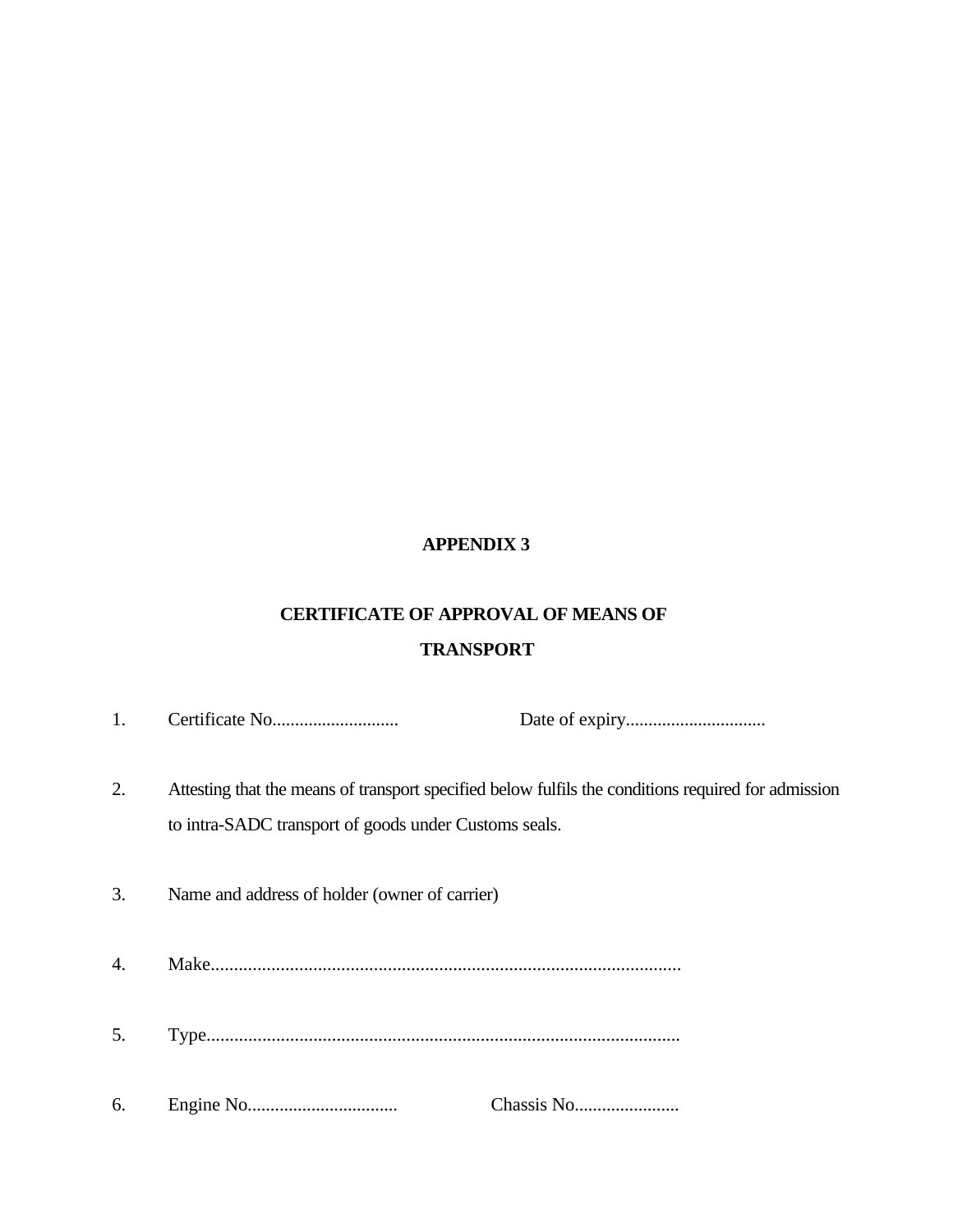| 7.  |  |
|-----|--|
| 8.  |  |
| 9.  |  |
| 10. |  |

NOTE. This licence must be framed and exhibited in the cab of the means of transport if not in use, or on a change of owner or carrier, or on expiry of the period of validity of the certificate, or if there is any material change in any essential particulars of the means of transport.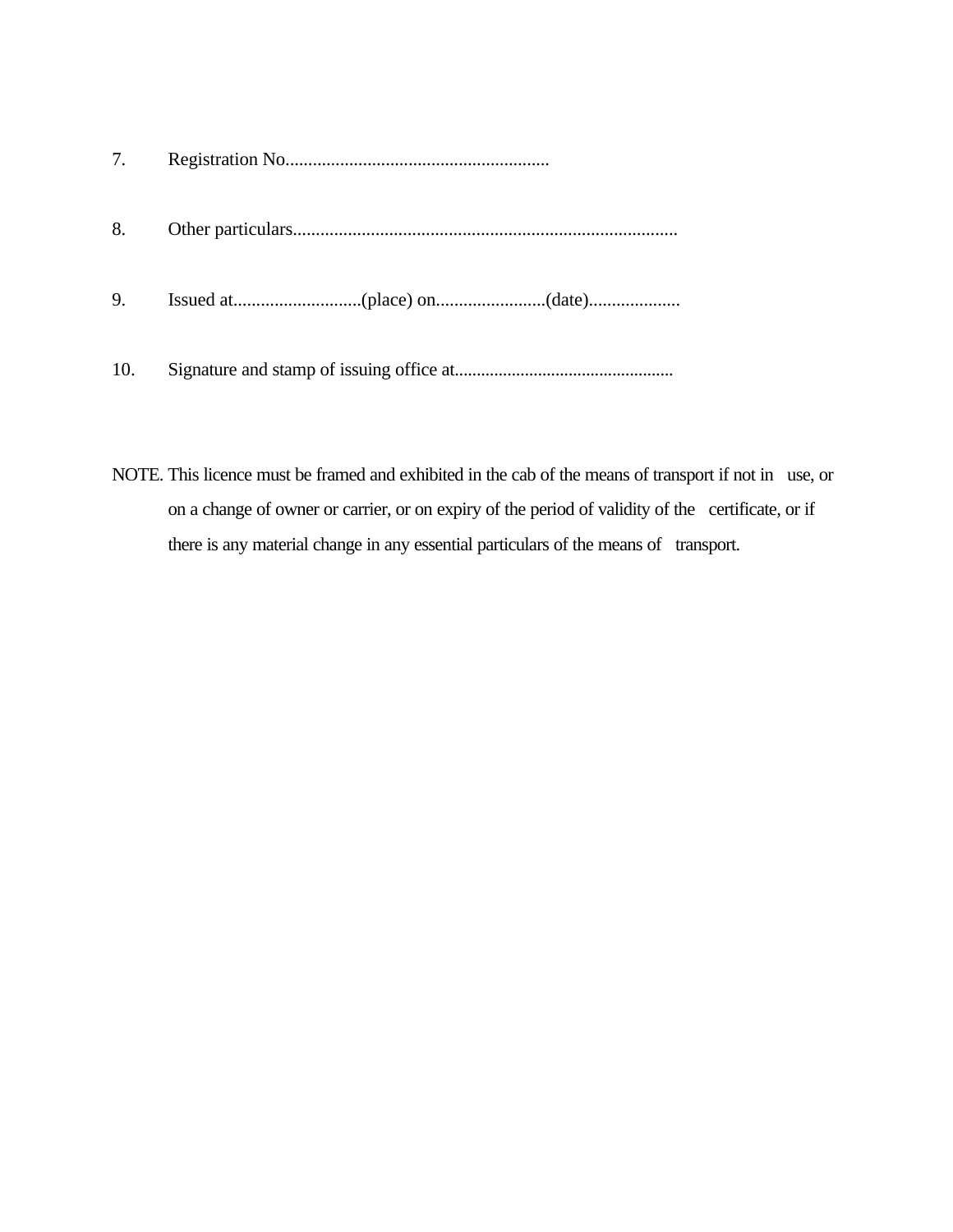## **APPENDIX 4**

## **FRONT OF REPORT FORM**

# **CERTIFICED DECLARATION OF EXAMINATION OF CONTENTS OF MEANS OF SADC TRANSPORT**

1. SADC Transit Document No....................... Issued at..........................

2. Information concerning the means of transport examined:.............................



Kinds of means of transport

S Registration No

Reasons for making the examination (check where appropriate)

| Seals broken or missing                                          |  |
|------------------------------------------------------------------|--|
| Evidence of break-in                                             |  |
| Vehicle involved in an accident                                  |  |
| Other                                                            |  |
| Results of examination (Check where appropriate)                 |  |
| All packages were intact and none of their contents were missing |  |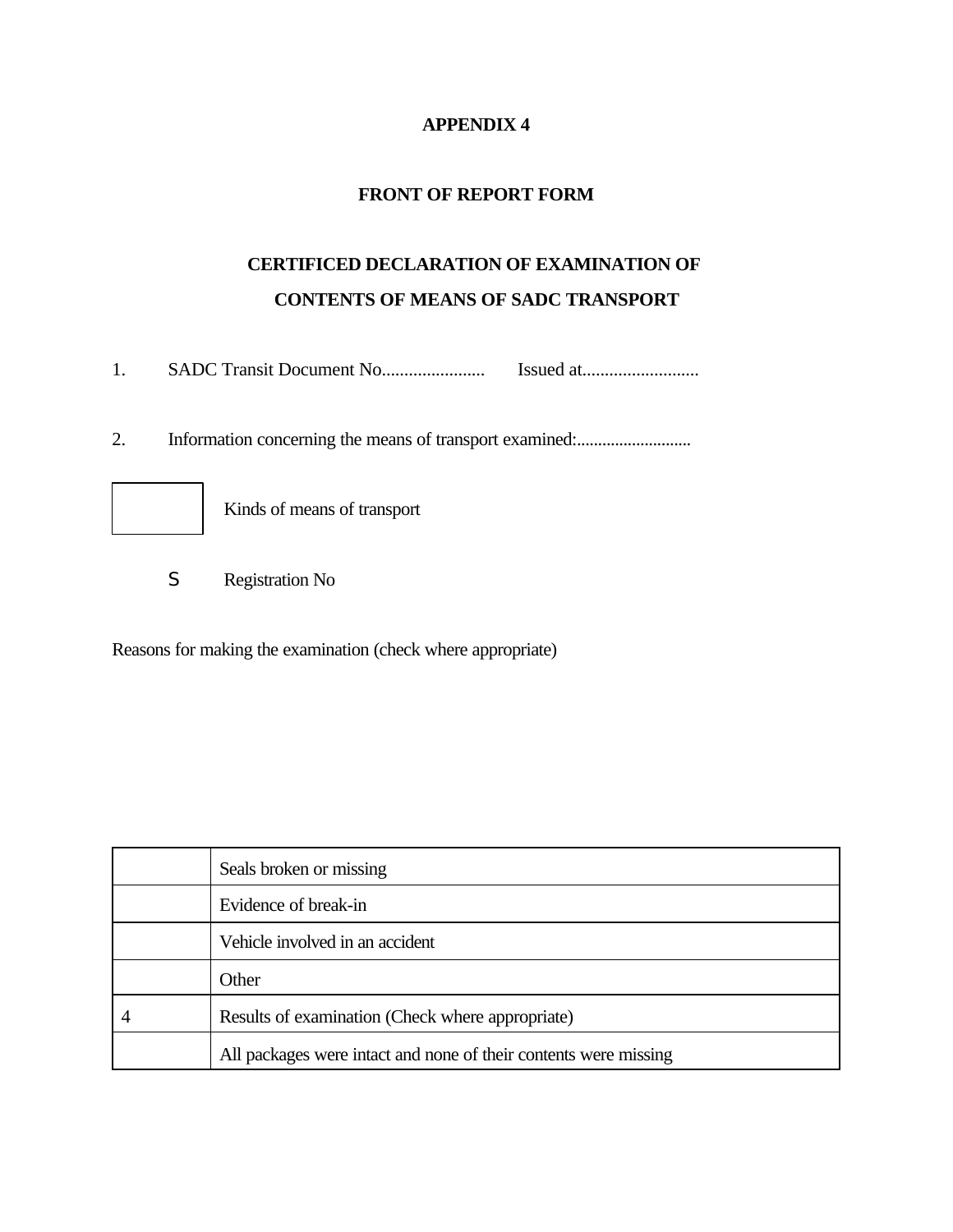The following goods/packages were missing/damaged

| Serial No. | Consignment    | Number and | Description | Remarks |
|------------|----------------|------------|-------------|---------|
|            | and            | kind of    | of goods    |         |
|            | identification | packages   |             |         |
|            |                |            |             |         |

## **APPENDIX 5**

## **SADC MARKET TRANSIT PLATES**

- 1. The plates shall measure 120 by 1 000 millimetres.
- 2. The words "SADC-TRANSIT" shall be 70 millimetres high.
- 3. Roman letters shall be used.
- 4. The letters shall be white on a blue background.
- 5. The letter shall be arranged as follows:

## "SADC TRANSIT"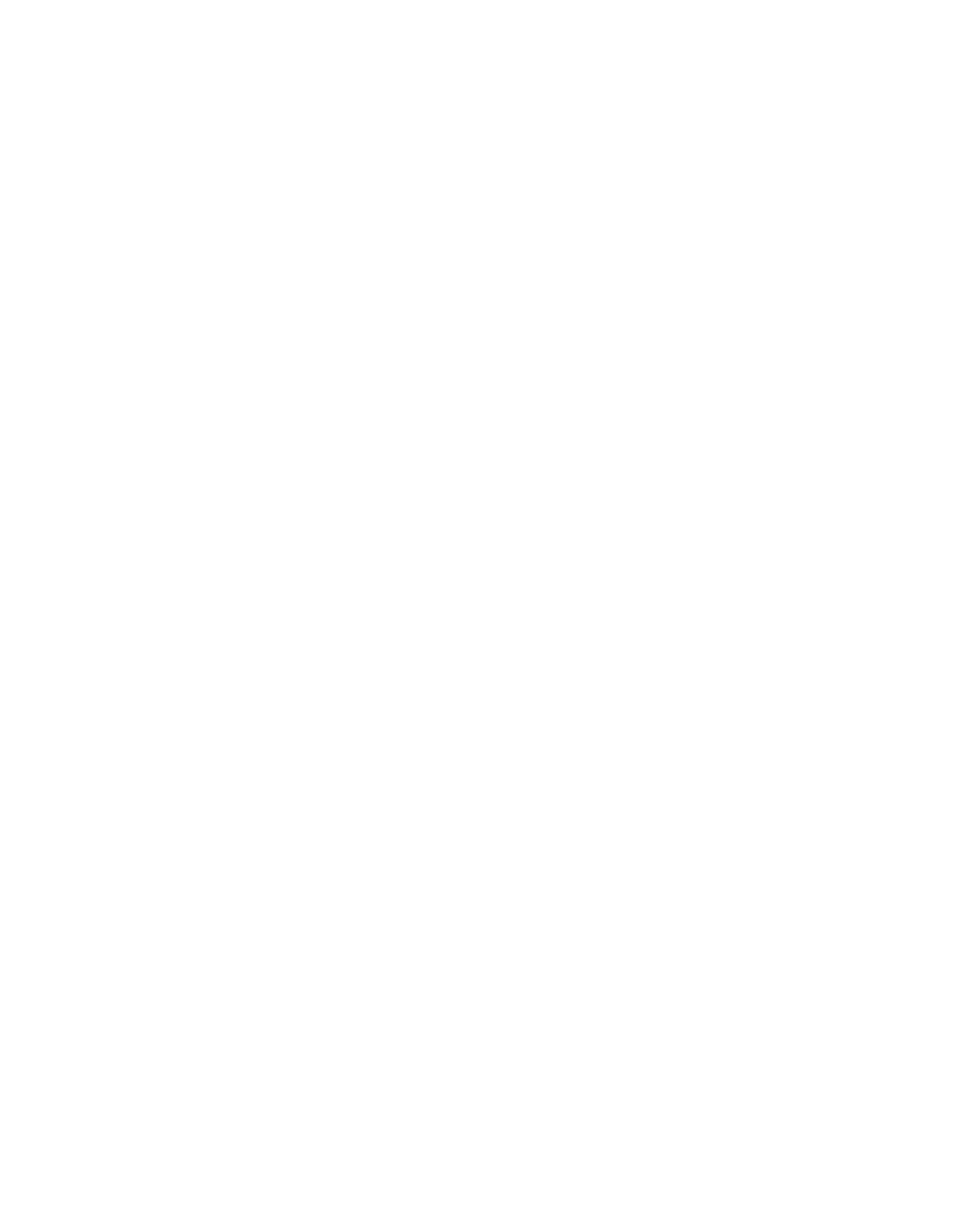## **ANNEX 5**

## **CONCERNING TRADE DEVELOPMENT**

## **PREAMBLE**

### The High Contracting Parties

- Having regard to the provisions of Article 26 of the Trade Protocol;
- Recognising that trade development among Member States and between Member States and third countries is an important element of the strategy to achieve economic development and a more equitable international economic order.
- Convinced that trade development and promotion measures can provide access to a wider regional and international markets;
- Noting that trade development and promotion measures can provide access to a wider regional and international markets;

### **HEREBY AGREE** as follows:

## ARTICLE 1 **TRADE DEVELOPMENT**

- 1. Member States shall adopt trade development strategies.
- 2. Member States shall develop internal capacities for trade development and create awareness on the role and importance of trade and economic development.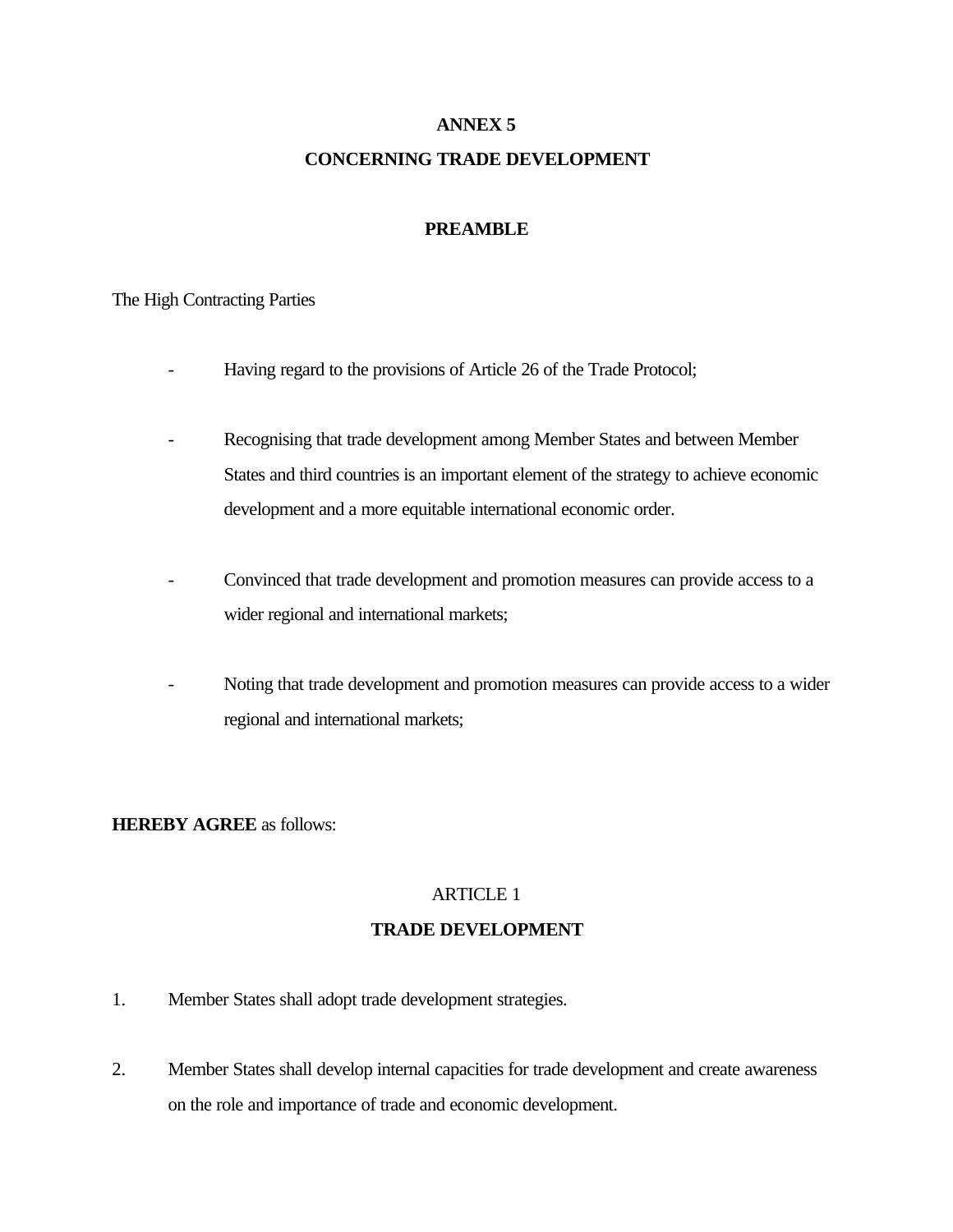3. In order to ensure effective distribution of goods and services, Member States shall undertake to strengthen infrastructure related to trade especially in the areas of transport and storage facilities.

# ARTICLE 2 **INVOLVEMENT OF THE BUSINESS COMMUNITY**

- 1. Member States shall formulate and implement trade development policies in close co-operation with the private sector.
- 2. Member States shall facilitate the formation of private sector business associations.
- 3. Member States, in collaboration with the business community, shall encourage and facilitate the creation of small and medium scale enterprises and promote their participation in trade.

#### ARTICLE 3

### **TRADE PROMOTION MEASURES**

- 1. Member States shall promote the participation by the business community in SADC trade fairs, national fairs and exhibitions, specialised fairs and trade missions.
- 2. In collaboration with the business community, Member States shall disseminate market information on the Community and third countries.

## ARTICLE 4

### **TRADE RELATED SERVICES**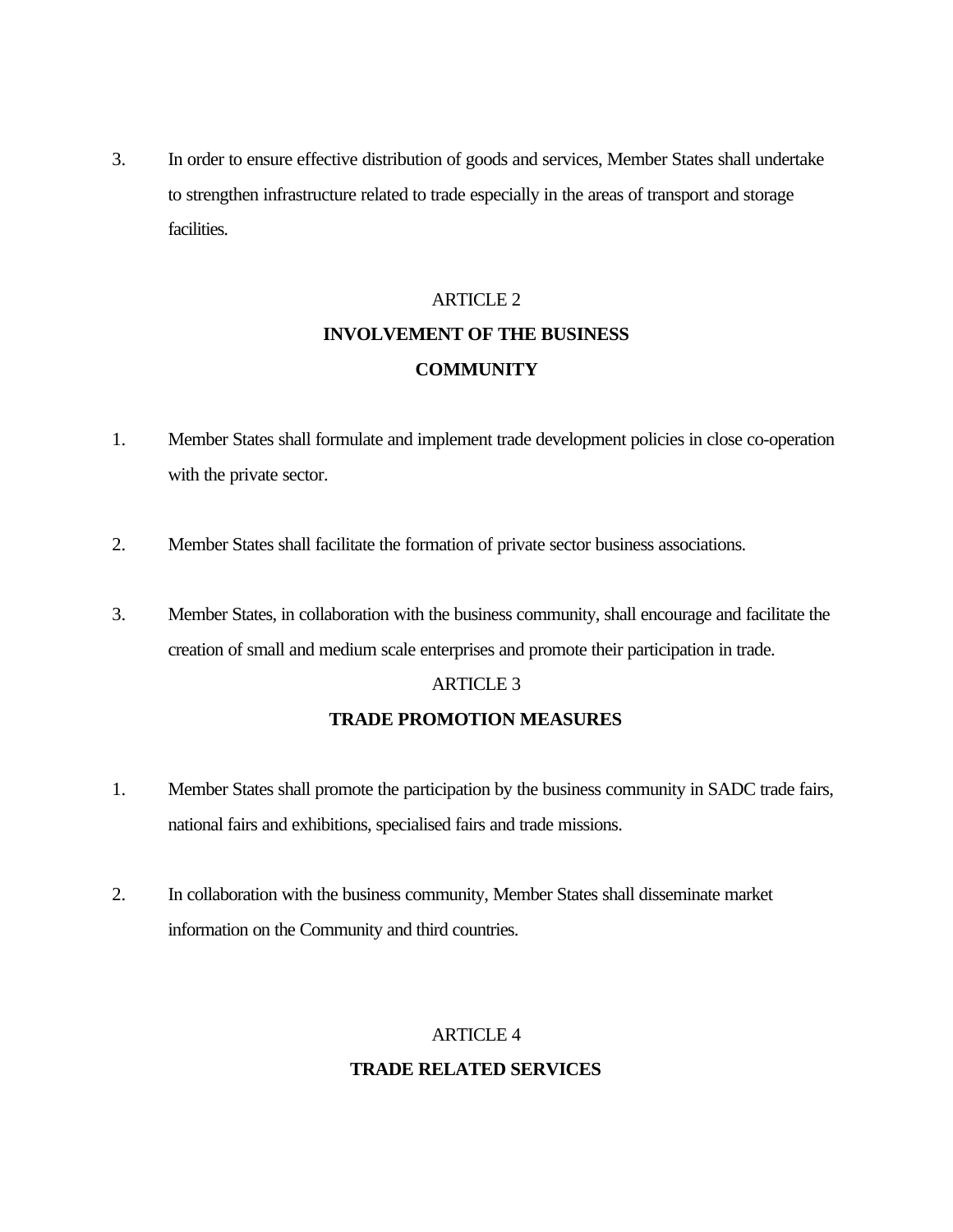Member States shall facilitate the provision of trade related services within the Community, including those relating to insurance, freight, banking, warehousing and communication.

#### ARTICLE 5

### **INFORMATION IN THE AREA OF TRADE**

- 1. Member States shall facilitate the establishment of national and regional data bases and trade information networks for the Region.
- 2. The trade information shall be made compatible and linked to the World Trade Information System.

# ARTICLE 6 **HARMONISATION OF STANDARDS AND QUALITY ASSURANCE**

- 1. In order to improve quality and competitiveness of SADC products and achieve the diversification of the market for such products, Member States shall promote harmonised a standards and appropriate quality assurance systems within the Community, in accordance with the provisions of this Protocol.
- 2. Member States and the private sector shall take measures to ensures that SADC exports meet the quality and standards, in accordance with specifications set by International Standards Organisation.